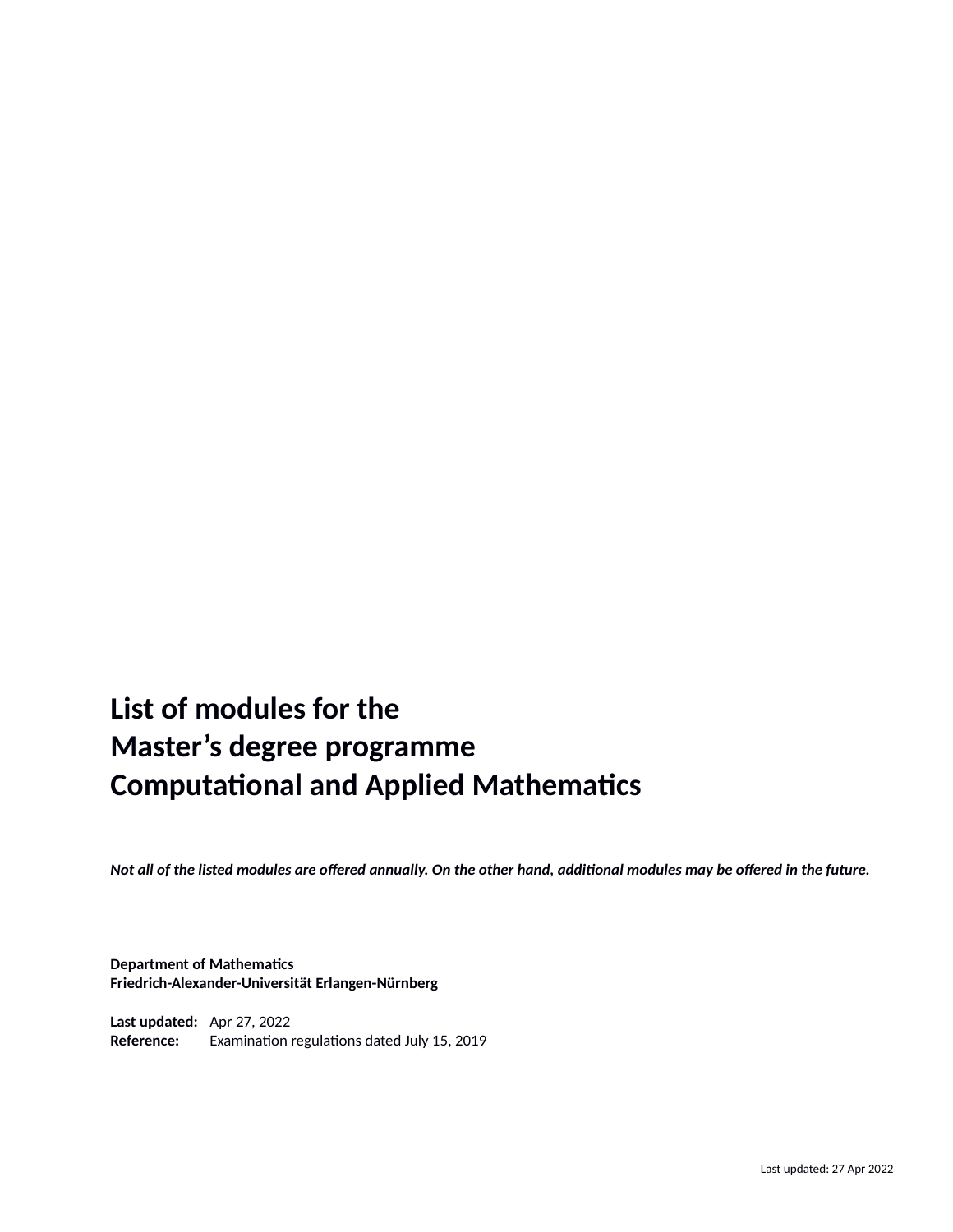| Table of contents                                                                                  |     |
|----------------------------------------------------------------------------------------------------|-----|
|                                                                                                    |     |
|                                                                                                    | .12 |
|                                                                                                    | .14 |
|                                                                                                    | .15 |
| Module 4: PTfS-CAM: Programming Techniques for Supercomputers in CAM                               | 16  |
|                                                                                                    | 17  |
|                                                                                                    | 18  |
|                                                                                                    | 19  |
|                                                                                                    | .20 |
| Module 7: Master's Thesis.                                                                         | 21  |
|                                                                                                    | 22  |
|                                                                                                    |     |
|                                                                                                    |     |
|                                                                                                    |     |
|                                                                                                    | .28 |
|                                                                                                    | .29 |
|                                                                                                    | .31 |
|                                                                                                    | .33 |
| Module 16: MoL: Mathematics of Learning (formerly: MaDS: Mathematical Data Science 1)34            |     |
|                                                                                                    | .35 |
|                                                                                                    | .36 |
|                                                                                                    |     |
|                                                                                                    |     |
| Module 21: PcFem: Practical Course on Finite Element Methods for Phase-Separation Equations        | 39  |
| Module 22: RegPDE: Regularity theory of elliptic PDEs                                              | .40 |
|                                                                                                    | .41 |
|                                                                                                    |     |
| Module 25: AnFBP: Analysis of free-boundary problems in continuum mechanics                        | .43 |
|                                                                                                    | .44 |
|                                                                                                    | .45 |
|                                                                                                    | .46 |
|                                                                                                    |     |
|                                                                                                    |     |
|                                                                                                    |     |
|                                                                                                    |     |
|                                                                                                    |     |
|                                                                                                    |     |
|                                                                                                    |     |
|                                                                                                    |     |
|                                                                                                    |     |
| Module 38: PdeConNum: Lecture Series Partial Differential Equations, Control and Numerics57        |     |
|                                                                                                    |     |
|                                                                                                    |     |
|                                                                                                    |     |
| Module 42: SMoL: Selected Topics of Mathematics of Learning (formerly: Mathematics of Learning) 62 |     |
|                                                                                                    |     |
|                                                                                                    |     |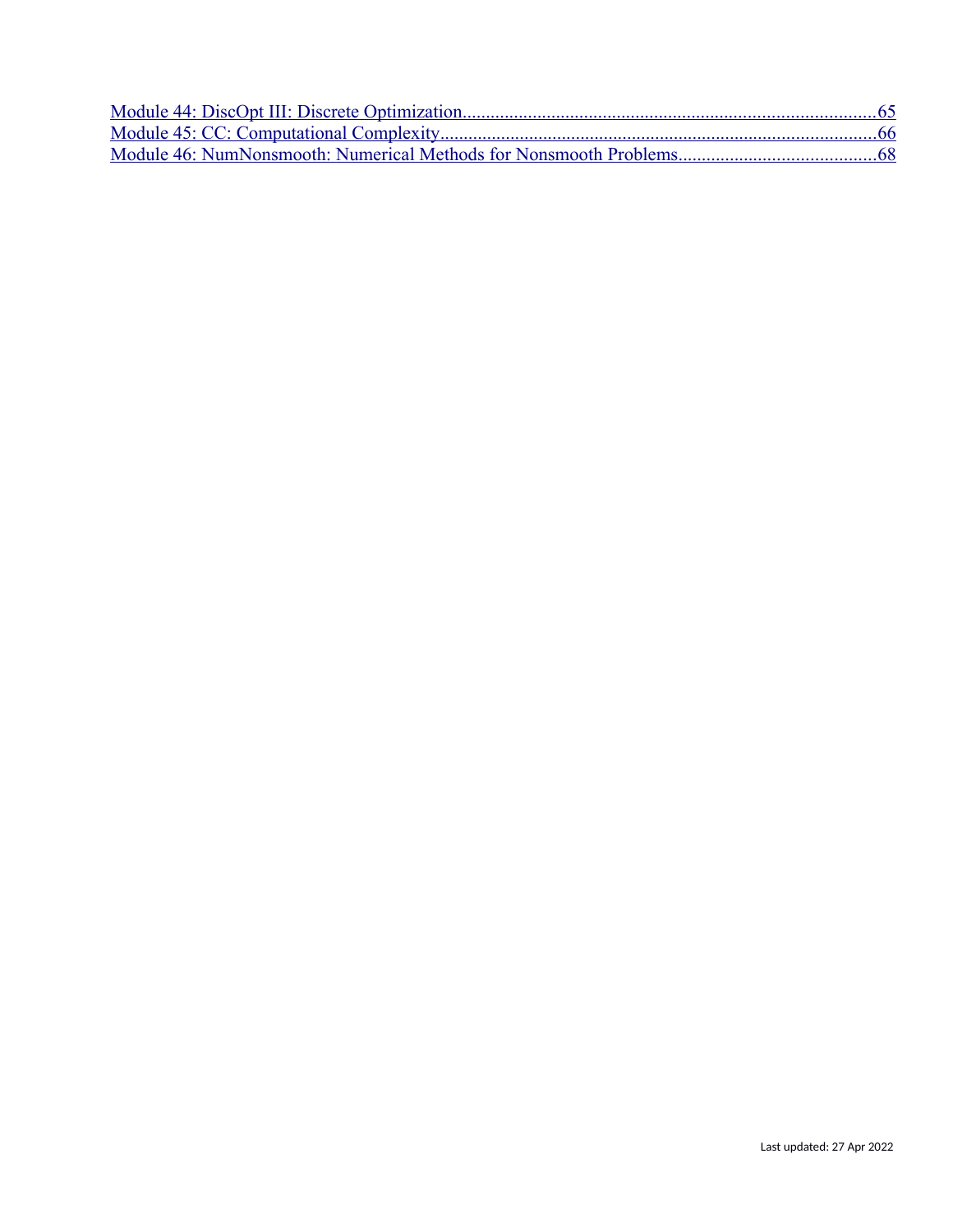#### **Dean of Studies** (General questions about the programme)

#### *Prof. Dr. Friedrich Knop*

Department of Mathematics, Friedrich-Alexander-Universität Erlangen-Nürnberg Cauerstr.11, 91058 Erlangen, Room 03.345 Phone: +49 9131 8567021 E-mail: knop@mi.uni-erlangen.de

### **Examination Committee for Bachelor's and Master's degree courses in Mathematics**

(Examination matters for the programme)

#### *Prof. Dr. Eberhard Bänsch*

Department of Mathematics, Friedrich-Alexander-Universität Erlangen-Nürnberg Cauerstrasse 11, 91058 Erlangen, Room 04.323 Phone: +49 9131 8567202, E-mail: baensch@am.uni-erlangen.de

#### **Degree programme manager**

#### *Prof. Dr. Günther Grün*

Department of Mathematics, Friedrich-Alexander-Universität Erlangen-Nürnberg Cauerstrasse 11, 91058 Erlangen, Room 04.343 Phone: +49 9131 8567220 E-mail:gruen@math.fau.de

#### **Degree programme administration** (Procedures and organisation)

#### *Prof. Dr. Serge Kräutle*

Department of Mathematics, Friedrich-Alexander-Universität Erlangen-Nürnberg Cauerstrasse 11, 91058 Erlangen, Room 04.337 Phone: +49 9131 85 67213 E-mail:kraeutle@math.fau.de

#### **Subject advisor**

#### *Prof. Dr. Serge Kräutle*

Department of Mathematics, Friedrich-Alexander-Universität Erlangen-Nürnberg Cauerstrasse 11, 91058 Erlangen, Room 04.337 Phone: +49 9131 85 67213 E-mail:kraeutle@math.fau.de

#### **Student Service Centre**

#### *Christine Gräßel*

Department of Mathematics, Friedrich-Alexander-Universität Erlangen-Nürnberg Cauerstrasse 11, 91058 Erlangen, Room 01.385 Phone: +49 9131 8567024, E-mail:ssc@math.fau.de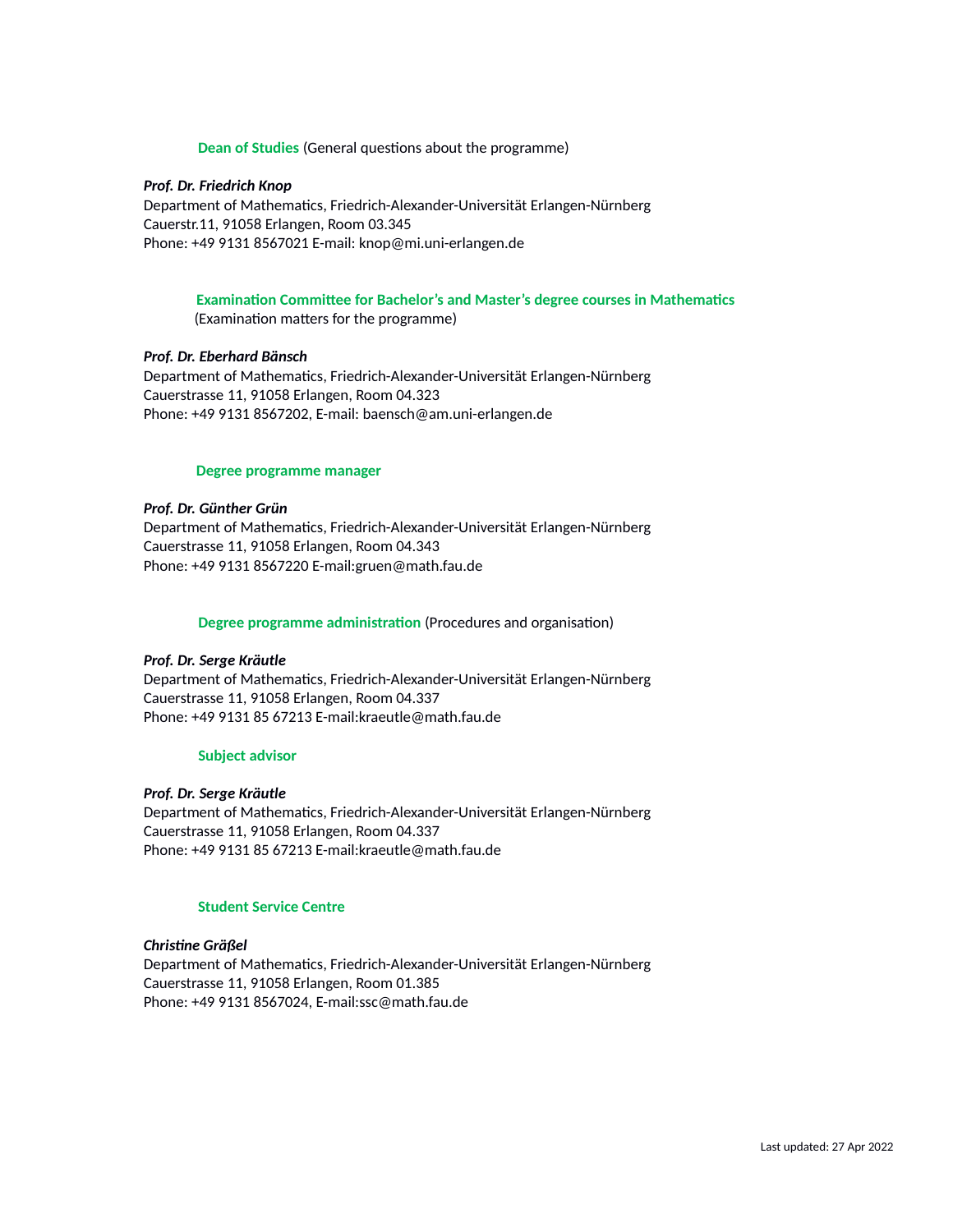### <span id="page-4-0"></span>Curricular Overview

| elective       | <b>Master phase</b><br>(MP)<br><b>30 ECTS</b> | mandatory<br>elective |
|----------------|-----------------------------------------------|-----------------------|
| modules        | <b>Mandatory Modules</b>                      | modules               |
| (EM)           | (MM)                                          | (MEM)                 |
| <b>15 ECTS</b> | 35 ECTS                                       | <b>40 ECTS</b>        |

Not all listed mandatory elective modules below will be offered in every semester. On the other hand, additional modules might be offered.

The minimum number of ECTS points is 120.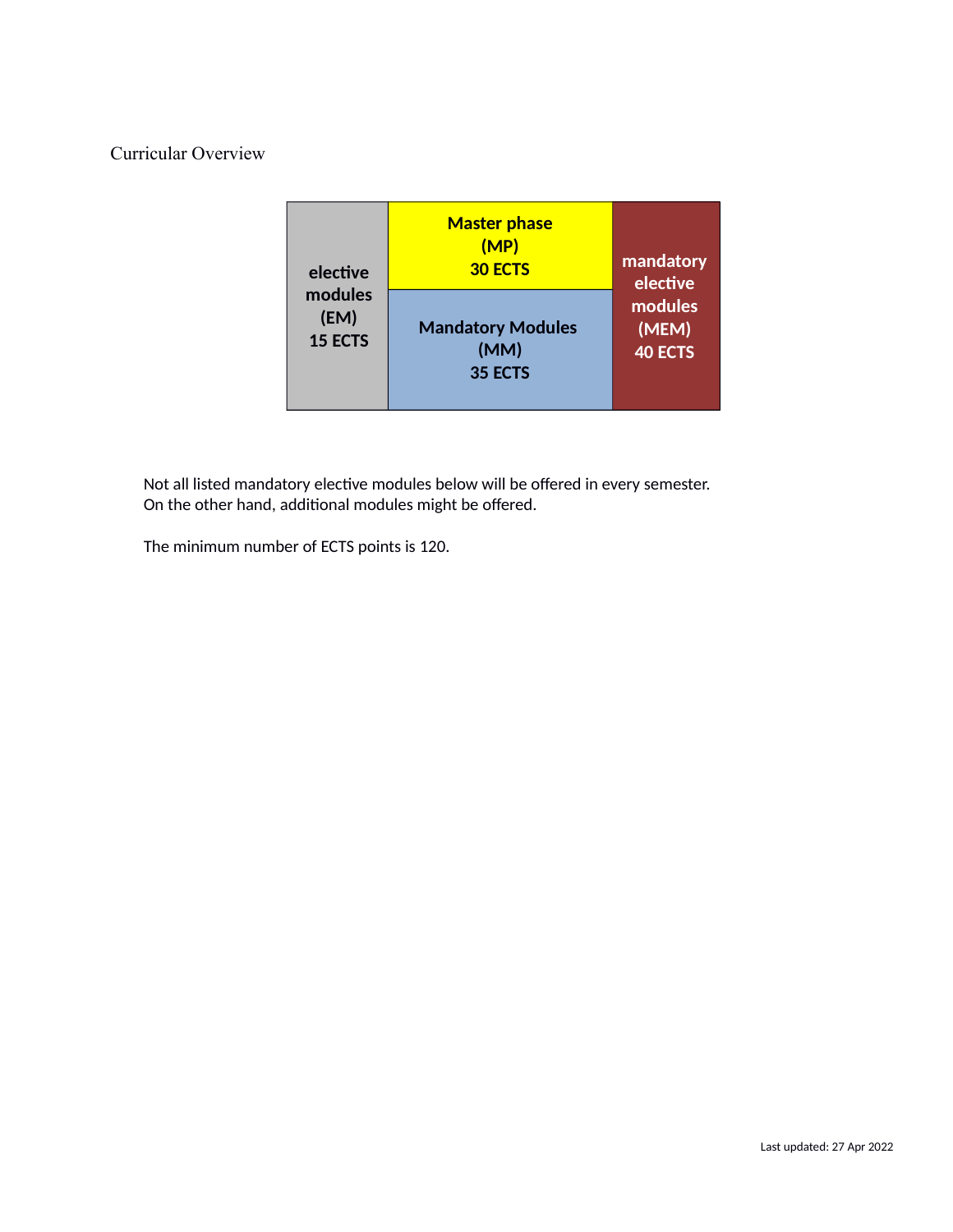### **Study plan**

| Code                                                                     | <b>Title</b>                                                     | Course                                                     |                |                | <b>SWS</b>   |              | total<br><b>ECTS</b> |    | <b>Workload-averaged in ECTS</b> |              |  | spezification<br>exam /ungraded task                                               | <b>Factor</b><br>Grade |
|--------------------------------------------------------------------------|------------------------------------------------------------------|------------------------------------------------------------|----------------|----------------|--------------|--------------|----------------------|----|----------------------------------|--------------|--|------------------------------------------------------------------------------------|------------------------|
|                                                                          |                                                                  |                                                            | v.             | Ü              | P.           | $\mathsf{S}$ |                      |    | 1. Sem. 2. Sem. 3. Sem. 4. Sem.  |              |  |                                                                                    |                        |
|                                                                          | <b>Mandatory Modules</b>                                         |                                                            |                |                |              |              |                      |    |                                  |              |  |                                                                                    |                        |
| Module 1:<br><b>Modeling and Analysis in</b>                             |                                                                  | Modeling and Analysis in<br><b>Continuum Mechanics I</b>   | $\overline{4}$ |                |              |              | 10                   | 8  |                                  |              |  | oral exam 20 min. 100%                                                             |                        |
|                                                                          | <b>Continuum Mechanics I</b>                                     | Tutorials to Part I                                        |                | -1             |              |              |                      | 2  |                                  |              |  |                                                                                    |                        |
| <b>MApA</b><br>Module 2:                                                 |                                                                  | Modeling and Analysis in<br><b>Continuum Mechanics II</b>  | $\overline{2}$ |                |              |              | 5                    |    | 4                                |              |  | oral exam 20 min. 100%                                                             | -1                     |
|                                                                          | <b>Modeling and Analysis in</b><br><b>Continuum Mechanics II</b> | <b>Tutorials to Part II</b>                                |                | 1/2            |              |              |                      |    | 1                                |              |  |                                                                                    |                        |
| MApA/<br>NASi/<br>Opti                                                   | Module 3:<br>Modeling, Simulation and Optimization               | Practical Course: Modeling,<br>Simulation and Optimization |                |                |              | 3            | 5                    |    | 5                                |              |  | Weekly hand-in assignments<br>$(20%)$ , and a final project $10-15$<br>pages (80%) | $\mathbf{1}$           |
|                                                                          | Module 4:                                                        | Programming Techniques for<br>Supercomputers               | $\overline{4}$ |                |              |              | 10                   |    | 5                                |              |  | see examination regulations INF                                                    | 1                      |
| <b>Programming Techniques for</b><br>Supercomputers in CAM<br><b>HPC</b> |                                                                  | Tutorials to Programming<br>Techniques for Supercomputers  |                | $\overline{2}$ |              |              |                      |    | 5                                |              |  |                                                                                    |                        |
|                                                                          | Module 5:                                                        | Architectures of Supercomputers                            | $\overline{2}$ |                |              |              | 5                    |    |                                  | 2,5          |  | see examination regulations INF                                                    |                        |
|                                                                          | <b>Architectures of Supercomputers</b>                           | Tutorials to Architectures of<br>Supercomputers            |                | $\overline{2}$ |              |              |                      |    |                                  | 2,5          |  |                                                                                    | 1                      |
|                                                                          |                                                                  | 12                                                         | 5,5            | $\Omega$       | $\mathbf{3}$ | 35           | 10                   | 20 | $\sqrt{5}$                       | $\mathbf{0}$ |  |                                                                                    |                        |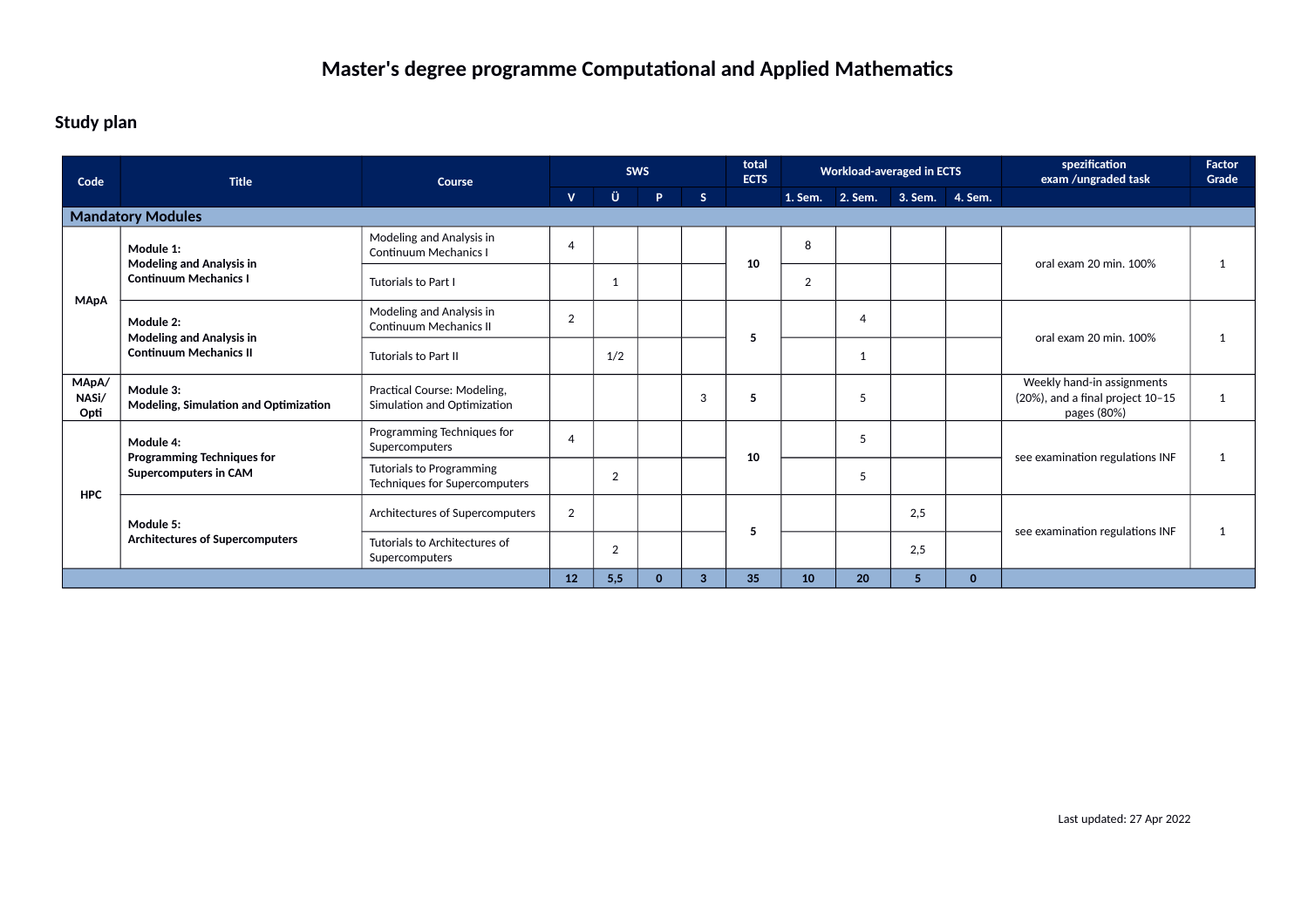| Code                | <b>Title</b>                                                        | Course                                                                | <b>SWS</b>          |                | total                  |                | <b>Workload-averaged in ECTS</b> |                |                                 | spezification<br>exam /ungraded task | Factor<br>Grade |                                                  |              |
|---------------------|---------------------------------------------------------------------|-----------------------------------------------------------------------|---------------------|----------------|------------------------|----------------|----------------------------------|----------------|---------------------------------|--------------------------------------|-----------------|--------------------------------------------------|--------------|
|                     |                                                                     |                                                                       | $\mathbf{V}$        | Ü              | <b>P</b>               | $\mathsf{S}$   | <b>ECTS</b>                      |                | 1. Sem. 2. Sem. 3. Sem. 4. Sem. |                                      |                 |                                                  |              |
| <b>Master phase</b> |                                                                     |                                                                       |                     |                |                        |                |                                  |                |                                 |                                      |                 |                                                  |              |
|                     | Module 6a:<br>Master's seminar MApA                                 | Master's seminar MApA*                                                |                     |                |                        | $\overline{2}$ | $5\overline{5}$                  |                |                                 | 5                                    |                 | talk 70-80 min<br>with written report 5-10 pages | $\mathbf{1}$ |
| MapA/               | Module 6b:<br>Master's seminar NASi                                 | Master's seminar NASi*                                                |                     |                |                        | $\overline{2}$ | 5                                |                |                                 | 5                                    |                 | talk 70-80 min<br>with written report 5-10 pages | 1            |
| NASi/<br>Opti       | Module 6c:<br>Master's seminar Opti                                 | Master's seminar Opti*                                                |                     |                |                        | $\overline{2}$ | $5\overline{5}$                  |                |                                 | 5                                    |                 | talk 70-80 min<br>with written report 5-10 pages | 1            |
|                     | Module 7:                                                           | Master colloquium                                                     |                     |                |                        |                | 25                               |                |                                 | 2,5                                  |                 | oral exam 15 min. (10%)                          | $\mathbf{1}$ |
|                     | <b>Masterthesis</b>                                                 | Master thesis                                                         |                     |                |                        |                |                                  |                |                                 |                                      | 22,5            | Thesis (90%)                                     |              |
|                     |                                                                     |                                                                       | $\overline{0}$      | $\overline{0}$ | $\overline{0}$         | $\overline{2}$ | 30 <sub>o</sub>                  | $\overline{0}$ | $\overline{0}$                  | 5                                    | 25              |                                                  |              |
|                     | mandatory elective modules                                          |                                                                       |                     |                |                        |                |                                  |                |                                 |                                      |                 |                                                  |              |
|                     | Module 8:                                                           | Numerics of Partial Differential<br>Equations I                       | $\overline{4}$      |                |                        |                |                                  | $\overline{7}$ |                                 |                                      |                 | written exam 90 min. (100%)                      |              |
| <b>NASi</b>         | <b>Numerics of Partial Differential Equations I</b>                 | Tutorials to Numerics of Partial<br>Differential Equations I          |                     | 2              |                        |                | 10                               | 3              |                                 |                                      |                 | with exercises (0%)                              | 1            |
|                     | Module 9:                                                           | <b>Advanced Discretization</b><br><b>Techniques</b>                   | $\overline{4}$      |                |                        |                |                                  | 8              |                                 | (8)                                  |                 |                                                  |              |
|                     | <b>NASi</b><br><b>Advanced Discretization Techniques</b>            | <b>Tutorials to Advanced</b><br><b>Discretization Techniques</b>      |                     | $\mathbf{1}$   |                        |                | 10                               | $\overline{2}$ |                                 | (2)                                  |                 | oral exam 20 min. 100%                           | 1            |
| <b>NASi</b>         | Module 10:                                                          | <b>Advanced Solution Techniques</b>                                   | 2                   |                |                        |                | 5                                |                | 4                               |                                      |                 | oral exam 15 min. 100%                           | 1            |
|                     | <b>Advanced Solution Techniques</b>                                 | <b>Tutorials to Advanced Solution</b><br><b>Techniques</b>            |                     | 1/2            |                        |                |                                  |                | $\mathbf{1}$                    |                                      |                 |                                                  |              |
|                     | Module 11:                                                          | Transport and Reaction in Porous<br>Media: Modelling                  | $\overline{2}$      |                |                        |                |                                  |                | $\overline{4}$                  |                                      |                 |                                                  |              |
| <b>MApA</b>         | <b>Transport and Reaction in Porous Media:</b><br>Modelling         | Tutorials to Transport and<br>Reaction in Porous Media:<br>Modelling  |                     | 1/2            |                        |                | 5                                |                | 1                               |                                      |                 | oral exam 15 min. 100%                           | $\mathbf{1}$ |
|                     | Module 12:                                                          | Transport and Reaction in Porous<br>Media: Simulation                 | 2                   |                |                        |                |                                  |                |                                 | $\overline{4}$                       |                 |                                                  |              |
| <b>NASi</b>         | <b>Transport and Reaction in Porous Media:</b><br><b>Simulation</b> | Tutorials to Transport and<br>Reaction in Porous Media:<br>Simulation |                     | 1/2            |                        |                | 5                                |                |                                 | $\mathbf{1}$                         |                 | oral exam 15 min. 100%                           | 1            |
| <b>NASi</b>         | Module 13:                                                          | Numerics of Incompressible<br>Flows Part I                            | 2                   |                |                        |                | 5                                |                | $\overline{4}$                  |                                      |                 | oral exam 15 min. 100%                           | 1            |
|                     | <b>Numerics of Incompressible Flows I</b>                           | Tutorials to Numerics of<br>Incompressible Flows Part I               |                     | 1/2            |                        |                |                                  |                | 1                               |                                      |                 |                                                  |              |
| <b>NASi</b>         | Module 14:                                                          | Numerics of Incompressible<br>Flows Part II                           | 2<br>$\overline{4}$ |                | oral exam 15 min. 100% | 1              |                                  |                |                                 |                                      |                 |                                                  |              |
|                     | Numerics of Incompressible Flows II                                 | Tutorials to Numerics of<br>Incompressible Flows Part II              |                     | 1/2            |                        |                | 5                                |                |                                 | $\mathbf{1}$                         |                 |                                                  |              |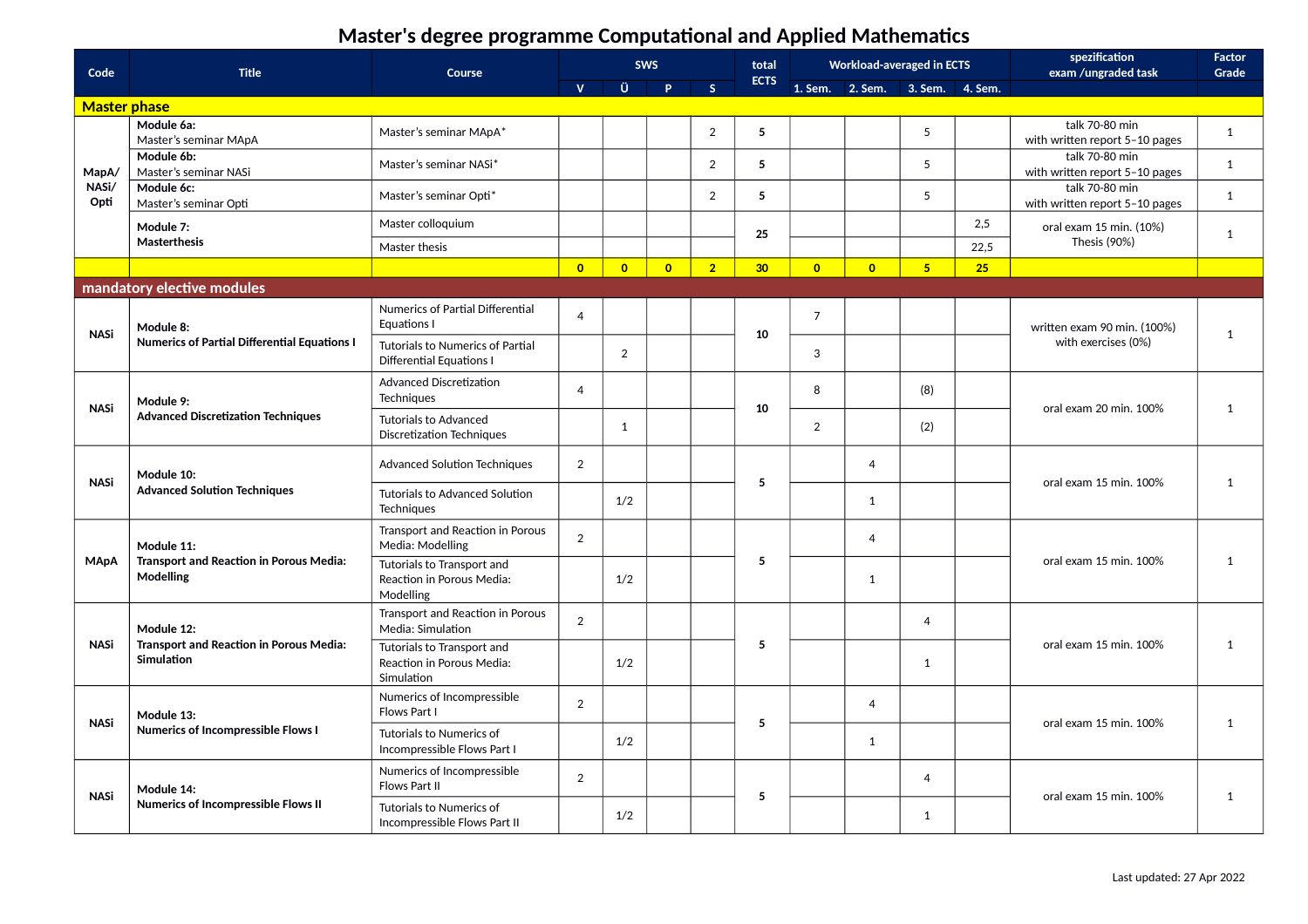| Code        | <b>Title</b>                                                                        | Course                                                                        |                |     | <b>SWS</b> |              | total       |              | <b>Workload-averaged in ECTS</b> |                | spezification<br>exam /ungraded task | Factor<br>Grade |
|-------------|-------------------------------------------------------------------------------------|-------------------------------------------------------------------------------|----------------|-----|------------|--------------|-------------|--------------|----------------------------------|----------------|--------------------------------------|-----------------|
|             |                                                                                     |                                                                               | $\mathbf{V}$   | Ü   | P          | S            | <b>ECTS</b> |              | 1. Sem. 2. Sem. 3. Sem. 4. Sem.  |                |                                      |                 |
| <b>MApA</b> | Module 15:                                                                          | Inverse Problems and their<br>Regularization                                  | $\overline{2}$ |     |            |              | 5           | (4)          |                                  | (4)            | oral exam 15 min. 100%               | 1               |
|             | <b>Inverse Problems and their Regularization</b>                                    | Tutorials to Inverse Problems and<br>their Regularization                     |                | 1/2 |            |              |             | (1)          |                                  | (1)            |                                      |                 |
| <b>NASi</b> | Module 16:<br><b>Mathematics of Learning (formerly:</b>                             | Mathematics of Learning                                                       | $\overline{2}$ |     |            |              | 5           | (4)          |                                  | (4)            | Oral exam 15 min. 100%               | $\mathbf{1}$    |
|             | <b>Mathematical Data Science 1)</b>                                                 | Tutorials to Mathematics of<br>Learning                                       |                | 1/2 |            |              |             | (1)          |                                  | (1)            |                                      |                 |
| <b>MApA</b> | Module 17:                                                                          | <b>Mathematical Models of Kinetic</b><br>Theory                               | $\overline{2}$ |     |            |              | 5           |              |                                  | $\overline{4}$ | Oral exam 15 min. 100%               | $\mathbf{1}$    |
|             | <b>Mathematical Models of Kinetic Theory</b>                                        | <b>Tutorials to Mathematical Models</b><br>of Kinetic Theory                  |                | 1/2 |            |              |             |              |                                  | $\mathbf{1}$   |                                      |                 |
| <b>MApA</b> | Module 18:                                                                          | Mathematics of Multiscale<br>Models                                           | $\overline{2}$ |     |            |              | 5           |              | (4)                              | (4)            | oral exam 15 min. 100%               | 1               |
|             | <b>Mathematics of Multiscale Models</b>                                             | Tutorials to Mathematics of<br><b>Multiscale Models</b>                       |                | 1/2 |            |              |             |              | (1)                              | (1)            |                                      |                 |
| <b>MApA</b> | Module 19:                                                                          | Theory of Stochastic Evolution<br>Equations                                   | 2              |     |            |              | 5           |              | $\overline{4}$                   |                | oral exam 15 min. 100%               | $\mathbf{1}$    |
|             | Theory of Stochastic Evolution Equations                                            | Tutorials to Theory of Stochastic<br><b>Evolution Equations</b>               |                | 1/2 |            |              |             |              | $\mathbf{1}$                     |                |                                      |                 |
| <b>NASi</b> | Module 20:<br><b>Numerics of Stochastic Evolution Equations</b>                     | Numerics of Stochastic Evolution<br>Equations<br>Tutorials to Numerics of     | $\overline{2}$ |     |            |              | 5           |              |                                  | $\overline{4}$ | oral exam 15 min. 100%               | $\mathbf{1}$    |
|             | Module 21:                                                                          | <b>Stochastic Evolution Equations</b><br>Seminar Practical Course on          |                | 1/2 |            |              |             |              |                                  | 1              |                                      |                 |
| <b>NASi</b> | <b>Practical Course on Finite Element Methods</b><br>for Phase-Separation Equations | Finite Element Methods for<br>Phase-Separation Equations                      |                |     |            | 3            | 5           | (5)          |                                  | (5)            | oral exam 30 min. 100%               | $\mathbf{1}$    |
|             | Module 22:                                                                          | Regularity Theory of Elliptic PDEs                                            | 3              |     |            |              |             | (4)          |                                  | (4)            |                                      |                 |
| <b>MApA</b> | <b>Regularity Theory of Elliptic PDEs</b>                                           | Tutorials to Regularity Theory of<br><b>Elliptic PDEs</b>                     |                |     |            | $\mathbf{1}$ | 5           | (1)          |                                  | (1)            | oral exam 20 min. 100%               | $\mathbf{1}$    |
| <b>MApA</b> | Module 23:                                                                          | Mathematical Modelling in the<br>Life Sciences                                | $\overline{2}$ |     |            |              | 5           |              |                                  | $\overline{4}$ | oral exam 15 min. 100%               | $\mathbf{1}$    |
|             | Mathematical Modeling in the Life Sciences                                          | <b>Tutorials to Mathematical</b><br>Modelling in the Life Sciences            |                | 1/2 |            |              |             |              |                                  | $\mathbf{1}$   |                                      |                 |
| MApA/       | Module 24:                                                                          | PDE based image processing                                                    | 2              |     |            |              |             |              | $\overline{4}$                   |                |                                      |                 |
| <b>NASi</b> | Partial Differential Equations based image<br>processing                            | Tutorials to PDE based image<br>processing                                    |                | 1/2 |            |              | 5           | $\mathbf{1}$ |                                  |                | oral exam 15 min. 100%               | $\mathbf{1}$    |
| <b>MApA</b> | Module 25:<br>Analysis of Free-Boundary Problems in                                 | Analysis of free-boundary<br>problems in continuum<br>mechanics               | 2              |     |            |              | 5           |              |                                  | $\overline{4}$ | oral exam 15 min. 100%               |                 |
|             | <b>Continuum Mechanics</b>                                                          | Tutorials to Analysis of free-<br>boundary problems in continuum<br>mechanics |                | 1/2 |            |              |             |              |                                  | $\mathbf{1}$   |                                      | 1               |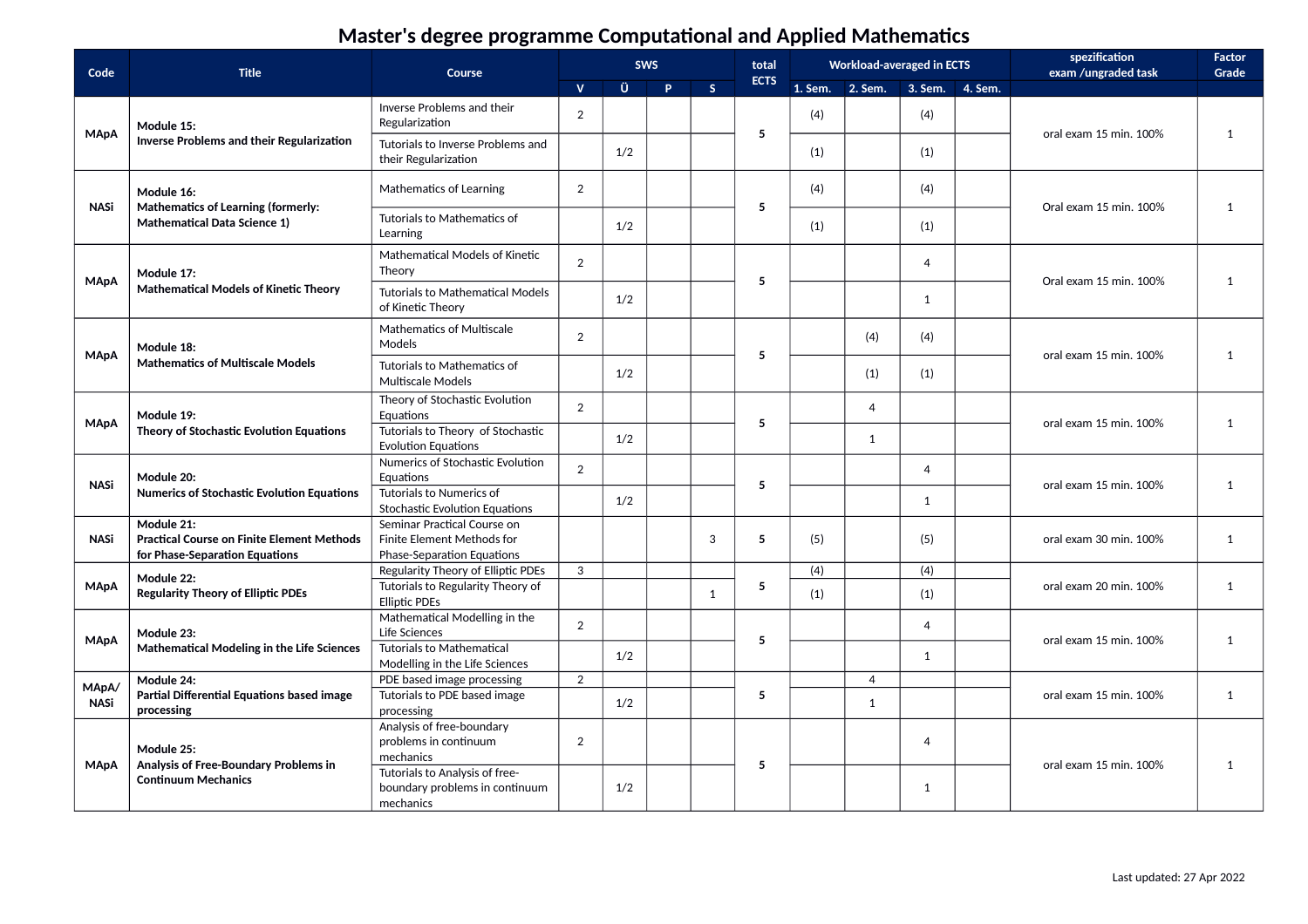| Code        | <b>Title</b>                                          | Course                                                                | <b>SWS</b>     |                |          |                | total       |                |                         | <b>Workload-averaged in ECTS</b> |  | spezification<br>exam /ungraded task                               | <b>Factor</b><br>Grade |
|-------------|-------------------------------------------------------|-----------------------------------------------------------------------|----------------|----------------|----------|----------------|-------------|----------------|-------------------------|----------------------------------|--|--------------------------------------------------------------------|------------------------|
|             |                                                       |                                                                       | $\mathbf{V}$   | Ü              | <b>P</b> | S              | <b>ECTS</b> | 1. Sem.        | 2. Sem. 3. Sem. 4. Sem. |                                  |  |                                                                    |                        |
|             | mandatory elective modules                            |                                                                       |                |                |          |                |             |                |                         |                                  |  |                                                                    |                        |
| MApA/       | Module 26:                                            | PDEs in Finance                                                       | 2              |                |          |                | 5           |                |                         | $\overline{4}$                   |  | oral exam 15 min. 100%                                             | 1                      |
| <b>NASi</b> | Partial Differential Equations in Finance             | Tutorials to PDEs in Finance                                          |                | 1/2            |          |                |             |                |                         | 1                                |  |                                                                    |                        |
| Opti        | Module 27:<br>Introduction to Material- and Shape     | Introduction to Material- and<br>Shape Optimization                   | $\overline{4}$ |                |          |                | 10          |                | 8                       |                                  |  | oral exam 20 min. 100%                                             | 1                      |
|             | Optimization                                          | Tutorials to Material- and Shape<br>Optimization                      |                | 1              |          |                |             |                | $\overline{2}$          |                                  |  |                                                                    |                        |
| Opti        | Module 28:<br>Advanced Algorithms for Nonlinear       | Advanced Algorithms for<br>Nonlinear Optimization                     | $\overline{2}$ |                |          |                | 5           | $\overline{4}$ |                         |                                  |  | oral exam 15 min. 100%                                             | 1                      |
|             | Optimization                                          | <b>Tutorials to Advanced Algorithms</b><br>for Nonlinear Optimization |                | 1/2            |          |                |             | 1              |                         |                                  |  |                                                                    |                        |
| Opti        | Module 29:                                            | <b>Discrete Optimization I</b>                                        | 2              |                |          |                | 5           | (4)            |                         | (4)                              |  | oral exam 15 min. 100%                                             | 1                      |
|             | <b>Discrete Optimization I</b>                        | Tutorials to Discrete Optimization I                                  |                | $\mathbf{1}$   |          |                |             | (1)            |                         | (1)                              |  |                                                                    |                        |
| Opti        | Module 30:                                            | Robust Optimization II                                                | 2              |                |          |                | 5           |                | $\overline{4}$          |                                  |  | oral exam 15 min. 100%                                             | $\mathbf{1}$           |
|             | <b>Robust Optimization II</b>                         | Tutorials to Robust Optimization II                                   |                | $\mathbf{1}$   |          |                |             |                | $\mathbf{1}$            |                                  |  |                                                                    |                        |
|             | Module 31:<br>Numerical Aspects of Linear and Integer | Numerical Aspects of Linear and<br>Integer Programming                | $\overline{2}$ |                |          |                | 5           |                | $\overline{4}$          |                                  |  | oral exam 15 min. 100%                                             | 1                      |
| Opti        | Programming                                           | Tutorials to Numerical Aspects of                                     |                | 1/2            |          |                |             |                | 1                       |                                  |  |                                                                    |                        |
|             |                                                       | Linear and Integer Programming                                        |                |                |          |                |             |                |                         |                                  |  |                                                                    |                        |
|             | Module 32:                                            | Advanced Nonlinear Optimization                                       | $\overline{4}$ |                |          |                |             | (8)            |                         | (8)                              |  |                                                                    |                        |
| Opti        | <b>Advanced Nonlinear Optimization</b>                | <b>Tutorials to Advanced Nonlinear</b><br>Optimization                |                | 1              |          |                | 10          | (2)            |                         | (2)                              |  | oral exam 20 min. 100%                                             | 1                      |
|             | Module 33:<br>Optimization with Partial Differential  | Optimization with Partial<br>Differential Equations                   | $\overline{2}$ |                |          |                |             | (4)            |                         | (4)                              |  |                                                                    |                        |
| Opti        | <b>Equations</b>                                      | Tutorials to Optimization with<br>Partial Differential Equations      |                | 1/2            |          |                | 5           | (1)            |                         | (1)                              |  | oral exam 15 min. 100%                                             | 1                      |
|             |                                                       | Discrete Optimization II                                              | $\overline{4}$ |                |          |                |             |                | 8                       |                                  |  |                                                                    |                        |
| Opti        | Module 34:<br><b>Discrete Optimization II</b>         | Tutorials to<br><b>Discrete Optimization II</b>                       |                | $\overline{2}$ |          |                | 10          |                | 2                       |                                  |  | oral exam 20 min. 100%                                             | 1                      |
|             | Module 35:                                            | Optimization in Industry and<br>Economy                               | $\overline{2}$ |                |          |                |             | (4)            |                         | (4)                              |  |                                                                    |                        |
| Opti        | <b>Optimization in Industry and Economy</b>           | Tutorials to Optimization in<br>Industry and Economy                  |                | 1              |          |                | 5           | (1)            |                         | (1)                              |  | oral exam 15 min. 100%                                             | 1                      |
| Opti        | Module 36:<br><b>Project Seminar Optimization</b>     | Practical Course: Optimization                                        |                |                |          | $\overline{2}$ | 5           |                | (5)                     | (5)                              |  | Talk/presentation 45 min. (50%),<br>final report 10-15 pages (50%) | 1                      |
|             | Module 37:                                            | Conic Optimization and<br>Applications                                | $\overline{2}$ |                |          |                |             | (2)            |                         | (2)                              |  |                                                                    |                        |
| Opti        | <b>Conic Optimization and Applications</b>            | Tutorials to Conic Optimization<br>and Applications                   |                | 1              |          |                | 5           | (1)            |                         | (1)                              |  | oral exam 15 min. 100%                                             | 1                      |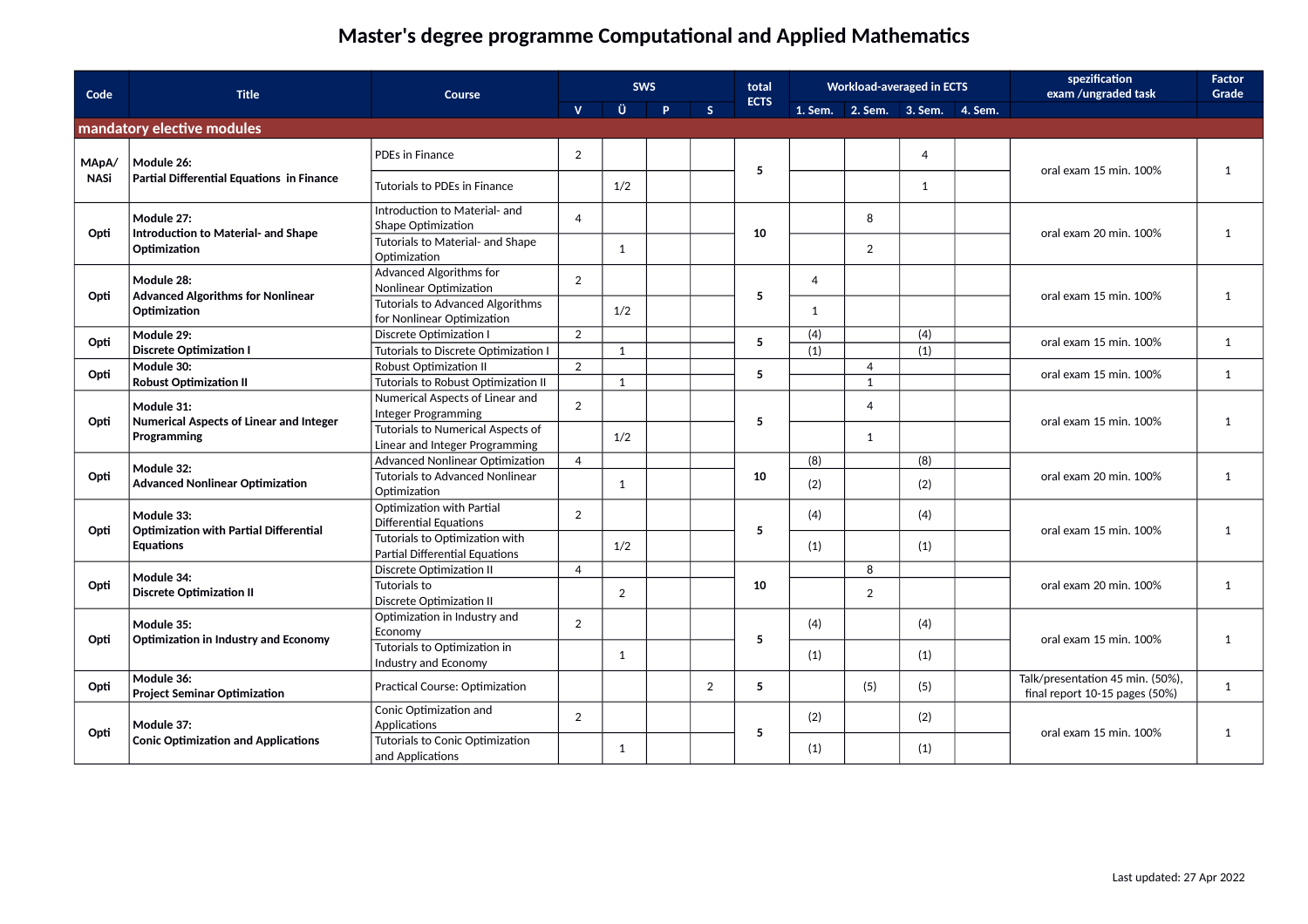| Code                 | <b>Title</b>                                                                  | Course                                                                                              |                | total<br><b>Workload-averaged in ECTS</b><br><b>SWS</b><br><b>ECTS</b> |              |              | spezification<br>exam /ungraded task | <b>Factor</b><br>Grade          |                |     |              |                                                              |              |
|----------------------|-------------------------------------------------------------------------------|-----------------------------------------------------------------------------------------------------|----------------|------------------------------------------------------------------------|--------------|--------------|--------------------------------------|---------------------------------|----------------|-----|--------------|--------------------------------------------------------------|--------------|
|                      |                                                                               |                                                                                                     | $\mathbf{V}$   | Ü                                                                      | <b>P</b>     | S            |                                      | 1. Sem. 2. Sem. 3. Sem. 4. Sem. |                |     |              |                                                              |              |
|                      | mandatory elective modules                                                    |                                                                                                     |                |                                                                        |              |              |                                      |                                 |                |     |              |                                                              |              |
|                      | Module 38:                                                                    | Lecture Series Partial Differential<br><b>Equations. Control and Numerics</b>                       | 2              |                                                                        |              |              |                                      |                                 | 4              |     |              |                                                              |              |
| Opti                 | Lecture Series Partial Differential Equations,<br><b>Control and Numerics</b> | Tutorials to Lecture Series Partial<br>Differential Equations, Control and<br>Numerics applications |                | 1                                                                      |              |              | 5                                    |                                 | $\overline{1}$ |     |              | written exam 90 min. 100%                                    | 1            |
| <b>NASi</b>          | Module 39:                                                                    | Numerics of Partial Differential<br><b>Equations II</b>                                             | 2              |                                                                        |              |              |                                      |                                 | 4              |     |              | oral exam 15 min. 100%                                       | $\mathbf{1}$ |
|                      | Numerics of Partial Differential Equations II                                 | <b>Tutorials to Numerics of Partial</b><br><b>Differential Equations II</b>                         |                | 1                                                                      |              |              |                                      |                                 | $\mathbf{1}$   |     |              |                                                              |              |
| MApA/<br><b>NASi</b> | Module 40:<br><b>Numerics of Partial Differential Equations II</b>            | Efficient Discretization of two-<br>phase Flow                                                      |                |                                                                        |              | 2            | 5                                    | (5)                             |                | (5) |              | Talk/presentation 60-80min<br>$(100\%)$ with handout $(0\%)$ | 1            |
|                      | Module 41:                                                                    | Algorithmic Game Theory                                                                             | 2              |                                                                        |              |              |                                      | (4)                             |                | (4) |              |                                                              |              |
| Opti                 | <b>Algorithmic Game Theory</b>                                                | <b>Tutorials to</b><br>Algorithmic Game Theory                                                      |                | 1                                                                      |              |              | 5                                    | (1)                             |                | (1) |              | oral exam 15 min. 100%                                       | 1            |
| <b>NASi</b>          | Module 42:<br><b>Selected Topic of Mathematics of Learning</b>                | Selected Topics of Mathematics of<br>Learning                                                       | 2              |                                                                        |              |              | 5                                    | (4)                             |                | (4) |              | Oral exam 15 min, 100%                                       | 1            |
|                      | (formerly: Mathematics of Learning)                                           | Tutorial to Selected Topics of<br>Mathematics of Learning                                           |                | 1                                                                      |              |              |                                      | (1)                             |                | (1) |              |                                                              |              |
| Opti                 | Module 43:                                                                    | Control, Machine Learning and<br><b>Numerics</b>                                                    | $\mathcal{P}$  |                                                                        |              |              | 10                                   |                                 | 5              |     |              | Project work with presentation                               | 1            |
|                      | <b>Control, Machine Learning and Numerics</b>                                 | Practicall to Control, Machine<br>Learning and Numerics                                             |                |                                                                        |              | 3            |                                      |                                 | 5              |     |              | (50%) and report (50%)                                       |              |
|                      | Module 44:                                                                    | <b>Discrete Optimization III</b>                                                                    | 2              |                                                                        |              |              |                                      |                                 |                | 4   |              |                                                              |              |
| Opti                 | <b>Discrete Optimization III</b>                                              | Tutorials to Discrete Optimization<br>Ш                                                             |                | 1                                                                      |              |              | 5                                    |                                 |                | 1   |              | Oral exam 15 min. 100%                                       | 1            |
|                      | Module 45:                                                                    | <b>Computational Complexity</b>                                                                     | 2              |                                                                        |              |              |                                      |                                 | 4              |     |              |                                                              |              |
| Opti                 | <b>Computational Complexity</b>                                               | <b>Tutorials to Computational</b><br>Complexity                                                     |                | 1                                                                      |              |              | 5                                    |                                 | 1              |     |              | Oral exam 30 min. 100%                                       | 1            |
| <b>NASi</b>          | Module 46:<br><b>Numerical Methods for Nonsmooth</b>                          | <b>Numerical Methods for</b><br><b>Nonsmooth Problems</b>                                           | $\overline{4}$ |                                                                        |              |              | 10                                   |                                 | 8              |     |              | Written exam 90 min (100%) with                              | $\mathbf{1}$ |
|                      | Problems                                                                      | <b>Tutorials to Numerical Methods</b><br>for Nonsmooth Problems                                     |                | 2                                                                      |              |              |                                      |                                 | 2              |     |              | exercises (0%)                                               |              |
|                      |                                                                               |                                                                                                     | 16             | $\boldsymbol{\Delta}$                                                  | $\mathbf{0}$ | $\mathbf{0}$ | 40                                   | 10                              | 10             | 20  | $\mathbf{0}$ |                                                              |              |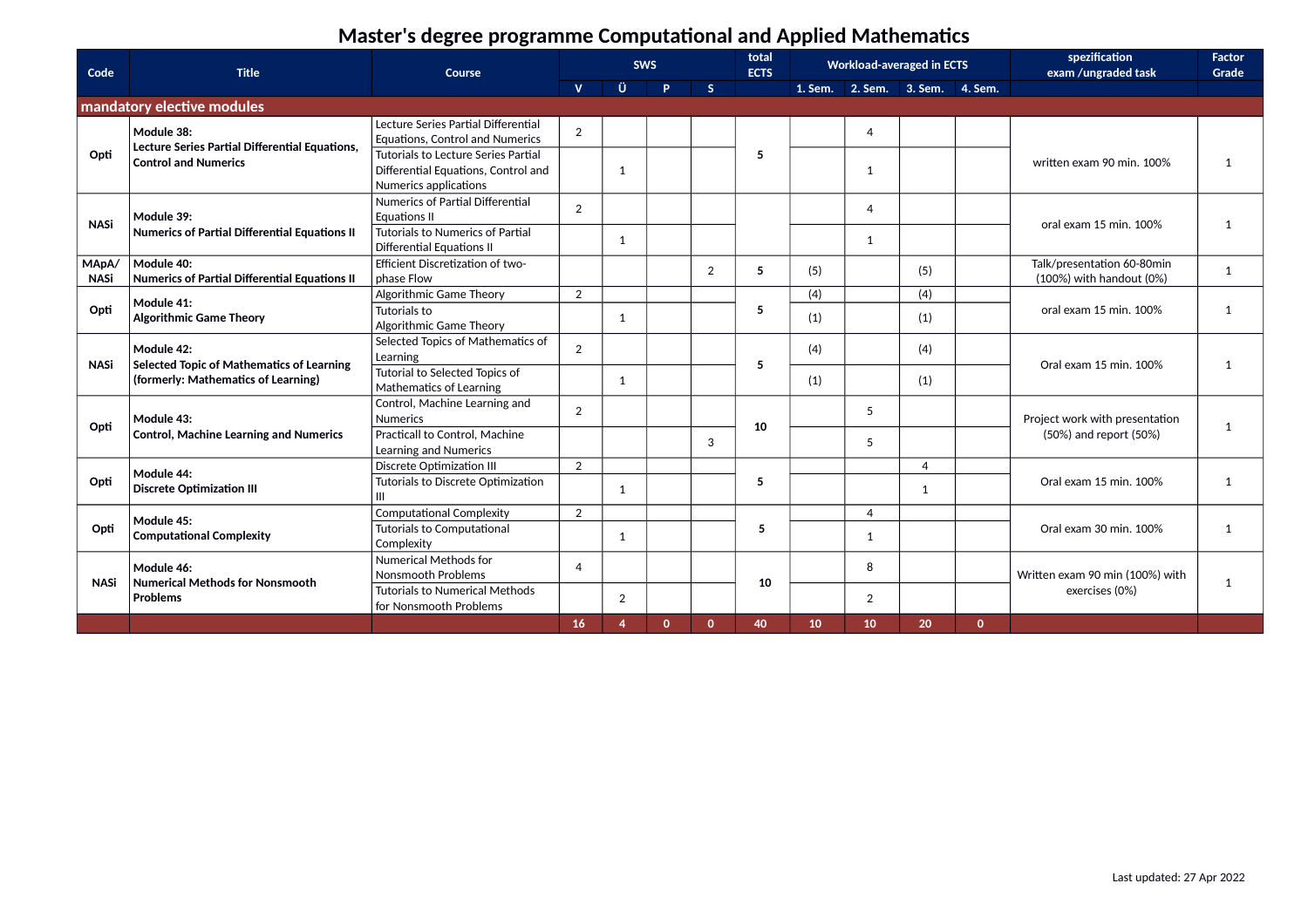| Code      | <b>Title</b>         | Course |              | <b>SWS</b>        |         |         | total<br><b>ECTS</b> |                 | <b>Workload-averaged in ECTS</b> |                        |    | spezification<br>exam /ungraded task | Factor<br>Grade |
|-----------|----------------------|--------|--------------|-------------------|---------|---------|----------------------|-----------------|----------------------------------|------------------------|----|--------------------------------------|-----------------|
|           |                      |        | $\mathbf{V}$ | Ü                 | P.      | S       |                      |                 | 1. Sem. 2. Sem. 3. Sem. 4. Sem.  |                        |    |                                      |                 |
|           | elective modules**   |        |              |                   |         |         |                      |                 |                                  |                        |    |                                      |                 |
| <b>EM</b> | $ $ elective modules |        | $O - 2$      | $O - 2$           | $0 - 2$ | $0 - 2$ | 5                    | c               |                                  |                        |    | according to the chosen module       |                 |
| <b>EM</b> | $ $ elective modules |        | $O - 2$      | $O - 2$           | $O - 2$ | $0 - 2$ | 5                    |                 |                                  |                        |    | according to the chosen module       |                 |
| <b>EM</b> | elective modules     |        | $O - 2$      | $O - 2$           | $O - 2$ | $0 - 2$ | 5                    |                 |                                  |                        |    | according to the chosen module       |                 |
|           |                      |        | $0 - 6$      | $0 - 6$           | $0-6$   | $0 - 6$ | 15                   | 10              | 0                                | $\mathbf{0}$           |    |                                      |                 |
|           |                      |        |              |                   |         |         |                      | 30 <sup>°</sup> | 30 <sub>o</sub>                  | 30 <sup>°</sup>        | 30 |                                      |                 |
|           |                      |        |              | Total SWS: 42-48* |         |         | 120                  |                 |                                  | <b>Total ECTS: 120</b> |    |                                      |                 |

HPC High Performance Computing

MApA Modeling and Applied Analysis

NASi Numerical Analysis and Simulation

Opti Optimization

\* Master seminar MApA, Master seminar NASi or Master seminar Opti has to be chosen

\*\* as selected from FAU-modules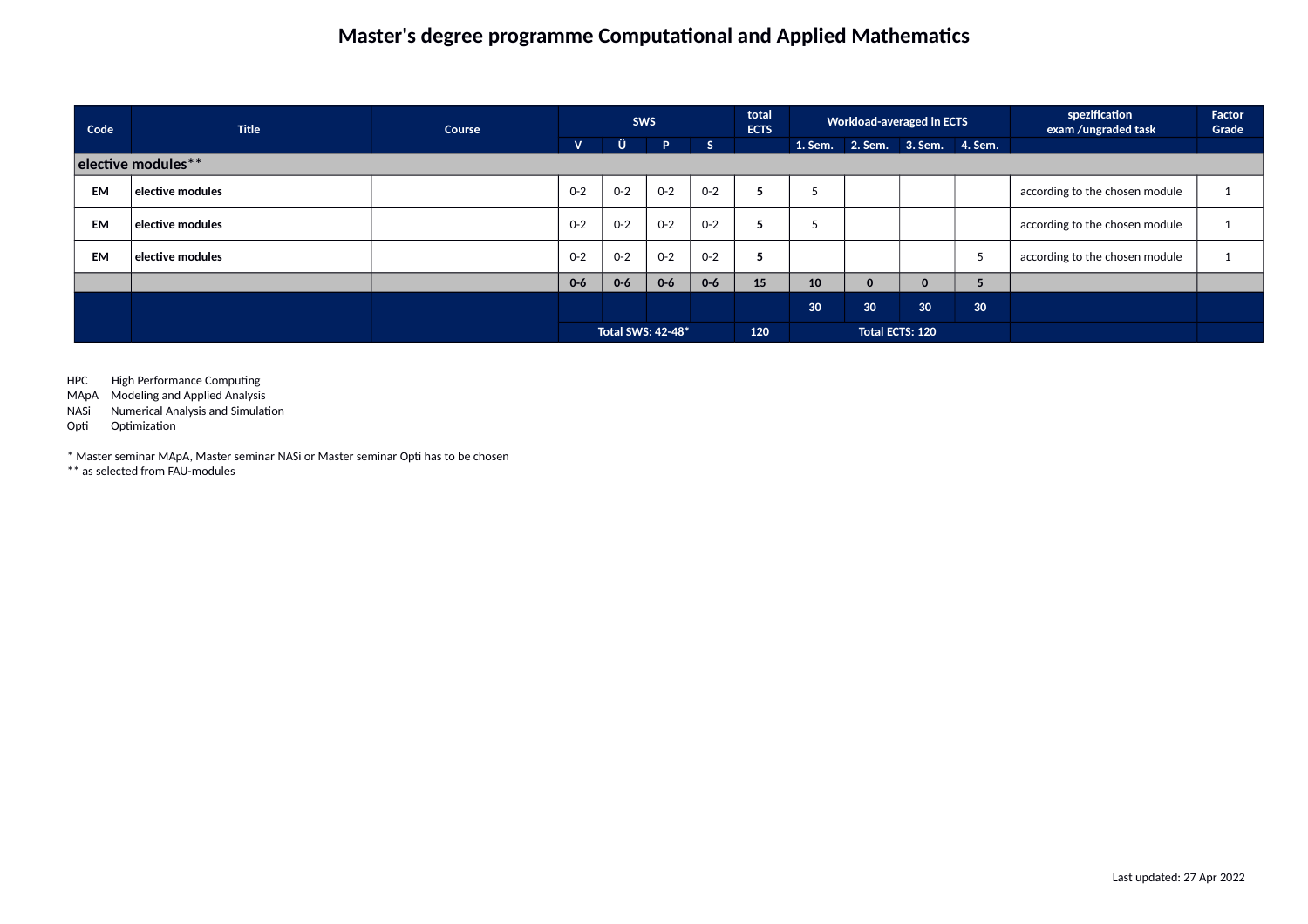<span id="page-11-0"></span>

| 1<br>65860            | <b>Module name</b>                          | <b>Module 1:</b><br><b>10 ECTS credits</b><br><b>ModAna1: Modeling and Analysis in Continuum Mechanics I</b>                                                                                                                                                                                                                                                                                                                                                                                                                                                                                                                                                                                                                            |             |  |  |  |  |  |  |  |  |  |
|-----------------------|---------------------------------------------|-----------------------------------------------------------------------------------------------------------------------------------------------------------------------------------------------------------------------------------------------------------------------------------------------------------------------------------------------------------------------------------------------------------------------------------------------------------------------------------------------------------------------------------------------------------------------------------------------------------------------------------------------------------------------------------------------------------------------------------------|-------------|--|--|--|--|--|--|--|--|--|
| $\overline{2}$        | <b>Courses/lectures</b>                     | a) Lectures: 4 semester hrs/week                                                                                                                                                                                                                                                                                                                                                                                                                                                                                                                                                                                                                                                                                                        |             |  |  |  |  |  |  |  |  |  |
|                       |                                             | b) Practical: 1 semester hr/week                                                                                                                                                                                                                                                                                                                                                                                                                                                                                                                                                                                                                                                                                                        | <b>MApA</b> |  |  |  |  |  |  |  |  |  |
| 3<br><b>Lecturers</b> |                                             | Profs. Drs. G. Grün, M. Burger, E. Zuazua                                                                                                                                                                                                                                                                                                                                                                                                                                                                                                                                                                                                                                                                                               |             |  |  |  |  |  |  |  |  |  |
| 4                     | Module coordinator                          | Prof. Dr. G. Grün                                                                                                                                                                                                                                                                                                                                                                                                                                                                                                                                                                                                                                                                                                                       |             |  |  |  |  |  |  |  |  |  |
| 5                     | <b>Content</b>                              | Describing the motion of a continuum. Average density. Eulerian and<br>Lagrangian descriptions; the material derivative.<br>Conservation of Mass. Derivation of the continuity equation. Reynolds<br>transport theorem. Incompressible fluids. Traffic flow models. Parabolic<br>equations arising in biology. Elliptic equations.<br>Balance of Momentum. The momentum equation. Ideal gas dynamics.<br>The Shallow water system. Hyperbolic systems modeling traffic flow.<br>Conservation of Energy. Incompressible and isentropic fluids.<br>Stress and Strain. Measuring the strain. Elastic deformation of a bar.<br>۰<br>Linear wave equation. The beam equation. Nonlinear dispersive waves:<br>the Korteweg-de Vries equation. |             |  |  |  |  |  |  |  |  |  |
| 6                     | Learning objectives<br>and skills           | <b>Students</b><br>• derive mathematical models for fluid mechanics and elasticity theory,<br>• evaluate the predictive power of models using physical modelling assumptions<br>and the qualitative characteristics of solutions,<br>• apply analytical techniques to rigorously prove qualitative properties of<br>solutions.                                                                                                                                                                                                                                                                                                                                                                                                          |             |  |  |  |  |  |  |  |  |  |
|                       | 7 Prerequisites                             | Recommended: basic knowledge of linear algebra and calculus; basic knowledge<br>of functional analysis.                                                                                                                                                                                                                                                                                                                                                                                                                                                                                                                                                                                                                                 |             |  |  |  |  |  |  |  |  |  |
|                       | 8 Integration into curriculum               | 1st semester                                                                                                                                                                                                                                                                                                                                                                                                                                                                                                                                                                                                                                                                                                                            |             |  |  |  |  |  |  |  |  |  |
| 9                     | Module compatibility                        | Mandatory module for MSc in Computational and Applied Mathematics<br>Mandatory elective module for MSc in Mathematics in the fields of study<br>"Modelling, Simulation and Optimization", "Analysis and Stochastics"                                                                                                                                                                                                                                                                                                                                                                                                                                                                                                                    |             |  |  |  |  |  |  |  |  |  |
|                       | 10 Method of examination                    | oral exam (20 minutes)                                                                                                                                                                                                                                                                                                                                                                                                                                                                                                                                                                                                                                                                                                                  |             |  |  |  |  |  |  |  |  |  |
|                       | 11 Grading procedure                        | 100% based on oral exam                                                                                                                                                                                                                                                                                                                                                                                                                                                                                                                                                                                                                                                                                                                 |             |  |  |  |  |  |  |  |  |  |
|                       | 12 Module frequency                         | Winter semester (annually)                                                                                                                                                                                                                                                                                                                                                                                                                                                                                                                                                                                                                                                                                                              |             |  |  |  |  |  |  |  |  |  |
|                       | 13 Workload                                 | Contact hours: 75 hrs<br>Independent study: 225 hrs<br>Total: 300 hrs, corresponding to 10 ECTS credits                                                                                                                                                                                                                                                                                                                                                                                                                                                                                                                                                                                                                                 |             |  |  |  |  |  |  |  |  |  |
|                       | 14 Module duration                          | One semester                                                                                                                                                                                                                                                                                                                                                                                                                                                                                                                                                                                                                                                                                                                            |             |  |  |  |  |  |  |  |  |  |
| 15                    | <b>Teaching and examination</b><br>language | English                                                                                                                                                                                                                                                                                                                                                                                                                                                                                                                                                                                                                                                                                                                                 |             |  |  |  |  |  |  |  |  |  |
|                       | 16 Recommended reading                      | <b>Modeling in Continuum Mechanics:</b><br>Chorin, A. J., & Marsden, J. E., Mathematical Introduction to Fluid<br>٠<br>Mechanics. Springer, 1993.<br>Roberts, A. J. A One-dimensional Introduction to Continuum Mechanics.<br>٠<br>World Scientific, 1994.<br><b>Partial Differential Equations:</b><br>Evans, L. C. Partial Differential Equations. AMS, 2010.<br>٠<br>Salsa, S. Partial differential equations in action: From Modelling to Theory.<br>Springer, 2016.<br>Salsa, S. & Verzini, G., Partial Differential Equations in Action:<br>Complements and Exercises. Springer, 2015.                                                                                                                                            |             |  |  |  |  |  |  |  |  |  |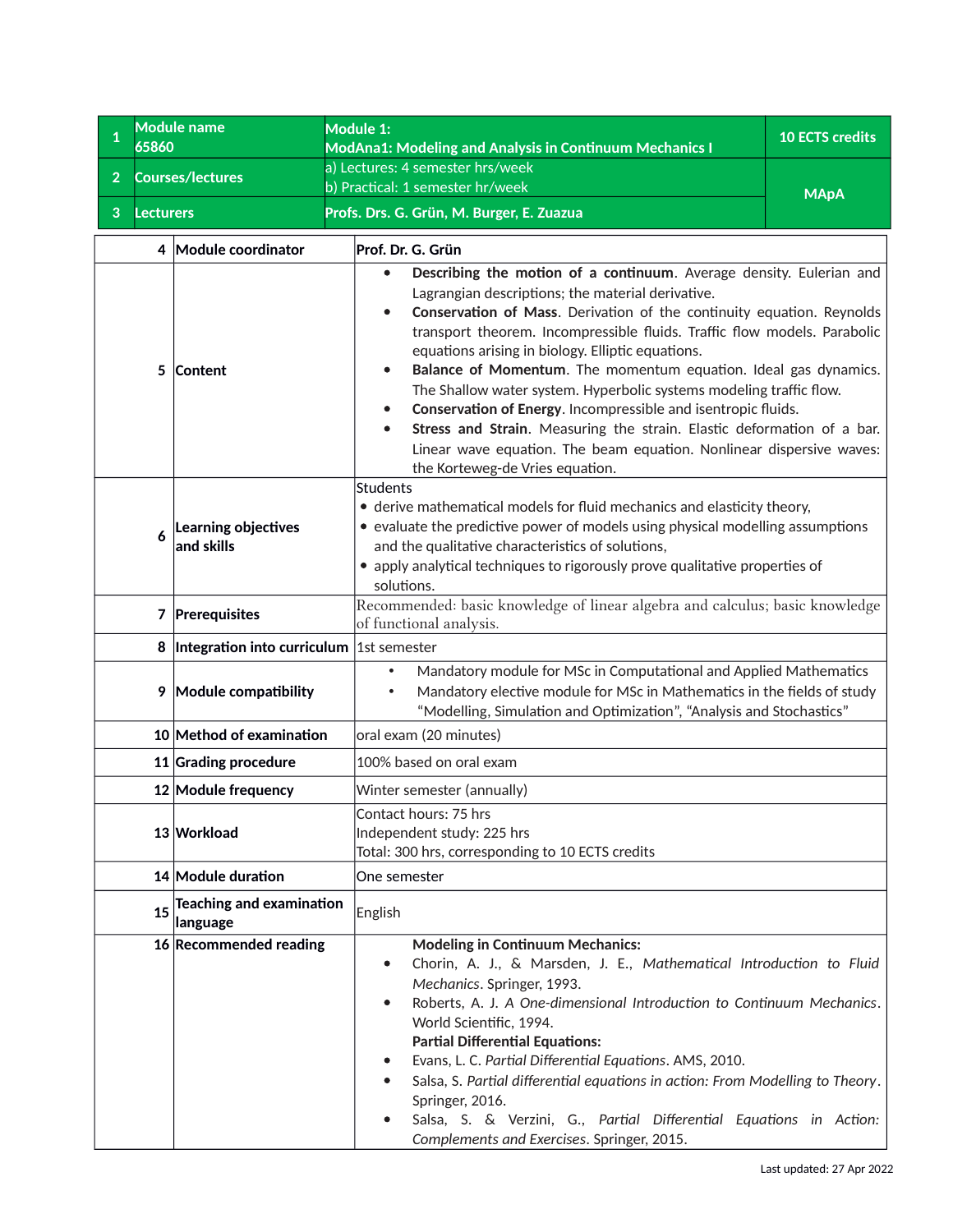| <b>Ordinary differential Equations:</b><br>Corduneau, C. Principles of Differential and Integral Equations. Allyn and<br>Bacon Inc., 1971. |
|--------------------------------------------------------------------------------------------------------------------------------------------|
| Lecture notes will be distributed via StudOn.                                                                                              |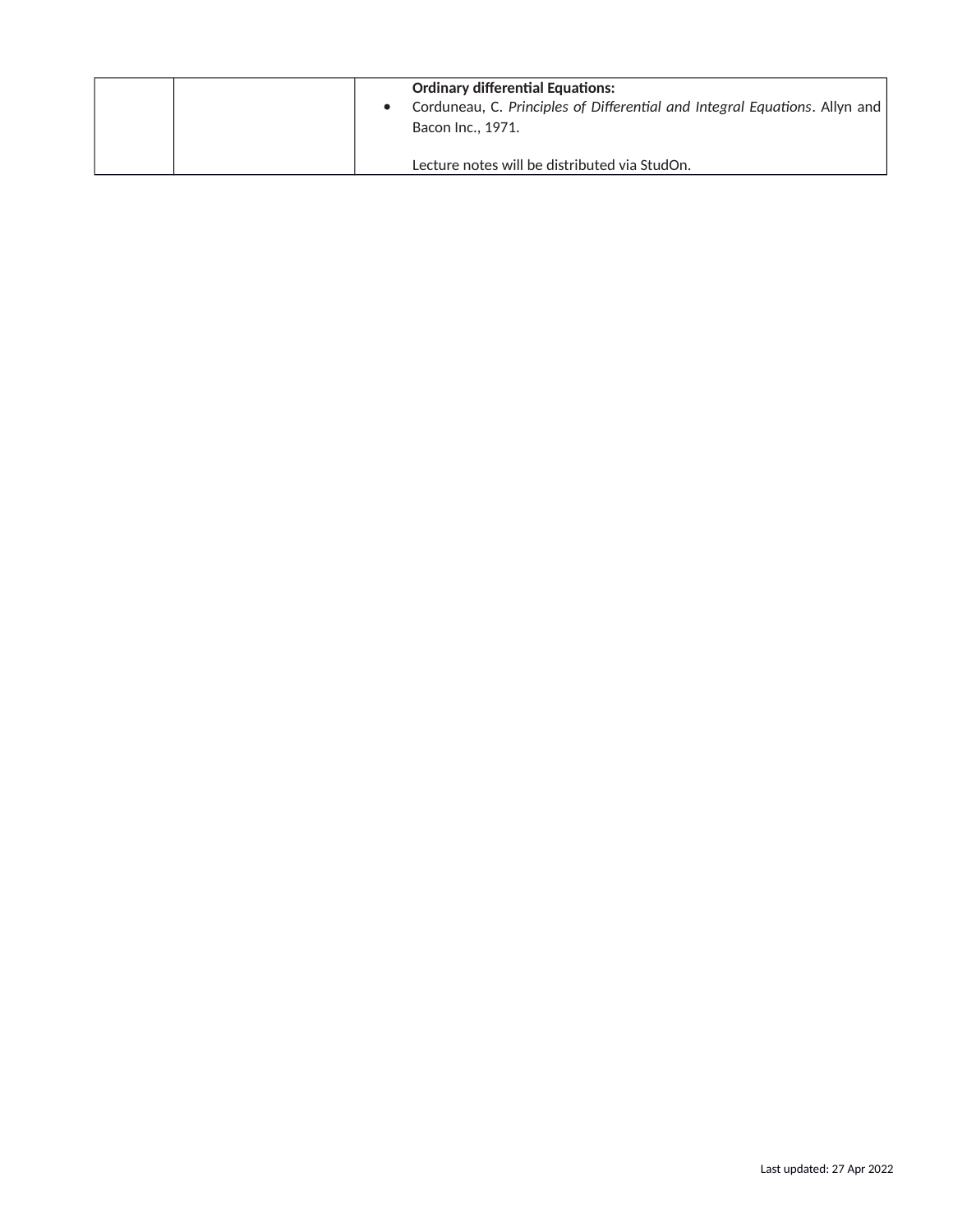<span id="page-13-0"></span>

| 1              | <b>Module name</b><br>65865                 | Module 2:<br><b>ModAna2: Modeling and Analysis in Continuum Mechanics II</b>                                                                                                                                                                                                                                                                                                                                                                                                                                                                                                                                                                             | <b>5 ECTS credits</b> |
|----------------|---------------------------------------------|----------------------------------------------------------------------------------------------------------------------------------------------------------------------------------------------------------------------------------------------------------------------------------------------------------------------------------------------------------------------------------------------------------------------------------------------------------------------------------------------------------------------------------------------------------------------------------------------------------------------------------------------------------|-----------------------|
| 2 <sup>1</sup> | <b>Courses/lectures</b>                     | a) Lectures: 2 semester hrs/week<br>b) Practical: 0.5 semester hrs/week                                                                                                                                                                                                                                                                                                                                                                                                                                                                                                                                                                                  |                       |
| 3              | <b>Lecturers</b>                            | Profs. Drs. G. Grün, M. Burger, E. Zuazua                                                                                                                                                                                                                                                                                                                                                                                                                                                                                                                                                                                                                | <b>MApA</b>           |
| 4              | Module coordinator                          | Prof. Dr. G. Grün                                                                                                                                                                                                                                                                                                                                                                                                                                                                                                                                                                                                                                        |                       |
| 5              | Content                                     | At least two of the following topics:<br>Monotone operators and applications in continuum mechanics, e.g. shear-<br>$\bullet$<br>thinning liquids,<br>Mathematical concepts of model reduction: homogenization, gamma<br>$\bullet$<br>convergence, asymptotic analysis,<br>Reaction diffusion models from biology and social sciences;<br>$\bullet$<br>Models in fluid dynamics (compressible and incompressible Navier-Stokes<br>$\bullet$<br>equations);<br>Wave phenomena and other hyperbolic equations in continuum mechanics                                                                                                                       |                       |
| 6              | Learning objectives<br>and skills           | Students can:<br>derive mathematical models for several important applications in continuum<br>$\bullet$<br>mechanics.<br>apply analytical techniques to rigorously prove qualitative properties of<br>$\bullet$<br>solutions.                                                                                                                                                                                                                                                                                                                                                                                                                           |                       |
| 7              | Prerequisites                               | Recommended: Modeling and Analysis in Continuum Mechanics I                                                                                                                                                                                                                                                                                                                                                                                                                                                                                                                                                                                              |                       |
| 8              | Integration into curriculum                 | 2nd semester                                                                                                                                                                                                                                                                                                                                                                                                                                                                                                                                                                                                                                             |                       |
| 9              | Module compatibility                        | Mandatory module for MSc in Computational and Applied Mathematics<br>$\bullet$<br>Mandatory elective module for MSc in Mathematics in the fields of study<br>$\bullet$<br>"Modeling, Simulation and Optimization", "Analysis and Stochastics"                                                                                                                                                                                                                                                                                                                                                                                                            |                       |
| 10             | Method of examination                       | oral exam (20 minutes)                                                                                                                                                                                                                                                                                                                                                                                                                                                                                                                                                                                                                                   |                       |
| 11             | <b>Grading procedure</b>                    | 100% based on oral exam                                                                                                                                                                                                                                                                                                                                                                                                                                                                                                                                                                                                                                  |                       |
| 12             | Module frequency                            | Summer semester (annually)                                                                                                                                                                                                                                                                                                                                                                                                                                                                                                                                                                                                                               |                       |
| 13             | Workload                                    | Contact hours: 37.5 hrs<br>Independent study: 112.5 hrs<br>Total: 150 hrs, corresponding to 5 ECTS credits                                                                                                                                                                                                                                                                                                                                                                                                                                                                                                                                               |                       |
|                | 14 Module duration                          | One semester                                                                                                                                                                                                                                                                                                                                                                                                                                                                                                                                                                                                                                             |                       |
| 15             | <b>Teaching and examination</b><br>language | English                                                                                                                                                                                                                                                                                                                                                                                                                                                                                                                                                                                                                                                  |                       |
|                | 16 Recommended reading                      | • A. Braides: Gamma-convergence for beginners, Oxford University Press,<br>• D. Cioranescu & P. Donato: An introduction to homogenization, Oxford University<br>Press<br>• L.C. Evans: Partial differential equations, AMS, 2010<br>• T.A. Roberts: A one-dimensional introduction to continuum mechanics, World<br>Scientific, 1994<br>• R.E. Showalter: Monotone operators in Banach space and nonlinear partial<br>differential equations, AMS<br>• T. Temam & A. Miranville: Mathematical modeling in continuum mechanics,<br><b>Cambridge University Press</b><br>• Depending on the lecturer, handouts and lecture notes may be offered via StudOn |                       |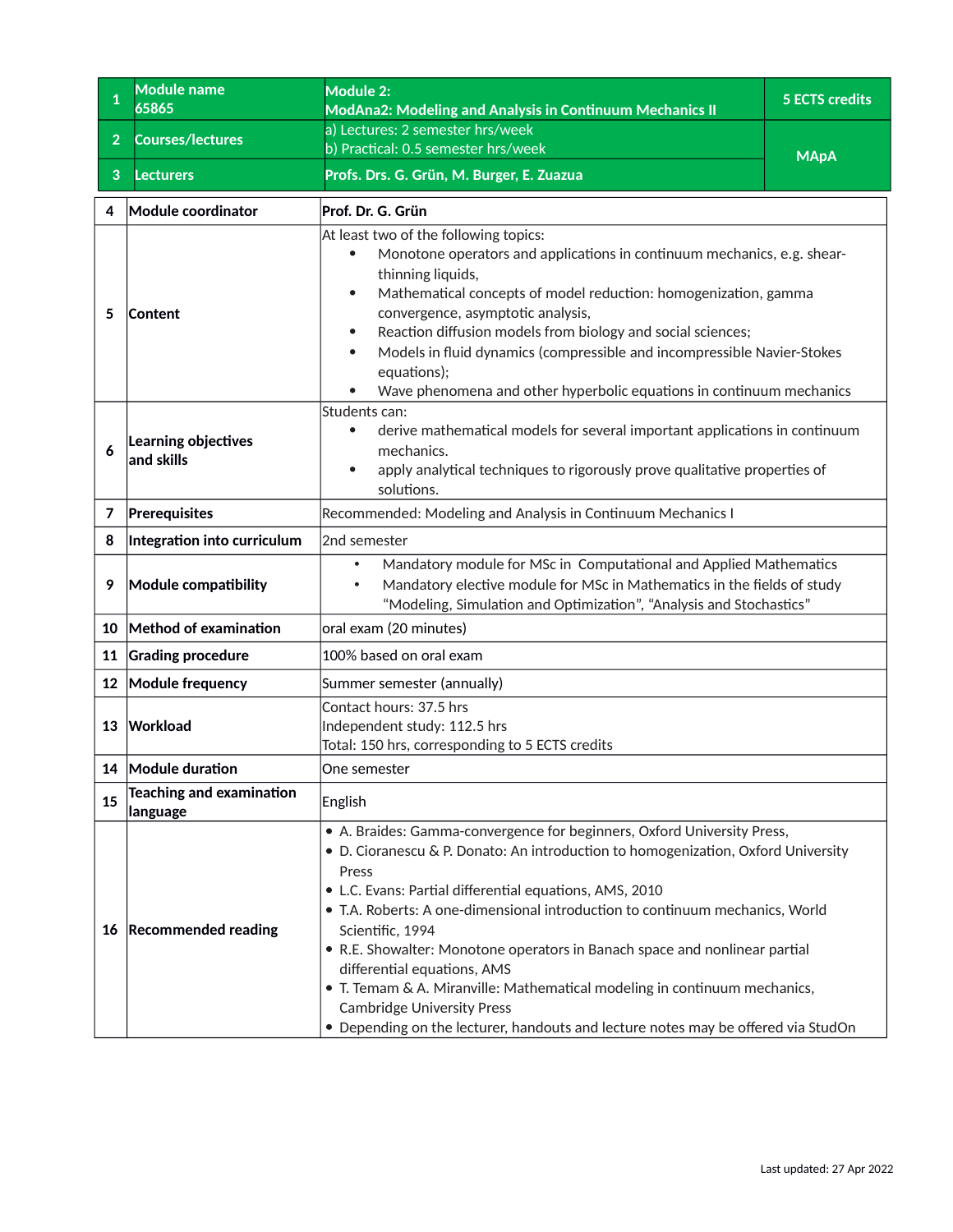<span id="page-14-0"></span>

| 1              | <b>Module name</b><br>65870                 | Module 3:<br>MoSi: Practical Course: Modeling, Simulation, Optimization                                                                                                                                                                                                                                                                                                                                                                                                                                                                                                                                                                                                                | <b>5 ECTS credits</b> |  |
|----------------|---------------------------------------------|----------------------------------------------------------------------------------------------------------------------------------------------------------------------------------------------------------------------------------------------------------------------------------------------------------------------------------------------------------------------------------------------------------------------------------------------------------------------------------------------------------------------------------------------------------------------------------------------------------------------------------------------------------------------------------------|-----------------------|--|
| $\overline{2}$ | <b>Courses/lectures</b>                     | Seminar: 3 semester hrs/week                                                                                                                                                                                                                                                                                                                                                                                                                                                                                                                                                                                                                                                           |                       |  |
| 3              | <b>Lecturers</b>                            | Profs. Drs. M. Burger, G. Grün, A. Martin, E. Zuazua, F. Frank                                                                                                                                                                                                                                                                                                                                                                                                                                                                                                                                                                                                                         | MapA/NASi/Opti        |  |
| 4              | Module coordinator                          | Prof. Dr. M. Burger                                                                                                                                                                                                                                                                                                                                                                                                                                                                                                                                                                                                                                                                    |                       |  |
| 5              | <b>Content</b>                              | Modelling, analysis, simulation and/or optimization of problems in engineering<br>٠<br>or the natural sciences<br>Numerical algorithms for partial differential equation models (finite differences,<br>٠<br>finite elements, etc)<br>Continuous optimization and optimal control                                                                                                                                                                                                                                                                                                                                                                                                      |                       |  |
|                | Learning objectives<br>$ $ and skills       | Students<br>work on problems in engineering or the natural sciences by constructing a<br>$\bullet$<br>suitable mathematical model,<br>are able to simulate, analyze, and/or optimize the constructed mathematical<br>$\bullet$<br>model using numerical methods,<br>are able to implement processes using their own or specified software and<br>$\bullet$<br>critically evaluate the results,<br>are able to set out their approaches and results in a comprehensible and<br>$\bullet$<br>convincing manner, making use of appropriate presentation techniques,<br>are able to develop and set out in writing the theories and problem solutions<br>$\bullet$<br>they have developed. |                       |  |
| 7              | Prerequisites                               | Recommended: Modeling and Analysis in Continuum Mechanics I                                                                                                                                                                                                                                                                                                                                                                                                                                                                                                                                                                                                                            |                       |  |
| 8              | Integration into curriculum                 | 2nd semester                                                                                                                                                                                                                                                                                                                                                                                                                                                                                                                                                                                                                                                                           |                       |  |
| 9              | Module compatibility                        | Mandatory module for MSc in Computational Applied Mathematics<br>$\bullet$<br>Mandatory elective module for MSc in Mathematics in the field of study<br>$\bullet$<br>"Modeling, Simulation and Optimization"                                                                                                                                                                                                                                                                                                                                                                                                                                                                           |                       |  |
| 10             | Method of examination                       | Weekly hand-in assignments and<br>final project (10 - 15 pages)                                                                                                                                                                                                                                                                                                                                                                                                                                                                                                                                                                                                                        |                       |  |
| 11             | <b>Grading procedure</b>                    | Hand-in assignments 20%<br>final project 80%                                                                                                                                                                                                                                                                                                                                                                                                                                                                                                                                                                                                                                           |                       |  |
|                | 12 Module frequency                         | Summer semester (annually)                                                                                                                                                                                                                                                                                                                                                                                                                                                                                                                                                                                                                                                             |                       |  |
| 13             | Workload                                    | Contact hours: 45 hrs<br>Independent study: 105 hrs<br>Total: 150 hrs, corresponding to 5 ECTS credits                                                                                                                                                                                                                                                                                                                                                                                                                                                                                                                                                                                 |                       |  |
|                | 14 Module duration                          | One semester                                                                                                                                                                                                                                                                                                                                                                                                                                                                                                                                                                                                                                                                           |                       |  |
| 15             | <b>Teaching and examination</b><br>language | English                                                                                                                                                                                                                                                                                                                                                                                                                                                                                                                                                                                                                                                                                |                       |  |
| 16             | <b>Recommended reading</b>                  | Project-dependent. Will be published on StudOn at the beginning of the semester.                                                                                                                                                                                                                                                                                                                                                                                                                                                                                                                                                                                                       |                       |  |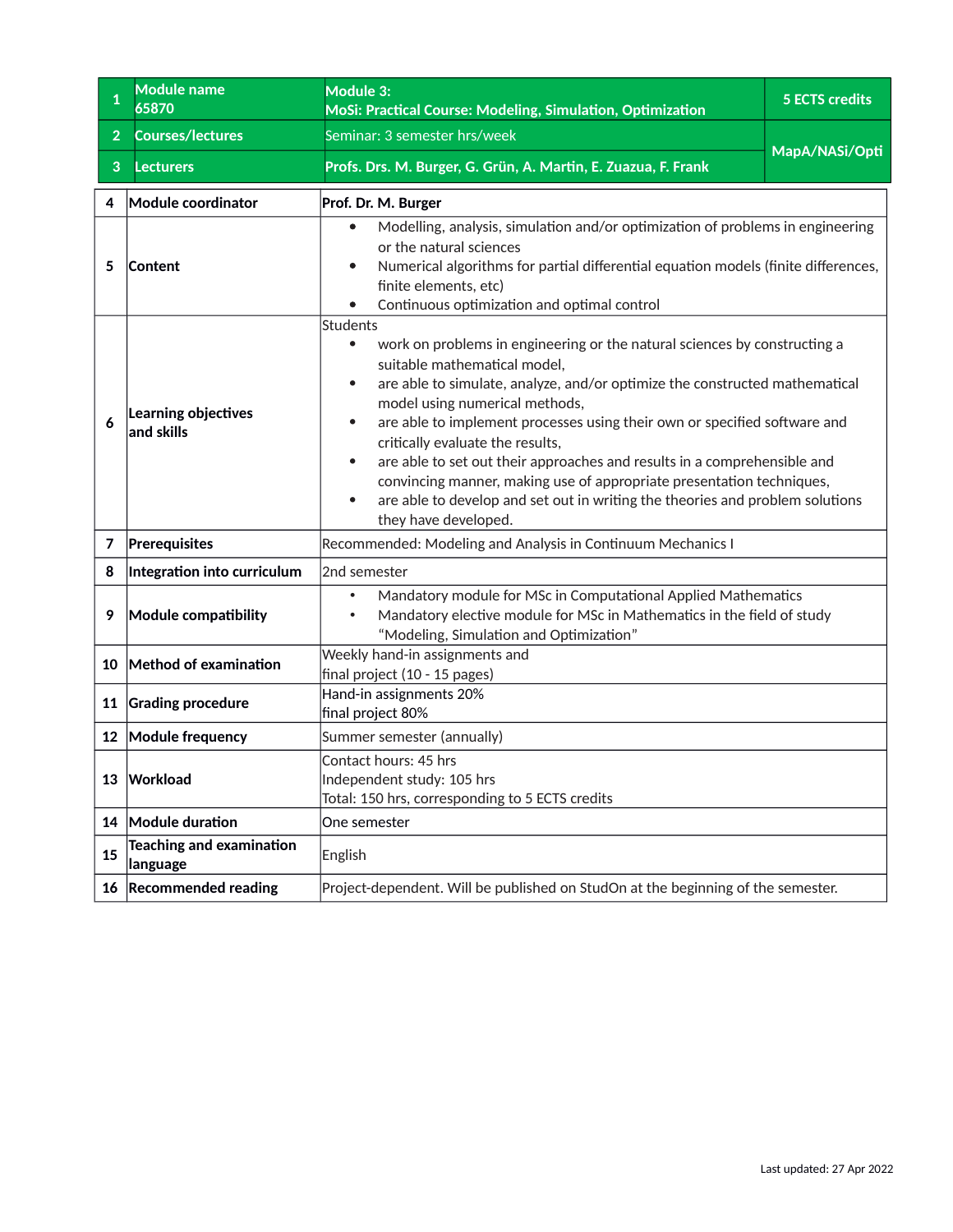<span id="page-15-0"></span>

| $\mathbf{1}$   | <b>Module name</b><br>65875                 | <b>Module 4:</b><br>PTfS-CAM: Programming Techniques for Supercomputers in CAM                                                                                                                                                                                                                                                                                                                                                                                                                                                                                                    | <b>10 ECTS credits</b> |
|----------------|---------------------------------------------|-----------------------------------------------------------------------------------------------------------------------------------------------------------------------------------------------------------------------------------------------------------------------------------------------------------------------------------------------------------------------------------------------------------------------------------------------------------------------------------------------------------------------------------------------------------------------------------|------------------------|
|                |                                             | a) Lectures: 4 semester hrs/week                                                                                                                                                                                                                                                                                                                                                                                                                                                                                                                                                  |                        |
| $\overline{2}$ | <b>Courses/lectures</b>                     | b) Practical: 2 semester hrs/week                                                                                                                                                                                                                                                                                                                                                                                                                                                                                                                                                 | <b>HPC</b>             |
| 3              | <b>Lecturers</b>                            | Prof. Dr. G. Wellein                                                                                                                                                                                                                                                                                                                                                                                                                                                                                                                                                              |                        |
| 4              | Module coordinator                          | Prof. Dr. Gerhard Wellein                                                                                                                                                                                                                                                                                                                                                                                                                                                                                                                                                         |                        |
| 5              | Content                                     | Introduction to the architecture of modern supercomputers<br>$\bullet$<br>Single core architecture and optimisation strategies<br>Memory hierarchy and data access optimization<br>Concepts of parallel computers and parallel computing<br>Efficient "shared memory" parallelisation (OpenMP)<br>Parallelisation approaches for multi-core processors including GPUs<br>Efficient "distributed memory" parallelisation (MPI)<br>Roofline performance model<br>Serial and parallel performance modelling<br>Complete parallel implementation of a modern iterative Poisson solver |                        |
| 6              | Learning objectives<br>and skills           | Students<br>acquire a comprehensive overview of programming modern supercomputers<br>$\bullet$<br>efficiently for numerical simulations,<br>learn modern optimisation and parallelisation strategies, guided by structured<br>$\bullet$<br>performance modelling,<br>acquire an insight into innovative programming techniques and alternative<br>supercomputer architectures,<br>are able to implement numerical methods to solve partial differential<br>equations (PDEs) with finite difference (FD) discretization with high hardware<br>efficiency on parallel computers.    |                        |
| 7              | Prerequisites                               | Recommended: Experience in C/C++ or Fortran programming; basic knowledge of MPI<br>and OpenMP programming                                                                                                                                                                                                                                                                                                                                                                                                                                                                         |                        |
| 8              | Integration into curriculum                 | 2nd semester                                                                                                                                                                                                                                                                                                                                                                                                                                                                                                                                                                      |                        |
| 9              | Module compatibility                        | Mandatory module for MSc Computational and Applied Mathematics                                                                                                                                                                                                                                                                                                                                                                                                                                                                                                                    |                        |
| 10             | Method of examination                       | See examination regulations INF                                                                                                                                                                                                                                                                                                                                                                                                                                                                                                                                                   |                        |
|                | 11 Grading procedure                        | See examination regulations INF                                                                                                                                                                                                                                                                                                                                                                                                                                                                                                                                                   |                        |
| 12             | Module frequency                            | Summer semester (annually)                                                                                                                                                                                                                                                                                                                                                                                                                                                                                                                                                        |                        |
| 13             | Workload                                    | Contact hours: 120 hrs<br>Independent study: 180 hrs<br>Total: 300 hrs, corresponding to 10 ECTS credits                                                                                                                                                                                                                                                                                                                                                                                                                                                                          |                        |
|                | 14 Module duration                          | One semester                                                                                                                                                                                                                                                                                                                                                                                                                                                                                                                                                                      |                        |
| 15             | <b>Teaching and examination</b><br>language | English                                                                                                                                                                                                                                                                                                                                                                                                                                                                                                                                                                           |                        |
| 16             | <b>Recommended reading</b>                  | G. Hager & G. Wellein:<br>$\bullet$<br>Introduction to High Performance Computing for Scientists and Engineers.<br>CRC Computational Science Series, 2010. ISBN 978-1439811924<br>J. Hennessy & D. Patterson:<br>٠<br>Computer Architecture. A Quantitative Approach.<br>Morgan Kaufmann Publishers, Elsevier, 2003. ISBN 1-55860-724-2                                                                                                                                                                                                                                           |                        |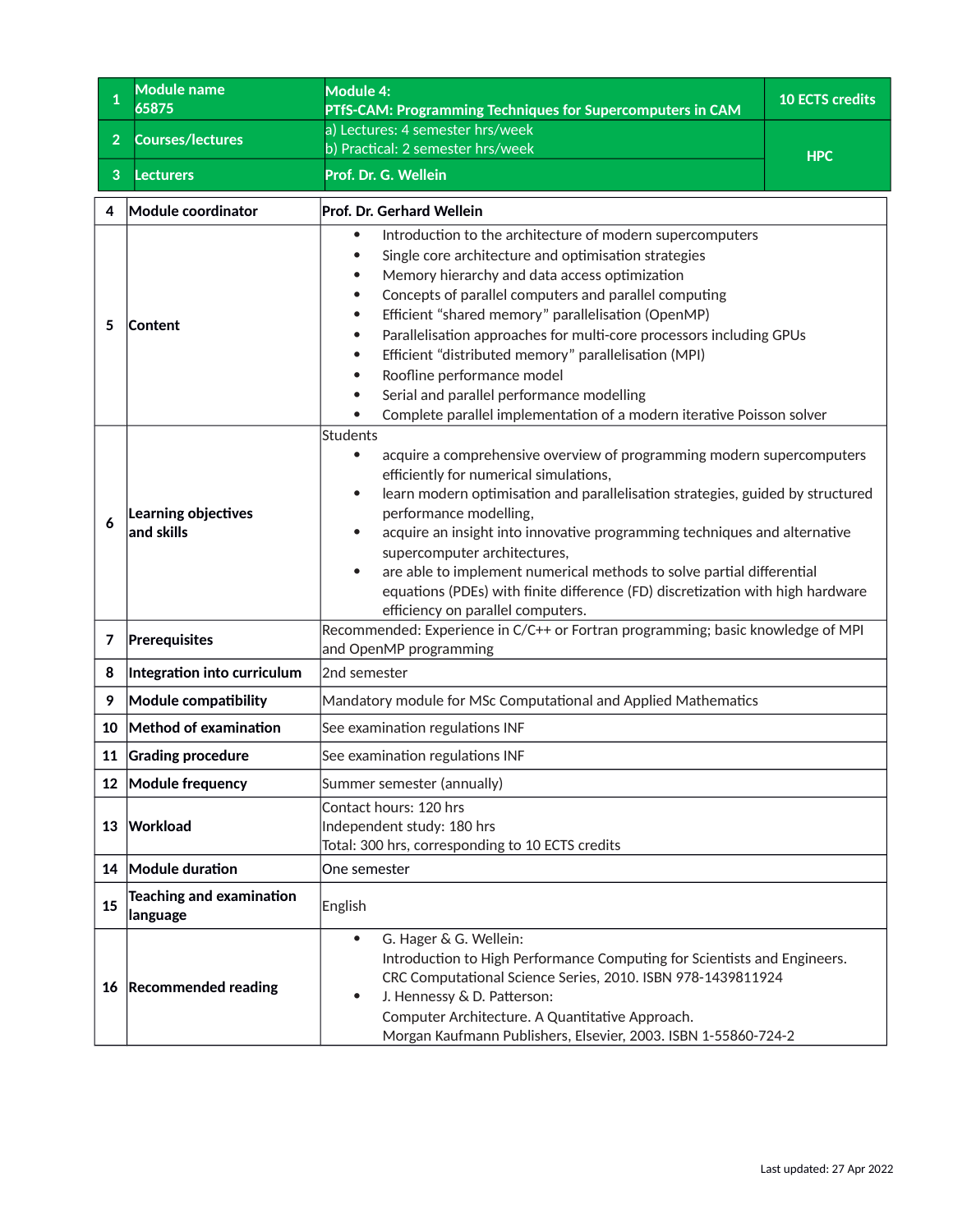<span id="page-16-0"></span>

| $\mathbf{1}$   | <b>Module name</b><br>44460                         | Module 5:<br><b>ArchSup: Architectures of Supercomputers</b>                                                                                                                                                                                                                                                                                                                                                                                                                                                                                                                                                                                                                                                                                                                                                                                                                                                                                                                                                                                                                                                                           | <b>5 ECTS credits</b> |
|----------------|-----------------------------------------------------|----------------------------------------------------------------------------------------------------------------------------------------------------------------------------------------------------------------------------------------------------------------------------------------------------------------------------------------------------------------------------------------------------------------------------------------------------------------------------------------------------------------------------------------------------------------------------------------------------------------------------------------------------------------------------------------------------------------------------------------------------------------------------------------------------------------------------------------------------------------------------------------------------------------------------------------------------------------------------------------------------------------------------------------------------------------------------------------------------------------------------------------|-----------------------|
|                |                                                     | a) Lectures: 2 semester hrs/week                                                                                                                                                                                                                                                                                                                                                                                                                                                                                                                                                                                                                                                                                                                                                                                                                                                                                                                                                                                                                                                                                                       |                       |
| 2 <sup>1</sup> | <b>Courses/lectures</b>                             | b) Practical: 2 semester hrs/week                                                                                                                                                                                                                                                                                                                                                                                                                                                                                                                                                                                                                                                                                                                                                                                                                                                                                                                                                                                                                                                                                                      | <b>HPC</b>            |
| 3              | <b>Lecturers</b>                                    | Prof. Dr. D. Fey, Drs. A.Schäfer, J. Hofmann                                                                                                                                                                                                                                                                                                                                                                                                                                                                                                                                                                                                                                                                                                                                                                                                                                                                                                                                                                                                                                                                                           |                       |
| 4              | <b>Module coordinator</b>                           | Prof. Dr. Dietmar Fey                                                                                                                                                                                                                                                                                                                                                                                                                                                                                                                                                                                                                                                                                                                                                                                                                                                                                                                                                                                                                                                                                                                  |                       |
| 5              | <b>Content</b>                                      | Principles of computer and processor architectures<br>$\bullet$<br>Modern processor architectures<br>Homogeneous and heterogeneous multi/many-core processors<br>Parallel computer architectures<br>Classification and principles of coupling parallel computers<br>High speed networks in supercomputers<br>Examples of supercomputers<br>Programming of supercomputers                                                                                                                                                                                                                                                                                                                                                                                                                                                                                                                                                                                                                                                                                                                                                               |                       |
| 6              | Learning objectives<br>and skills                   | <b>Students</b><br>can explain the functionality of modern processors used in supercomputers,<br>recognise the special problems associated with energy consumption and<br>programming in supercomputers,<br>can explain the different ways of interconnecting parallel processes,<br>can classify parallel computers with regard to their storage connection and<br>basic processing principles,<br>are able to make use of and run a supercomputer to solve their own technical<br>or mathematical problem. Based on the examples demonstrated during the<br>lecture, they are able to generalise challenges associated with the discovery of<br>bottlenecks and use them to solve their specific problem,<br>are able to characterise their problems (e.g. scientific or technical simulation<br>experiments) with regard to the computing and memory requirements for a<br>supercomputer in a way that is appropriate for the architecture,<br>can make use of the performance-measuring methods for parallel computers<br>to evaluate various computer architectures and select the appropriate<br>architecture for their problem. |                       |
| 7              | Prerequisites                                       | None                                                                                                                                                                                                                                                                                                                                                                                                                                                                                                                                                                                                                                                                                                                                                                                                                                                                                                                                                                                                                                                                                                                                   |                       |
| 8<br>9         | Integration into curriculum<br>Module compatibility | 3rd semester<br>Mandatory module for MSc Computation and Applied Mathematics<br>$\bullet$<br>Mandatory module for Computational Engineering degree programmes<br>(Computer-Assisted Engineering) (Master of Science) and Information<br>Technology (Master of Science)                                                                                                                                                                                                                                                                                                                                                                                                                                                                                                                                                                                                                                                                                                                                                                                                                                                                 |                       |
| 10<br>11       | Method of examination<br><b>Grading procedure</b>   | See examination regulations INF<br>See examination regulations INF                                                                                                                                                                                                                                                                                                                                                                                                                                                                                                                                                                                                                                                                                                                                                                                                                                                                                                                                                                                                                                                                     |                       |
| 12             | Module frequency                                    | Winter semester (annually)                                                                                                                                                                                                                                                                                                                                                                                                                                                                                                                                                                                                                                                                                                                                                                                                                                                                                                                                                                                                                                                                                                             |                       |
| 13             | Workload                                            | Contact hours: 60 hrs<br>Independent study: 90 hrs<br>Total: 150 hrs, corresponding to 5 ECTS credits                                                                                                                                                                                                                                                                                                                                                                                                                                                                                                                                                                                                                                                                                                                                                                                                                                                                                                                                                                                                                                  |                       |
| 14             | Module duration                                     | One semester                                                                                                                                                                                                                                                                                                                                                                                                                                                                                                                                                                                                                                                                                                                                                                                                                                                                                                                                                                                                                                                                                                                           |                       |
| 15             | <b>Teaching and examination</b><br>language         | English                                                                                                                                                                                                                                                                                                                                                                                                                                                                                                                                                                                                                                                                                                                                                                                                                                                                                                                                                                                                                                                                                                                                |                       |
| 16             | <b>Recommended reading</b>                          | Quinn: Parallel Programming in C with MPI and OpenMP, McGraw-Hill<br>$\bullet$<br>Hennessy/Patterson: Computer Architecture - A Quantitative Approach,<br>$\bullet$<br>Morgen&Kaufmann                                                                                                                                                                                                                                                                                                                                                                                                                                                                                                                                                                                                                                                                                                                                                                                                                                                                                                                                                 |                       |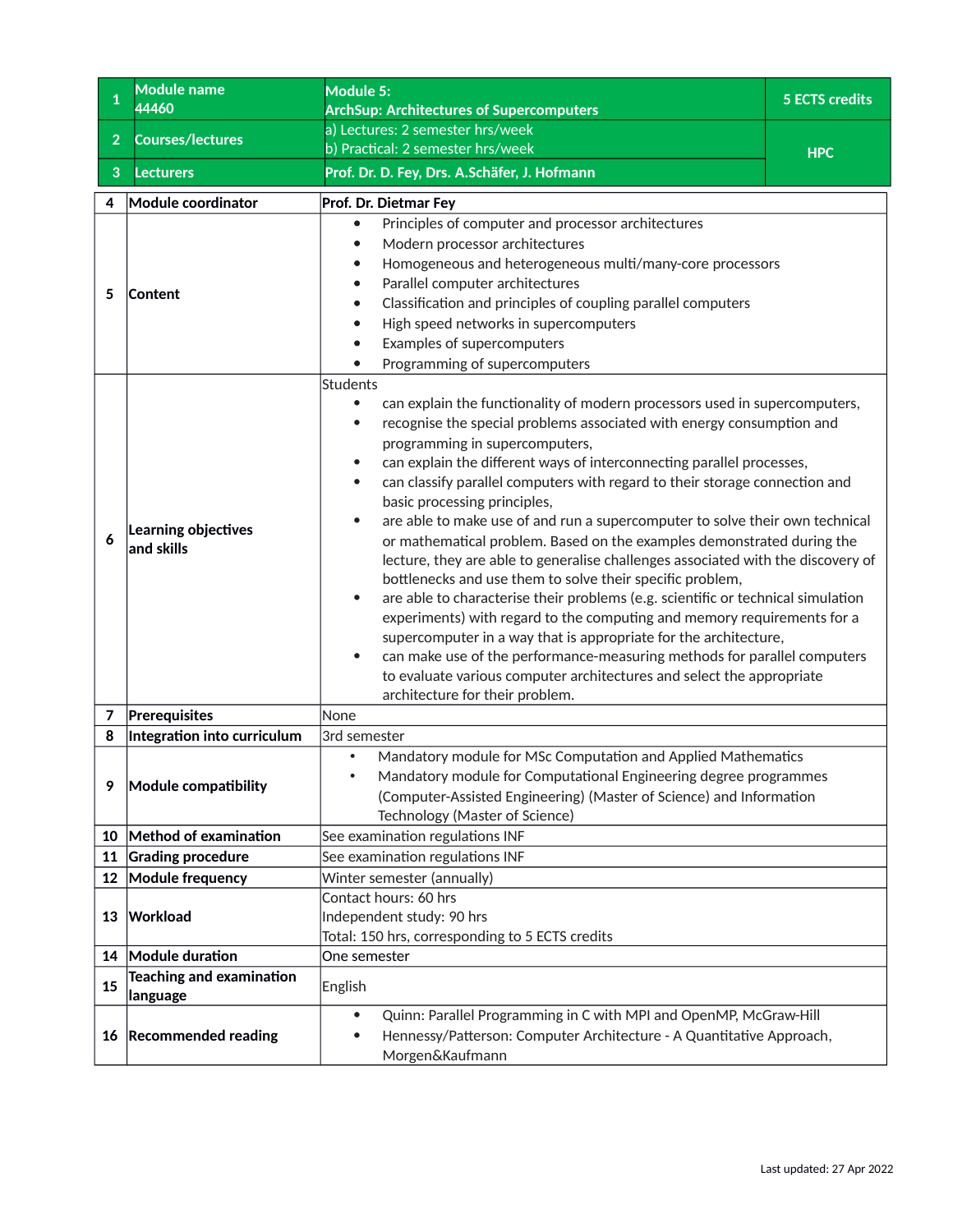<span id="page-17-0"></span>

| 1              | <b>Module name</b><br>65885                 | Module 6a:<br>MaSe: Master's seminar MApA                                                                                                                                                                                                                                                                                                                                                                                                                                                                                                                                                   | <b>5 ECTS credits</b> |
|----------------|---------------------------------------------|---------------------------------------------------------------------------------------------------------------------------------------------------------------------------------------------------------------------------------------------------------------------------------------------------------------------------------------------------------------------------------------------------------------------------------------------------------------------------------------------------------------------------------------------------------------------------------------------|-----------------------|
| 2 <sup>1</sup> | <b>Courses/lectures</b>                     | Seminar: 2 semester hrs/week                                                                                                                                                                                                                                                                                                                                                                                                                                                                                                                                                                |                       |
| 3              | <b>Lecturers</b>                            | Profs. Drs. G. Grün, M. Burger, E. Zuazua                                                                                                                                                                                                                                                                                                                                                                                                                                                                                                                                                   | <b>MApA</b>           |
| 4              | Module coordinator                          | Prof. Dr. G. Grün                                                                                                                                                                                                                                                                                                                                                                                                                                                                                                                                                                           |                       |
| 5              | Content                                     | A topic from MApA that relates to the compulsory elective modules offered.                                                                                                                                                                                                                                                                                                                                                                                                                                                                                                                  |                       |
| 6              | Learning objectives<br>and skills           | Students<br>can use original literature to familiarise themselves with a current research<br>$\bullet$<br>topic,<br>can structure the content acquired both verbally and in writing and make their<br>own contributions to its presentation and/or substance,<br>learn scientific content on the basis of academic lectures and actively discuss it<br>$\bullet$<br>at a plenary session.<br>For the MApA specialisation:<br>make use of analytical techniques to rigorously prove the qualitative<br>$\bullet$<br>characteristics of solutions to mathematical models in applied sciences. |                       |
| 7              | Prerequisites                               | All compulsory modules for the MSc in Computational and Applied Mathematics<br>recommended                                                                                                                                                                                                                                                                                                                                                                                                                                                                                                  |                       |
| 8              | Integration into curriculum                 | 3rd semester                                                                                                                                                                                                                                                                                                                                                                                                                                                                                                                                                                                |                       |
| 9              | Module compatibility                        | Mandatory module for MSc in Computational and Applied Mathematics<br>$\bullet$<br>Mandatory module for MSc in Mathematics<br>Mandatory module for MSc in Mathematics and Economics<br>$\bullet$                                                                                                                                                                                                                                                                                                                                                                                             |                       |
| 10             | Method of examination                       | talk/presentation (70-80 minutes) with handout (5-10 pages)                                                                                                                                                                                                                                                                                                                                                                                                                                                                                                                                 |                       |
| 11             | <b>Grading procedure</b>                    | 100 %talk/presentation with handout                                                                                                                                                                                                                                                                                                                                                                                                                                                                                                                                                         |                       |
| 12             | Module frequency                            | Winter semester (annually)                                                                                                                                                                                                                                                                                                                                                                                                                                                                                                                                                                  |                       |
| 13             | Workload                                    | Contact hours: 30 hrs<br>Independent study: 120 hrs<br>Total: 150 hrs, corresponding to 5 ECTS credits                                                                                                                                                                                                                                                                                                                                                                                                                                                                                      |                       |
| 14             | Module duration                             | One semester                                                                                                                                                                                                                                                                                                                                                                                                                                                                                                                                                                                |                       |
| 15             | <b>Teaching and examination</b><br>language | English                                                                                                                                                                                                                                                                                                                                                                                                                                                                                                                                                                                     |                       |
|                | 16 Recommended reading                      | Depending on topic. Will be published on StudOn at the beginning of the semester.                                                                                                                                                                                                                                                                                                                                                                                                                                                                                                           |                       |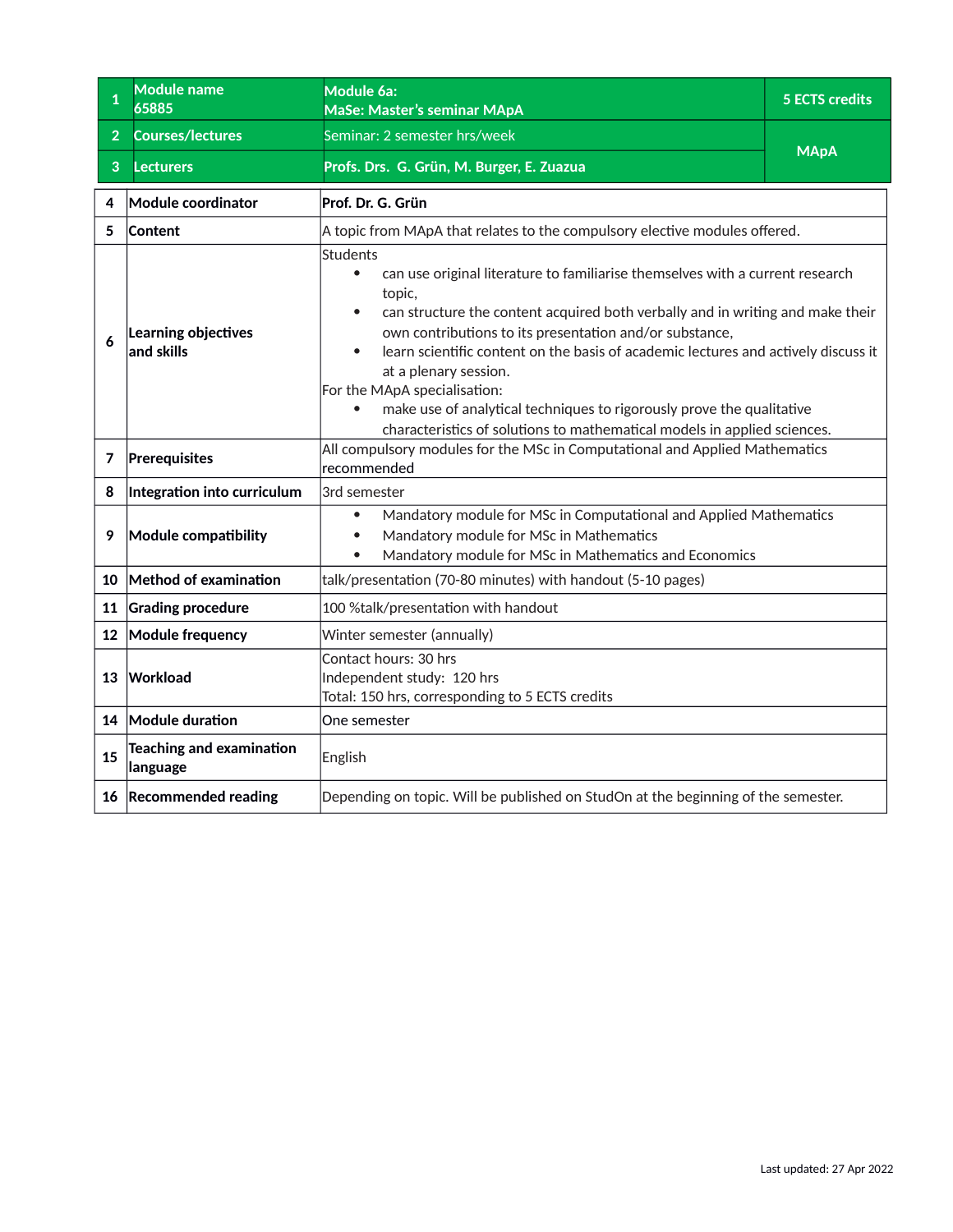<span id="page-18-0"></span>

|   | Module name<br>65890 | Module 6b:<br><b>MaSe: Master's seminar NASi</b>     | 5 ECTS<br>credits |
|---|----------------------|------------------------------------------------------|-------------------|
| റ | Courses/lectures     | Seminar: 2 semester hrs/week                         |                   |
|   | Lecturers            | Profs. Drs. E. Bänsch, G. Grün, M. Burger, E. Zuazua | <b>NASi</b>       |

| 4  | Module coordinator                          | Prof. Dr. E. Bänsch                                                                                                                                                                                                                                                                                                                                                                                                                                                                               |  |
|----|---------------------------------------------|---------------------------------------------------------------------------------------------------------------------------------------------------------------------------------------------------------------------------------------------------------------------------------------------------------------------------------------------------------------------------------------------------------------------------------------------------------------------------------------------------|--|
| 5  | Content                                     | A topic from NASi that relates to the compulsory elective modules offered.                                                                                                                                                                                                                                                                                                                                                                                                                        |  |
| 6  | Learning objectives<br>and skills           | Students<br>can structure the content acquired both verbally and in writing and make<br>$\bullet$<br>their own contributions to its presentation and/or substance,<br>learn scientific content on the basis of academic lectures and actively<br>$\bullet$<br>discuss it at a plenary session.<br>For the NASi specification:<br>• can solve exemplary computational problems with given or self-developed<br>software in order to illustrate or verify numerical methods under<br>consideration. |  |
| 7  | Prerequisites                               | All compulsory modules for the MSc in Computational and Applied Mathematics rec-<br>ommended                                                                                                                                                                                                                                                                                                                                                                                                      |  |
| 8  | Integration into curriculum                 | 3rd semester                                                                                                                                                                                                                                                                                                                                                                                                                                                                                      |  |
| 9  | Module compatibility                        | Mandatory module for MSc in Computational and Applied Mathematics<br>$\bullet$<br>Mandatory module for MSc in Mathematics<br>$\bullet$<br>Mandatory module for Msc in Mathematics and Economics<br>$\bullet$                                                                                                                                                                                                                                                                                      |  |
| 10 | Method of examination                       | talk/presentation (70-80 minutes) with handout (5-10 pages)                                                                                                                                                                                                                                                                                                                                                                                                                                       |  |
| 11 | <b>Grading procedure</b>                    | 100% talk/presentation with handout                                                                                                                                                                                                                                                                                                                                                                                                                                                               |  |
| 12 | Module frequency                            | Winter semester (annually)                                                                                                                                                                                                                                                                                                                                                                                                                                                                        |  |
| 13 | <b>Workload</b>                             | Contact hours:<br>30 hrs<br>Independent study: 120 hrs<br>Total:<br>150 hrs, corresponding to 5 ECTS credits                                                                                                                                                                                                                                                                                                                                                                                      |  |
| 14 | Module duration                             | One semester                                                                                                                                                                                                                                                                                                                                                                                                                                                                                      |  |
| 15 | <b>Teaching and examination</b><br>language | English                                                                                                                                                                                                                                                                                                                                                                                                                                                                                           |  |
| 16 | <b>Recommended reading</b>                  | Depending on topic. Will be published on StudOn at the beginning of the<br>semester.                                                                                                                                                                                                                                                                                                                                                                                                              |  |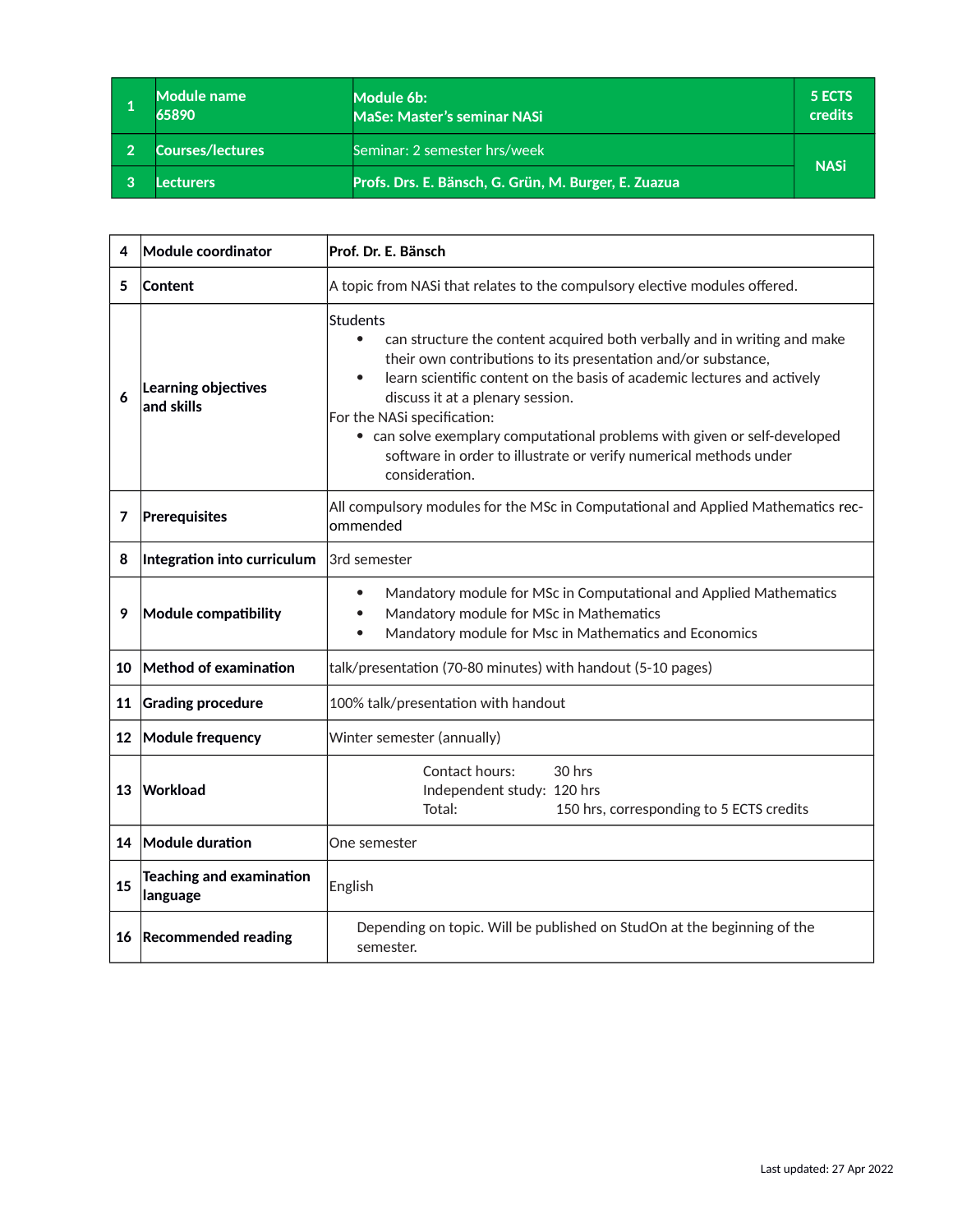<span id="page-19-0"></span>

| $\mathbf 1$    | <b>Module name</b><br>65895                 | Module 6c:<br>MaSe: Master's seminar Opti                                                                                                                                                                                                                                                                                                                                                                                                                                                                                                                                                                  | <b>5 ECTS credits</b> |
|----------------|---------------------------------------------|------------------------------------------------------------------------------------------------------------------------------------------------------------------------------------------------------------------------------------------------------------------------------------------------------------------------------------------------------------------------------------------------------------------------------------------------------------------------------------------------------------------------------------------------------------------------------------------------------------|-----------------------|
| 2 <sup>1</sup> | <b>Courses/lectures</b>                     | Seminar: 2 semester hrs/week                                                                                                                                                                                                                                                                                                                                                                                                                                                                                                                                                                               |                       |
| 3              | <b>Lecturers</b>                            | Profs. Drs. F. Liers, A. Martin, M. Stingl, E. Zuazua                                                                                                                                                                                                                                                                                                                                                                                                                                                                                                                                                      | Opti                  |
| 4              | Module coordinator                          | Prof. Dr. M. Stingl                                                                                                                                                                                                                                                                                                                                                                                                                                                                                                                                                                                        |                       |
| 5              | Content                                     | A topic from Opti that relates to the compulsory elective modules offered.                                                                                                                                                                                                                                                                                                                                                                                                                                                                                                                                 |                       |
| 6              | Learning objectives<br>and skills           | <b>Students</b><br>can use original literature to familiarise themselves with a current research<br>$\bullet$<br>topic,<br>can structure the content acquired both verbally and in writing and make their<br>own contributions to its presentation and/or substance,<br>learn scientific content on the basis of academic lectures and actively discuss it<br>$\bullet$<br>at a plenary session.<br>For the Opti specialisation:<br>model theoretical and applied tasks as optimization problems and/or develop<br>$\bullet$<br>optimization algorithms for their solution and/or put these into practice. |                       |
| 7              | Prerequisites                               | All compulsory modules for the MSc in Computational and Applied Mathematics<br>recommended                                                                                                                                                                                                                                                                                                                                                                                                                                                                                                                 |                       |
| 8              | Integration into curriculum                 | 3rd semester                                                                                                                                                                                                                                                                                                                                                                                                                                                                                                                                                                                               |                       |
| 9              | Module compatibility                        | Mandatory module for MSc in Computational and Applied Mathematics<br>$\bullet$<br>Mandatory module for MSc in Mathematics<br>Mandatory module for MSc in Mathematics and Economics<br>$\bullet$                                                                                                                                                                                                                                                                                                                                                                                                            |                       |
| 10             | Method of examination                       | talk/presentation (70-80 minutes) with handout (5-10 pages)                                                                                                                                                                                                                                                                                                                                                                                                                                                                                                                                                |                       |
| 11             | <b>Grading procedure</b>                    | 100% talk/presentation with handout                                                                                                                                                                                                                                                                                                                                                                                                                                                                                                                                                                        |                       |
| 12             | Module frequency                            | Winter semester (annually)                                                                                                                                                                                                                                                                                                                                                                                                                                                                                                                                                                                 |                       |
| 13             | Workload                                    | Contact hours: 30 hrs<br>Independent study: 120 hrs<br>Total: 150 hrs, corresponding to 5 ECTS credits                                                                                                                                                                                                                                                                                                                                                                                                                                                                                                     |                       |
|                | 14 Module duration                          | One semester                                                                                                                                                                                                                                                                                                                                                                                                                                                                                                                                                                                               |                       |
| 15             | <b>Teaching and examination</b><br>language | English                                                                                                                                                                                                                                                                                                                                                                                                                                                                                                                                                                                                    |                       |
|                | 16 Recommended reading                      | Depending on topic. Will be published on StudOn at the beginning of the semester.                                                                                                                                                                                                                                                                                                                                                                                                                                                                                                                          |                       |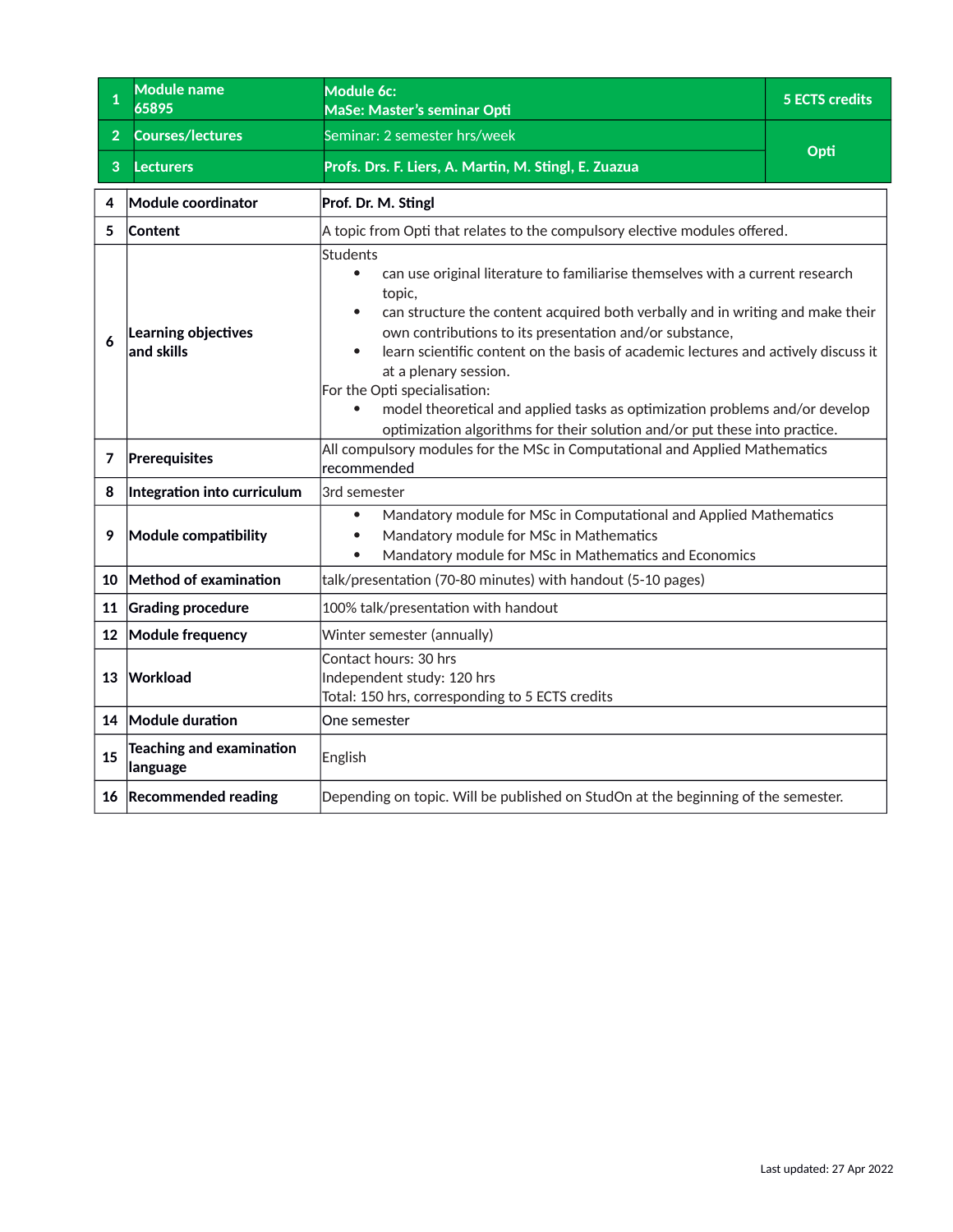<span id="page-20-0"></span>

| 1              | <b>Module name</b><br>1999                  | Module 7:<br><b>Master's Thesis</b>                                                                                                                                                                                                                                                                                                                                                                                                                                                                                                                                                                                                                                                                                              | <b>25 ECTS credits</b> |
|----------------|---------------------------------------------|----------------------------------------------------------------------------------------------------------------------------------------------------------------------------------------------------------------------------------------------------------------------------------------------------------------------------------------------------------------------------------------------------------------------------------------------------------------------------------------------------------------------------------------------------------------------------------------------------------------------------------------------------------------------------------------------------------------------------------|------------------------|
| 2 <sup>1</sup> | <b>Courses/lectures</b>                     | Oral examination<br><b>Master's Thesis</b>                                                                                                                                                                                                                                                                                                                                                                                                                                                                                                                                                                                                                                                                                       | MapA/NASi/Opti         |
| 3              | <b>Lecturers</b>                            | The lecturers for the degree programme in Computational and<br><b>Applied Mathematics</b>                                                                                                                                                                                                                                                                                                                                                                                                                                                                                                                                                                                                                                        |                        |
| 4              | Module coordinator                          | Prof. Dr. G. Grün                                                                                                                                                                                                                                                                                                                                                                                                                                                                                                                                                                                                                                                                                                                |                        |
| 5              | Content                                     | The master's thesis is in the field of Modelling and Analysis, or Numerical Analysis and<br>Simulation, or Optimization, and deals with a current research topic.                                                                                                                                                                                                                                                                                                                                                                                                                                                                                                                                                                |                        |
|                | Learning objectives<br>and skills           | <b>Students</b><br>are capable of independently follow up a scientific question in the fields of<br>$\bullet$<br>"Modelling and Analysis", "Numerical Analysis and Simulation" or<br>"Optimization" over an extended, specified period,<br>develop original ideas and concepts for solving scientific problems in these<br>fields.<br>apply and improve mathematical methods rather independently - also in<br>unfamiliar and interdisciplinary contexts,<br>present and explain mathematical or interdisciplinary contents clearly in a<br>$\bullet$<br>manner appropriate for the target audience, both in writing and orally,<br>improve their ability to plan and structure by implementing a thematic project.<br>$\bullet$ |                        |
| 7              | Prerequisites                               | Successful participation in all mandatory modules (35 ECTS) and at least 20 ECTS from<br>mandatory elective modules                                                                                                                                                                                                                                                                                                                                                                                                                                                                                                                                                                                                              |                        |
| 8              | Integration into curriculum                 | 4th semester                                                                                                                                                                                                                                                                                                                                                                                                                                                                                                                                                                                                                                                                                                                     |                        |
| 9              | Module compatibility                        | Master's degree programme in Computational and Applied Mathematics                                                                                                                                                                                                                                                                                                                                                                                                                                                                                                                                                                                                                                                               |                        |
| 10             | Method of examination                       | Master's thesis (scope according to examination regulations)<br>Oral exam (15 minutes)                                                                                                                                                                                                                                                                                                                                                                                                                                                                                                                                                                                                                                           |                        |
| 11             | <b>Grading procedure</b>                    | 90% Master's thesis<br>10% Oral exam                                                                                                                                                                                                                                                                                                                                                                                                                                                                                                                                                                                                                                                                                             |                        |
| 12             | Module frequency                            | Summer semester (annually)                                                                                                                                                                                                                                                                                                                                                                                                                                                                                                                                                                                                                                                                                                       |                        |
| 13             | Workload                                    | Contact hours: 15 hrs<br>Independent study: 735 hrs<br>Total: 750 hrs, corresponding to 25 ECTS credits                                                                                                                                                                                                                                                                                                                                                                                                                                                                                                                                                                                                                          |                        |
|                | 14 Module duration                          | One semester                                                                                                                                                                                                                                                                                                                                                                                                                                                                                                                                                                                                                                                                                                                     |                        |
| 15             | <b>Teaching and examination</b><br>language | English                                                                                                                                                                                                                                                                                                                                                                                                                                                                                                                                                                                                                                                                                                                          |                        |
|                | 16 Recommended reading                      | Individual, depending on topic of Master's Thesis.                                                                                                                                                                                                                                                                                                                                                                                                                                                                                                                                                                                                                                                                               |                        |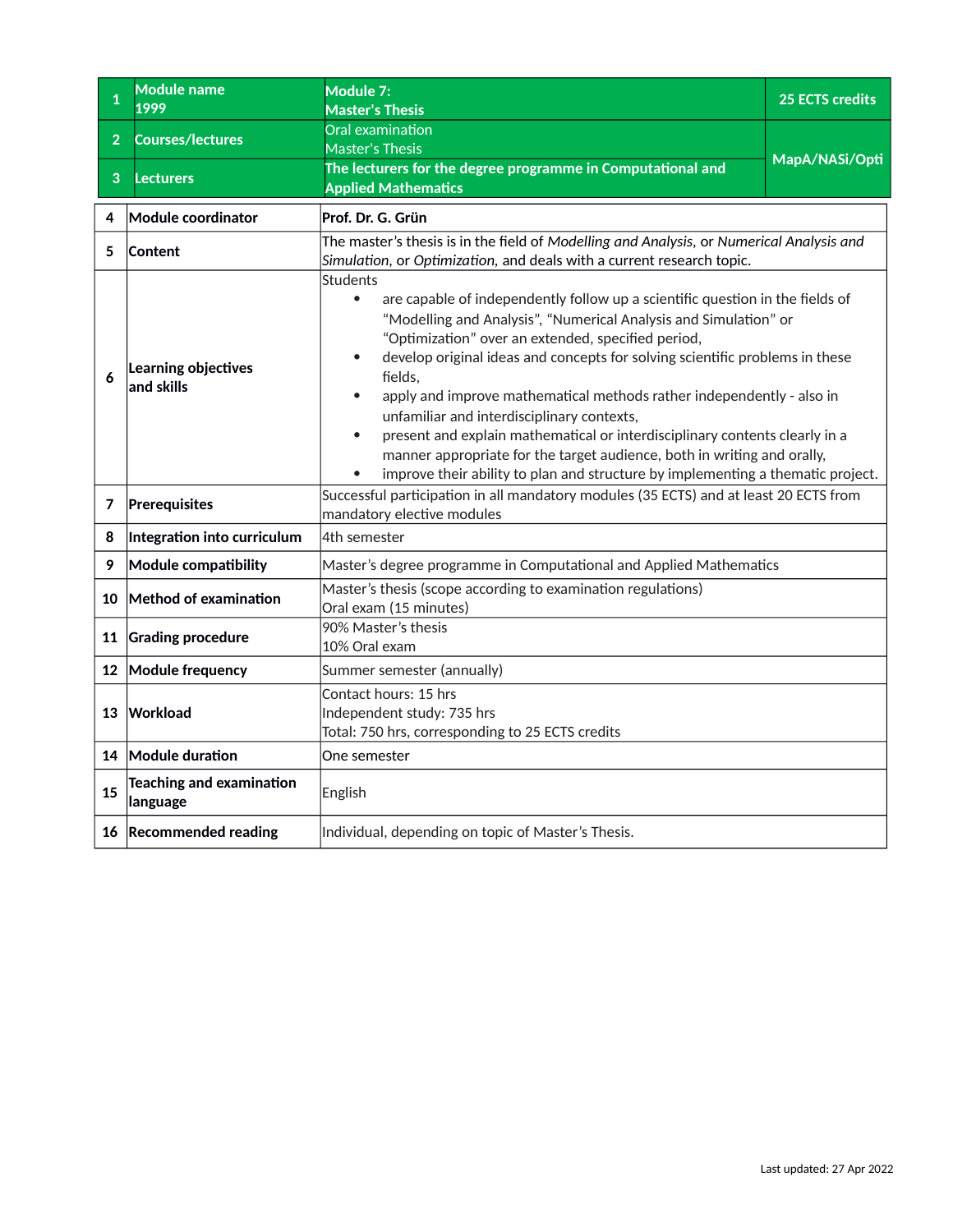<span id="page-21-0"></span>

| Module name<br>65993    | Module 8:<br><b>NumPDE I: Numerics of Partial Differential Equations I</b> | <b>10 ECTS credits</b> |
|-------------------------|----------------------------------------------------------------------------|------------------------|
| <b>Courses/lectures</b> | a) Lecture: 4 semester hrs/week<br>b) Practical: 2 semester hr/week        | <b>NASi</b>            |
| .ecturers               | Profs. Drs. E. Bänsch, G. Grün                                             |                        |

| 4       | Module coordinator                | Prof. Dr. E. Bänsch                                                                                                                                                                                                                                                                                                                                                                                                                                                                                                                                                                                                                                                                                                                                                                                                                                                                                              |  |
|---------|-----------------------------------|------------------------------------------------------------------------------------------------------------------------------------------------------------------------------------------------------------------------------------------------------------------------------------------------------------------------------------------------------------------------------------------------------------------------------------------------------------------------------------------------------------------------------------------------------------------------------------------------------------------------------------------------------------------------------------------------------------------------------------------------------------------------------------------------------------------------------------------------------------------------------------------------------------------|--|
| 5       | <b>Content</b>                    | Classical theory of linear elliptic boundary value problems (outline)<br>$\bullet$<br>Finite difference method (FDM) for Poisson's equation in two dimensions<br>$\bullet$<br>(including stability via inverse monotonicity)<br>Finite element method (FEM) for Poisson's equation in two dimensions<br>$\bullet$<br>(stability and convergence, example: linear finite elements, implementation)<br>Variational theory of linear elliptic boundary value problems (outline)<br>$\bullet$<br>FEM for linear elliptic boundary value problems ( $2nd$ order) (types of<br>$\bullet$<br>elements, affin-equivalent triangulations, order of convergence, maximum<br>principle)<br>Iterative methods for large sparse linear systems of equations (condition<br>$\bullet$<br>number of finite element matrices, linear stationary methods (recall), cg<br>method (recall), preconditioning, Krylov subspace methods |  |
| 6       | Learning objectives<br>and skills | <b>Students</b><br>apply algorithmic approaches for models with partial differential equations<br>$\bullet$<br>and explain and evaluate them,<br>are capable to judge on a numerical method's properties regarding stability<br>$\bullet$<br>and efficiency,<br>implement (with own or given software) numerical methods and critically<br>$\bullet$<br>evaluate the results.<br>explain and apply a broad spectrum of problems and methods with a focus<br>$\bullet$<br>on conforming finite element methods for linear elliptic problems,<br>collect and evaluate relevant information and realize relationships.<br>$\bullet$                                                                                                                                                                                                                                                                                 |  |
| 7       | Prerequisites                     | Recommended: basic knowledge in numerics, discretization, and optimization                                                                                                                                                                                                                                                                                                                                                                                                                                                                                                                                                                                                                                                                                                                                                                                                                                       |  |
| 8       | Integration into curriculum       | 1st semester                                                                                                                                                                                                                                                                                                                                                                                                                                                                                                                                                                                                                                                                                                                                                                                                                                                                                                     |  |
| 9       | Module compatibility              | Mandatory elective module for MSc in Computational and Applied<br>$\bullet$<br>Mathematics<br>Mandatory elective module for BSc Mathematics (in the field Applied<br>$\bullet$<br>Mathematics)<br>Mandatory elective Module for BSc Technomathematik (in the field<br>$\bullet$<br>Numerical Mathematics, Modelling and Optimization)<br>Mathematical mandatory elective module for BSc Mathematics and<br>$\bullet$<br>Economics<br>Non-Physics elective module for MSc Physics<br>$\bullet$                                                                                                                                                                                                                                                                                                                                                                                                                    |  |
| 10      | Method of examination             | written exam (90 minutes) with exercises                                                                                                                                                                                                                                                                                                                                                                                                                                                                                                                                                                                                                                                                                                                                                                                                                                                                         |  |
| 11      | <b>Grading procedure</b>          | 100% based on written exam                                                                                                                                                                                                                                                                                                                                                                                                                                                                                                                                                                                                                                                                                                                                                                                                                                                                                       |  |
| $12 \,$ | Module frequency                  | Winter semester (annually)                                                                                                                                                                                                                                                                                                                                                                                                                                                                                                                                                                                                                                                                                                                                                                                                                                                                                       |  |
| 13      | Workload                          | 90 hrs<br>Contact hours:<br>Independent study: 210 hrs<br>Total:<br>300 hrs, corresponding to 10 ECTS credits                                                                                                                                                                                                                                                                                                                                                                                                                                                                                                                                                                                                                                                                                                                                                                                                    |  |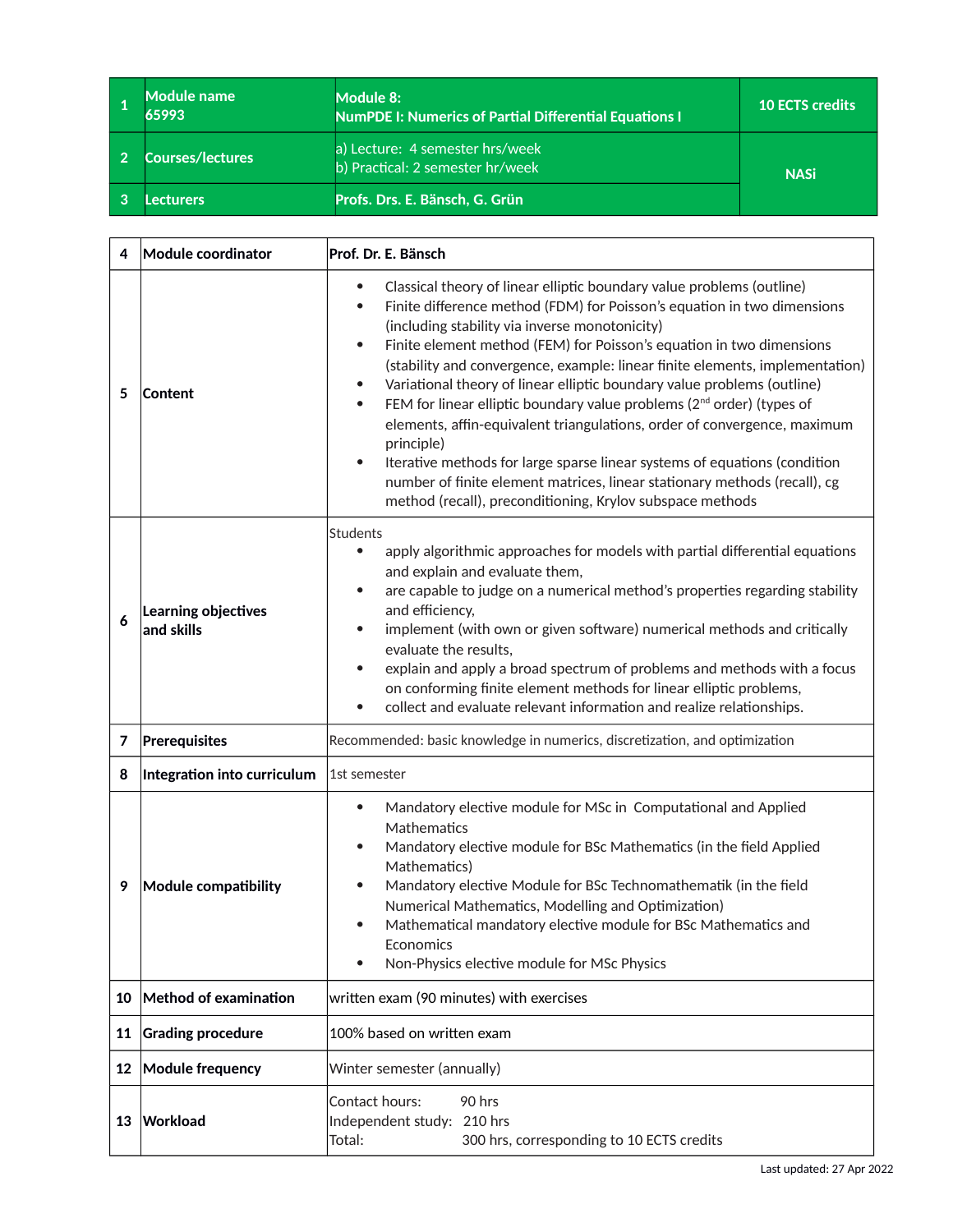| 14 | Module duration                             | lOne semester                                                                                                                                                                                                                                                                                                                                                                                                                           |
|----|---------------------------------------------|-----------------------------------------------------------------------------------------------------------------------------------------------------------------------------------------------------------------------------------------------------------------------------------------------------------------------------------------------------------------------------------------------------------------------------------------|
| 15 | <b>Teaching and examination</b><br>language | English                                                                                                                                                                                                                                                                                                                                                                                                                                 |
| 16 | <b>Recommended reading</b>                  | • P. Knabner & L. Angermann: Numerical Methods for Elliptic and Parabolic<br>Differential Equations, Springer 2003<br>• S. Larssen & V. Thomee: Partial Differential Equations with Numerical<br>Methods. Springer 2005<br>• D. Braess: Finite Elements. Cambridge University Press 2010<br>• lecture scripts on the homepage of the domain Modeling, Simulation, and<br>Optimization of the department Mathematics, frequently updated |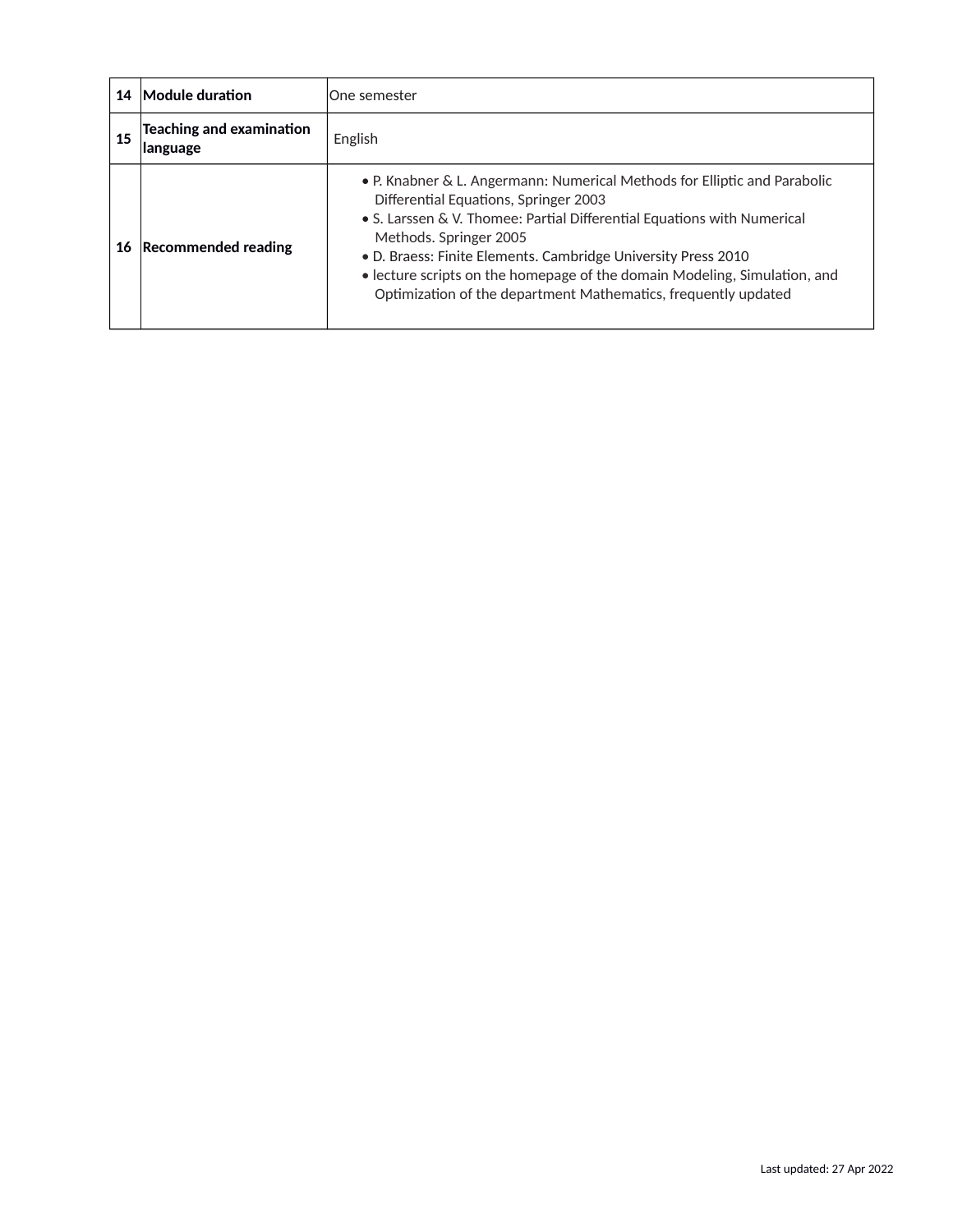<span id="page-23-0"></span>

| 1              | <b>Module name</b><br>65900                 | Module 9:<br><b>AdDiscTech: Advanced Discretization Techniques</b>                                                                                                                                                                                                                                                                                                                                                                                                                                                                                                            | <b>10 ECTS credits</b> |
|----------------|---------------------------------------------|-------------------------------------------------------------------------------------------------------------------------------------------------------------------------------------------------------------------------------------------------------------------------------------------------------------------------------------------------------------------------------------------------------------------------------------------------------------------------------------------------------------------------------------------------------------------------------|------------------------|
| 2 <sup>1</sup> | <b>Courses/lectures</b>                     | a) Lecture: 4 semester hrs/week<br>b) Practical: 1 semester hr/week                                                                                                                                                                                                                                                                                                                                                                                                                                                                                                           | <b>NASi</b>            |
| 3              | Lecturers                                   | Profs. Drs. E. Bänsch, G. Grün, N.N.                                                                                                                                                                                                                                                                                                                                                                                                                                                                                                                                          |                        |
| 4              | Module coordinator                          | Prof. Dr. E. Bänsch                                                                                                                                                                                                                                                                                                                                                                                                                                                                                                                                                           |                        |
| 5              | Content                                     | conforming and non-conforming finite element methods<br>$\bullet$<br>saddle point problems in Hilbert spaces<br>mixed finite element methods for saddle point problems, in particular for<br>Darcy and Stokes<br>Streamline-Upwind Petrov-Galerkin (SUPG) and discontinuous Galerkin (dG)<br>finite element methods (FEM) for convection dominated problems<br>Finite Volume (FV) methods and their relation to FEM<br>a posteriori error control and adaptive methods<br>$\bullet$                                                                                           |                        |
| 6              | Learning objectives<br>$ $ and skills       | <b>Students</b><br>have a discriminating understanding, both theoretically and computationally<br>$\bullet$<br>of FE as well as FV methods for the numerical solution of partial differential<br>equations (pde) (in particular of saddle point problems),<br>are capable of developing problem dependent FE or FV methods and judge<br>on their properties regarding stability and effectiveness,<br>are familiar with a broad spectrum of pde problems and their computational<br>solutions,<br>are capable of designing algorithms for adaptive mesh control.<br>$\bullet$ |                        |
| 7              | Prerequisites                               | Recommended: Introduction to numerical methods for pdes, functional analysis                                                                                                                                                                                                                                                                                                                                                                                                                                                                                                  |                        |
| 8              | Integration into curriculum                 | 1st or 3 <sup>rd</sup> semester                                                                                                                                                                                                                                                                                                                                                                                                                                                                                                                                               |                        |
| 9              | Module compatibility                        | Mandatory elective module for MSc in Computational and Applied<br>$\bullet$<br>Mathematics<br>Mandatory elective module for MSc in Mathematics in the field of study<br>$\bullet$<br>"Modeling, Simulation and Optimization"                                                                                                                                                                                                                                                                                                                                                  |                        |
| 10             | Method of examination                       | oral exam (20 minutes)                                                                                                                                                                                                                                                                                                                                                                                                                                                                                                                                                        |                        |
| 11             | <b>Grading procedure</b>                    | 100% based on oral exam                                                                                                                                                                                                                                                                                                                                                                                                                                                                                                                                                       |                        |
| $12 \,$        | Module frequency                            | Winter semester (annually)                                                                                                                                                                                                                                                                                                                                                                                                                                                                                                                                                    |                        |
| 13             | Workload                                    | Contact hours:<br>75 hrs<br>Independent study: 225 hrs<br>300 hrs, corresponding to 10 ECTS credits<br>Total:                                                                                                                                                                                                                                                                                                                                                                                                                                                                 |                        |
| 14             | Module duration                             | One semester                                                                                                                                                                                                                                                                                                                                                                                                                                                                                                                                                                  |                        |
| 15             | <b>Teaching and examination</b><br>language | English                                                                                                                                                                                                                                                                                                                                                                                                                                                                                                                                                                       |                        |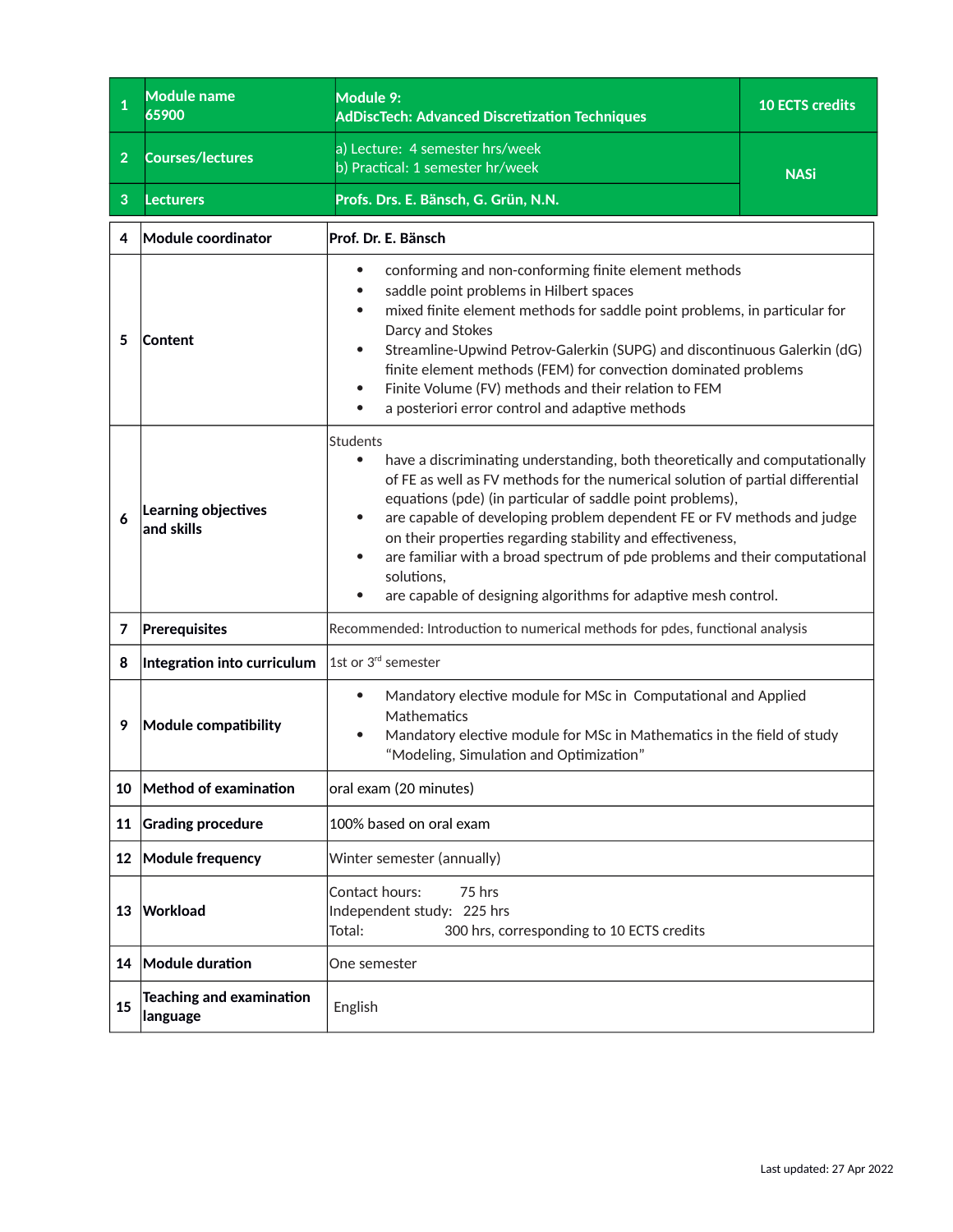| . P. Knabner & L. Angermann: Numerical Methods for Elliptic and Parabolic<br>Differential Equations, Springer<br>• D. A. Di Piettro & A. Ern: Mathematical aspects of discontinuous Galerkin<br>methods. Springer 2012 |
|------------------------------------------------------------------------------------------------------------------------------------------------------------------------------------------------------------------------|
|------------------------------------------------------------------------------------------------------------------------------------------------------------------------------------------------------------------------|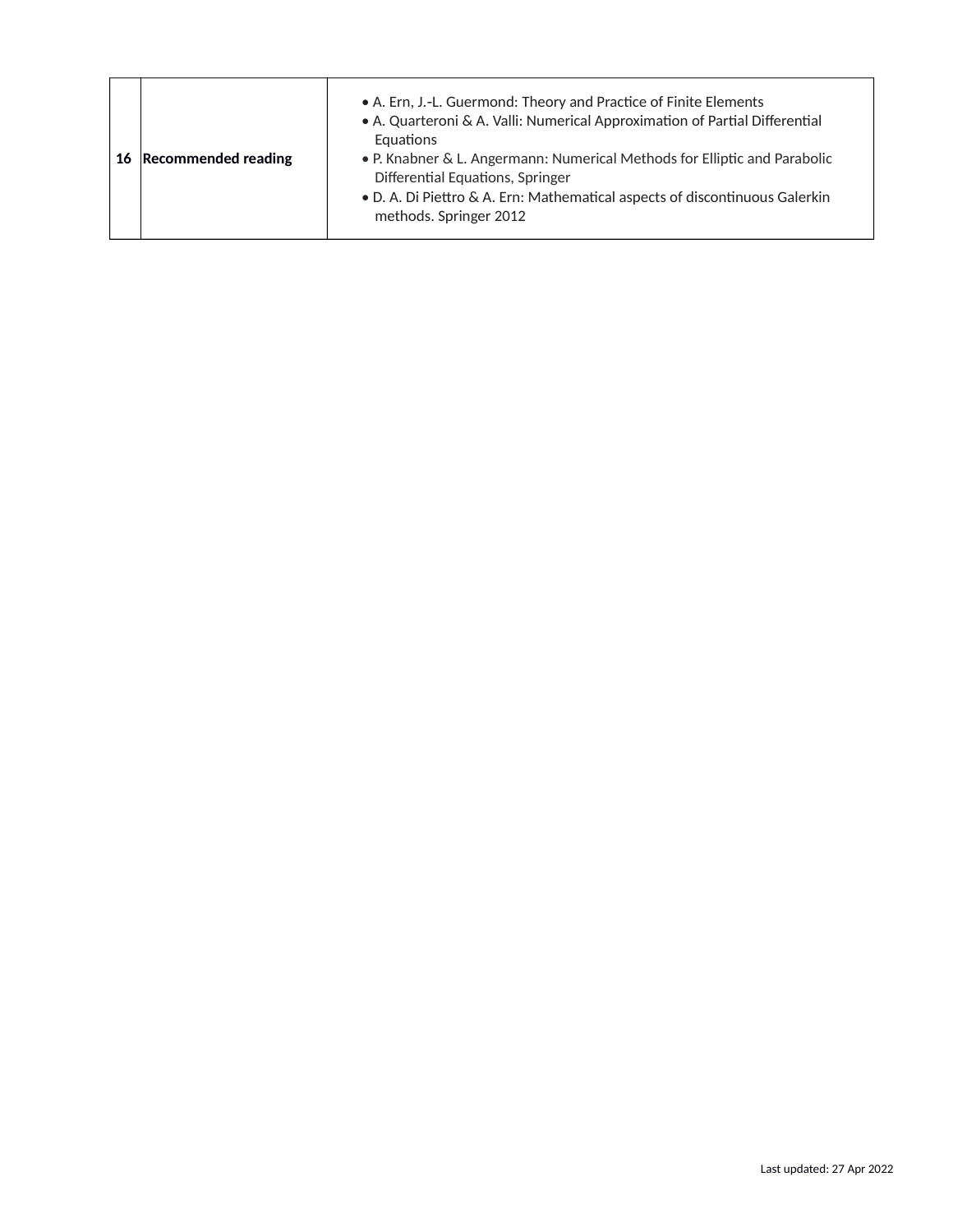<span id="page-25-0"></span>

| $\mathbf{1}$   | <b>Module name</b><br>65901                                                                                            | Module 10:<br><b>AdSolTech: Advanced Solution Techniques</b>                                                                                                                                                                                                                                                                                                                                                                                                                                                           | <b>5 ECTS credits</b> |  |
|----------------|------------------------------------------------------------------------------------------------------------------------|------------------------------------------------------------------------------------------------------------------------------------------------------------------------------------------------------------------------------------------------------------------------------------------------------------------------------------------------------------------------------------------------------------------------------------------------------------------------------------------------------------------------|-----------------------|--|
| $\overline{2}$ | <b>Courses/lectures</b>                                                                                                | a) Lectures: 2 semester hrs/week                                                                                                                                                                                                                                                                                                                                                                                                                                                                                       |                       |  |
|                |                                                                                                                        | b) Practical: 0.5 semester hrs/week<br>Prof. Dr. E. Bänsch, N.N.                                                                                                                                                                                                                                                                                                                                                                                                                                                       | <b>NASi</b>           |  |
| 3              | <b>Lecturers</b>                                                                                                       |                                                                                                                                                                                                                                                                                                                                                                                                                                                                                                                        |                       |  |
| 4              | Module coordinator                                                                                                     | Prof. Dr. E. Bänsch                                                                                                                                                                                                                                                                                                                                                                                                                                                                                                    |                       |  |
| 5              | Content                                                                                                                | Krylov subspace methods for large non-symmetric systems of equations<br>$\bullet$<br>Multilevel methods, especially multigrid (MG) methods, nested and non-<br>$\bullet$<br>nested grid hierarchies<br>Parallel numerics, especially domain decomposition methods<br>$\bullet$<br>Inexact Newton/Newton-Krylov methods for discretized nonlinear partial<br>$\bullet$<br>differential equations<br>Preconditioning and operator-splitting methods                                                                      |                       |  |
| 6              | Learning objectives<br>and skills                                                                                      | Students<br>are able to design application-specific own MG algorithms with the theory of<br>$\bullet$<br>multigrid methods and decide for which problems the MG algorithm is suitable<br>to solve large linear systems of equations,<br>are able to solve sparse nonlinear/non-symmetric systems of equations with<br>$\bullet$<br>modern methods (also with parallel computers),<br>are able to develop under critical assessment complete and efficient methods<br>$\bullet$<br>for application-orientated problems. |                       |  |
| 7              | Prerequisites                                                                                                          | Recommended: Advanced Discretization Techniques                                                                                                                                                                                                                                                                                                                                                                                                                                                                        |                       |  |
| 8              | Integration into curriculum                                                                                            | 2nd semester                                                                                                                                                                                                                                                                                                                                                                                                                                                                                                           |                       |  |
| 9              | Module compatibility                                                                                                   | Mandatory elective module for MSc in Computational and Applied<br>$\bullet$<br>Mathematics<br>Mandatory elective module for MSc in Mathematics in the field of study<br>"Modeling, Simulation and Optimization"                                                                                                                                                                                                                                                                                                        |                       |  |
| 10             | Method of examination                                                                                                  | Oral exam (15 minutes)                                                                                                                                                                                                                                                                                                                                                                                                                                                                                                 |                       |  |
| 11             | <b>Grading procedure</b>                                                                                               | 100% Oral exam                                                                                                                                                                                                                                                                                                                                                                                                                                                                                                         |                       |  |
| 12             | <b>Module frequency</b>                                                                                                | Summer semester (annually)                                                                                                                                                                                                                                                                                                                                                                                                                                                                                             |                       |  |
| 13             | Contact hours: 37.5 hrs<br>Workload<br>Independent study: 112.5 hrs<br>Total: 150 hrs, corresponding to 5 ECTS credits |                                                                                                                                                                                                                                                                                                                                                                                                                                                                                                                        |                       |  |
| 14             | Module duration                                                                                                        | One semester                                                                                                                                                                                                                                                                                                                                                                                                                                                                                                           |                       |  |
| 15             | <b>Teaching and examination</b><br>language                                                                            | English                                                                                                                                                                                                                                                                                                                                                                                                                                                                                                                |                       |  |
| 16             | <b>Recommended reading</b>                                                                                             | A. Quarteroni & A. Valli: Numerical Approximation of Partial Differential<br>$\bullet$<br>Equations<br>P. Knabner & L. Angermann: Numerical Methods for Elliptic and Parabolic<br>$\bullet$<br><b>Differential Equations</b><br>Further literature and scientific publications are announced during the lectures<br>$\bullet$                                                                                                                                                                                          |                       |  |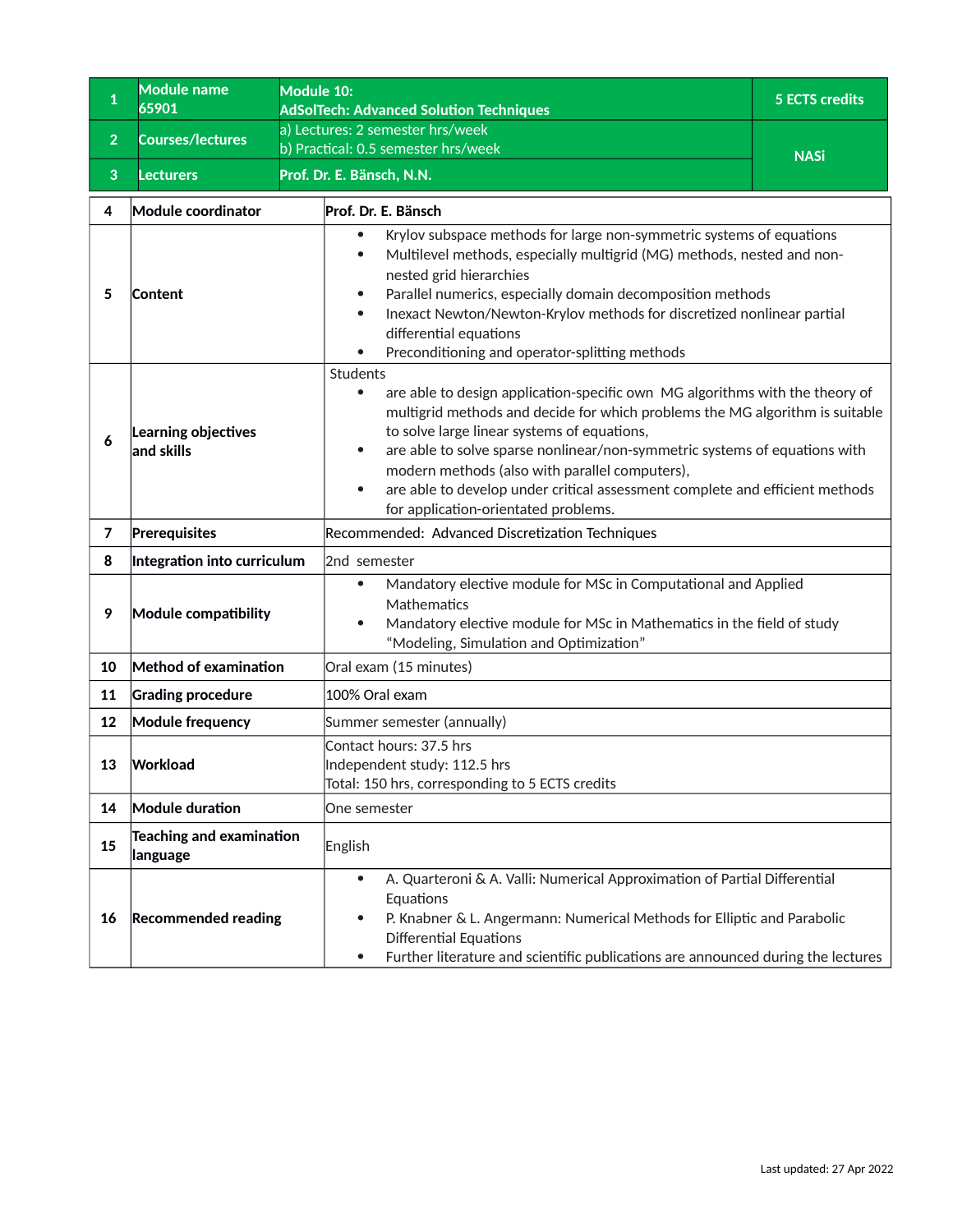<span id="page-26-0"></span>

| $\overline{\mathbf{1}}$ | <b>Module name</b><br>65902                 | Module 11: |                                                                                                                                                                                                                                                                                                                                                                                                                                                                                                                                                                                                                                                                                                                              | <b>5 ECTS credits</b> |
|-------------------------|---------------------------------------------|------------|------------------------------------------------------------------------------------------------------------------------------------------------------------------------------------------------------------------------------------------------------------------------------------------------------------------------------------------------------------------------------------------------------------------------------------------------------------------------------------------------------------------------------------------------------------------------------------------------------------------------------------------------------------------------------------------------------------------------------|-----------------------|
|                         |                                             |            | RTpMMod: Transport and Reaction in Porous Media: Modeling<br>a) Lectures: 2 semester hrs/week                                                                                                                                                                                                                                                                                                                                                                                                                                                                                                                                                                                                                                |                       |
| 2 <sup>1</sup>          | <b>Courses/lectures</b>                     |            | b) Practical: 0,5 semester hrs/week                                                                                                                                                                                                                                                                                                                                                                                                                                                                                                                                                                                                                                                                                          |                       |
| 3                       | <b>Lecturers</b>                            |            | Prof. Dr. S. Kräutle, Drs. N. Ray, A. Prechtel                                                                                                                                                                                                                                                                                                                                                                                                                                                                                                                                                                                                                                                                               | <b>MapA</b>           |
| 4                       | Module coordinator                          |            | Prof. Dr. S. Kräutle                                                                                                                                                                                                                                                                                                                                                                                                                                                                                                                                                                                                                                                                                                         |                       |
| 5                       | <b>Content</b>                              |            | Modelling of fluid flow through a porous medium: Groundwater models<br>$\bullet$<br>(Richards' equation), multiphase flow<br>Advection, diffusion, dispersion of dissolved substances, (nonlinear) reaction-<br>$\bullet$<br>models (i.a. law of mass action, adsorption, kinetic / in local equilibrium,<br>reactions with minerals)<br>Models of partial (PDEs), ordinary (ODEs) differential equations, and local<br>$\bullet$<br>conditions<br>Nonnegativity, boundedness, global existence of solutions, necessary model<br>$\bullet$<br>assumptions in the case of a pure ODE model as well as for a PDE model<br>Existence of stationary solutions (i.a. introduction to the Feinberg network<br>$\bullet$<br>theory) |                       |
| 6                       | Learning objectives<br>and skills           |            | Students<br>are able to model flow and reaction processes in porous media on macro- and<br>$\bullet$<br>micro-scale using partial differential equations,<br>possess the techniques and the analytical foundations to assess the global<br>$\bullet$<br>existence of solutions.                                                                                                                                                                                                                                                                                                                                                                                                                                              |                       |
| $\overline{7}$          | Prerequisites                               |            | Recommended: Basic knowledge in differential equations                                                                                                                                                                                                                                                                                                                                                                                                                                                                                                                                                                                                                                                                       |                       |
| 8                       | Integration into curriculum                 |            | 2nd semester                                                                                                                                                                                                                                                                                                                                                                                                                                                                                                                                                                                                                                                                                                                 |                       |
| 9                       | Module compatibility                        |            | Mandatory elective module for MSc in Computational and Applied<br>$\bullet$<br>Mathematics<br>Mandatory elective module for MSc in Mathematics in the field of "Modeling,<br>$\bullet$<br>Simulation, and Optimisation"<br>Master Physics, non-physical elective module<br>$\bullet$                                                                                                                                                                                                                                                                                                                                                                                                                                         |                       |
| 10                      | Method of examination                       |            | Oral exam (15 minutes)                                                                                                                                                                                                                                                                                                                                                                                                                                                                                                                                                                                                                                                                                                       |                       |
| 11                      | <b>Grading procedure</b>                    |            | 100% Oral exam                                                                                                                                                                                                                                                                                                                                                                                                                                                                                                                                                                                                                                                                                                               |                       |
| 12                      | Module frequency                            |            | Summer semester (annually)                                                                                                                                                                                                                                                                                                                                                                                                                                                                                                                                                                                                                                                                                                   |                       |
| 13                      | Workload                                    |            | Contact hours: 37.5 hrs<br>Independent study: 112.5 hrs<br>Total: 150 hrs, corresponding to 5 ECTS credits                                                                                                                                                                                                                                                                                                                                                                                                                                                                                                                                                                                                                   |                       |
| 14                      | Module duration                             |            | One semester                                                                                                                                                                                                                                                                                                                                                                                                                                                                                                                                                                                                                                                                                                                 |                       |
| 15                      | Teaching and examination<br><b>language</b> |            | English                                                                                                                                                                                                                                                                                                                                                                                                                                                                                                                                                                                                                                                                                                                      |                       |
| 16                      | <b>Recommended reading</b>                  |            | S. Kräutle: lecture notes<br>math.fau.de/kraeutle/vorlesungsskripte/<br>C. Eck, H. Garcke, P. Knabner: Mathematical Modeling, Springer<br>J.D. Logan: Transport Modeling in Hydrogeochemical Systems, Springer<br>M. Feinberg: lecture notes<br>crnt.osu.edu/LecturesOnReactionNetworks                                                                                                                                                                                                                                                                                                                                                                                                                                      |                       |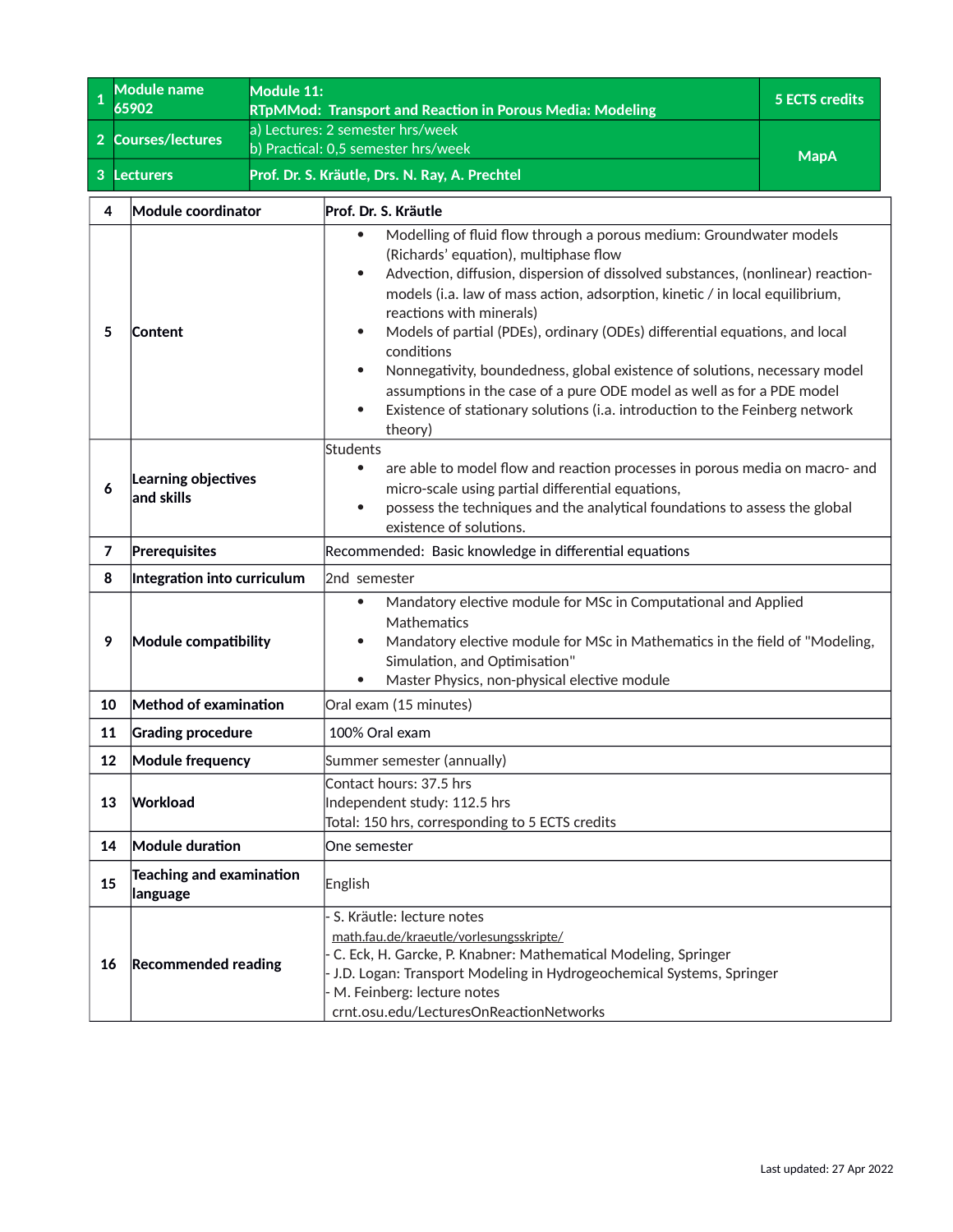<span id="page-27-0"></span>

| $\mathbf 1$    | <b>Module name</b><br>65903                                                                                            | Module 12: |                                                                                                                                                                                                                                                                                                                                                                                                                                                                                                                                                                                                                                                                                                                                                                                                                                                    | <b>5 ECTS creadits</b> |
|----------------|------------------------------------------------------------------------------------------------------------------------|------------|----------------------------------------------------------------------------------------------------------------------------------------------------------------------------------------------------------------------------------------------------------------------------------------------------------------------------------------------------------------------------------------------------------------------------------------------------------------------------------------------------------------------------------------------------------------------------------------------------------------------------------------------------------------------------------------------------------------------------------------------------------------------------------------------------------------------------------------------------|------------------------|
|                |                                                                                                                        |            | RTpMSim: Transport and Reaction in Porous Media: Simulation<br>a) Lectures: 2 semester hrs/week                                                                                                                                                                                                                                                                                                                                                                                                                                                                                                                                                                                                                                                                                                                                                    |                        |
| $\overline{2}$ | <b>Courses/lectures</b>                                                                                                |            | b) Practical: 0.5 semester hrs/week                                                                                                                                                                                                                                                                                                                                                                                                                                                                                                                                                                                                                                                                                                                                                                                                                | <b>NASi</b>            |
| $\mathbf{3}$   | <b>Lecturers</b>                                                                                                       |            | Prof. Dr. S. Kräutle, Drs. N. Ray, A. Prechtel                                                                                                                                                                                                                                                                                                                                                                                                                                                                                                                                                                                                                                                                                                                                                                                                     |                        |
| 4              | Module coordinator                                                                                                     |            | Prof. Dr. S. Kräutle                                                                                                                                                                                                                                                                                                                                                                                                                                                                                                                                                                                                                                                                                                                                                                                                                               |                        |
| 5              | Content                                                                                                                |            | Degenerate parabolic differential equations as multiphase flow models:<br>formulation, nonlinear solution methods, discretization methods<br>Models for transport and reactions in porous media, consisting of coupled<br>$\bullet$<br>PDEs and ODEs, if necessary coupled to algebraic equations (AEs) and<br>inequalities for the description of local equilibria (differential-algebraic system)<br>Different formulations of the system (operator splitting, change of variables,<br>$\bullet$<br>combination of the equations, elimination of AEs), as a basis for different<br>software packages for numerical simulations, connection to optimisation<br>(Gibbs energy)<br>Treatment of numerical difficulties (Guarantee of nonnegativity of numerical<br>$\bullet$<br>solutions of the (nonlinear) problems, scaling problems, convection |                        |
| 6              | Learning objectives<br>and skills                                                                                      |            | dominated problems<br><b>Students</b><br>use methods for the numerical solving of a class of problems whose<br>$\bullet$<br>complexity goes significantly beyond standard problems (Poisson and heat<br>equation): coupled nonlinear partial and ordinary differential equations (PDEs,<br>ODEs) and algebraic equations (AEs),<br>put strategies for the treatment of possible difficulties during the numerical<br>$\bullet$<br>solving into practice.                                                                                                                                                                                                                                                                                                                                                                                           |                        |
| $\overline{7}$ | Prerequisites                                                                                                          |            | Recommended: Basic knowledge in differential equations, Transport and Reaction in<br>Porous Media: Modeling                                                                                                                                                                                                                                                                                                                                                                                                                                                                                                                                                                                                                                                                                                                                        |                        |
| 8              | Integration into curriculum                                                                                            |            | 3rd semester                                                                                                                                                                                                                                                                                                                                                                                                                                                                                                                                                                                                                                                                                                                                                                                                                                       |                        |
| 9              | Module compatibility                                                                                                   |            | Mandatory elective module for MSc in Computational and Applied<br>$\bullet$<br>Mathematics<br>Mandatory elective module for MSc in Mathematics in the field of "Modeling,<br>$\bullet$<br>Simulation, and Optimisation"<br>Master Physics, non-physical elective module                                                                                                                                                                                                                                                                                                                                                                                                                                                                                                                                                                            |                        |
| 10             | Method of examination                                                                                                  |            | Oral exam (15 minutes)                                                                                                                                                                                                                                                                                                                                                                                                                                                                                                                                                                                                                                                                                                                                                                                                                             |                        |
| 11             | <b>Grading procedure</b>                                                                                               |            | 100% based on oral exam                                                                                                                                                                                                                                                                                                                                                                                                                                                                                                                                                                                                                                                                                                                                                                                                                            |                        |
| 12             | Module frequency                                                                                                       |            | Winter semester (not annually)                                                                                                                                                                                                                                                                                                                                                                                                                                                                                                                                                                                                                                                                                                                                                                                                                     |                        |
| 13             | Contact hours: 37.5 hrs<br>Workload<br>Independent study: 112.5 hrs<br>Total: 150 hrs, corresponding to 5 ECTS credits |            |                                                                                                                                                                                                                                                                                                                                                                                                                                                                                                                                                                                                                                                                                                                                                                                                                                                    |                        |
| 14             | Module duration                                                                                                        |            | One semester                                                                                                                                                                                                                                                                                                                                                                                                                                                                                                                                                                                                                                                                                                                                                                                                                                       |                        |
| 15             | Teaching and examination<br> language                                                                                  |            | English                                                                                                                                                                                                                                                                                                                                                                                                                                                                                                                                                                                                                                                                                                                                                                                                                                            |                        |
| 16             | <b>Recommended reading</b>                                                                                             |            | P. Knabner & L. Angermann: Numerical Methods for Elliptic and Parabolic<br>Partial Differential Equations, Springer<br>Handbooks of Software Packages,<br>https://en.www.math.fau.de/angewandte-mathematik-1/forschung/software-2                                                                                                                                                                                                                                                                                                                                                                                                                                                                                                                                                                                                                  |                        |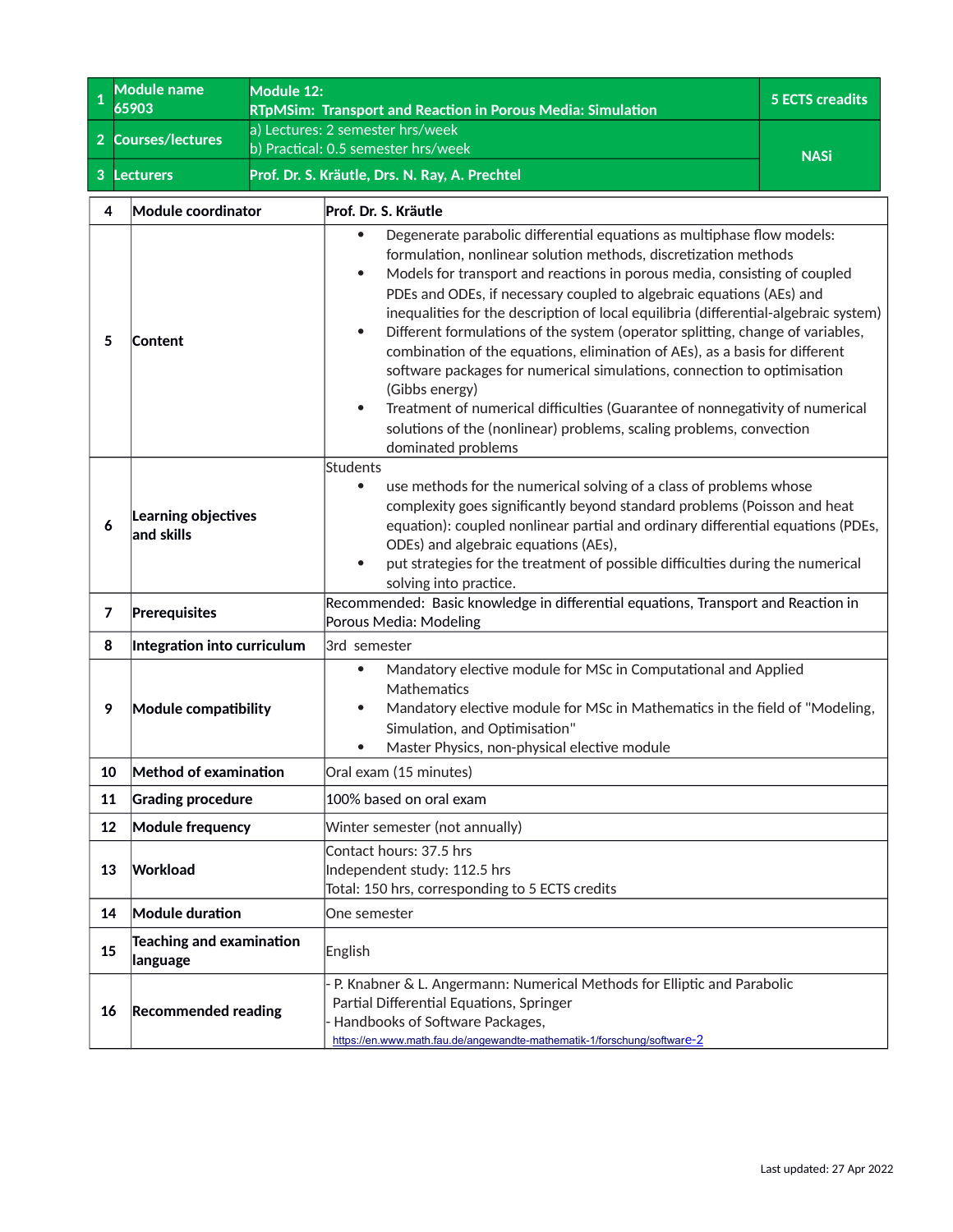| <b>Module name</b><br>65904 | Module 13:<br><b>NulF1: Numerics of Incompressible Flows I</b>            | 5 ECTS credits |
|-----------------------------|---------------------------------------------------------------------------|----------------|
| <b>Courses/lectures</b>     | Lecture: 2 semester hrs/week<br>a)<br>b) Practical: 0.5 semester hrs/week | <b>NASi</b>    |
| .ecturers                   | Prof. Dr. E. Bänsch, Prof. Dr. G. Grün                                    |                |

<span id="page-28-0"></span>т

f,

T

| 4               | Module coordinator                          | Prof. Dr. E. Bänsch                                                                                                                                                                                                                                                                                                                                                                                                                                                    |  |
|-----------------|---------------------------------------------|------------------------------------------------------------------------------------------------------------------------------------------------------------------------------------------------------------------------------------------------------------------------------------------------------------------------------------------------------------------------------------------------------------------------------------------------------------------------|--|
| 5               | Content                                     | Mathematical modelling of (incompressible) flows<br>$\bullet$<br>Variational formulation, existence and (non-)uniqueness of solutions to the<br>$\bullet$<br>stationary Navier-Stokes (NVS) equations<br>Stable finite element (FE) discretization of the stationary (Navier-) Stokes<br>equations<br>Error estimates<br>Solution techniques for the saddle point problem                                                                                              |  |
| 6               | Learning objectives<br>and skills           | Students<br>explain and apply the mathematical theory for the stationary, incompress-<br>$\bullet$<br>ible Navier-Stokes equations,<br>analyse FE discretization for the stationary Stokes equations and apply them<br>to practical problems,<br>explain the meaning of the inf-sup condition,<br>$\bullet$<br>choose the appropriate function spaces, stabilisation techniques and solu-<br>$\bullet$<br>tion techniques and apply them to concrete problem settings. |  |
| 7               | Prerequisites                               | Recommended: Advanced discretization techniques                                                                                                                                                                                                                                                                                                                                                                                                                        |  |
| 8               | Integration into curriculum                 | 2nd semester                                                                                                                                                                                                                                                                                                                                                                                                                                                           |  |
| 9               | <b>Module compatibility</b>                 | Mandatory elective module for MSc in Computational and Applied<br>$\bullet$<br>Mathematics<br>Mandatory elective module for MSc in Mathematics in the field of study<br>"Modeling, Simulation and Optimization"                                                                                                                                                                                                                                                        |  |
|                 | 10 Method of examination                    | oral exam (15 minutes)                                                                                                                                                                                                                                                                                                                                                                                                                                                 |  |
| 11              | <b>Grading procedure</b>                    | 100% based on oral examination                                                                                                                                                                                                                                                                                                                                                                                                                                         |  |
| 12 <sup>°</sup> | Module frequency                            | Summer semester (annually)                                                                                                                                                                                                                                                                                                                                                                                                                                             |  |
| 13              | Workload                                    | Contact hours:<br>37.5 hrs<br>Independent study: 112.5 hrs<br>Total:<br>150 hrs, corresponding to 5 ECTS credits                                                                                                                                                                                                                                                                                                                                                       |  |
|                 | 14 Module duration                          | One semester                                                                                                                                                                                                                                                                                                                                                                                                                                                           |  |
| 15              | <b>Teaching and examination</b><br>language | English                                                                                                                                                                                                                                                                                                                                                                                                                                                                |  |
|                 | 16 Recommended reading                      | V. Girault & P.-A. Raviart: Finite element methods for the Navier-Stokes<br>$\bullet$<br>equations. Theory and algorithms. Springer 1986<br>H. Elman, D. Silvester & A. Rathen: Finite elements and fast iterative solvers:<br>$\bullet$<br>with applications in incompressible fluid dynamics. Oxford University Press<br>2014<br>R. Temam: Navier-Stokes equations. Theory and numerical analysis. North<br>Holland                                                  |  |

٦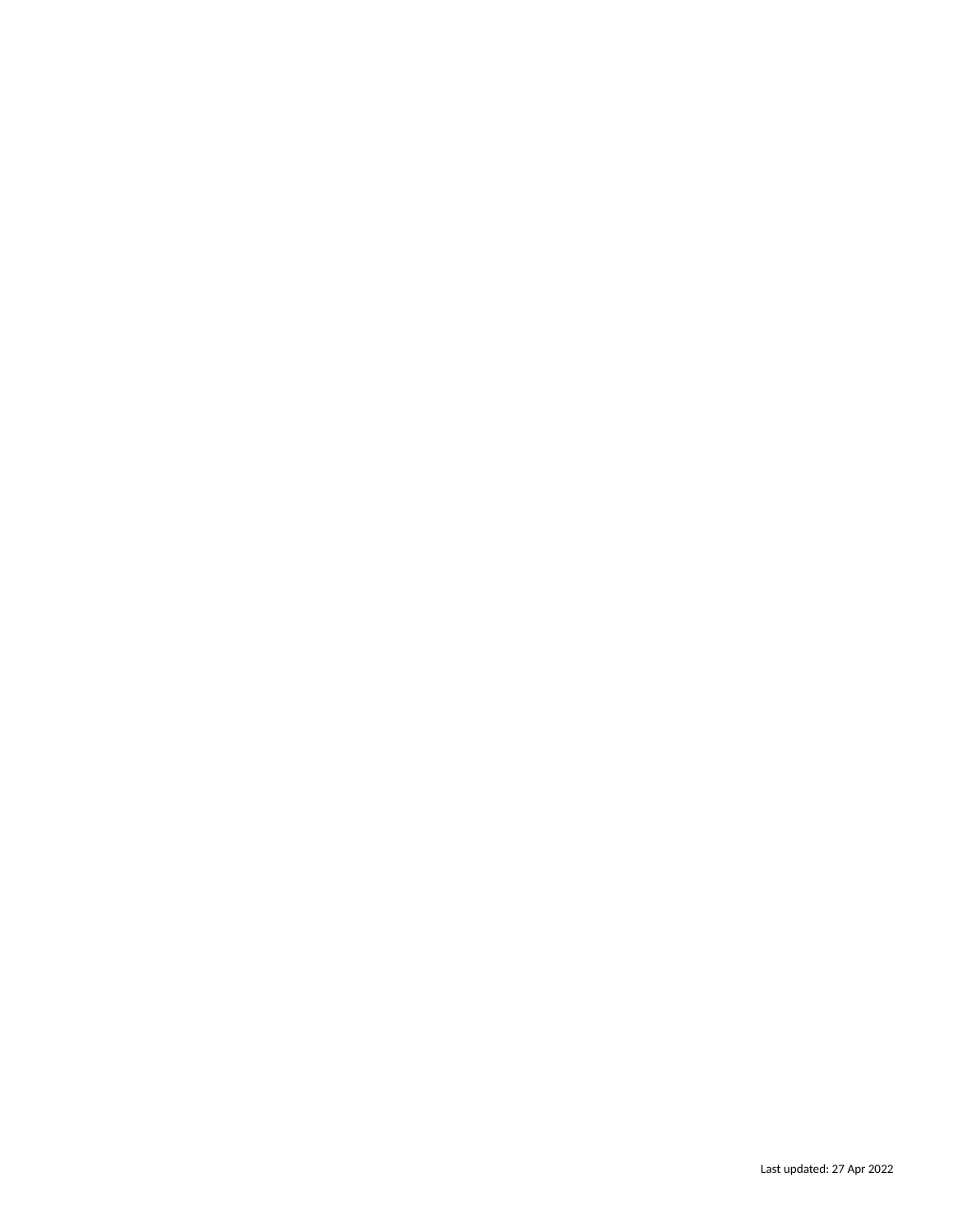<span id="page-30-0"></span>

| Module name<br>65905    | Module 14:<br><b>NulF2: Numerics of Incompressible Flows II</b>        | 5 ECTS credits |
|-------------------------|------------------------------------------------------------------------|----------------|
| <b>Courses/lectures</b> | a) Lecture: 2 semester hrs/week<br>b) Practical: 0.5 semester hrs/week | <b>NASi</b>    |
| .ecturers               | Prof. Dr. E. Bänsch, Prof. Dr. G. Grün                                 |                |

| 4  | Module coordinator                          | Prof. Dr. E. Bänsch                                                                                                                                                                                                                                                                                                                                                                                                                                                                                                                                                                          |  |
|----|---------------------------------------------|----------------------------------------------------------------------------------------------------------------------------------------------------------------------------------------------------------------------------------------------------------------------------------------------------------------------------------------------------------------------------------------------------------------------------------------------------------------------------------------------------------------------------------------------------------------------------------------------|--|
| 5  | Content                                     | Variational formulation of the instationary Stokes and Navier-Stokes (NVS) equa-<br>$\bullet$<br>tions<br>Existence and uniqueness of solutions to the instationary Stokes and NVS equa-<br>$\bullet$<br>tions<br>Time discretisation methods<br>$\bullet$<br>Fully discrete equations and error estimates<br>$\bullet$<br>Solution techniques<br>$\bullet$<br>Operator splitting, projection methods<br>$\bullet$<br>More general boundary conditions<br>$\bullet$<br>Coupling of NVS with temperature equation<br>Computational experiments with academic or commercial codes<br>$\bullet$ |  |
| 6  | Learning objectives<br>$ $ and skills       | Students<br>discretize the instationary NVS equations in time and space,<br>$\bullet$<br>explain and analyse discretisation schemes and operator splitting techniques,<br>$\bullet$<br>choose appropriate algorithms for given flow problems and solve them with<br>$\bullet$<br>academic or commercial software.                                                                                                                                                                                                                                                                            |  |
| 7  | Prerequisites                               | Recommended:<br>Advanced discretization techniques, Numerics of incompressible flows I                                                                                                                                                                                                                                                                                                                                                                                                                                                                                                       |  |
| 8  | Integration into curriculum                 | 3rd semester                                                                                                                                                                                                                                                                                                                                                                                                                                                                                                                                                                                 |  |
| 9  | Module compatibility                        | Mandatory elective module for MSc in Computational and Applied Mathematics<br>$\bullet$<br>Mandatory elective module for MSc in Mathematics in the field of study<br>$\bullet$<br>"Modeling, Simulation and Optimization"                                                                                                                                                                                                                                                                                                                                                                    |  |
| 10 | Method of examination                       | oral exam (15 minutes)                                                                                                                                                                                                                                                                                                                                                                                                                                                                                                                                                                       |  |
| 11 | Grading procedure                           | 100% based on oral exam                                                                                                                                                                                                                                                                                                                                                                                                                                                                                                                                                                      |  |
|    | 12 Module frequency                         | Annually (usually in winter semester)                                                                                                                                                                                                                                                                                                                                                                                                                                                                                                                                                        |  |
| 13 | Workload                                    | Contact hours:<br>37.5 hrs<br>Independent study: 112.5 hrs<br>150 hrs, corresponding to 5 ECTS credits<br>Total:                                                                                                                                                                                                                                                                                                                                                                                                                                                                             |  |
|    | 14 Module duration                          | One semester                                                                                                                                                                                                                                                                                                                                                                                                                                                                                                                                                                                 |  |
| 15 | <b>Teaching and examination</b><br>language | English                                                                                                                                                                                                                                                                                                                                                                                                                                                                                                                                                                                      |  |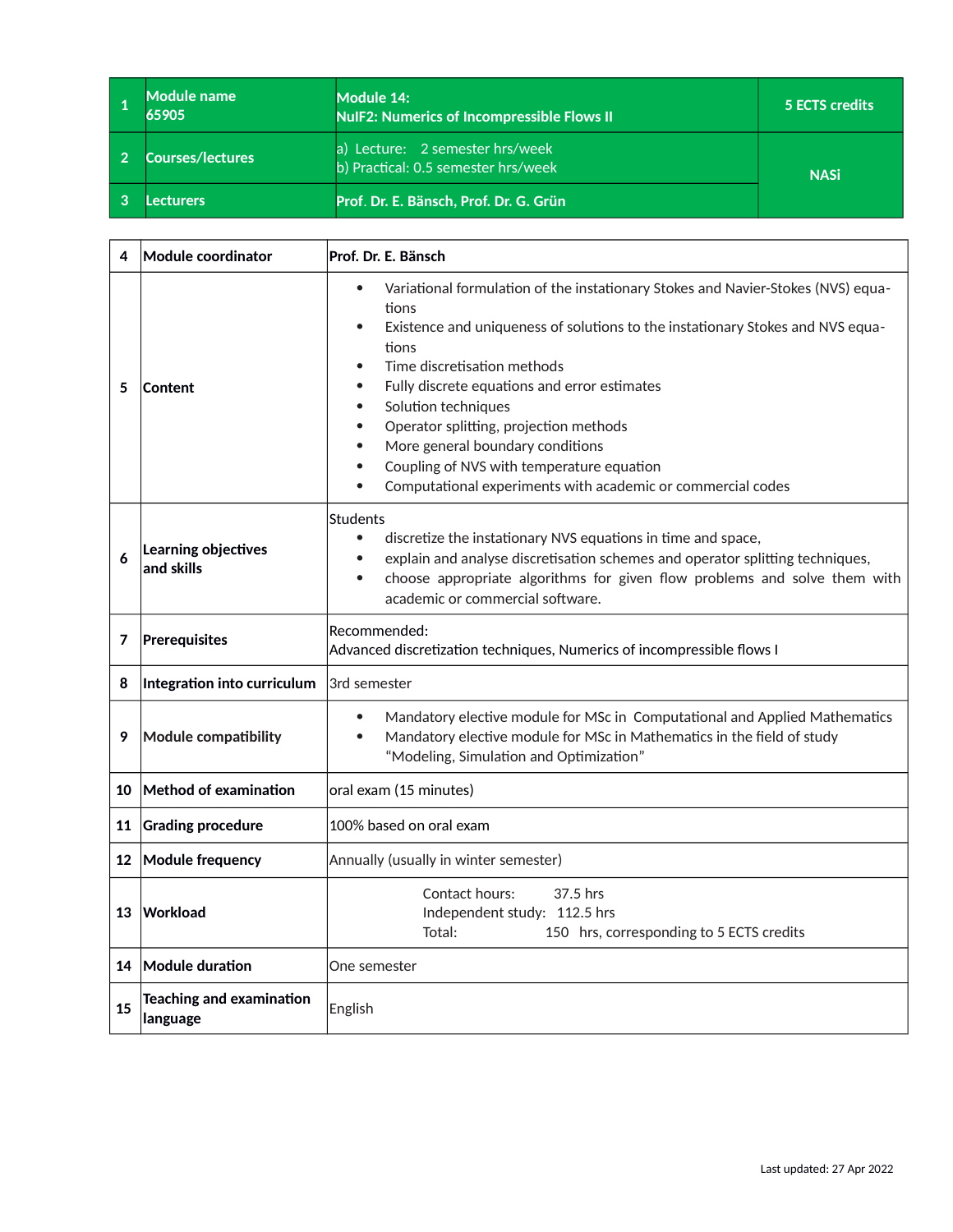| <b>Recommended reading</b><br>16 | V. Girault & P.-A. Raviart: Finite element methods for the Navier-Stokes<br>$\bullet$<br>equations. Theory and algorithms. Springer 1986<br>H. Elman, D. Silvester & A. Rathen: Finite elements and fast iterative solvers:<br>$\bullet$<br>with applications in incompressible fluid dynamics. Oxford University Press<br>2014<br>R. Glowinski: Finite Element Methods for Incompressible Viscous Flow, in :<br>$\bullet$<br>Handbook of Numerical Analysis vol. IX<br>R. Temam: Navier-Stokes equations. Theory and numerical analysis. North<br>$\bullet$<br>Holland |
|----------------------------------|-------------------------------------------------------------------------------------------------------------------------------------------------------------------------------------------------------------------------------------------------------------------------------------------------------------------------------------------------------------------------------------------------------------------------------------------------------------------------------------------------------------------------------------------------------------------------|
|----------------------------------|-------------------------------------------------------------------------------------------------------------------------------------------------------------------------------------------------------------------------------------------------------------------------------------------------------------------------------------------------------------------------------------------------------------------------------------------------------------------------------------------------------------------------------------------------------------------------|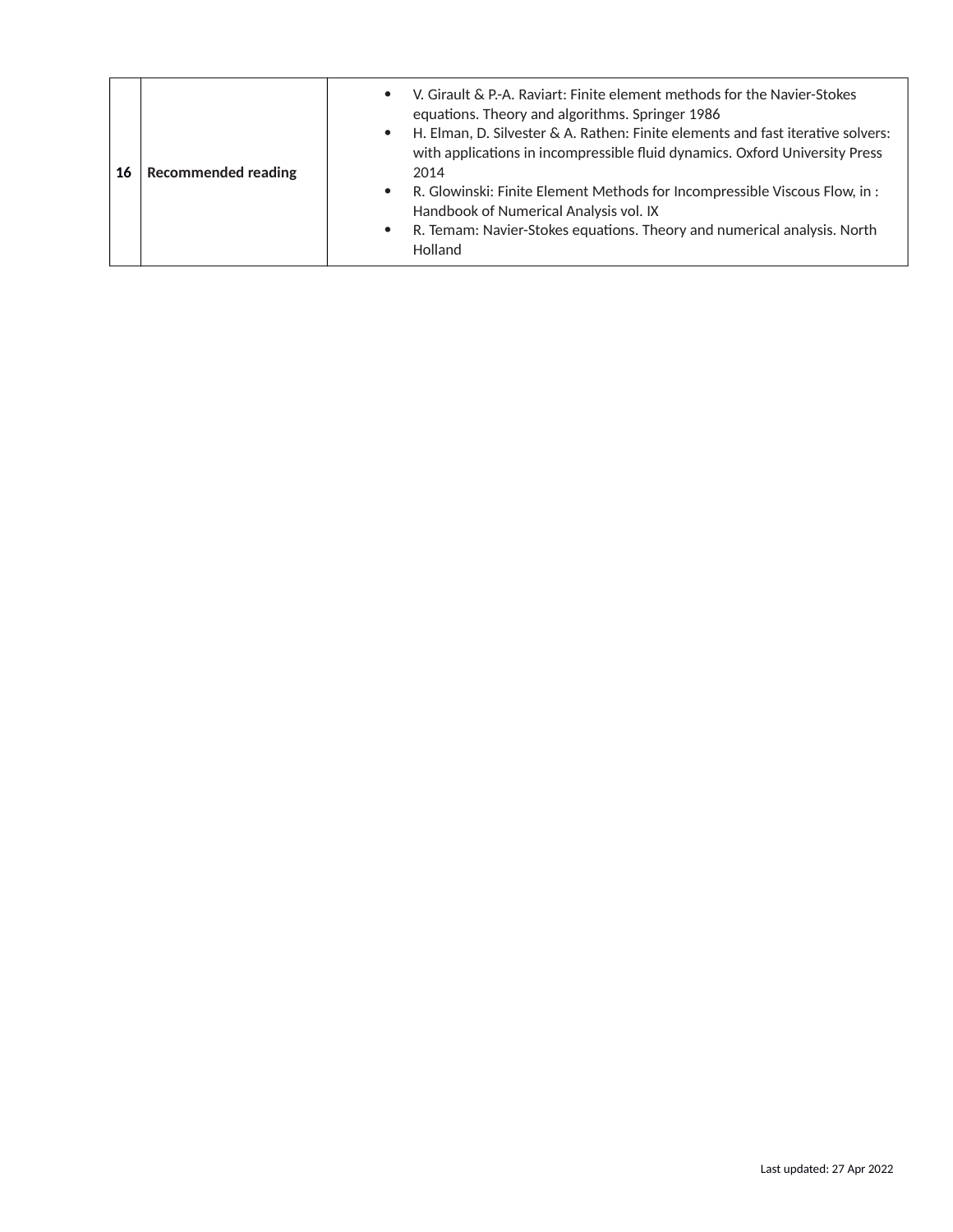<span id="page-32-0"></span>

| Module name<br>65994 | Module 15:<br><b>IPReg: Inverse Problems and their Regularization</b>   | 5 ECTS credits |
|----------------------|-------------------------------------------------------------------------|----------------|
| 2 Courses/lectures   | a) Lectures: 2 semester hrs/week<br>b) Practical: 0.5 semester hrs/week | <b>MApA</b>    |
| 3 Lecturers          | Prof. Dr. M. Burger, Dr. D. Tenbrinck                                   |                |

| 4  | Module coordinator                   | Prof. Dr. M. Burger                                                                                                                                                                                                                                                                                                                               |  |
|----|--------------------------------------|---------------------------------------------------------------------------------------------------------------------------------------------------------------------------------------------------------------------------------------------------------------------------------------------------------------------------------------------------|--|
| 5  | Content                              | Examples of inverse and ill-posed problems in engineering and medical imaging<br>Linear regularization methods in Hilbert spaces and singular value<br>$\bullet$<br>decomposition<br>Variational methods for regularization and image reconstruction problems<br>$\bullet$<br>Tomographic reconstruction and Radon transforms<br>$\bullet$        |  |
| 6  | Learning objectives<br>and skills    | Students<br>develop understanding for special aspects of inverse problems and ill-<br>$\bullet$<br>posedness,<br>apply regularization methods to inverse problems and develop a basic<br>$\bullet$<br>understanding of their properties,<br>derive and solve inverse problems arising from technical and biomedical<br>$\bullet$<br>applications. |  |
| 7  | Prerequisites                        | Recommended: basic knowledge in functional analysis                                                                                                                                                                                                                                                                                               |  |
| 8  | Integration into curriculum          | 1 <sup>st</sup> or 3rd semester                                                                                                                                                                                                                                                                                                                   |  |
| 9  | Module compatibility                 | Mandatory elective module for MSc in Computational and Applied<br>$\bullet$<br>Mathematics<br>Compulsory elective module for MSc in Mathematics in the field of study<br>$\bullet$<br>"Modeling, Simulation and Optimization"                                                                                                                     |  |
| 10 | Method of examination                | Oral exam (15 minutes)                                                                                                                                                                                                                                                                                                                            |  |
| 11 | <b>Grading procedure</b>             | 100% Oral exam                                                                                                                                                                                                                                                                                                                                    |  |
| 12 | <b>Module frequency</b>              | Winter semester (not annually)<br>To check whether the course is offered in the current semester, see UnivIS univis.fau.de<br>or module handbook of current semester                                                                                                                                                                              |  |
| 13 | Workload                             | Contact hours: 37.5 hrs<br>Independent study: 112.5 hrs<br>Total: 150 hrs, corresponding to 5 ECTS credits                                                                                                                                                                                                                                        |  |
| 14 | Module duration                      | One semester                                                                                                                                                                                                                                                                                                                                      |  |
| 15 | Teaching and examination<br>language | English                                                                                                                                                                                                                                                                                                                                           |  |
| 16 | <b>Recommended reading</b>           | H. Engl, M. Hanke, A. Neubauer: Regularization Methods for Inverse Problems,<br>$\bullet$<br>Kluwer 1996<br>M. Benning, M. Burger: Modern Regularization Methods for Inverse Problems,<br>٠<br>Acta Numerica 2018                                                                                                                                 |  |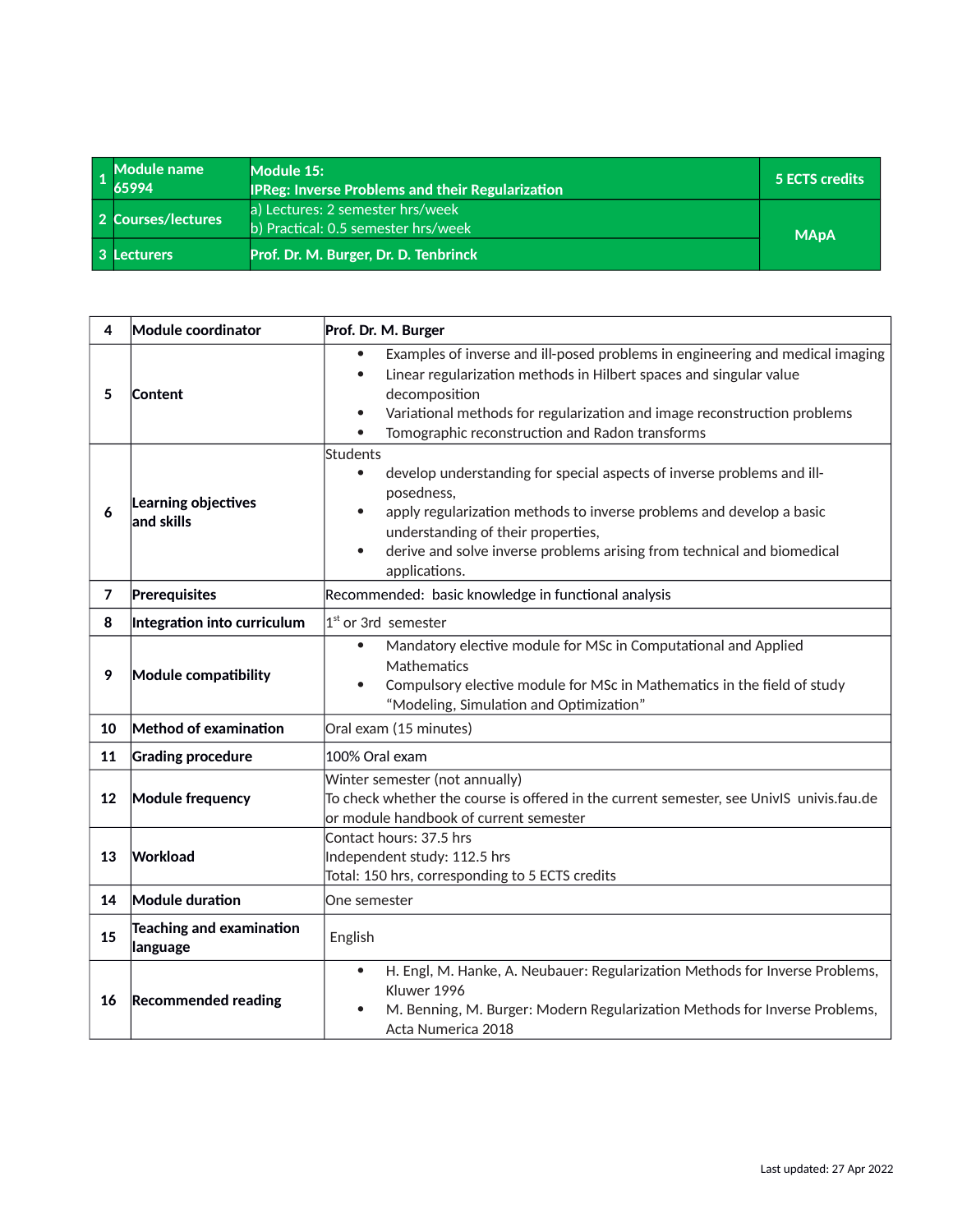<span id="page-33-0"></span>

| <b>Module name</b> | Module 16:<br>MoL: Mathematics of Learning (formerly: MaDS: Mathematical Data Science | <b>5 ECTS credits</b> |
|--------------------|---------------------------------------------------------------------------------------|-----------------------|
| 2 Courses/lectures | a) Lectures: 2 semester hrs/week '<br>b) Practical: 1/2 semester hrs/week             | <b>NASi</b>           |
| <b>Lecturers</b>   | Profs. Drs. M. Burger, F. Liers, Dr. D. Tenbrinck                                     |                       |

| 4              | Module coordinator                   | Prof. Dr. M. Burger                                                                                                                                                                                                                                                                   |  |
|----------------|--------------------------------------|---------------------------------------------------------------------------------------------------------------------------------------------------------------------------------------------------------------------------------------------------------------------------------------|--|
| 5              | Content                              | <b>Clustering and Classification Models</b><br>$\bullet$<br>Machine learning: empirical risk minimization, kernel methods, and variational<br>$\bullet$<br>models<br>Ranking problems<br>$\bullet$<br>Mathematical models of graph structured data                                    |  |
| 6              | Learning objectives<br>and skills    | Students<br>develop understanding of modern big data and state of the art methods to<br>$\bullet$<br>analyze them,<br>apply state of the art algorithms to large data sets,<br>$\bullet$<br>derive models for network / graph structured data.<br>$\bullet$                           |  |
| $\overline{7}$ | Prerequisites                        | Recommended: basic knowledge in numerical methods and optimization                                                                                                                                                                                                                    |  |
| 8              | Integration into curriculum          | 1st or 3rd semester                                                                                                                                                                                                                                                                   |  |
| 9              | Module compatibility                 | Mandatory module for MSc in Data Science<br>$\bullet$<br>Mandatory elective module for MSc in Computational and Applied<br>$\bullet$<br>Mathematics<br>Mandatory elective module for MSc in Mathematics in the field of study<br>$\bullet$<br>"Modeling, Simulation and Optimization" |  |
| 10             | Method of examination                | Currently: Oral exam (20 minutes), might change to 'written exam' soon                                                                                                                                                                                                                |  |
| 11             | <b>Grading procedure</b>             | 100% Oral exam                                                                                                                                                                                                                                                                        |  |
| 12             | <b>Module frequency</b>              | Winter semester (annually)                                                                                                                                                                                                                                                            |  |
| 13             | Workload                             | Contact hours: 37.5 hrs<br>Independent study: 112.5 hrs<br>Total: 150 hrs, corresponding to 5 ECTS credits                                                                                                                                                                            |  |
| 14             | Module duration                      | One semester                                                                                                                                                                                                                                                                          |  |
| 15             | Teaching and examination<br>language | English                                                                                                                                                                                                                                                                               |  |
| 16             | <b>Recommended reading</b>           | I. Goodfellow, Y. Bengio, A. Courville: Deep Learning, MIT Press, 2015<br>$\bullet$<br>T. Hastie, R. Tibshirani, J. Friedman: The Elements of Statistical Learning,<br>Springer, 2008                                                                                                 |  |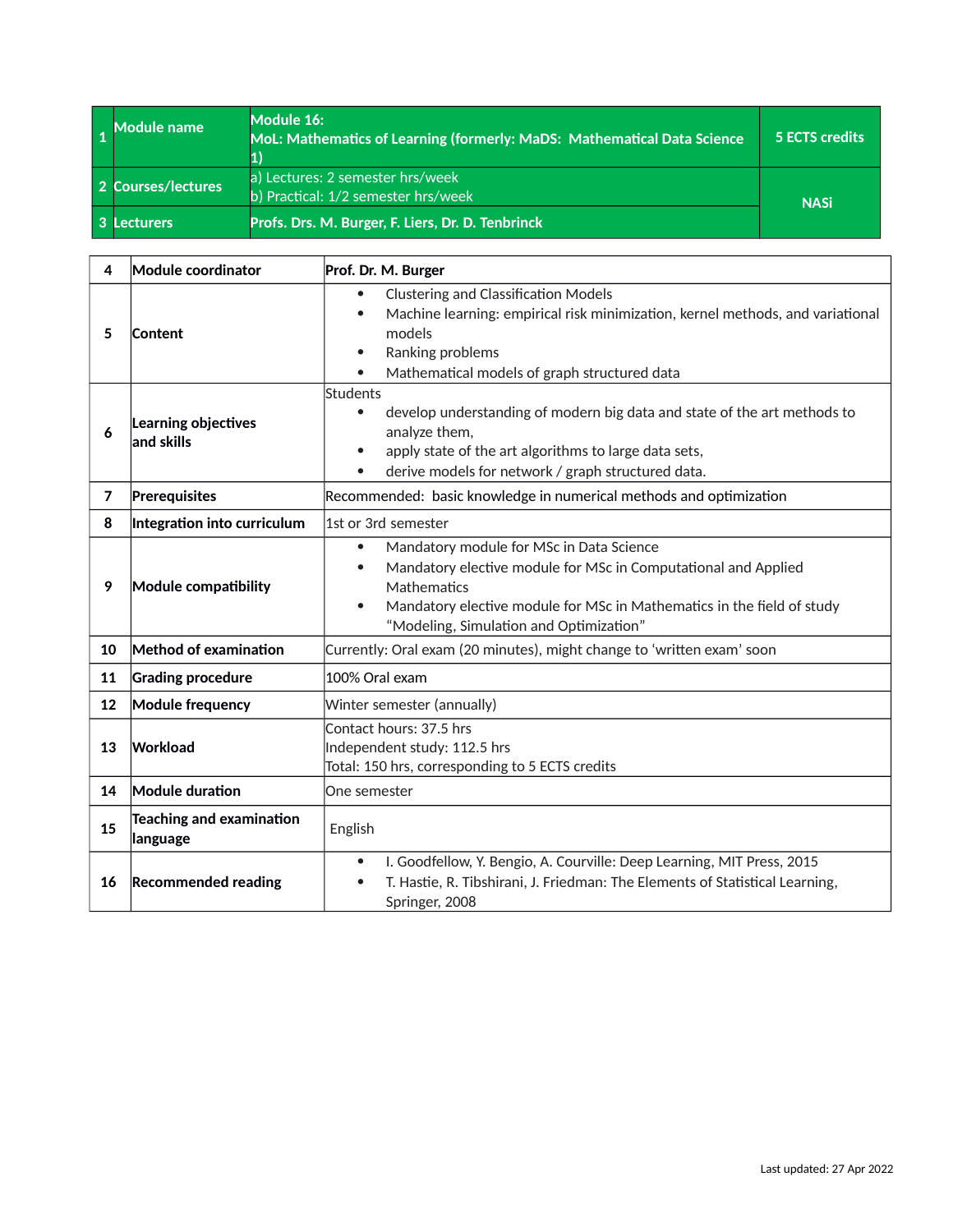<span id="page-34-0"></span>

| Module name<br>65996 | Module 17:<br><b>MaKIT: Mathematical Models of Kinetic Theory</b>       | 5 ECTS credits |
|----------------------|-------------------------------------------------------------------------|----------------|
| 2 Courses/lectures   | a) Lectures: 2 semester hrs/week<br>b) Practical: 0.5 semester hrs/week | <b>MApA</b>    |
| 3 Lecturers          | Prof. Dr. M. Burger                                                     |                |

| 4              | Module coordinator                    | Prof. Dr. M. Burger                                                                                                                                                                                                                                                                                      |  |
|----------------|---------------------------------------|----------------------------------------------------------------------------------------------------------------------------------------------------------------------------------------------------------------------------------------------------------------------------------------------------------|--|
| 5              | Content                               | Microscopic stochastic interaction models and simulation<br>$\bullet$<br>Mean-field and Boltzmann-Grad limit<br>$\bullet$<br>Analysis of kinetic equations, linear and nonlinear Boltzmann equation<br>$\bullet$<br>Hydrodynamic limits<br>$\bullet$<br>Fokker-Planck and nonlinear diffusion equations  |  |
| 6              | Learning objectives<br>$ $ and skills | Students<br>develop understanding of modeling macroscopic phenomena emerging from<br>$\bullet$<br>local random interactions,<br>understand the advantages and limitations of different continuum descriptions,<br>$\bullet$<br>derive and analyze models at different scales.<br>$\bullet$               |  |
| $\overline{7}$ | Prerequisites                         | Recommended: basic knowledge in modeling and partial differential equations                                                                                                                                                                                                                              |  |
| 8              | Integration into curriculum           | 3rd semester                                                                                                                                                                                                                                                                                             |  |
| 9              | Module compatibility                  | Mandatory elective module for MSc in Computational and Applied<br>$\bullet$<br>Mathematics<br>Mandatory elective module for MSc in Mathematics in the field of study<br>$\bullet$<br>"Modeling, Simulation and Optimization"                                                                             |  |
| 10             | Method of examination                 | Oral exam (15 minutes)                                                                                                                                                                                                                                                                                   |  |
| 11             | <b>Grading procedure</b>              | 100% Oral exam                                                                                                                                                                                                                                                                                           |  |
| 12             | <b>Module frequency</b>               | Winter semester (not annually)<br>To check whether the course is offered in the current semester, see UnivIS univis.fau.de<br>or module handbook of current semester                                                                                                                                     |  |
| 13             | Workload                              | Contact hours: 37.5 hrs<br>Independent study: 112.5 hrs<br>Total: 150 hrs, corresponding to 5 ECTS credits                                                                                                                                                                                               |  |
| 14             | Module duration                       | One semester                                                                                                                                                                                                                                                                                             |  |
| 15             | Teaching and examination<br>language  | English                                                                                                                                                                                                                                                                                                  |  |
| 16             | <b>Recommended reading</b>            | L. Pareschi, G. Toscani: Interacting Multiagent Systems: Kinetik Equations and<br>$\bullet$<br>Monte Carlo Methods, Oxford University Press 2013<br>C. Cercignani, R. Illner, M. Pulvirenti: The Mathematical Theory of Dilute Gases.<br>$\bullet$<br>Applied Mathematical Sciences, 106, Springer, 1994 |  |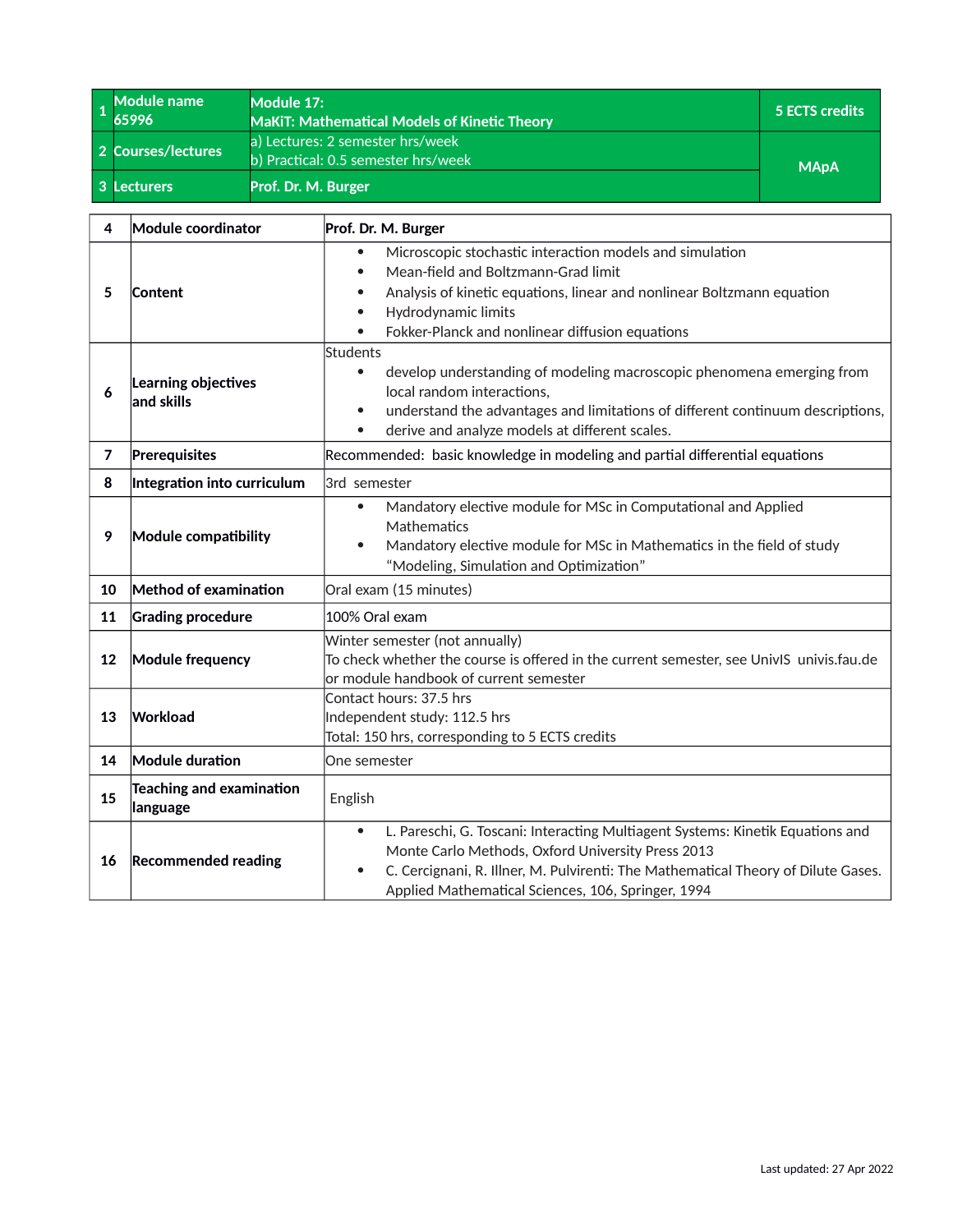<span id="page-35-0"></span>

| <b>Module name</b><br>Module 18:<br>$\mathbf{1}$<br>65906 |                                                                                                                           |  | MaMM: Mathematics of Multiscale Models                                                                                                                                                                                                                                                                       | 5 ECTS credits |
|-----------------------------------------------------------|---------------------------------------------------------------------------------------------------------------------------|--|--------------------------------------------------------------------------------------------------------------------------------------------------------------------------------------------------------------------------------------------------------------------------------------------------------------|----------------|
| $\overline{2}$                                            | <b>Courses/lectures</b>                                                                                                   |  | a) Lectures: 2 semester hrs/week                                                                                                                                                                                                                                                                             |                |
|                                                           |                                                                                                                           |  | b) Practical: 0.5 semester hrs/week                                                                                                                                                                                                                                                                          | <b>MApA</b>    |
| 3                                                         | <b>Lecturers</b>                                                                                                          |  | Drs. M. Neuss-Radu, N. Neuß, N. Ray                                                                                                                                                                                                                                                                          |                |
| 4                                                         | Module coordinator                                                                                                        |  | Dr. N. Neuß                                                                                                                                                                                                                                                                                                  |                |
| 5                                                         | Content<br>Learning objectives<br>6<br>and skills                                                                         |  | Function spaces of periodic functions and asymptotic expansions<br>$\bullet$<br>Two-scale convergence and unfolding method<br>$\bullet$<br>Application to differential equation models in continuum mechanics<br>$\bullet$<br>Multi-scale finite element methods<br>$\bullet$<br>Numerical upscaling methods |                |
|                                                           |                                                                                                                           |  | Students<br>have profound expertise about the basic methods in multi-scale analysis and<br>$\bullet$<br>homogenisation,<br>are able to derive rigorously homogenised (effective) models and analyse the<br>$\bullet$<br>quality of the approximation.                                                        |                |
| 7                                                         | Recommended: Knowledge in modeling as well as analysis and numerics of partial<br>Prerequisites<br>differential equations |  |                                                                                                                                                                                                                                                                                                              |                |
| 8                                                         | Integration into curriculum                                                                                               |  | 3rd semester                                                                                                                                                                                                                                                                                                 |                |
| 9                                                         | Module compatibility                                                                                                      |  | Mandatory elective module for MSc in Computational and Applied<br>$\bullet$<br>Mathematics<br>Mandatory elective module for MSc in Mathematics in the field of study<br>$\bullet$<br>"Modeling, Simulation and Optimization"                                                                                 |                |
| 10                                                        | Method of examination                                                                                                     |  | Oral exam (15 minutes)                                                                                                                                                                                                                                                                                       |                |
| 11                                                        | <b>Grading procedure</b>                                                                                                  |  | 100% Oral exam                                                                                                                                                                                                                                                                                               |                |
| 12                                                        | <b>Module frequency</b>                                                                                                   |  | At least once every two years<br>To check whether the course is offered in the current semester, see UnivIS univis.fau.de<br>or module handbook of current semester                                                                                                                                          |                |
| 13                                                        | Contact hours: 37.5 hrs<br>Workload<br>Independent study: 112.5 hrs<br>Total: 150 hrs, corresponding to 5 ECTS credits    |  |                                                                                                                                                                                                                                                                                                              |                |
| 14                                                        | Module duration                                                                                                           |  | One semester                                                                                                                                                                                                                                                                                                 |                |
| 15                                                        | Teaching and examination<br>language                                                                                      |  | English                                                                                                                                                                                                                                                                                                      |                |
| 16                                                        | <b>Recommended reading</b>                                                                                                |  | D. Cioranescu & P. Donato: An Introduction to Homogenization<br>$\bullet$<br>U. Hornung (ed.): Homogenization and Porous Media<br>$\bullet$<br>Y. Efendiev & T. Hou: Multiscale Finite Element Methods<br>$\bullet$                                                                                          |                |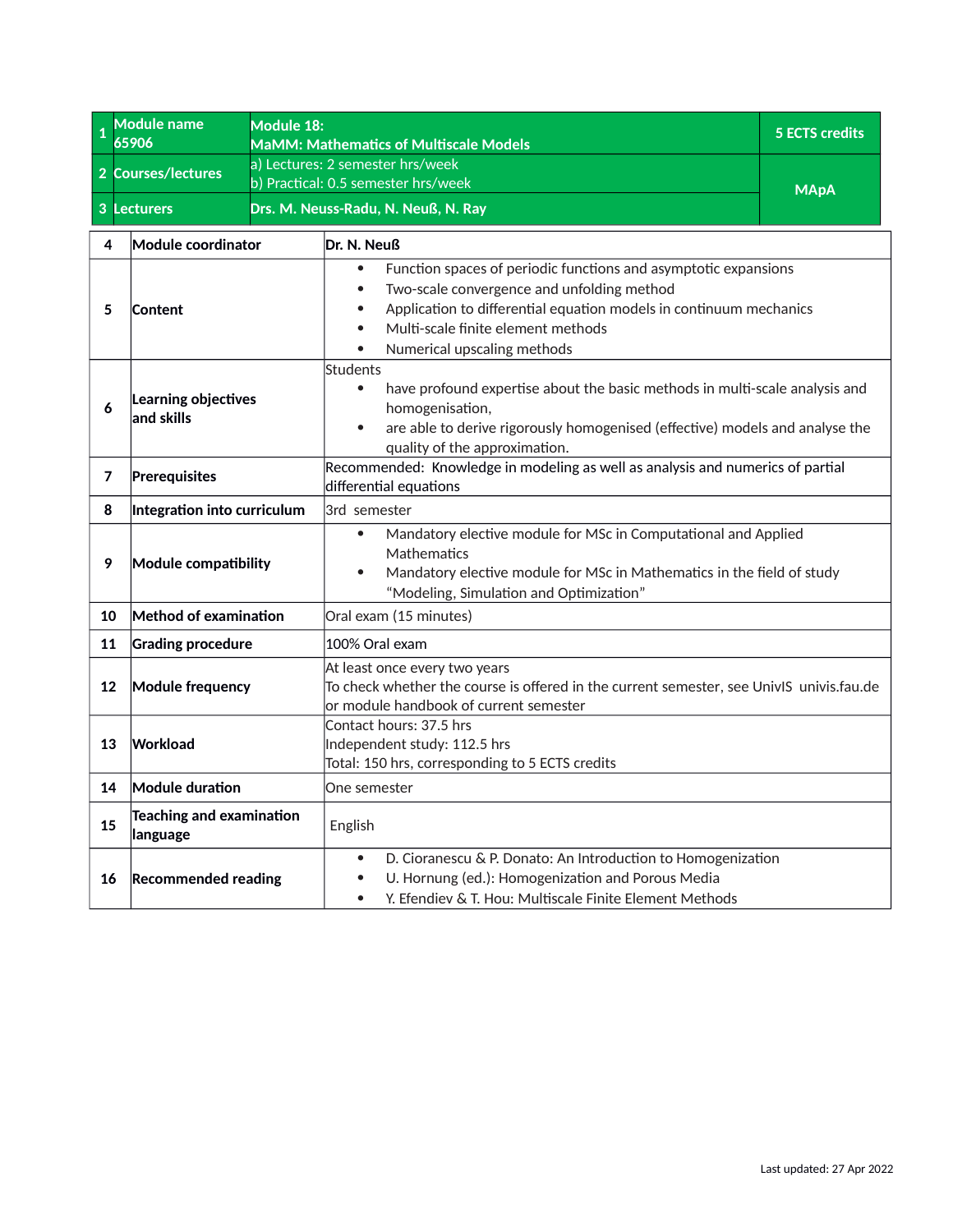<span id="page-36-0"></span>

| $\mathbf{1}$   | <b>Module name</b><br>65907                 | Module 19:<br><b>ThSDE: Theory of Stochastic Evolution Equations</b>                                                                                                                                                                                                                                                                                                                                 | <b>5 ECTS credits</b> |  |
|----------------|---------------------------------------------|------------------------------------------------------------------------------------------------------------------------------------------------------------------------------------------------------------------------------------------------------------------------------------------------------------------------------------------------------------------------------------------------------|-----------------------|--|
| 2 <sup>1</sup> | <b>Courses/lectures</b>                     | Lecture: 2 semester hrs/week                                                                                                                                                                                                                                                                                                                                                                         |                       |  |
| 3              |                                             | Practical: 0.5 semester hrs/week<br>Prof. Dr. G. Grün, N.N.                                                                                                                                                                                                                                                                                                                                          | <b>MApA</b>           |  |
|                | <b>Lecturers</b>                            |                                                                                                                                                                                                                                                                                                                                                                                                      |                       |  |
| 4              | Module coordinator                          | Prof. Dr. G. Grün                                                                                                                                                                                                                                                                                                                                                                                    |                       |  |
| 5              | <b>Content</b>                              | Infinitely dimensional Wiener processes,<br>Stochastic integral in Hilbert spaces,<br>Ito-processes and stochastic differential equations,<br>Optionally: existence results for stochastic partial differential equations or<br>further results on stochastic ODE (Fokker-Planck equations,)                                                                                                         |                       |  |
| 6              | Learning objectives<br>$ $ and skills       | Students<br>characterize Gaussian measures on Hilbert spaces. They explain representation<br>$\bullet$<br>formulas for Q-Wiener processes as well as the derivation of the stochastic<br>integral,<br>successfully apply concepts to solve stochastic differential equations explicitly<br>and prove existence of solutions to stochastic evolution equations.                                       |                       |  |
| 7              | Prerequisites                               | Basic knowledge in probability theory or functional analysis is recommended.                                                                                                                                                                                                                                                                                                                         |                       |  |
| 8              | Integration into curriculum                 | 2nd semester                                                                                                                                                                                                                                                                                                                                                                                         |                       |  |
| 9              | <b>Module compatibility</b>                 | Mandatory elective module for MSc in Computational and Applied<br>$\bullet$<br>Mathematics<br>Mandatory elective module for MSc in Mathematics in the field of "Analysis<br>$\bullet$<br>and Stochastics"<br>Mandatory elective module for MSc in Mathematics and Economics in the field<br>of "Stochastics and Risk Management"                                                                     |                       |  |
| 10             | Method of examination                       | oral exam (15 minutes)                                                                                                                                                                                                                                                                                                                                                                               |                       |  |
| 11             | <b>Grading procedure</b>                    | 100% based on oral exam                                                                                                                                                                                                                                                                                                                                                                              |                       |  |
| 12             | Module frequency                            | Summer semester (not annually)<br>To check whether the course is currently offered, see UnivIS univis.fau.de or module<br>handbook of current semester                                                                                                                                                                                                                                               |                       |  |
| 13             | Workload                                    | Contact hours: 37.5 hrs<br>Independent study: 112.5 hrs<br>Total: 150 hrs, corresponding to 5 ECTS                                                                                                                                                                                                                                                                                                   |                       |  |
| 14             | Module duration                             | One semester                                                                                                                                                                                                                                                                                                                                                                                         |                       |  |
| 15             | <b>Teaching and examination</b><br>language | English                                                                                                                                                                                                                                                                                                                                                                                              |                       |  |
| 16             | <b>Recommended reading</b>                  | G. Da Prato & J. Zabczyk: Stochastic equations in infinite dimensions,<br>$\bullet$<br><b>Cambridge University Press</b><br>I. Karatzas & S.E. Shreve: Brownian motion and stochastic calculus, Springer<br>$\bullet$<br>B. Oksendal: Stochastic differential equations, Springer<br>C. Prévôt & M. Röckner: A concise course on stochastic partial differential<br>$\bullet$<br>equations, Springer |                       |  |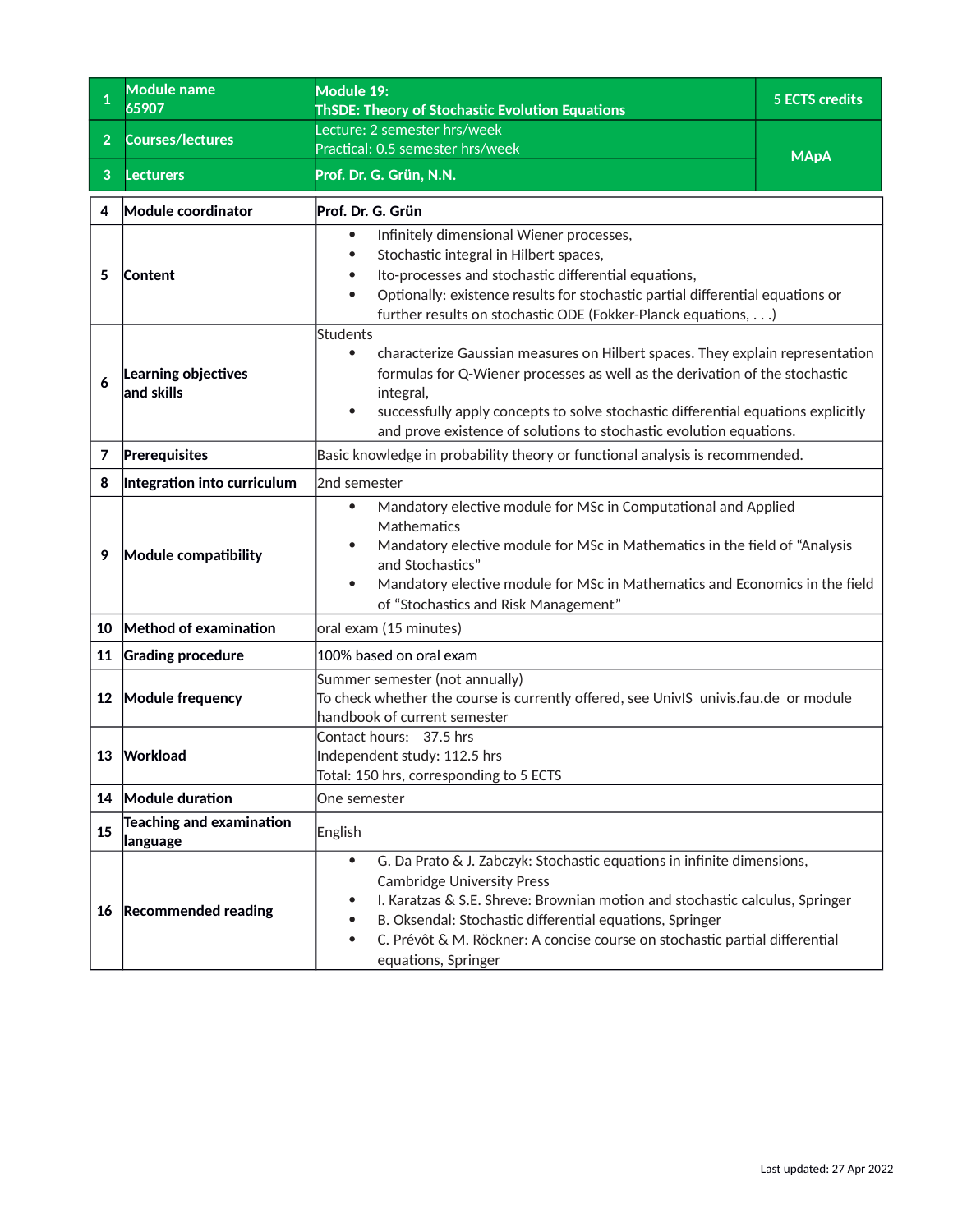<span id="page-37-0"></span>

|                | <b>Module name</b><br>65908          | <b>Module 20:</b><br><b>NuSDE: Numerics of Stochastic Evolution Equations</b>                                                                                                                                                                                                                                       | <b>5 ECTS credits</b> |  |
|----------------|--------------------------------------|---------------------------------------------------------------------------------------------------------------------------------------------------------------------------------------------------------------------------------------------------------------------------------------------------------------------|-----------------------|--|
| 2 <sup>1</sup> | <b>Courses/lectures</b>              | Lectures: 2 semester hrs/week                                                                                                                                                                                                                                                                                       |                       |  |
|                |                                      | Practical: 0.5 semester hrs/week                                                                                                                                                                                                                                                                                    | <b>NASi</b>           |  |
| 3              | <b>Lecturers</b>                     | Prof. Dr. G. Grün, N.N.                                                                                                                                                                                                                                                                                             |                       |  |
| 4              | Module coordinator                   | Prof. Dr. G. Grün                                                                                                                                                                                                                                                                                                   |                       |  |
| 5              | Content                              | Strong and weak approximations, explicit and implicit schemes for stochastic<br>differential equations (SDEs),<br>Consistency, stability, convergence,<br>Monte Carlo methods, variance-reduction schemes.                                                                                                          |                       |  |
| 6              | Learning objectives<br>and skills    | <b>Students</b><br>have critical understanding of capabilities of numerical schemes for stochastic<br>$\bullet$<br>differential equations,<br>are capable to use own or commercial software for SDEs and to judge results<br>critically.                                                                            |                       |  |
| 7              | Prerequisites                        | Basic knowledge in probability theory and in numerics is recommended.                                                                                                                                                                                                                                               |                       |  |
| 8              | Integration into curriculum          | 3rd semester                                                                                                                                                                                                                                                                                                        |                       |  |
| 9              | Module compatibility                 | Mandatory elective module for MSc in Computational and Applied<br>Mathematics<br>Mandatory elective module for MSc in Mathematics in the field of "Analysis<br>and Stochastics"<br>Mandatory elective module for MSc in Mathematics and Economics in the field<br>$\bullet$<br>of "Stochastics and Risk Management" |                       |  |
| 10             | Method of examination                | oral exam (15 minutes)                                                                                                                                                                                                                                                                                              |                       |  |
| 11             | <b>Grading procedure</b>             | 100% based on oral exam                                                                                                                                                                                                                                                                                             |                       |  |
|                | 12 Module frequency                  | Winter semester (not annually)<br>To check whether the course is currently offered, see UnivIS univis.fau.de or module<br>handbook of current semester                                                                                                                                                              |                       |  |
| 13             | Workload                             | Contact hours: 37.5 hrs<br>Independent study: 112.5 hrs<br>Total: 150 hrs, corresponding to 5 ECTS                                                                                                                                                                                                                  |                       |  |
| 14             | Module duration                      | One semester                                                                                                                                                                                                                                                                                                        |                       |  |
| 15             | Teaching and examination<br>language | English                                                                                                                                                                                                                                                                                                             |                       |  |
|                | 16 Recommended reading               | P.E. Kloeden & E. Platen: Numerical solution of stochastic differential equations<br>$\bullet$<br>B. Lapeyre, E. Pardoux & R. Sentis: Introduction to Monte-Carlo methods for<br>transport and diffusion equations                                                                                                  |                       |  |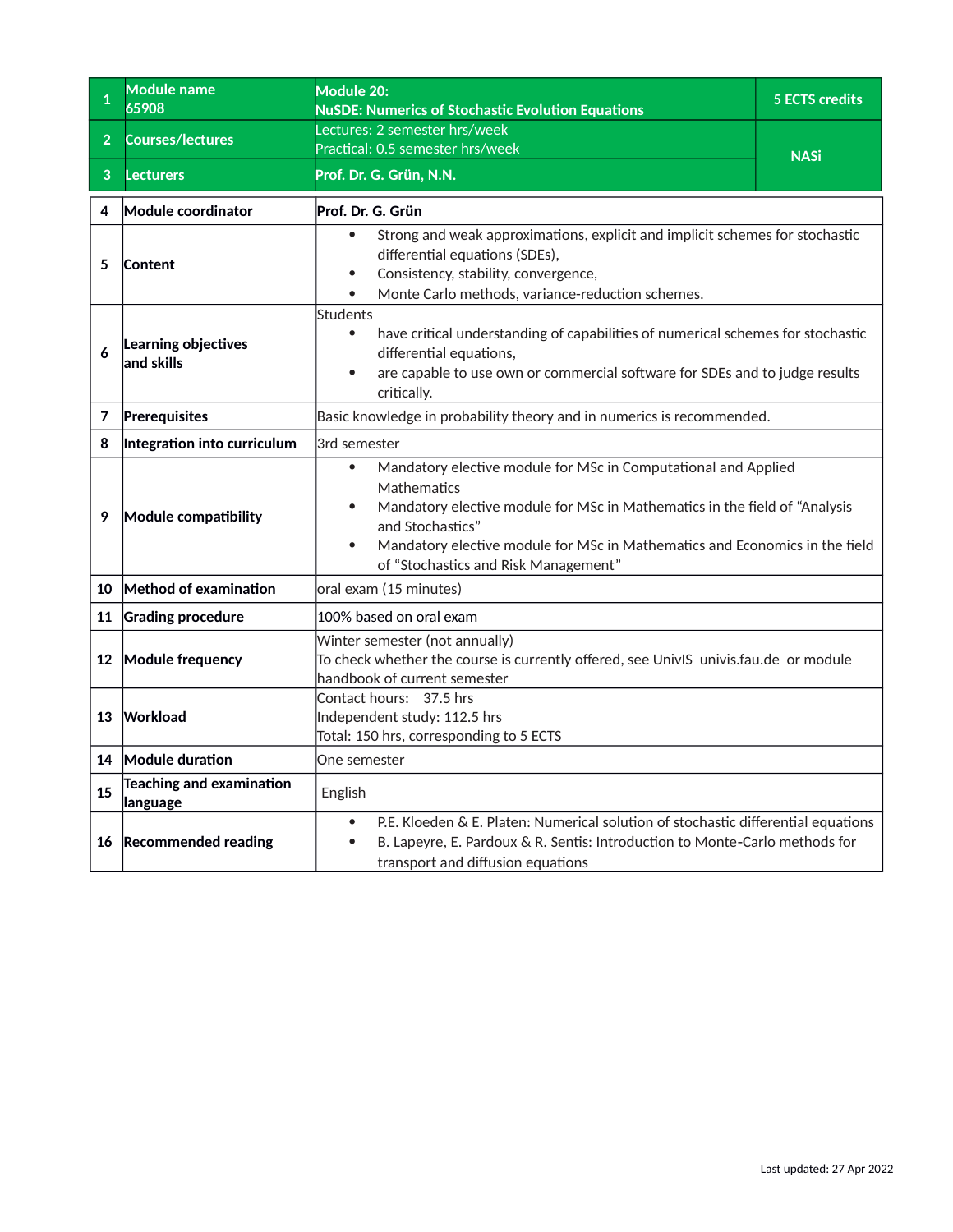<span id="page-38-0"></span>

| $\mathbf{1}$   | Module name<br>65863                               | Module 21:<br>PcFem: Practical Course on Finite Element Methods for Phase-<br><b>Separation Equations</b>                                                                                                                                                                                                                                                                                                                                                       | 5 ECTS credits |  |
|----------------|----------------------------------------------------|-----------------------------------------------------------------------------------------------------------------------------------------------------------------------------------------------------------------------------------------------------------------------------------------------------------------------------------------------------------------------------------------------------------------------------------------------------------------|----------------|--|
| $\overline{2}$ | <b>Courses/lectures</b>                            | Seminar: 3 semester hrs/week                                                                                                                                                                                                                                                                                                                                                                                                                                    |                |  |
| 3              | <b>Lecturers</b>                                   | Dr. S. Metzger                                                                                                                                                                                                                                                                                                                                                                                                                                                  | <b>NASi</b>    |  |
| 4              | Module coordinator                                 | Prof. Dr. G. Grün                                                                                                                                                                                                                                                                                                                                                                                                                                               |                |  |
| 5              | Content                                            | Finite element discretization for Cahn-Hilliard equations,<br>$\bullet$<br>Storage concepts for sparse matrices,<br>$\bullet$<br>Adaptive mesh refinement.                                                                                                                                                                                                                                                                                                      |                |  |
| 6              | Learning objectives<br>and skills                  | Students<br>implement a finite element solver for phase-separation equations,<br>$\bullet$<br>are able to compare and implement different storage concepts for sparse<br>$\bullet$<br>matrices,<br>are able to implement finite element solvers based on adaptive meshes,<br>$\bullet$<br>are able to derive and implement efficient discretizations for phase-separation<br>$\bullet$<br>equations,<br>are able to validate their implementation.<br>$\bullet$ |                |  |
| $\overline{7}$ | Prerequisites                                      | Recommended: Numerics of Partial Differential Equations I                                                                                                                                                                                                                                                                                                                                                                                                       |                |  |
| 8              | Integration into curriculum                        | $1st$ or 3 <sup>rd</sup> semester                                                                                                                                                                                                                                                                                                                                                                                                                               |                |  |
| 9              | Module compatibility                               | Mandatory elective module for BSc in Mathematics<br>$\bullet$<br>Mandatory elective module for BSC in Technomathematics<br>$\bullet$<br>Mandatory elective module for MSc in Computational and Applied<br>$\bullet$<br>Mathematics<br>Mandatory elective module for MSc in Mathematics in the field of study<br>$\bullet$<br>"Modeling, Simulation and Optimization"                                                                                            |                |  |
| 10             | Method of examination                              | Oral exam (30 minutes)                                                                                                                                                                                                                                                                                                                                                                                                                                          |                |  |
| 11             | <b>Grading procedure</b>                           | 100% Oral exam                                                                                                                                                                                                                                                                                                                                                                                                                                                  |                |  |
| 12             | Module frequency                                   | Winter semester (not annually)                                                                                                                                                                                                                                                                                                                                                                                                                                  |                |  |
| 13             | Workload                                           | Contact hours: 45 hrs<br>Independent study: 105 hrs<br>Total: 150 hrs, corresponding to 5 ECTS credits                                                                                                                                                                                                                                                                                                                                                          |                |  |
| 14             | Module duration                                    | One semester                                                                                                                                                                                                                                                                                                                                                                                                                                                    |                |  |
| 15             | <b>Teaching and examination</b><br><b>language</b> | English                                                                                                                                                                                                                                                                                                                                                                                                                                                         |                |  |
| 16             | <b>Recommended reading</b>                         | P. Knabner & L. Angermann: Numerical Methods for Elliptic and Parabolic<br>$\bullet$<br>Differential Equations, Springer 2003<br>D. Braess: Finite Elements. Cambridge University Press 2010<br>$\bullet$<br>B. Stroustrup: The C++ programming language, Addison-Wesley 2014<br>$\bullet$                                                                                                                                                                      |                |  |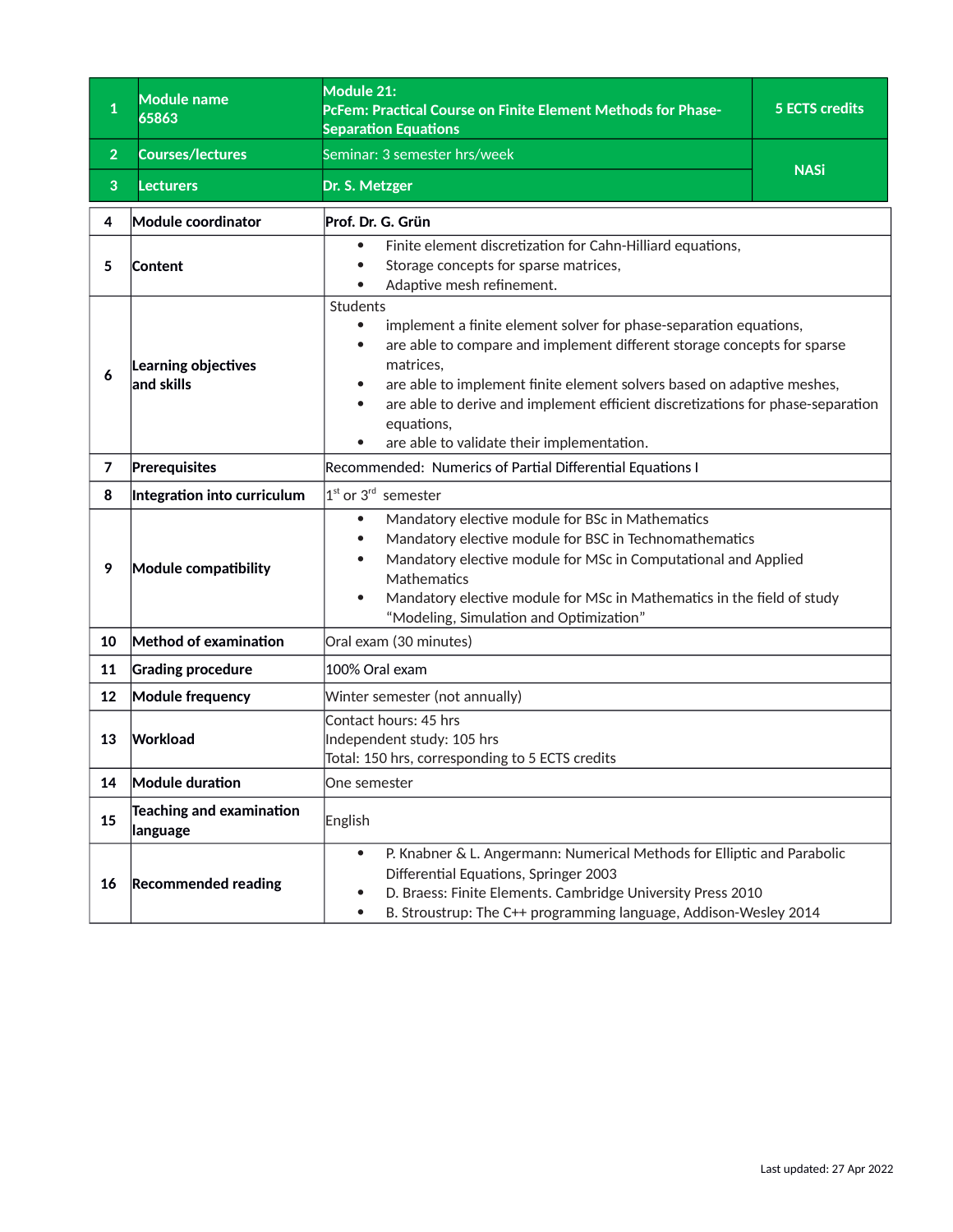<span id="page-39-0"></span>

| 1              | <b>Module name</b>                    | Module 22:<br><b>RegPDE: Regularity theory of elliptic PDEs</b>                                                                                                                                                                                                                                                                                                                                                                                                                                                                                    | <b>5 ECTS credits</b> |  |
|----------------|---------------------------------------|----------------------------------------------------------------------------------------------------------------------------------------------------------------------------------------------------------------------------------------------------------------------------------------------------------------------------------------------------------------------------------------------------------------------------------------------------------------------------------------------------------------------------------------------------|-----------------------|--|
| $\overline{2}$ | <b>Courses/lectures</b>               | a) Lectures: 3 semester hrs/week<br>b) Practical: 1 semester hrs/week                                                                                                                                                                                                                                                                                                                                                                                                                                                                              |                       |  |
| 3              | <b>Lecturers</b>                      | Dr. Cornelia Schneider                                                                                                                                                                                                                                                                                                                                                                                                                                                                                                                             | <b>MApA</b>           |  |
| 4              | Module coordinator                    | Dr. Cornelia Schneider                                                                                                                                                                                                                                                                                                                                                                                                                                                                                                                             |                       |  |
| 5              | Content                               | Elliptic partial differential equations<br>Variational formulation<br>$\bullet$<br>Function spaces<br>Regularity of solutions in Sobolev and Besov spaces<br>$\bullet$                                                                                                                                                                                                                                                                                                                                                                             |                       |  |
| 6              | Learning objectives<br>$ $ and skills | Students<br>see the relevance of regularity theory for practical problems, in particular, for<br>$\bullet$<br>the numerical treatment of PDEs; they get acquainted with the basic methods<br>for proving regularity estimates<br>learn how methods from functional analysis, numerics and approximation<br>$\bullet$<br>theory interact<br>practice their mathematical skills (develop mathematical intuition and its<br>$\bullet$<br>formal justification, improve their ability to think about abstract problems,<br>learn new methods of proof) |                       |  |
| $\overline{7}$ | Prerequisites                         | Recommended: Analysis-modules of Bachelor programme, module NumPDE                                                                                                                                                                                                                                                                                                                                                                                                                                                                                 |                       |  |
| 8              | Integration into curriculum           | $1st$ or 3 <sup>rd</sup> semester                                                                                                                                                                                                                                                                                                                                                                                                                                                                                                                  |                       |  |
| 9              | Module compatibility                  | Mandatory elective module for MSc in Computational and Applied<br>$\bullet$<br>Mathematics<br>Mandatory elective module for MSc in Mathematics in the field of study<br>$\bullet$<br>"Analysis and stochastics"                                                                                                                                                                                                                                                                                                                                    |                       |  |
| 10             | Method of examination                 | Oral exam (20 minutes)                                                                                                                                                                                                                                                                                                                                                                                                                                                                                                                             |                       |  |
| 11             | <b>Grading procedure</b>              | 100% Oral exam                                                                                                                                                                                                                                                                                                                                                                                                                                                                                                                                     |                       |  |
| 12             | <b>Module frequency</b>               | Winter semester (not annually)<br>To check whether the course is offered, see UnivIS univis.fau.de or module handbook of<br>current semester                                                                                                                                                                                                                                                                                                                                                                                                       |                       |  |
| 13             | Workload                              | Contact hours: 60 hrs<br>Independent study: 90 hrs<br>Total: 150 hrs, corresponding to 5 ECTS credits                                                                                                                                                                                                                                                                                                                                                                                                                                              |                       |  |
| 14             | <b>Module duration</b>                | One semester                                                                                                                                                                                                                                                                                                                                                                                                                                                                                                                                       |                       |  |
| 15             | Teaching and examination<br> language | English                                                                                                                                                                                                                                                                                                                                                                                                                                                                                                                                            |                       |  |
| 16             | <b>Recommended reading</b>            | R. A. Adams, J. J. F. Fournier, Sobolev spaces, Pure and Applied mathematics<br>$\bullet$<br>140, Elsevier, Academic Press (2003)<br>W. Hackbusch, Elliptic differential equations, Springer Series in Computational<br>$\bullet$<br>Mathematics, vol 18 (1992).<br>P. Grisvard, Elliptic problems in non smooth domains, Pitman, Boston (1985).<br>$\bullet$<br>V. Kozlov, V. Maz'ya, J. Rossmann, Elliptic boundary value problems in domains<br>$\bullet$<br>with point singularities, AMS (1997).                                              |                       |  |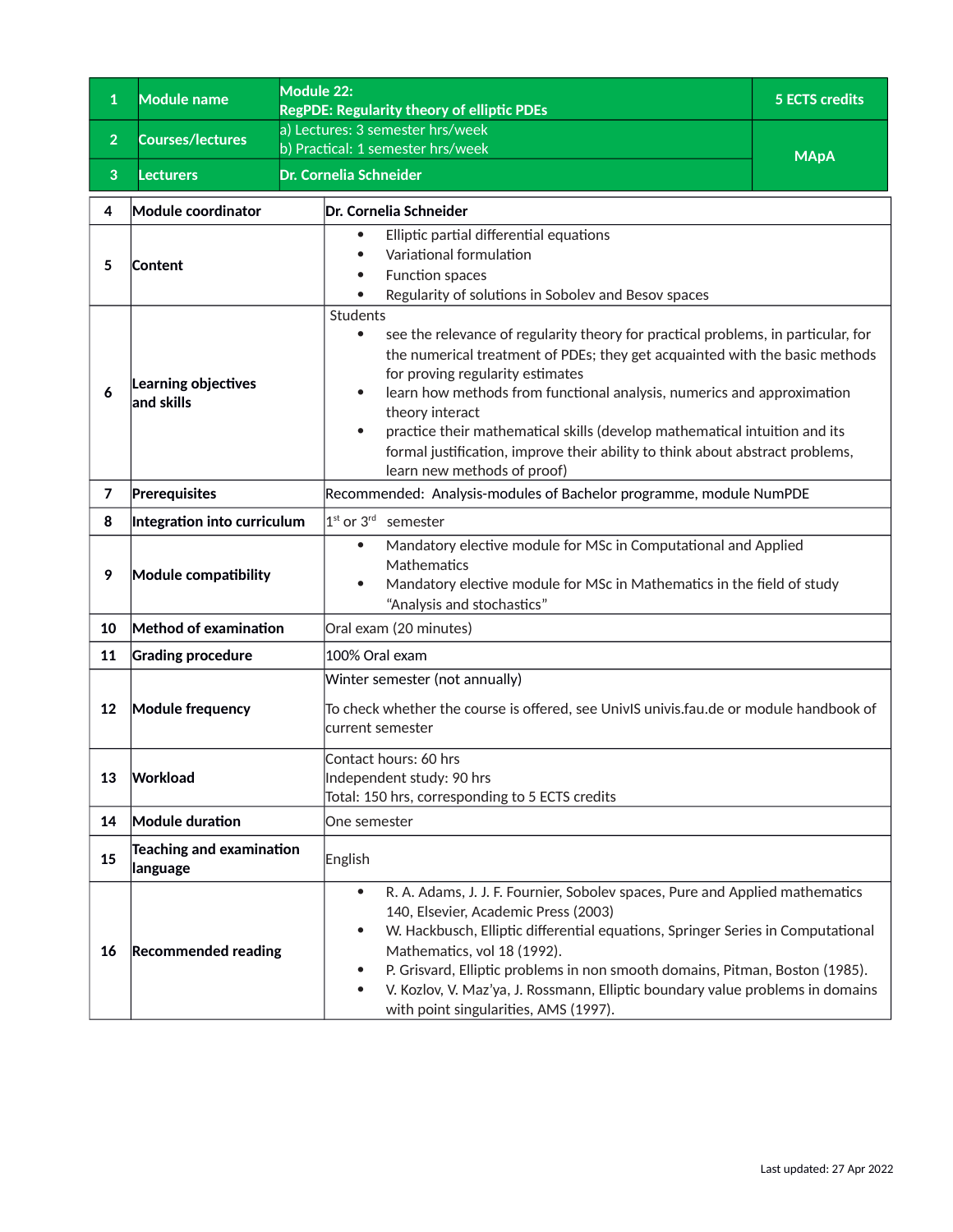<span id="page-40-0"></span>

| $\mathbf{1}$                                     | <b>Module name</b><br>65911                 | Module 23:     | <b>MaMoLS: Mathematical Modeling in the Life Sciences</b>                                                                                                                                                                                                                                                                                       | <b>5 ECTS credits</b> |  |
|--------------------------------------------------|---------------------------------------------|----------------|-------------------------------------------------------------------------------------------------------------------------------------------------------------------------------------------------------------------------------------------------------------------------------------------------------------------------------------------------|-----------------------|--|
| $\overline{2}$                                   | <b>Courses/lectures</b>                     |                | a) Lectures: 2 semester hrs/week<br>b) Practical: 0,5 semester hrs/week                                                                                                                                                                                                                                                                         | <b>MApA</b>           |  |
| 3 <sup>2</sup>                                   | <b>Lecturers</b>                            | Dr. Neuss-Radu |                                                                                                                                                                                                                                                                                                                                                 |                       |  |
| 4                                                | Module coordinator                          |                | Dr. Neuss-Radu                                                                                                                                                                                                                                                                                                                                  |                       |  |
| 5                                                | Content                                     |                | Biochemical reaction networks, enzyme kinetics<br>$\bullet$<br>Models for interacting populations (Predator-prey, competition, symbiosis)<br>$\bullet$<br>Diffusion, reactions, and transport in biological cell tissues and vessels<br>$\bullet$<br>Structured population models                                                               |                       |  |
| 6                                                | Learning objectives<br>and skills           |                | Students<br>have profound knowledge in the area of mathematical modeling of processes<br>$\bullet$<br>in the life sciences.<br>are able to identify significant mechanisms, and to apply suitable analytical and<br>$\bullet$<br>numerical methods for their analysis,<br>are able to work interdisciplinary and problem-oriented.<br>$\bullet$ |                       |  |
| 7                                                | Prerequisites                               |                | Recommended: Modeling and Analysis in Continuum Mechanics I                                                                                                                                                                                                                                                                                     |                       |  |
| 8<br>Integration into curriculum<br>3rd semester |                                             |                |                                                                                                                                                                                                                                                                                                                                                 |                       |  |
| 9                                                | Module compatibility                        |                | Mandatory elective module for MSc in Computational and Applied<br>$\bullet$<br>Mathematics<br>Mandatory elective module for MSc in Mathematics in the field of study<br>$\bullet$<br>"Modelling, Analysis and Optimization"                                                                                                                     |                       |  |
| 10                                               | Method of examination                       |                | Oral exam (15 minutes)                                                                                                                                                                                                                                                                                                                          |                       |  |
| 11                                               | <b>Grading procedure</b>                    |                | 100% Oral exam                                                                                                                                                                                                                                                                                                                                  |                       |  |
| 12                                               | <b>Module frequency</b>                     |                | Winter semester (annually)                                                                                                                                                                                                                                                                                                                      |                       |  |
| 13                                               | Workload                                    |                | Contact hours: 37.5 hrs<br>Independent study: 112.5 hrs<br>Total: 150 hrs, corresponding to 5 ECTS credits                                                                                                                                                                                                                                      |                       |  |
| 14                                               | Module duration                             |                | One semester                                                                                                                                                                                                                                                                                                                                    |                       |  |
| 15                                               | <b>Teaching and examination</b><br>language |                | English                                                                                                                                                                                                                                                                                                                                         |                       |  |
| 16                                               | <b>Recommended reading</b>                  |                | J. D. Murray: Mathematical Biology I: An Introduction, Mathematical Biology II:<br>$\bullet$<br>Spatial Models and Biomedical Applications<br>G. de Vries, T. Hillen, et al.: A course in Mathematical Biology<br>$\bullet$<br>J. Prüss: Mathematische Modelle in der Biologie: Deterministische homogene<br>$\bullet$<br>Systeme               |                       |  |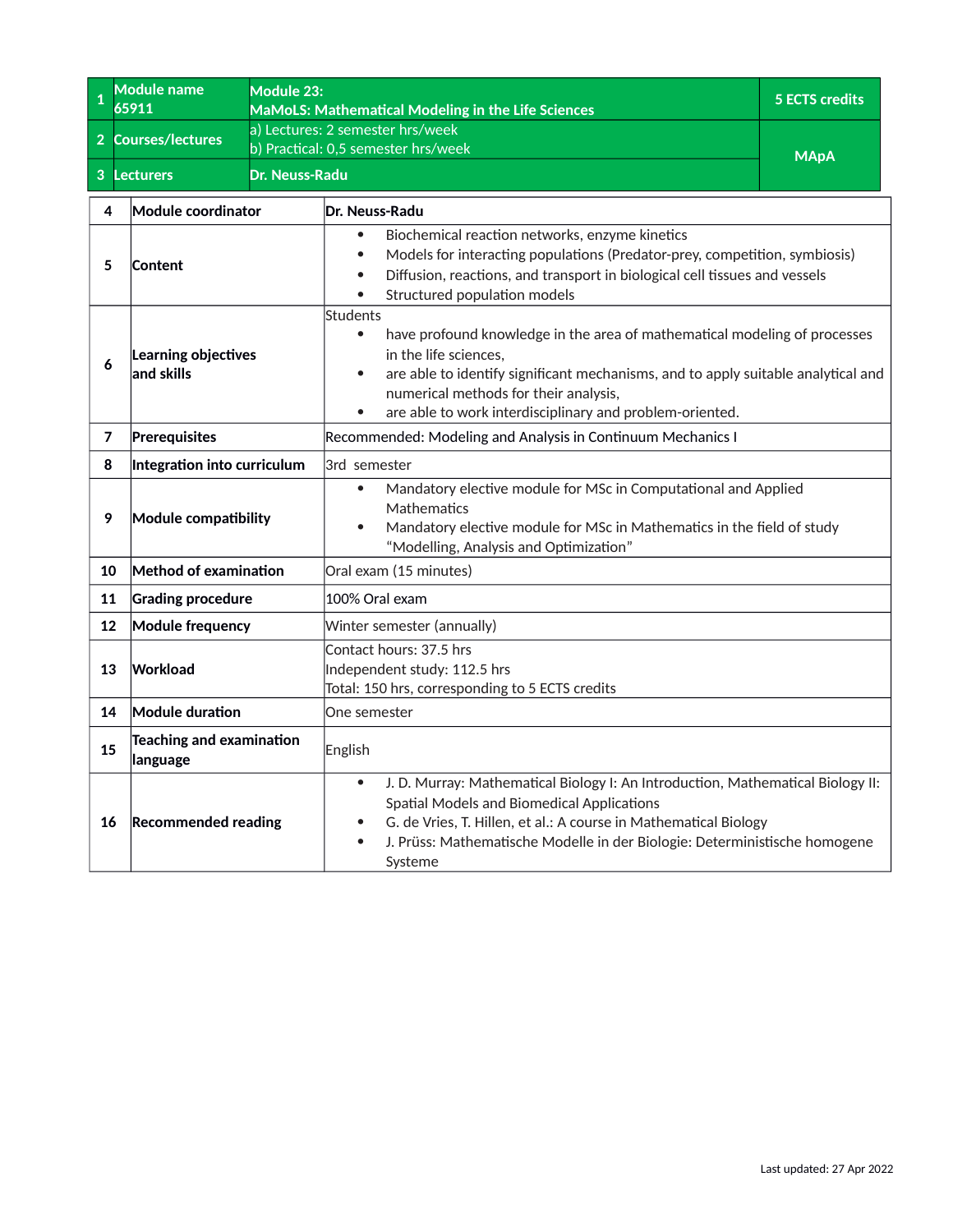<span id="page-41-0"></span>

| $\mathbf{1}$   | <b>Module name</b><br>65912                 | Module 24:<br><b>IPro: Partial Differential Equations Based Image Processing</b>                                                                                                                                                                                                           | <b>5 ECTS credits</b> |
|----------------|---------------------------------------------|--------------------------------------------------------------------------------------------------------------------------------------------------------------------------------------------------------------------------------------------------------------------------------------------|-----------------------|
| 2 <sup>1</sup> | <b>Courses/lectures</b>                     | a) Lectures: 2 semester hrs/week<br>b) Practical: 0.5 semester hr/week                                                                                                                                                                                                                     | <b>MApA/NASi</b>      |
| 3              | <b>Lecturers</b>                            | Profs. Dr. E.Bänsch, M. Burger, Dr. M. Fried                                                                                                                                                                                                                                               |                       |
| 4              | Module coordinator                          | Dr. M. Fried                                                                                                                                                                                                                                                                               |                       |
| 5              | Content                                     | basics of image processing<br>$\bullet$<br>deblurring using different partial differential equations<br>Finite Element Method for variational methods in image restauration and<br>image segmentation                                                                                      |                       |
| 6              | Learning objectives<br>and skills           | Students<br>explain mathematical and algorithmic methods for image processing,<br>apply above image processing methods in computerised practical exercises,<br>apply analytical techniques to evaluate the qualitative characteristics of the<br>$\bullet$<br>above methods.               |                       |
| 7              | Prerequisites                               | Basic knowledge in functional analysis and numerical methods for pdes is<br>recommended.                                                                                                                                                                                                   |                       |
| 8              | Integration into curriculum                 | 2nd semester                                                                                                                                                                                                                                                                               |                       |
| 9              | Module compatibility                        | Mandatory elective module for MSc Computational and Applied Mathematics<br>$\bullet$<br>Mandatory elective module for MSc Mathematics in the fields of study<br>$\bullet$<br>"Modeling, Simulation and Optimization"<br>Mandatory elective module MSc Integrated Life Science<br>$\bullet$ |                       |
| 10             | Method of examination                       | oral exam (15 minutes)                                                                                                                                                                                                                                                                     |                       |
|                | 11 Grading procedure                        | 100% based on oral exam                                                                                                                                                                                                                                                                    |                       |
|                | 12 Module frequency                         | if requested: every second summer semester<br>To check whether the course is offered, see UnivIS univis.fau.de or module handbook<br>of current semester                                                                                                                                   |                       |
| 13             | Workload                                    | Contact hours: 37.5 hrs<br>Independent study: 112.5 hrs<br>Total: 150 hrs, corresponding to 5 ECTS credits                                                                                                                                                                                 |                       |
|                | 14 Module duration                          | One semester                                                                                                                                                                                                                                                                               |                       |
| 15             | <b>Teaching and examination</b><br>language | English                                                                                                                                                                                                                                                                                    |                       |
|                | 16 Recommended reading                      | G. Aubert & P. Kornprobst: Mathematical problems in image processing, Springer                                                                                                                                                                                                             |                       |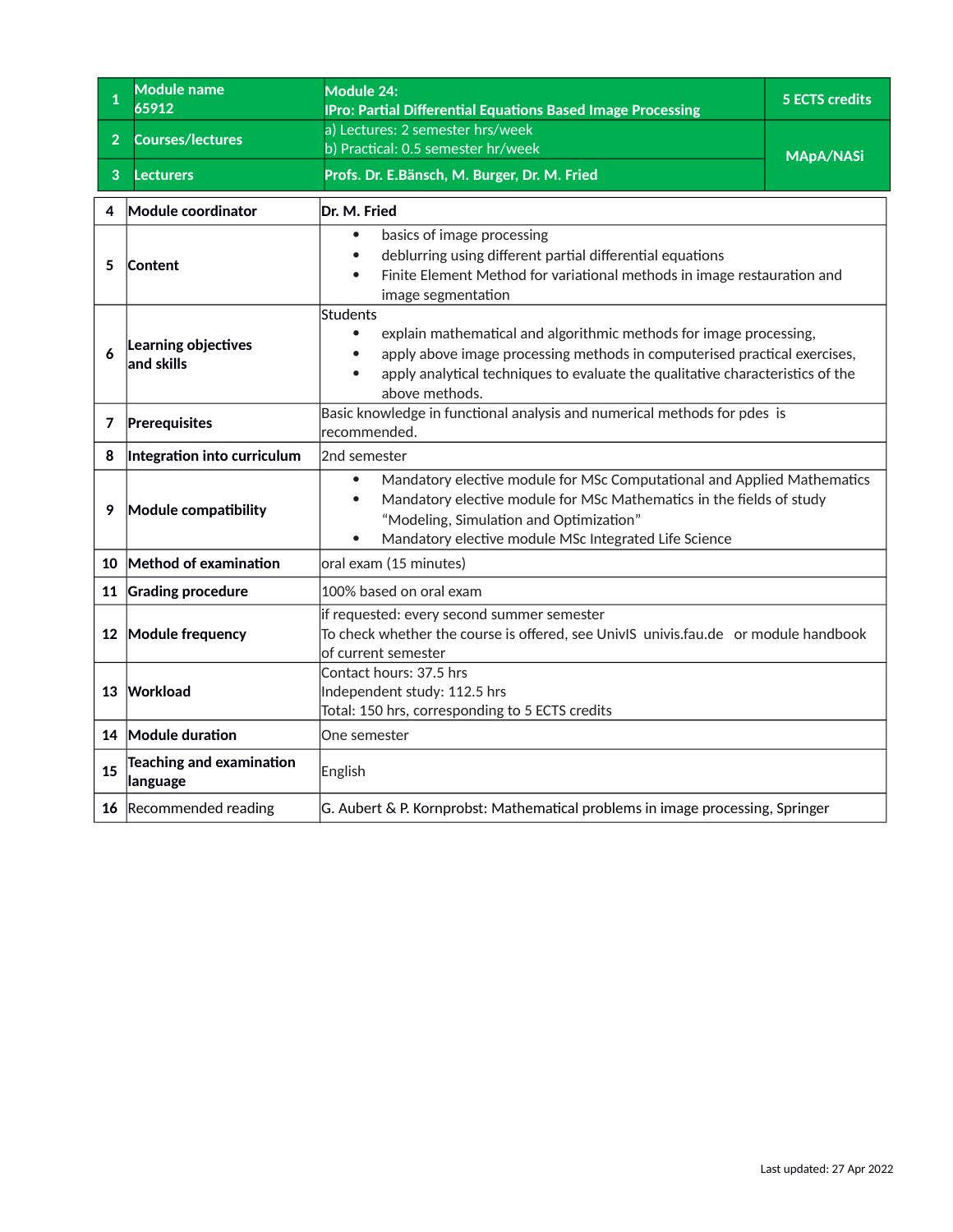<span id="page-42-0"></span>

|                | <b>Module name</b><br>65997                            | <b>Module 25:</b><br>AnFBP: Analysis of free-boundary problems in continuum<br>mechanics                                                                                                                                                                                                                                                     | <b>ECTS 5 credits</b> |  |
|----------------|--------------------------------------------------------|----------------------------------------------------------------------------------------------------------------------------------------------------------------------------------------------------------------------------------------------------------------------------------------------------------------------------------------------|-----------------------|--|
| $\overline{2}$ | <b>Courses/lectures</b>                                | Lecture: 2 semester hrs/week<br>Practical: 0.5 semester hrs/week                                                                                                                                                                                                                                                                             | <b>MApA</b>           |  |
| $\overline{3}$ | <b>Lectures</b>                                        | Prof. Dr. G. Grün                                                                                                                                                                                                                                                                                                                            |                       |  |
| 4              | <b>Module coordinator</b>                              | Prof. Dr. G. Grün                                                                                                                                                                                                                                                                                                                            |                       |  |
| 5              | Content                                                | Derivation of time-dependent free boundary problems in continuum<br>mechanics,<br>Basic results on existence and qualitative behaviour,<br>Optimal estimates on the propagation of free boundaries,<br>Other approaches, e.g. relaxation by phase-field models.                                                                              |                       |  |
| 6              | Learning objectives and skills                         | <b>Students</b><br>formulate free-boundary problems in hydrodynamics and in porous-media flow,,<br>explain analytical concepts for existence and nonnegativity results for<br>degenerate parabolic equations as well as techniques for optimal estimates on<br>spreading rates,<br>validate different modeling approaches in a critical way. |                       |  |
| 7              | <b>Prerequisites</b>                                   | Recommended: Basic knowledge of analysis of partial differential equations,<br>corresponding to the syllabus of "Modeling and applied analysis in continuum<br>mechanics" or that one of other pde-lectures.                                                                                                                                 |                       |  |
| 8              | Integration into curriculum                            | 3rd semester                                                                                                                                                                                                                                                                                                                                 |                       |  |
| 9              | Module compatibility                                   | Mandatory elective module MSc Computational and Applied<br>$\bullet$<br>Mathematics,<br>Mandatory elective module MSc Mathematics in the field of study<br>$\bullet$<br>"Analysis and Stochastics"                                                                                                                                           |                       |  |
| 10             | <b>Method of examination</b>                           | oral exam (15 minutes)                                                                                                                                                                                                                                                                                                                       |                       |  |
| 11             | <b>Grading Procedure</b>                               | 100% based on oral exam                                                                                                                                                                                                                                                                                                                      |                       |  |
| 12             | <b>Module frequency</b>                                | Winter semester (not annually)<br>To check whether the course is offered, see UnivIS univis.fau.de or module<br>handbook of current semester                                                                                                                                                                                                 |                       |  |
| 13             | Workload                                               | Contact hours: 37.5 hrs<br>Independent study: 112.5 hrs<br>Total: 150 hrs, corresponding to 5 ECTS                                                                                                                                                                                                                                           |                       |  |
| 14             | <b>Module duration</b>                                 | One semester                                                                                                                                                                                                                                                                                                                                 |                       |  |
| 15             | <b>Teaching and examination</b><br>English<br>language |                                                                                                                                                                                                                                                                                                                                              |                       |  |
| 16             | <b>Recommended reading</b>                             | L.C. Evans: Partial Differential Equations, AMS,<br>Original journal articles.                                                                                                                                                                                                                                                               |                       |  |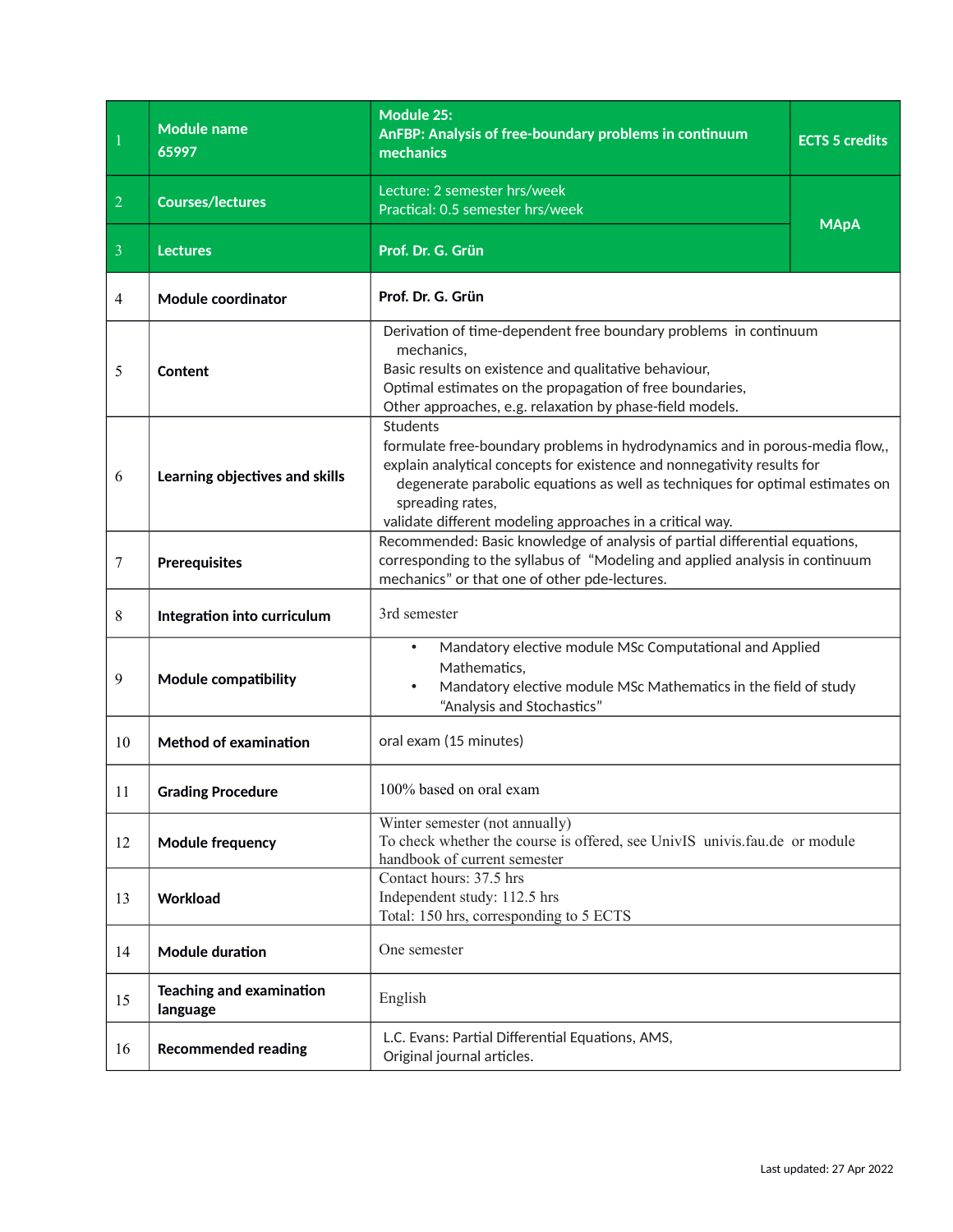<span id="page-43-0"></span>

| <b>Module name</b><br>65914 | Module 26:<br><b>PDFin: Partial Differential Equations in Finance</b> | 5 ECTS credits   |
|-----------------------------|-----------------------------------------------------------------------|------------------|
| 2 Courses/lectures          | Lecture: 2 semester hrs/week<br>Practical: 0.5 semester hrs/week      | <b>MApA/NASi</b> |
| Lecturers                   | Profs. Drs. E. Bänsch, G. Grün                                        |                  |

| 4       | Module coordinator                          | Prof. Dr. G. Grün                                                                                                                                                                                                                                                                                                                                                                     |  |
|---------|---------------------------------------------|---------------------------------------------------------------------------------------------------------------------------------------------------------------------------------------------------------------------------------------------------------------------------------------------------------------------------------------------------------------------------------------|--|
| 5       | Content                                     | models on pricing for financial derivatives, in particular for European and<br>$\bullet$<br>American-type options, selected deterministic equations of financial<br>mathematics,<br>practical knowledge Ito-calculus and stochastic differential equations,<br>$\bullet$<br>analysis and numerics for Black-Scholes equations,<br>variational inequalities and American-type options. |  |
| 6       | Learning objectives<br>$ $ and skills       | Students<br>explain mathematical models for financial markets and derivatives pricing,<br>apply Ito calculus, derive deterministic models based on pde or variational<br>$\bullet$<br>inequalities and discretize them numerically.                                                                                                                                                   |  |
| 7       | Prerequisites                               | Basis knowledge in differential equations, probability theory or functional analysis is<br>recommended.                                                                                                                                                                                                                                                                               |  |
| 8       | Integration into curriculum                 | 3rd semester                                                                                                                                                                                                                                                                                                                                                                          |  |
| 9       | Module compatibility                        | Mandatory elective module MSc Computational and Applied Mathematics,<br>$\bullet$<br>Mandatory elective module MSc Mathematics in the field of study "Modelling,<br>$\bullet$<br>Analysis and Optimization"<br>Compulsory elective module MSc Mathematics and Economics in the field of<br>$\bullet$<br>study "Stochastics and Risk Management"                                       |  |
| 10      | Method of examination                       | oral exam (15 minutes)                                                                                                                                                                                                                                                                                                                                                                |  |
| 11      | <b>Grading procedure</b>                    | 100% based on oral exam                                                                                                                                                                                                                                                                                                                                                               |  |
| $12 \,$ | Module frequency                            | Winter semester (not annually)<br>To check whether the course is offered, see UnivIS univis.fau.de or module handbook of<br>current semester                                                                                                                                                                                                                                          |  |
| 13      | Workload                                    | Contact hours: 37.5 hrs<br>Independent study: 112.5 hrs<br>Total: 150 hrs, corresponding to 5 ECTS                                                                                                                                                                                                                                                                                    |  |
| 14      | Module duration                             | One semester                                                                                                                                                                                                                                                                                                                                                                          |  |
| 15      | <b>Teaching and examination</b><br>language | English                                                                                                                                                                                                                                                                                                                                                                               |  |
| 16      | <b>Recommended reading</b>                  | M. Capiński & T. Zastawniak: Mathematics for finance, Springer,<br>$\bullet$<br>N. Hilber, O. Reichmann, C. Schwab & C. Winter: Computational methods for<br>$\bullet$<br>quantitative finance, Springer,<br>B. Oksendal: Stochastic differential equations, Springer.<br>$\bullet$                                                                                                   |  |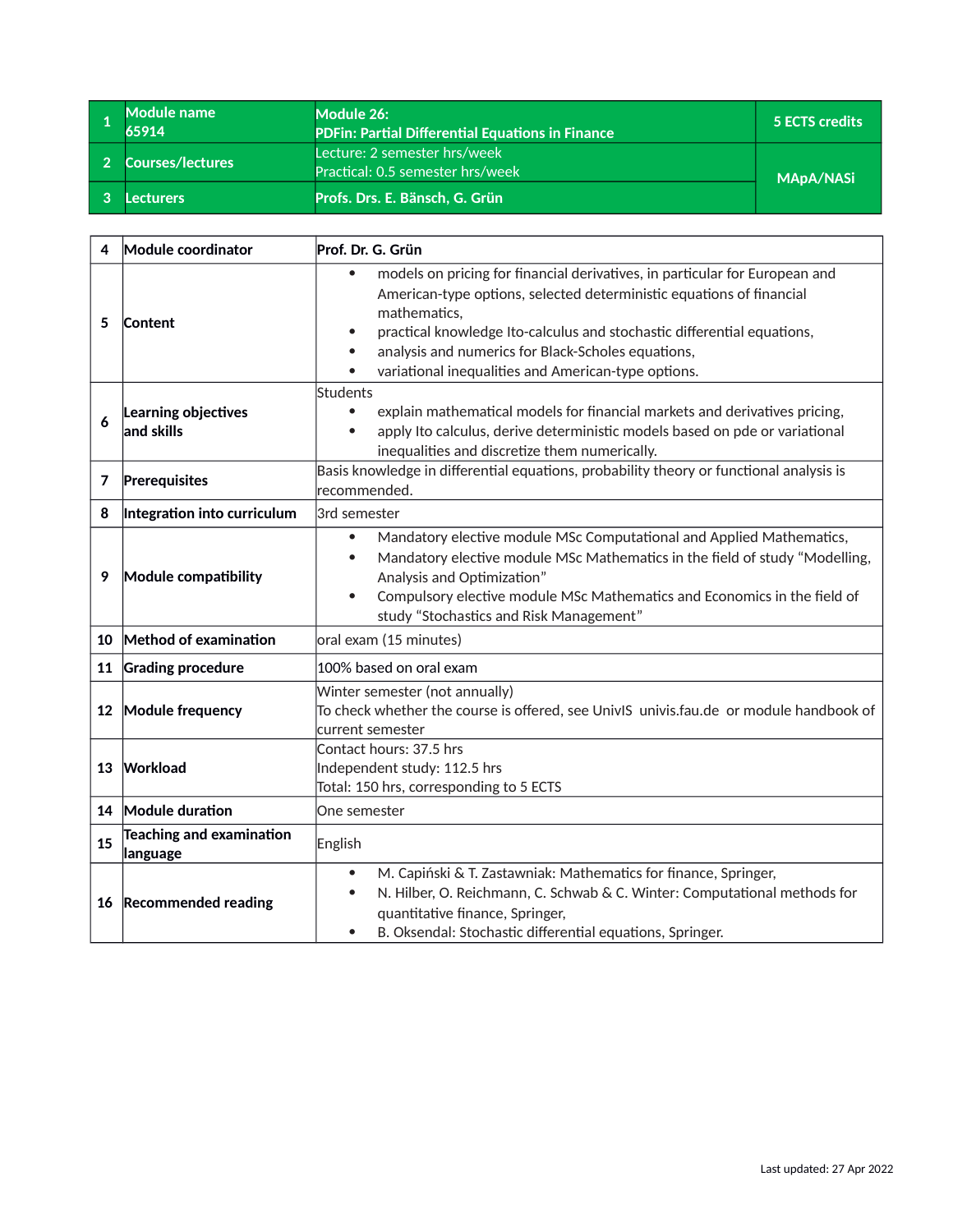<span id="page-44-0"></span>

| $\mathbf{1}$   | <b>Module name</b><br>65915                 | Module 27:<br>MSOpt: Introduction to Material and Shape Optimization                                                                                                                                                                                                                                                                                                | <b>10 ECTS credits</b> |
|----------------|---------------------------------------------|---------------------------------------------------------------------------------------------------------------------------------------------------------------------------------------------------------------------------------------------------------------------------------------------------------------------------------------------------------------------|------------------------|
| 2 <sup>1</sup> | <b>Courses/lectures</b>                     | a) Lectures: 4 semester hrs/week                                                                                                                                                                                                                                                                                                                                    |                        |
|                |                                             | b) Practical: 1 semester hr/week                                                                                                                                                                                                                                                                                                                                    | Opti                   |
| 3              | <b>Lecturers</b>                            | Profs. Drs. M. Stingl                                                                                                                                                                                                                                                                                                                                               |                        |
| 4              | Module coordinator                          | Prof. Dr. M. Stingl                                                                                                                                                                                                                                                                                                                                                 |                        |
| 5              | Content                                     | shape-, material- and topology optimization models<br>linear elasticity and contact problems<br>existence of solutions of shape, material and topology optimization problems<br>approximation of shape, material and topology optimization problems by<br>convergent schemes                                                                                        |                        |
| 6              | Learning objectives<br>and skills           | <b>Students</b><br>derive mathematical models for shape-, material and topology optimization<br>$\bullet$<br>problems,<br>apply regularization techniques to guarantee to existence of solutions,<br>approximate design problems by finite dimensional discretizations,<br>$\bullet$<br>derive algebraic forms and solve these by nonlinear programming techniques. |                        |
| 7              | Prerequisites                               | Recommended:<br>Knowledge in nonlinear optimization,<br>Basic knowledge in numerics of partial differential equations                                                                                                                                                                                                                                               |                        |
| 8              | Integration into curriculum                 | 2nd semester                                                                                                                                                                                                                                                                                                                                                        |                        |
| 9              | Module compatibility                        | Mandatory elective module for MSc in Computational and Applied<br>$\bullet$<br>Mathematics<br>Mandatory elective module for MSc Mathematics in the field of study<br>"Modelling, Analysis and Computation"<br>Mandatory elective module for MSc Mathematics and Economics in the field<br>$\bullet$<br>of study "Optimization and Process Management"               |                        |
| 10             | Method of examination                       | oral exam (20 minutes)                                                                                                                                                                                                                                                                                                                                              |                        |
| 11             | <b>Grading procedure</b>                    | 100% based on oral exam                                                                                                                                                                                                                                                                                                                                             |                        |
|                | 12 Module frequency                         | Summer semester (annually)                                                                                                                                                                                                                                                                                                                                          |                        |
| 13             | Workload                                    | Contact hours: 75 hrs<br>Independent study: 225 hrs<br>Total: 300 hrs, corresponding to 10 ECTS credits                                                                                                                                                                                                                                                             |                        |
|                | 14 Module duration                          | One semester                                                                                                                                                                                                                                                                                                                                                        |                        |
| 15             | <b>Teaching and examination</b><br>language | English                                                                                                                                                                                                                                                                                                                                                             |                        |
| 16             | <b>Recommended reading</b>                  | J. Haslinger & R. Mäkinen: Introduction to shape optimization, SIAM,<br>$\bullet$<br>M. P. Bendsoe & O. Sigmund: Topology Optimization: Theory, Methods and<br>$\bullet$<br>Applications, Springer.                                                                                                                                                                 |                        |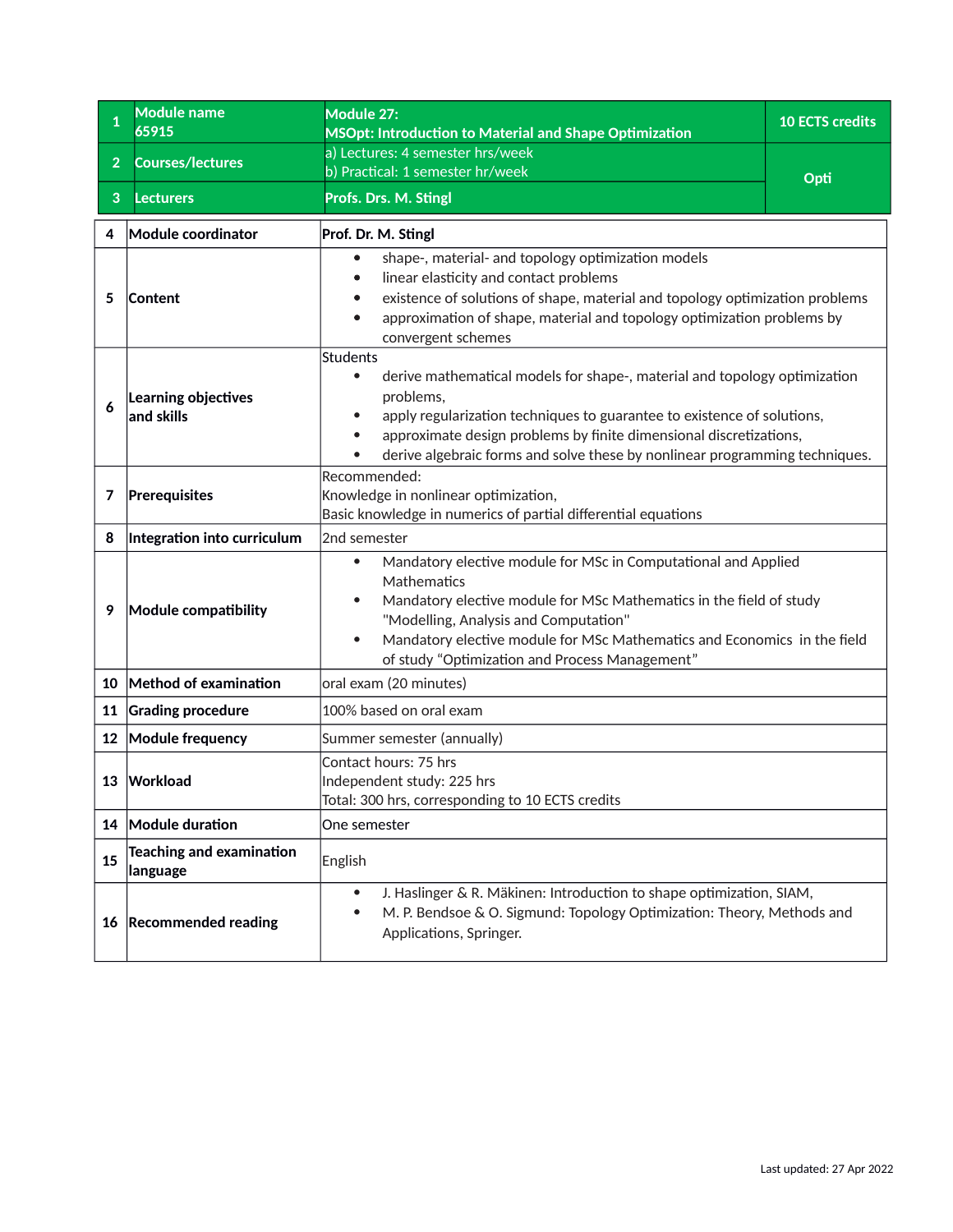<span id="page-45-0"></span>

| $\mathbf{1}$   | Module name<br>65916                        | Module 28:<br><b>AlgNLOpt: Advanced Algorithms for Nonlinear Optimization</b>                                                                                                                                                                                                                       | <b>5 ECTS credits</b> |
|----------------|---------------------------------------------|-----------------------------------------------------------------------------------------------------------------------------------------------------------------------------------------------------------------------------------------------------------------------------------------------------|-----------------------|
| $\overline{2}$ | <b>Courses/lectures</b>                     | a) Lectures: 2 semester hrs/week<br>b) Practical: 0.5 semester hrs/week                                                                                                                                                                                                                             |                       |
| 3              | <b>Lecturers</b>                            | Prof. Dr. M. Stingl                                                                                                                                                                                                                                                                                 | Opti                  |
| 4              | Module coordinator                          | Prof. Dr. M. Stingl                                                                                                                                                                                                                                                                                 |                       |
| 5              | Content                                     | Several of the following topics:<br>Trust region methods<br>Iterative methods in the presence of noisy data<br>$\bullet$<br>Interior point methods for nonlinear problems<br>$\bullet$<br>Modified barrier and augmented Lagrangian methods<br>$\bullet$<br>Local and global convergence analysis   |                       |
| 6              | Learning objectives<br>and skills           | <b>Students</b><br>use methods of nonlinear constrained optimization in finite dimensional<br>$\bullet$<br>spaces,<br>analyse convergence behaviour of these methods and derive robust and<br>$\bullet$<br>efficient realisations,<br>apply these abilities to technical and economic applications. |                       |
| 7              | Prerequisites                               | Basic knowledge in nonlinear optimization is recommended.                                                                                                                                                                                                                                           |                       |
| 8              | Integration into curriculum                 | 1st semester                                                                                                                                                                                                                                                                                        |                       |
| 9              | Module compatibility                        | Mandatory elective module for MSc in Computational and Applied<br>$\bullet$<br>Mathematics<br>Mandatory elective module for the MSc in Mathematics and Economics in the<br>field of study "Optimization and process management"                                                                     |                       |
| 10             | Method of examination                       | oral exam (15 minutes)                                                                                                                                                                                                                                                                              |                       |
| 11             | <b>Grading procedure</b>                    | 100% based on oral exam                                                                                                                                                                                                                                                                             |                       |
|                | 12 Module frequency                         | Winter semester (not annually)<br>To check whether the course is offered, see UnivIS univis.fau.de or module handbook<br>of current sememster                                                                                                                                                       |                       |
| 13             | Workload                                    | Contact hours: 37.5 hrs<br>Independent study: 112.5 hrs<br>Total: 150 hrs, corresponding to 5 ECTS credits                                                                                                                                                                                          |                       |
|                | 14 Module duration                          | One semester                                                                                                                                                                                                                                                                                        |                       |
| 15             | <b>Teaching and examination</b><br>language | English                                                                                                                                                                                                                                                                                             |                       |
| 16             | <b>Recommended reading</b>                  | C.T. Kelley: Iterative Methods for Optimization, SIAM,<br>J. Nocedal & S. Wright: Numerical Optimization, Springer.<br>$\bullet$                                                                                                                                                                    |                       |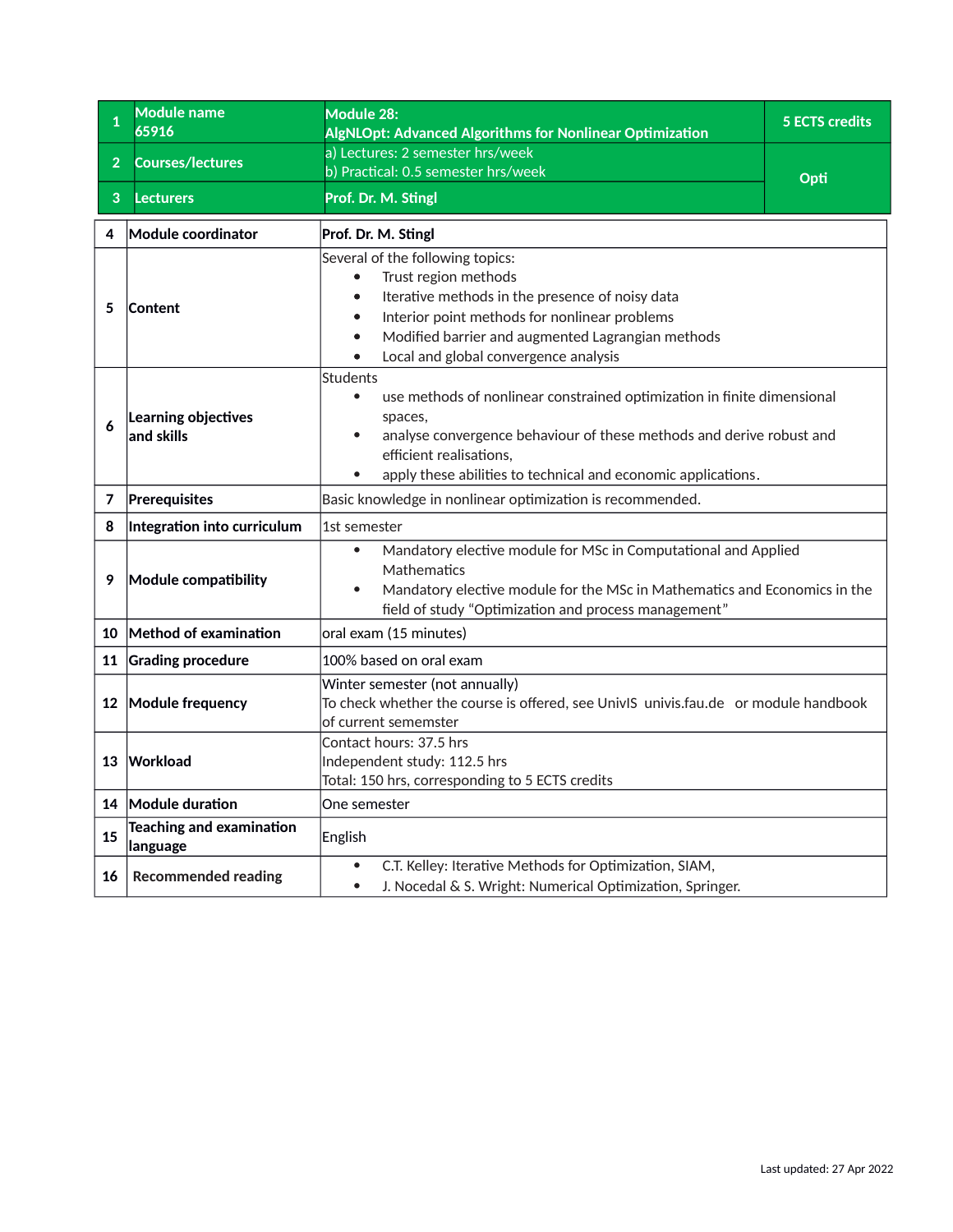<span id="page-46-0"></span>

| $\mathbf{1}$   | <b>Module name</b><br>65917                  | Module 29:<br><b>DiscOpt I: Discrete Optimization I</b>                                                                                                                                                                                                                                                                                                                                                                                                                                                                                                                                                                                                                                                   | <b>5 ECTS credits</b> |
|----------------|----------------------------------------------|-----------------------------------------------------------------------------------------------------------------------------------------------------------------------------------------------------------------------------------------------------------------------------------------------------------------------------------------------------------------------------------------------------------------------------------------------------------------------------------------------------------------------------------------------------------------------------------------------------------------------------------------------------------------------------------------------------------|-----------------------|
| $\overline{2}$ | <b>Courses/lectures</b>                      | a) Lectures: 2 weekly lecture hours<br>b) Practical: 1 weekly lecture hour                                                                                                                                                                                                                                                                                                                                                                                                                                                                                                                                                                                                                                | Opti                  |
| 3              | <b>Lecturers</b>                             | Profs. Drs. F. Liers, A. Martin, Dr. A. Bärmann                                                                                                                                                                                                                                                                                                                                                                                                                                                                                                                                                                                                                                                           |                       |
| 4              | Module coordinator                           | Prof. Dr. A. Martin                                                                                                                                                                                                                                                                                                                                                                                                                                                                                                                                                                                                                                                                                       |                       |
| 5              | Content                                      | Theoretical and practical fundamentals of solving difficult mixed-integer linear<br>optimization problems (MIPs) constitute the main focus of this lecture. At first, the<br>concept of NP-completeness and a selection of common NP-complete problems will be<br>presented. As for polyhedral theory, fundamentals concerning the structure of faces of<br>convex polyhedra will be covered. Building upon these fundamentals, cutting plane<br>algorithms as well as branch-and-cut algorithms for solving MIPs will be taught. Finally,<br>some typical problems of discrete optimization, e.g., the knapsack problem, the<br>traveling salesman problem or the set packing problem will be discussed. |                       |
| 6              | Learning objectives<br>and skills            | Students<br>will gain basic theoretical knowledge of solving mixed-integer linear<br>optimization problems (MIPs),<br>are able to solve MIPs with the help of state-of-the-art optimization software.<br>$\bullet$                                                                                                                                                                                                                                                                                                                                                                                                                                                                                        |                       |
| 7              | Prerequisites                                | Recommended: Linear and Combinatorial Optimization                                                                                                                                                                                                                                                                                                                                                                                                                                                                                                                                                                                                                                                        |                       |
| 8              | Integration into curriculum                  | 1st or 3rd semester                                                                                                                                                                                                                                                                                                                                                                                                                                                                                                                                                                                                                                                                                       |                       |
| 9              | Module compatibility                         | Mandatory elective module for MSc Computational and Applied Mathematics,<br>$\bullet$<br>Mandatory elective module for MSc in Mathematics in the field of study<br>$\bullet$<br>"Modelling, Simulation and Optimization"<br>Mandatory elective module for the MSc in Mathematics and Economics in the<br>field of study "Optimization and process management"                                                                                                                                                                                                                                                                                                                                             |                       |
|                | 10 Method of examination                     | oral exam (15 minutes)                                                                                                                                                                                                                                                                                                                                                                                                                                                                                                                                                                                                                                                                                    |                       |
| 11             | <b>Grading procedure</b>                     | 100% based on oral exam                                                                                                                                                                                                                                                                                                                                                                                                                                                                                                                                                                                                                                                                                   |                       |
|                | 12 Module frequency                          | Winter semester (not annually)<br>To check whether the course is offered, see UnivIS univis.fau.de or module handbook<br>of current semester                                                                                                                                                                                                                                                                                                                                                                                                                                                                                                                                                              |                       |
|                | 13 Workload                                  | Attendance: 45 h<br>Self-study: 105 h<br>Total: 150 hrs, corresponding to 5 ECTS credits                                                                                                                                                                                                                                                                                                                                                                                                                                                                                                                                                                                                                  |                       |
|                | 14 Module duration                           | one semester                                                                                                                                                                                                                                                                                                                                                                                                                                                                                                                                                                                                                                                                                              |                       |
| 15             | <b>Teaching and examination</b><br> language | English                                                                                                                                                                                                                                                                                                                                                                                                                                                                                                                                                                                                                                                                                                   |                       |
|                | 16 Recommended reading                       | Lecture notes<br>$\bullet$<br>Conforti, Cornuéjols & Zambelli: Integer Programming, Springer 2014<br>B. Grünbaum: Convex Polytopes, Springer, 2003<br>٠<br>B. Korte & J. Vygen: Combinatorial Optimization, Springer 2005<br>G. L. Nemhauser & L.A. Wolsey: Integer and Combinatorial Optimization,<br>Wiley 1994<br>A. Schrijver: Theory of Linear and Integer Programming, Wiley 1986<br>L.A. Wolsey: Integer Programming, Wiley 1998<br>G. Ziegler: Lectures on Polytopes, Springer, 1995                                                                                                                                                                                                              |                       |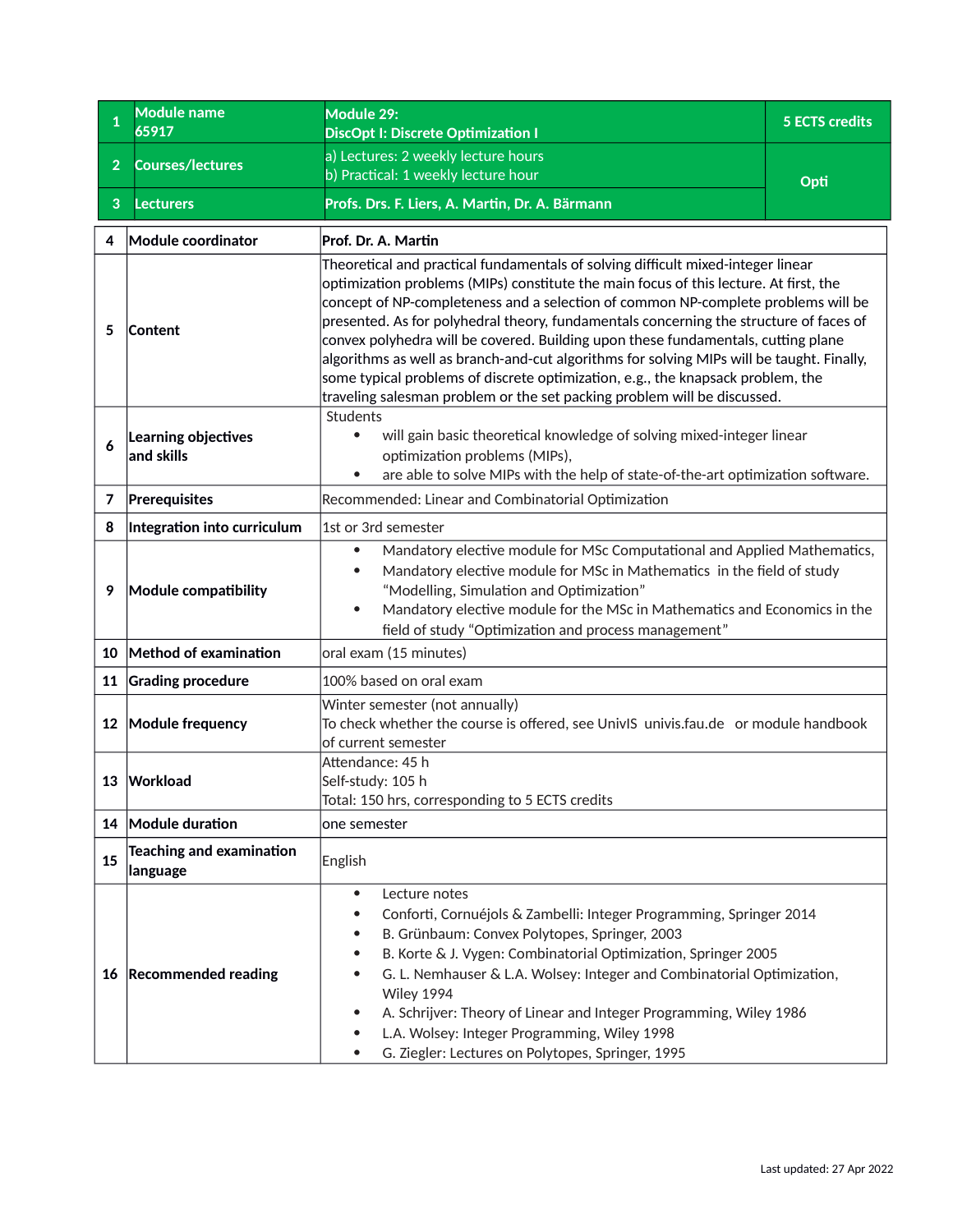<span id="page-47-0"></span>

| $\mathbf{1}$   | <b>Module name</b><br>65918                 | Module 30:<br><b>RobOpt II: Robust Optimization II</b>                                                                                                                                                                                                                                                                                                                                                                                                                                                                                                                             | <b>5 ECTS credits</b> |
|----------------|---------------------------------------------|------------------------------------------------------------------------------------------------------------------------------------------------------------------------------------------------------------------------------------------------------------------------------------------------------------------------------------------------------------------------------------------------------------------------------------------------------------------------------------------------------------------------------------------------------------------------------------|-----------------------|
| $\overline{2}$ | <b>Courses/lectures</b>                     | a) Lectures: 2 weekly lecture hours<br>b) Practical: 1 weekly lecture hour                                                                                                                                                                                                                                                                                                                                                                                                                                                                                                         | Opti                  |
| 3              | <b>Lecturers</b>                            | Prof. Dr. F. Liers                                                                                                                                                                                                                                                                                                                                                                                                                                                                                                                                                                 |                       |
| 4              | Module coordinator                          | Prof. Dr. F. Liers                                                                                                                                                                                                                                                                                                                                                                                                                                                                                                                                                                 |                       |
| 5              | <b>Content</b>                              | In practice, provided data for mathematical optimization problems is often not fully<br>known. Robust optimization aims at finding the best solution which is feasible for input<br>data varying within certain tolerances. The lecture covers advanced methods of robust<br>optimization in theory and modeling. In particular, robust network flows, robust integer<br>optimization and robust approximation are included. Further, state-of-the-art concepts,<br>e.g., "light robustness" or "adjustable robustness" will be discussed by means of real-<br>world applications. |                       |
| 6              | Learning objectives<br>and skills           | Students<br>will be able to identify complex optimization problems under uncertainties as<br>$\bullet$<br>well as suitably model and analyze the corresponding robust optimization<br>problem with the help of advanced techniques of robust optimization,<br>learn the handling of appropriate solving techniques and how to analyze the<br>$\bullet$<br>corresponding results.                                                                                                                                                                                                   |                       |
| 7              | Prerequisites                               | Recommended: Robust Optimization I                                                                                                                                                                                                                                                                                                                                                                                                                                                                                                                                                 |                       |
| 8              | Integration into curriculum                 | 2nd semester                                                                                                                                                                                                                                                                                                                                                                                                                                                                                                                                                                       |                       |
| 9              | Module compatibility                        | Mandatory elective module for MSc Computational and Applied Mathematics,<br>$\bullet$<br>Mandatory elective module for MSc Mathematics in the field of study<br>$\bullet$<br>"Modelling, Simulation and Optimization"<br>Mandatory elective module for the MSc in Mathematics and Economics in the<br>$\bullet$<br>field of study "Optimization and process management"                                                                                                                                                                                                            |                       |
| 10             | Method of examination                       | oral exam (15 minutes)                                                                                                                                                                                                                                                                                                                                                                                                                                                                                                                                                             |                       |
| 11             | <b>Grading procedure</b>                    | 100% based on oral exam                                                                                                                                                                                                                                                                                                                                                                                                                                                                                                                                                            |                       |
|                | 12 Module frequency                         | Summer semester (not annually)<br>To check whether the course is offered in the current semester, see UnivIS univis.fau.de<br>or module handbook of current semester                                                                                                                                                                                                                                                                                                                                                                                                               |                       |
|                | 13 Workload                                 | Attendance: 45 h<br>Self-study: 105 h                                                                                                                                                                                                                                                                                                                                                                                                                                                                                                                                              |                       |
|                | 14 Module duration                          | 1 semester                                                                                                                                                                                                                                                                                                                                                                                                                                                                                                                                                                         |                       |
| 15             | <b>Teaching and examination</b><br>language | English                                                                                                                                                                                                                                                                                                                                                                                                                                                                                                                                                                            |                       |
|                | 16 Recommended reading                      | Lecture notes, will be published on StudOn at the beginning of the semester.                                                                                                                                                                                                                                                                                                                                                                                                                                                                                                       |                       |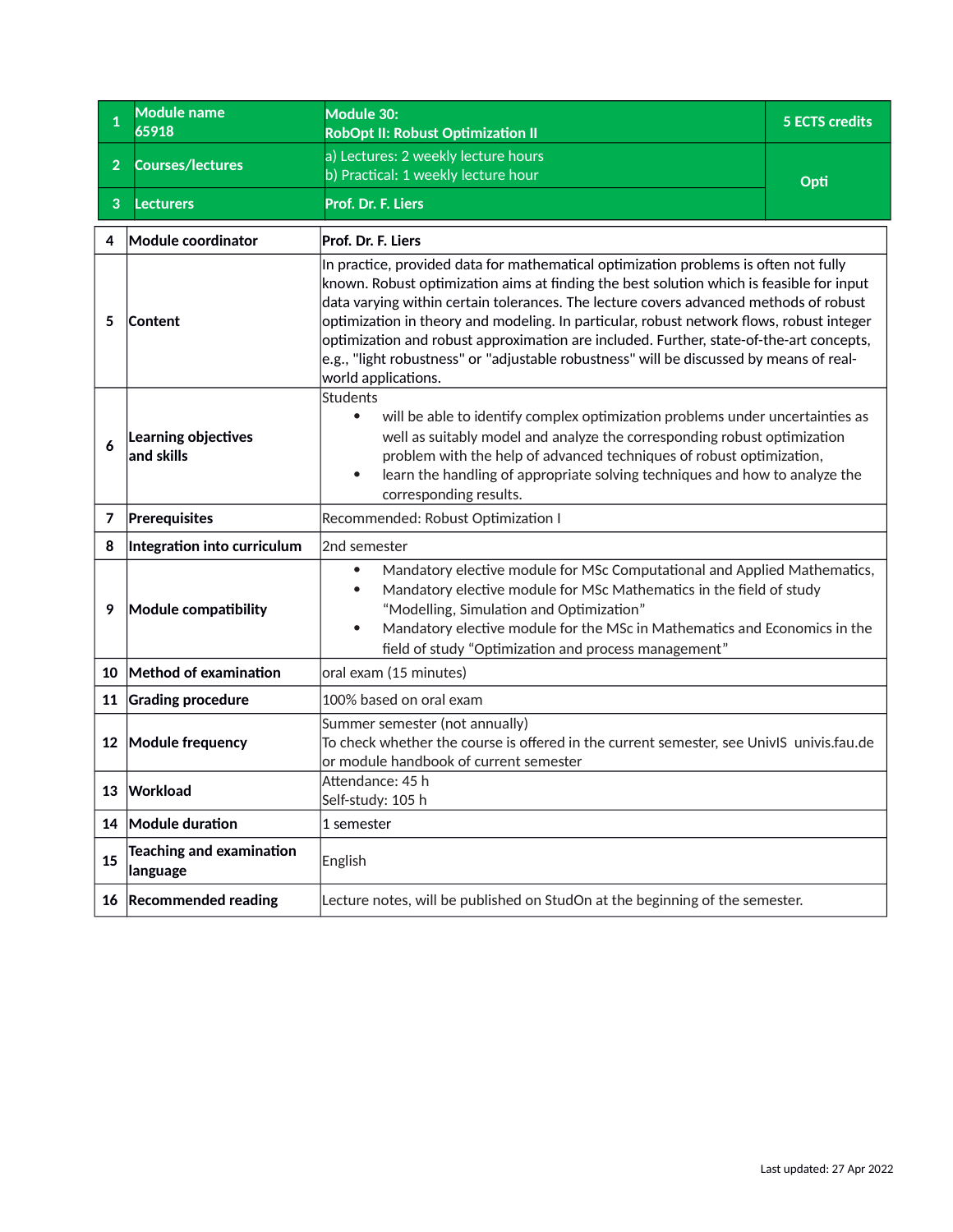<span id="page-48-0"></span>

| $\mathbf{1}$   | Module name<br>65919                        | Module 31:<br><b>NALIP: Numerical Aspects of Linear and Integer Programming</b>                                                                                                                                                                                                                                                        | <b>5 ECTS credits</b> |
|----------------|---------------------------------------------|----------------------------------------------------------------------------------------------------------------------------------------------------------------------------------------------------------------------------------------------------------------------------------------------------------------------------------------|-----------------------|
| $\overline{2}$ | <b>Courses/lectures</b>                     | a) Lectures: 2 weekly lecture hours<br>b) Practical: 0.5 weekly lecture hour                                                                                                                                                                                                                                                           | Opti                  |
| 3              | <b>Lecturers</b>                            | Prof. Dr. R. Bixby                                                                                                                                                                                                                                                                                                                     |                       |
| 4              | Module coordinator                          | Prof. Dr. A. Martin                                                                                                                                                                                                                                                                                                                    |                       |
| 5              | Content                                     | Revised Simplex (with bounds)<br>$\bullet$<br>Simplex Phase I<br><b>Dual Simplex</b><br>LP Presolve/Postsolve<br><b>Scaling</b><br>MIP Solution Techniques                                                                                                                                                                             |                       |
| 6              | Learning objectives<br>and skills           | Students<br>are able to explain and use methods and numerical approaches for solving linear and<br>mixed-integer programs in practice.                                                                                                                                                                                                 |                       |
| 7              | Prerequisites                               | Knowledge in linear algebra and combinatorial optimization is recommended.                                                                                                                                                                                                                                                             |                       |
| 8              | Integration into curriculum                 | 2nd semester                                                                                                                                                                                                                                                                                                                           |                       |
| 9              | Module compatibility                        | Mandatory elective module for MSc Computational and Applied Mathematics,<br>$\bullet$<br>Mandatory elective module for MSc Mathematics in the field of study<br>"Modelling, Simulation and Optimization"<br>Mandatory elective Module for MSc Mathematics and Economics in the field<br>of study "Optimization and Process Management" |                       |
| 10             | Method of examination                       | oral exam (15 minutes)                                                                                                                                                                                                                                                                                                                 |                       |
| 11             | <b>Grading procedure</b>                    | 100% based on oral exam                                                                                                                                                                                                                                                                                                                |                       |
|                | 12 Module frequency                         | Summer semester (not annually)<br>To check whether the course is offered, see UnivIS univis.fau.de or module handbook<br>of current semester                                                                                                                                                                                           |                       |
|                | 13 Workload                                 | Attendance: 37.5 h<br>Self-study: 112.5 h                                                                                                                                                                                                                                                                                              |                       |
|                | 14 Module duration                          | 1 semester                                                                                                                                                                                                                                                                                                                             |                       |
| 15             | <b>Teaching and examination</b><br>language | English                                                                                                                                                                                                                                                                                                                                |                       |
|                | 16 Recommended reading                      | V. Chvátal: Linear Programming, W. H. Freeman and Company, New York, 1983<br>$\bullet$<br>L.A. Wolsey: Integer Programming, John Wiley and Sons, Inc., 1998<br>$\bullet$                                                                                                                                                               |                       |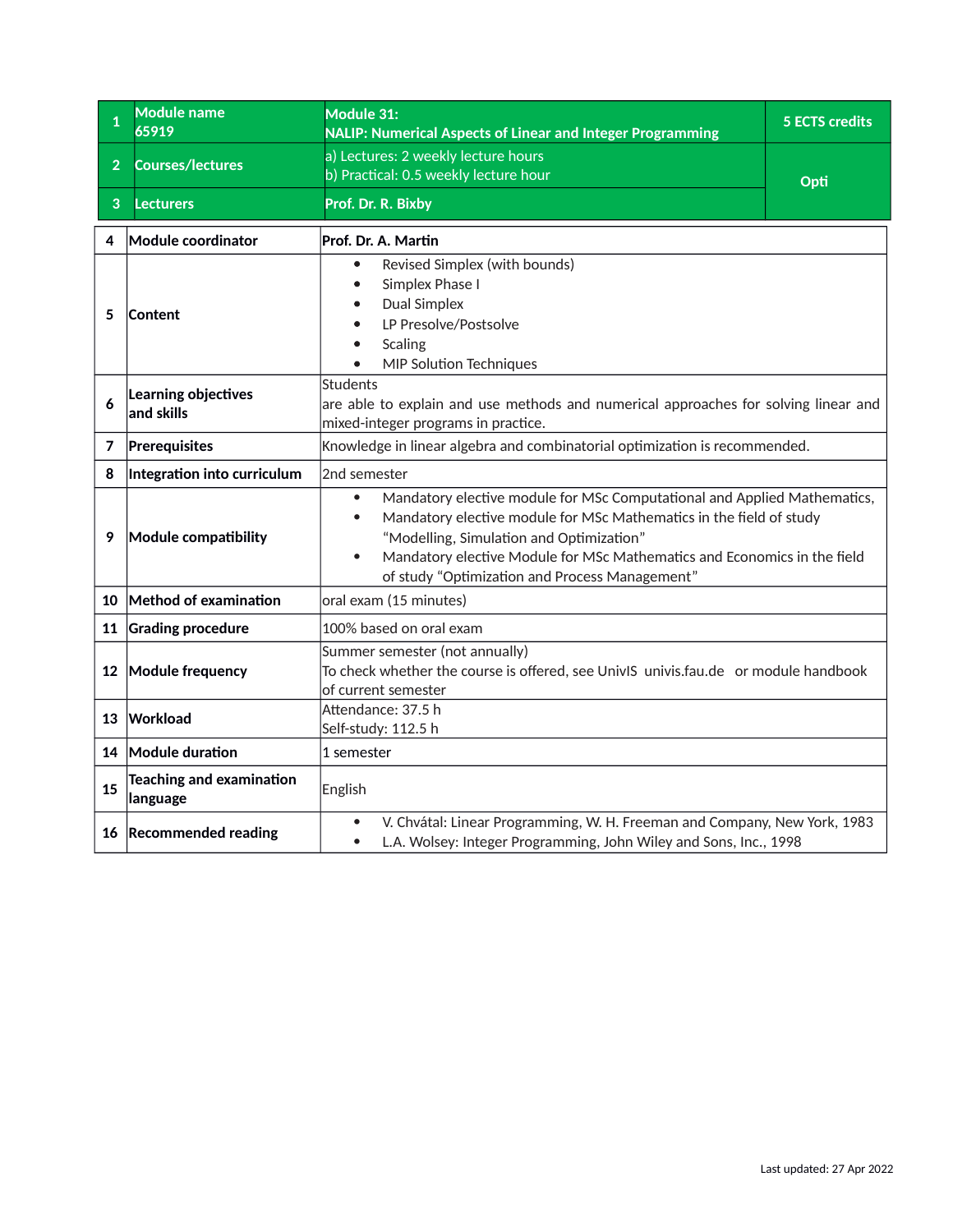<span id="page-49-0"></span>

| $\mathbf{1}$   | <b>Module name</b><br>65920                 | Module 32:<br><b>AdvNLOpt: Advanced Nonlinear Optimization</b>                                                                                                                                                                                                                                                                                                 | <b>10 ECTS credits</b> |
|----------------|---------------------------------------------|----------------------------------------------------------------------------------------------------------------------------------------------------------------------------------------------------------------------------------------------------------------------------------------------------------------------------------------------------------------|------------------------|
| 2 <sup>1</sup> | <b>Courses/lectures</b>                     | a) Lectures: 4 semester hrs/week                                                                                                                                                                                                                                                                                                                               |                        |
|                |                                             | b) Practical: 1 semester hr/week                                                                                                                                                                                                                                                                                                                               | Opti                   |
| 3              | <b>Lecturers</b>                            | Profs. Drs. W. Achtziger, M. Stingl                                                                                                                                                                                                                                                                                                                            |                        |
| 4              | Module coordinator                          | Prof. Dr. W. Achtziger                                                                                                                                                                                                                                                                                                                                         |                        |
| 5              | <b>Content</b>                              | advanced optimality conditions and constraint qualifications for constrained<br>$\bullet$<br>optimization problems<br>penalty, barrier and augmented Lagrangian methods: theory and algorithms<br>interior point methods<br>sequential quadratic programming                                                                                                   |                        |
| 6              | Learning objectives<br>and skills           | <b>Students</b><br>explain and extend their knowledge on theory and algorithms of nonlinear<br>$\bullet$<br>optimization problems,<br>apply solution techniques to different advanced types of optimization<br>problems,<br>derive and solve optimization problems arising from technical and economical<br>$\bullet$<br>applications.                         |                        |
| 7              | Prerequisites                               | Basic knowledge in nonlinear optimization is recommended.                                                                                                                                                                                                                                                                                                      |                        |
| 8              | Integration into curriculum                 | 1st or 3rd semester                                                                                                                                                                                                                                                                                                                                            |                        |
| 9              | Module compatibility                        | Mandatory elective module for MSc in Computational and Applied<br>$\bullet$<br>Mathematics<br>Mandatory elective module for MSc in Mathematics in the field of study<br>"Modelling, Simulation and Optimization"<br>Mandatory elective module for MSc in Mathematics and Economics in the field<br>$\bullet$<br>of study "Optimization and Process Management" |                        |
| 10             | Method of examination                       | oral exam (20 minutes)                                                                                                                                                                                                                                                                                                                                         |                        |
| 11             | <b>Grading procedure</b>                    | 100% based on oral exam                                                                                                                                                                                                                                                                                                                                        |                        |
| 12             | Module frequency                            | Winter semester (not annually)<br>To check whether the course is offered, see UnivIS univis.fau.de or module handbook<br>of current semester                                                                                                                                                                                                                   |                        |
| 13             | Workload                                    | Contact hours: 75 hrs<br>Independent study: 225 hrs<br>Total: 300 hrs, corresponding to 10 ECTS credits                                                                                                                                                                                                                                                        |                        |
| 14             | Module duration                             | One semester                                                                                                                                                                                                                                                                                                                                                   |                        |
| 15             | <b>Teaching and examination</b><br>language | English                                                                                                                                                                                                                                                                                                                                                        |                        |
| 16             | <b>Recommended reading</b>                  | M.S. Bazaraa, H.D. Sherali & C.M. Shetty: Nonlinear Programming - Theory and<br>$\bullet$<br>Algorithms, Wiley, New York,<br>J. Nocedal & S. Wright: Numerical Optimization, Springer.<br>٠                                                                                                                                                                    |                        |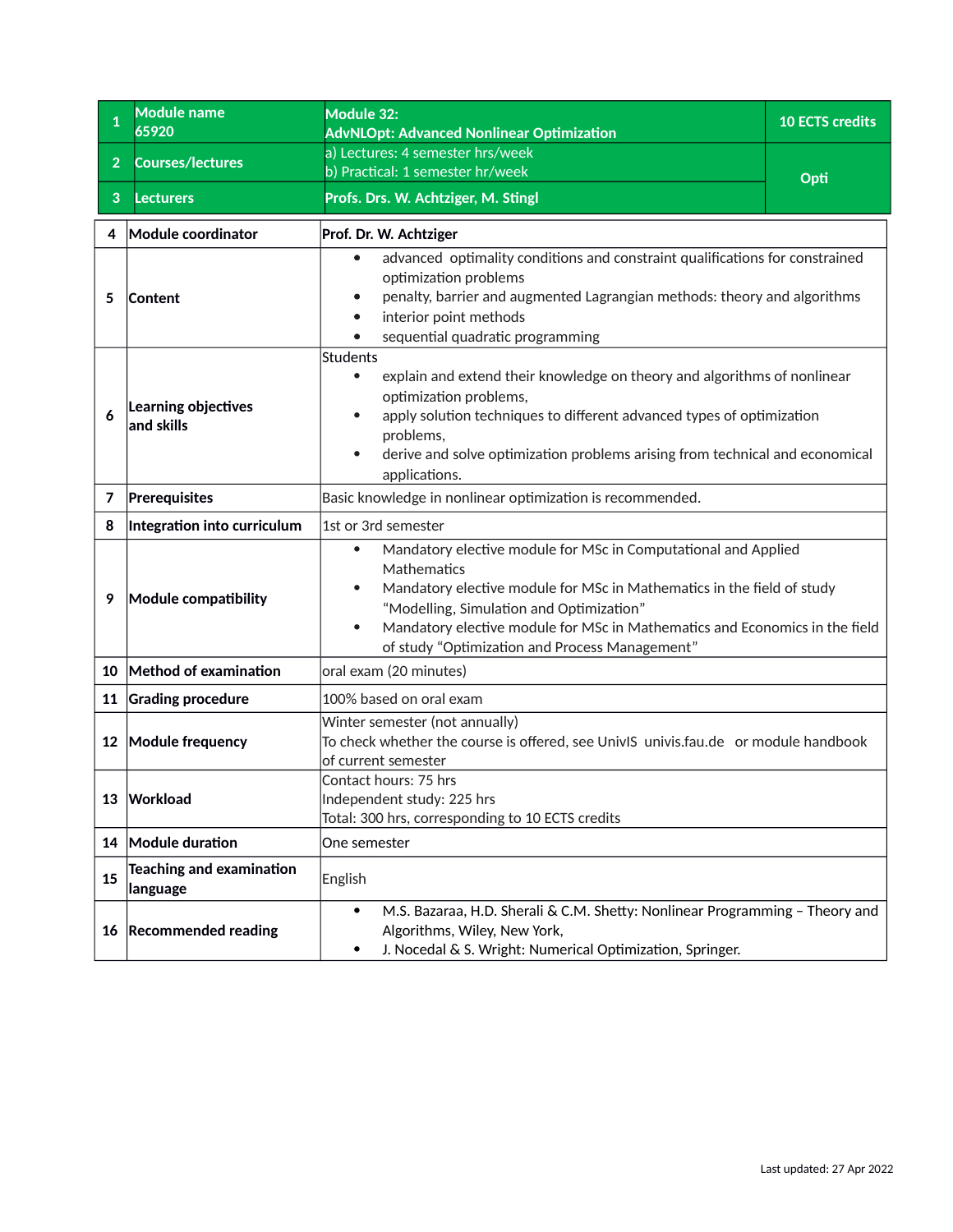<span id="page-50-0"></span>

| 1              | Module name<br>65921                        | Module 33:<br><b>OptPDE: Optimization with Partial Differential Equations</b>                                                                                                                                                                                                                                                                                  | <b>5 ECTS credits</b> |
|----------------|---------------------------------------------|----------------------------------------------------------------------------------------------------------------------------------------------------------------------------------------------------------------------------------------------------------------------------------------------------------------------------------------------------------------|-----------------------|
| $\overline{2}$ | <b>Courses/lectures</b>                     | a) Lectures: 2 semester hrs/week                                                                                                                                                                                                                                                                                                                               |                       |
|                |                                             | b) Practical: 0.5 semester hrs/week                                                                                                                                                                                                                                                                                                                            | Opti                  |
| 3              | <b>Lecturers</b>                            | Prof. Dr. M. Stingl                                                                                                                                                                                                                                                                                                                                            |                       |
| 4              | Module coordinator                          | Prof. Dr. M. Stingl                                                                                                                                                                                                                                                                                                                                            |                       |
| 5              | Content                                     | Several of the following topics:<br>Optimization and control in Banach spaces<br>Concepts of controllability and stabilization<br>Optimal control of Partial differential equations<br>Singular Perturbations and asymptotic analysis<br>Numerical realizations of optimal controls<br>Technical, medical and economic applications                            |                       |
| 6              | Learning objectives<br>and skills           | Students<br>explain and use theory as well as numerical methods for optimization, control<br>and stabilization in the context of partial differential equations,<br>apply these abilities to technical and economic applications.                                                                                                                              |                       |
| $\overline{7}$ | Prerequisites                               | Basic knowledge in numerics, partial differential equations, and nonlinear optimization is<br>recommended.                                                                                                                                                                                                                                                     |                       |
| 8              | Integration into curriculum                 | $1st$ or 3rd semester                                                                                                                                                                                                                                                                                                                                          |                       |
| 9              | Module compatibility                        | Mandatory elective module for MSc in Computational and Applied<br>$\bullet$<br>Mathematics<br>Mandatory elective module for MSc in Mathematics in the field of study<br>"Modelling, Simulation and Optimization"<br>Mandatory elective module for MSc in Mathematics and Economics in the field<br>$\bullet$<br>of study "Optimization and Process Management" |                       |
|                | 10 Method of examination                    | oral exam (15 minutes)                                                                                                                                                                                                                                                                                                                                         |                       |
| 11             | <b>Grading procedure</b>                    | 100% based on oral exam                                                                                                                                                                                                                                                                                                                                        |                       |
|                | 12 Module frequency                         | Winter semester (not annually)<br>To check whether the course is offered, see UnivIS univis.fau.de or module handbook<br>of current semester                                                                                                                                                                                                                   |                       |
|                | 13 Workload                                 | Contact hours: 37.5 hrs<br>Independent study: 112.5 hrs<br>Total: 150 hrs, corresponding to 5 ECTS credits                                                                                                                                                                                                                                                     |                       |
|                | 14 Module duration                          | One semester                                                                                                                                                                                                                                                                                                                                                   |                       |
| 15             | <b>Teaching and examination</b><br>language | English                                                                                                                                                                                                                                                                                                                                                        |                       |
|                | 16 Recommended reading                      | - F. Tröltzsch: Optimal Control of Partial Differential Equations, AMS,<br>- G. Leugering & P. Kogut: Optimal Control of PDEs in Reticulated Domains, Birkhäuser.                                                                                                                                                                                              |                       |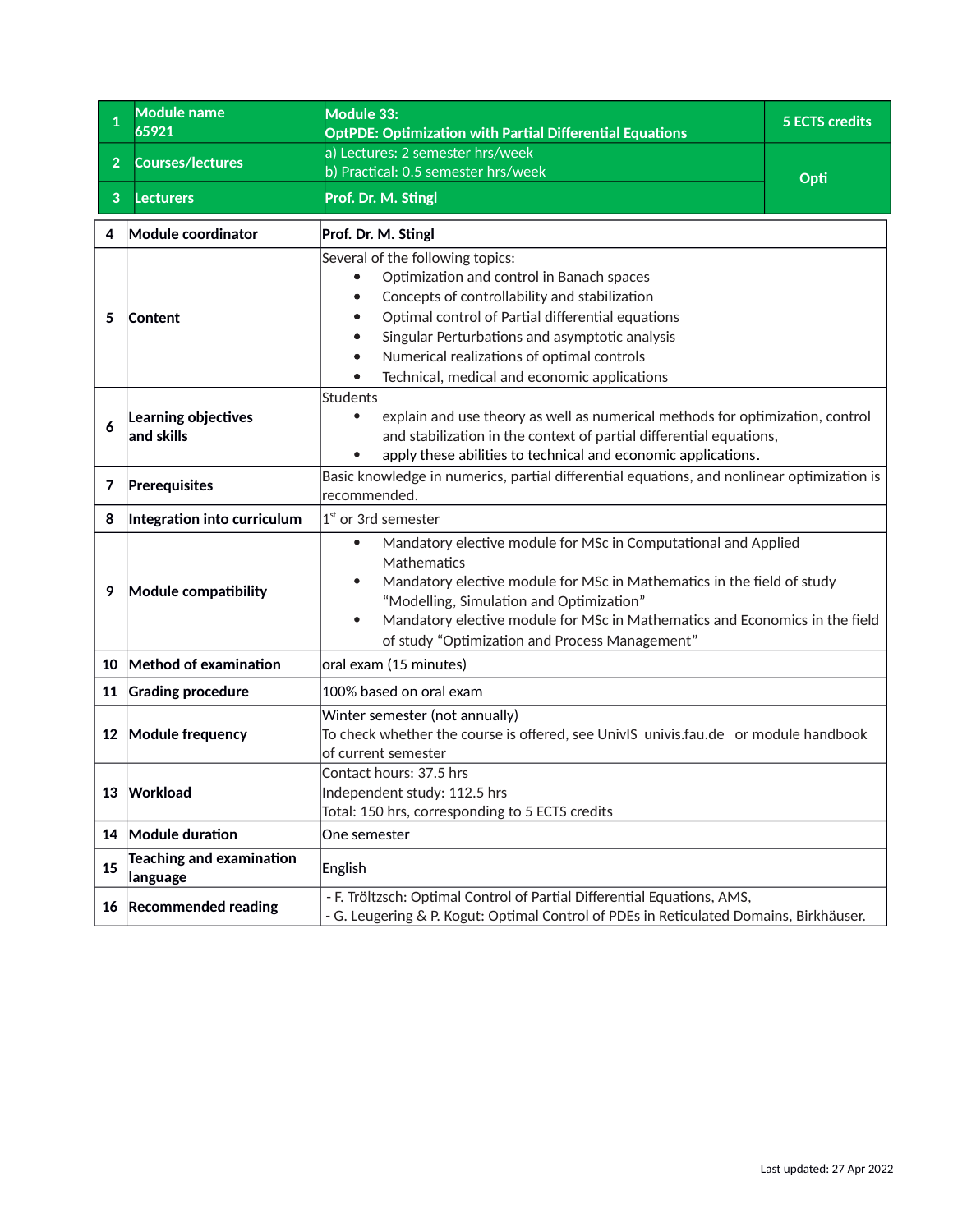<span id="page-51-0"></span>

| $\mathbf{1}$   | Module name<br>65922                        | Module 34:<br><b>DiscOpt II: Discrete Optimization II</b>                                                                                                                                                                                                                                                                                                                                                                                                                                                                                                                                                                                                                                   | <b>10 ECTS credits</b> |
|----------------|---------------------------------------------|---------------------------------------------------------------------------------------------------------------------------------------------------------------------------------------------------------------------------------------------------------------------------------------------------------------------------------------------------------------------------------------------------------------------------------------------------------------------------------------------------------------------------------------------------------------------------------------------------------------------------------------------------------------------------------------------|------------------------|
| $\overline{2}$ | <b>Courses/lectures</b>                     | a) Lectures: 4 weekly lecture hours                                                                                                                                                                                                                                                                                                                                                                                                                                                                                                                                                                                                                                                         |                        |
|                |                                             | b) Practical: 2 weekly lecture hour                                                                                                                                                                                                                                                                                                                                                                                                                                                                                                                                                                                                                                                         | Opti                   |
| 3              | <b>Lecturers</b>                            | Profs. Drs. F. Liers, A. Martin                                                                                                                                                                                                                                                                                                                                                                                                                                                                                                                                                                                                                                                             |                        |
| 4              | Module coordinator                          | Prof. Dr. A. Martin                                                                                                                                                                                                                                                                                                                                                                                                                                                                                                                                                                                                                                                                         |                        |
| 5              | Content                                     | In this lecture we cover theoretical aspects and solution strategies for difficult integer<br>and mixed-integer optimization problems. First, we point out the equivalence between<br>separation and optimization. Second, fundamental results of integral polyhedra, lattices<br>and lattice polyhedra as well as its importance to discrete optimization are discussed.<br>Furthermore, we introduce solution strategies for large-scale optimization problems,<br>e.g., decomposition methods or approximation algorithms and heuristics based on linear<br>programming. In addition, we discuss applications arising in engineering, finance, energy<br>management or public transport. |                        |
| 6              | Learning objectives<br>and skills           | Students<br>use basic terms of discrete optimization,<br>$\bullet$<br>model real-world discrete optimization problems, determine their complexity<br>$\bullet$<br>and solve them with appropriate mathematical methods.                                                                                                                                                                                                                                                                                                                                                                                                                                                                     |                        |
| 7              | Prerequisites                               | Recommended:<br>Knowledge in linear and combinatorial optimization, discrete optimization I                                                                                                                                                                                                                                                                                                                                                                                                                                                                                                                                                                                                 |                        |
| 8              | Integration into curriculum                 | 2nd semester                                                                                                                                                                                                                                                                                                                                                                                                                                                                                                                                                                                                                                                                                |                        |
| 9              | Module compatibility                        | Mandatory elective module for MSc Computational and Applied Mathematics,<br>$\bullet$<br>Mandatory elective module for MSc Mathematics in the field of study<br>$\bullet$<br>"Modelling, Simulation and Optimization"<br>Mandatory elective module for MSc Mathematics and Economics in the field<br>$\bullet$<br>"Optimization and Process Management"                                                                                                                                                                                                                                                                                                                                     |                        |
|                | 10 Method of examination                    | oral exam (20 minutes)                                                                                                                                                                                                                                                                                                                                                                                                                                                                                                                                                                                                                                                                      |                        |
|                | 11 Grading procedure                        | 100% based on oral exam                                                                                                                                                                                                                                                                                                                                                                                                                                                                                                                                                                                                                                                                     |                        |
|                | 12 Module frequency                         | Summer semester (annually)                                                                                                                                                                                                                                                                                                                                                                                                                                                                                                                                                                                                                                                                  |                        |
| 13             | Workload                                    | Attendance: 90 h<br>Self-study: 210 h                                                                                                                                                                                                                                                                                                                                                                                                                                                                                                                                                                                                                                                       |                        |
|                | 14 Module duration                          | 1 semester                                                                                                                                                                                                                                                                                                                                                                                                                                                                                                                                                                                                                                                                                  |                        |
| 15             | <b>Teaching and examination</b><br>language | English                                                                                                                                                                                                                                                                                                                                                                                                                                                                                                                                                                                                                                                                                     |                        |
|                | 16 Recommended reading                      | Lecture notes<br>$\bullet$<br>D. Bertsimas & R. Weismantel: Optimization over Integers, Dynamic Ideas,<br>2005<br>Conforti, Cornuéjols & Zambelli: Integer Programming, Springer 2014<br>G. L. Nemhauser & L.A. Wolsey: Integer and Combinatorial Optimization,<br>Wiley 1994<br>A. Schrijver: Combinatorial optimization Vol. A - C, Springer 2003<br>A. Schrijver: Theory of Linear and Integer Programming, Wiley, 1986<br>L.A. Wolsey: Integer Programming, Wiley                                                                                                                                                                                                                       |                        |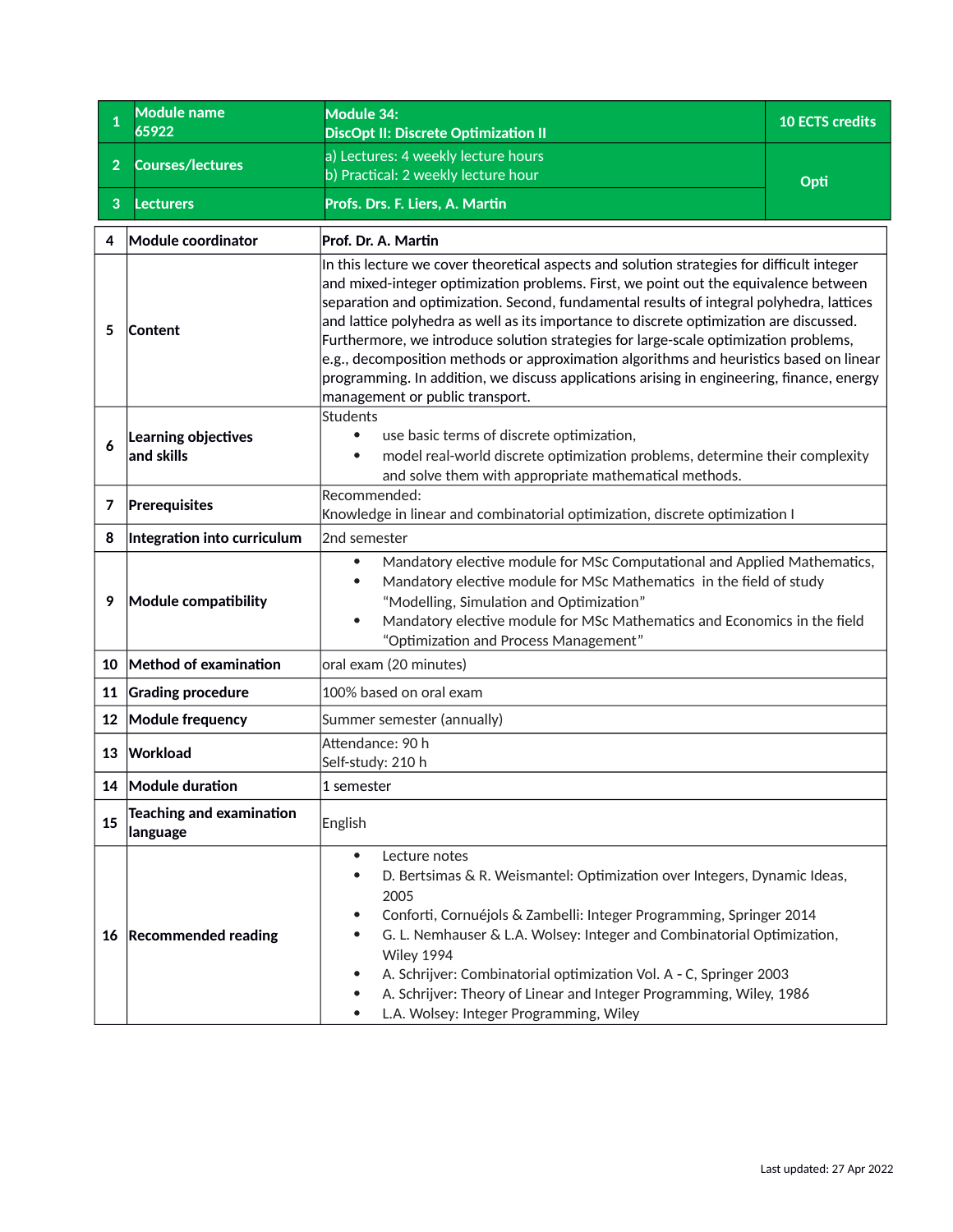<span id="page-52-0"></span>

| $\mathbf{1}$   | <b>Module name</b><br>65923                 | Module 35:<br><b>OptIE: Optimization in Industry and Economy</b>                                                                                                                                                                                                                                                                                                                                                                                                                                                                                                                                                                                                                                                             | <b>5 ECTS credits</b> |
|----------------|---------------------------------------------|------------------------------------------------------------------------------------------------------------------------------------------------------------------------------------------------------------------------------------------------------------------------------------------------------------------------------------------------------------------------------------------------------------------------------------------------------------------------------------------------------------------------------------------------------------------------------------------------------------------------------------------------------------------------------------------------------------------------------|-----------------------|
| $\overline{2}$ | <b>Courses/lectures</b>                     | a) Lectures: 2 weekly lecture hours<br>b) Practical: 1 weekly lecture hour                                                                                                                                                                                                                                                                                                                                                                                                                                                                                                                                                                                                                                                   | Opti                  |
| 3              | <b>Lecturers</b>                            | Profs. Drs. F. Liers, A. Martin                                                                                                                                                                                                                                                                                                                                                                                                                                                                                                                                                                                                                                                                                              |                       |
| 4              | Module coordinator                          | Prof. Dr. F. Liers                                                                                                                                                                                                                                                                                                                                                                                                                                                                                                                                                                                                                                                                                                           |                       |
| 5              | Content                                     | This course focuses on modeling and solving real-world optimization problems occurring<br>in industry and economics. Advantages and disadvantages of different modeling<br>techniques will be outlined. In order to achieve efficient solution approaches, different<br>reformulations and their numerical results will be discussed. Students will learn how to<br>$ $ present optimization results properly as well as how to interpret and evaluate these<br>results for practical applications. The latter may include but is not limited to the<br>optimization of transport networks (gas, water, energy), air traffic management and<br>mathematical modeling/optimization of market mechanisms in the energy sector. |                       |
| 6              | Learning objectives<br>and skills           | <b>Students</b><br>model complex real-world optimization problems with respect to efficient<br>$\bullet$<br>solvability,<br>classify the models and use appropriate solution strategies,<br>$\bullet$<br>evaluate the achieved computational results.<br>$\bullet$                                                                                                                                                                                                                                                                                                                                                                                                                                                           |                       |
| 7              | Prerequisites                               | Recommended: Knowledge in linear and combinatorial optimization                                                                                                                                                                                                                                                                                                                                                                                                                                                                                                                                                                                                                                                              |                       |
| 8              | Integration into curriculum                 | 1st or 3rd semester                                                                                                                                                                                                                                                                                                                                                                                                                                                                                                                                                                                                                                                                                                          |                       |
| 9              | Module compatibility                        | Mandatory elective module for MSc Computational and Applied Mathematics,<br>$\bullet$<br>Mandatory elective module for MSc Mathematics in the field of study<br>"Modelling, Simulation and Optimization"<br>Mandatory elective module for MSc Mathematics and Economics in the field<br>"Optimization and Process Management"                                                                                                                                                                                                                                                                                                                                                                                                |                       |
| 10             | Method of examination                       | oral exam (15 minutes)                                                                                                                                                                                                                                                                                                                                                                                                                                                                                                                                                                                                                                                                                                       |                       |
|                | 11 Grading procedure                        | 100% based on oral exam                                                                                                                                                                                                                                                                                                                                                                                                                                                                                                                                                                                                                                                                                                      |                       |
|                | 12 Module frequency                         | Winter semester (annually)                                                                                                                                                                                                                                                                                                                                                                                                                                                                                                                                                                                                                                                                                                   |                       |
| 13             | Workload                                    | Attendance: 45 h<br>Self-study: 105 h<br>Total: 150 hrs, corresponding to 5 ECTS credits                                                                                                                                                                                                                                                                                                                                                                                                                                                                                                                                                                                                                                     |                       |
|                | 14 Module duration                          | 1 semester                                                                                                                                                                                                                                                                                                                                                                                                                                                                                                                                                                                                                                                                                                                   |                       |
| 15             | <b>Teaching and examination</b><br>language | English                                                                                                                                                                                                                                                                                                                                                                                                                                                                                                                                                                                                                                                                                                                      |                       |
|                | 16 Recommended reading                      | Lecture notes (will be published on StudOn at the beginning of the semester)<br>$\bullet$<br>Up-to-date research literature (will be published on StudOn at the beginning of<br>$\bullet$<br>the semester)                                                                                                                                                                                                                                                                                                                                                                                                                                                                                                                   |                       |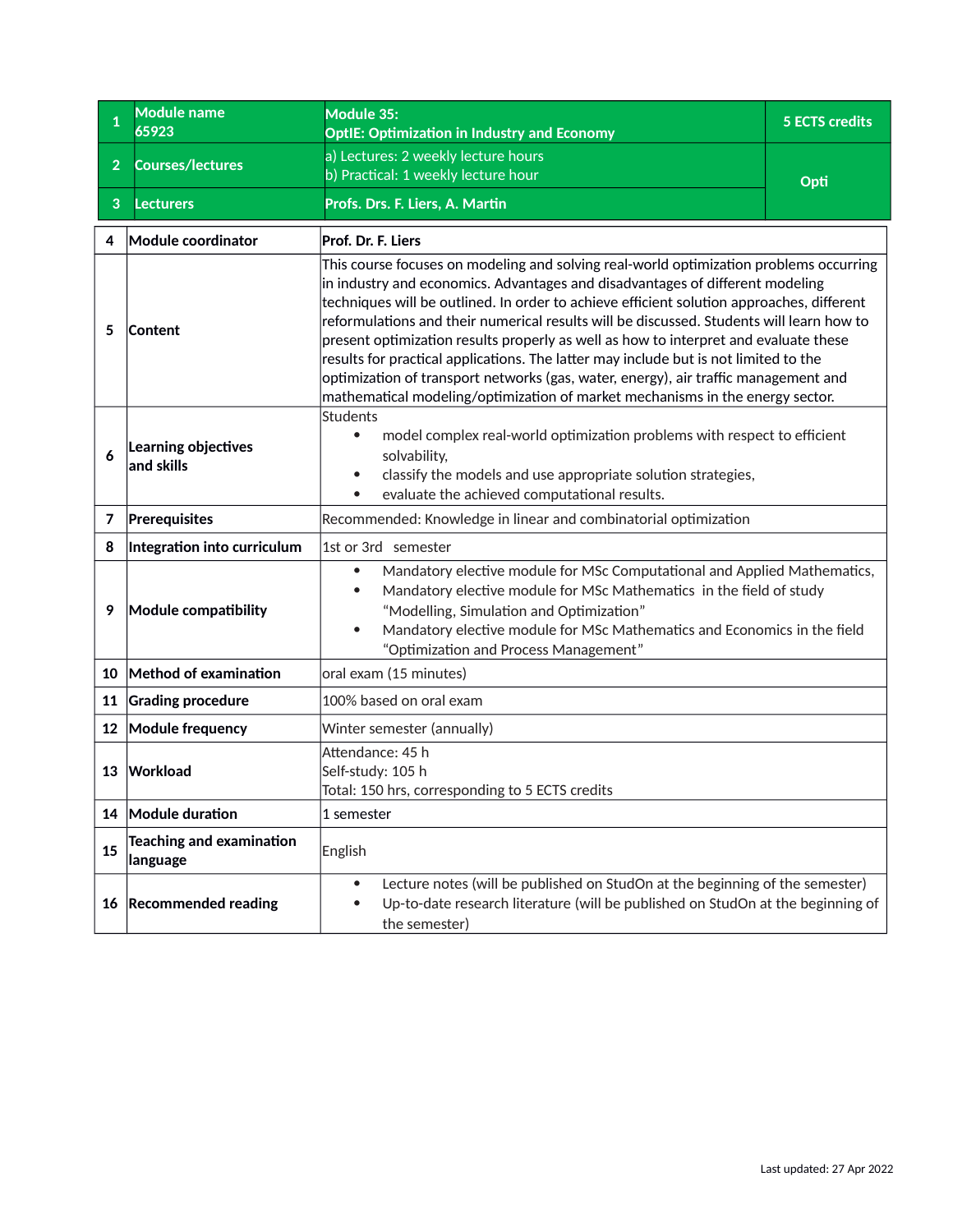<span id="page-53-0"></span>

| 1              | Module name<br>65924                        | Module 36:<br>ProjO: Project Seminar Optimization                                                                                                                                                                                                                                                                                                                                                                                                             | <b>5 ECTS credits</b> |
|----------------|---------------------------------------------|---------------------------------------------------------------------------------------------------------------------------------------------------------------------------------------------------------------------------------------------------------------------------------------------------------------------------------------------------------------------------------------------------------------------------------------------------------------|-----------------------|
| $\overline{2}$ | <b>Courses/lectures</b>                     | Seminar: 2 semester hrs/week                                                                                                                                                                                                                                                                                                                                                                                                                                  |                       |
| 3              | <b>Lecturers</b>                            | Profs. Drs. F. Liers, A. Martin                                                                                                                                                                                                                                                                                                                                                                                                                               | Opti                  |
| 4              | Module coordinator                          | Prof. Dr. A. Martin                                                                                                                                                                                                                                                                                                                                                                                                                                           |                       |
| 5              | Content                                     | A specific application is to be used to implement the knowledge of mathematical<br>optimisation models and methods acquired during the degree programme thus far. The<br>content is taken from a current problem, often in close collaboration with an industrial<br>partner. Examples might be the water supply for a city, the design of an energy-efficient<br>facade for an office building or railway construction site management.                      |                       |
| 6              | Learning objectives<br>and skills           | Students<br>organise themselves into teams to carry out a large project in which they<br>$\bullet$<br>independently model a real problem, develop and implement solutions and<br>apply their results in practical situations,<br>strengthen their communication skills by presenting and discussing the results<br>of the project work,<br>discuss information, ideas, problems and solutions at an academic level with<br>each other and with the lecturers. |                       |
| 7              | Prerequisites                               | Recommended: knowledge in combinatorial optimisation                                                                                                                                                                                                                                                                                                                                                                                                          |                       |
| 8              | Integration into curriculum                 | 2 <sup>nd</sup> or 3rd semester                                                                                                                                                                                                                                                                                                                                                                                                                               |                       |
| 9              | Module compatibility                        | Mandatory elective module for MSc Computational and Applied Mathematics,<br>Mandatory elective module for MSc Mathematics in the field of study<br>"Modelling, Simulation and Optimization"<br>Mandatory elective module for MSc Mathematics and Economics in the field<br>"Optimization and Process Management"                                                                                                                                              |                       |
|                | 10 Method of examination                    | Talk/presentation (45 minutes) with final report (10-15 pages)                                                                                                                                                                                                                                                                                                                                                                                                |                       |
| 11             | <b>Grading procedure</b>                    | Talk/presentation (50%)<br>final report (50%)                                                                                                                                                                                                                                                                                                                                                                                                                 |                       |
|                | 12 Module frequency                         | Summer or winter semester (annually)<br>To check whether the course is offered in the current semester, see UnivIS univis.fau.de<br>or module handbook of current semester                                                                                                                                                                                                                                                                                    |                       |
|                | 13 Workload                                 | Contact hours: 30 hrs<br>Independent study: 120 hrs<br>Total: 150 hrs, corresponding to 5 ECTS credits                                                                                                                                                                                                                                                                                                                                                        |                       |
|                | 14 Module duration                          | One semester                                                                                                                                                                                                                                                                                                                                                                                                                                                  |                       |
| 15             | <b>Teaching and examination</b><br>language | English                                                                                                                                                                                                                                                                                                                                                                                                                                                       |                       |
|                | 16 Recommended reading                      | Project-dependent. Will be published on StudOn at the beginning of the semester.                                                                                                                                                                                                                                                                                                                                                                              |                       |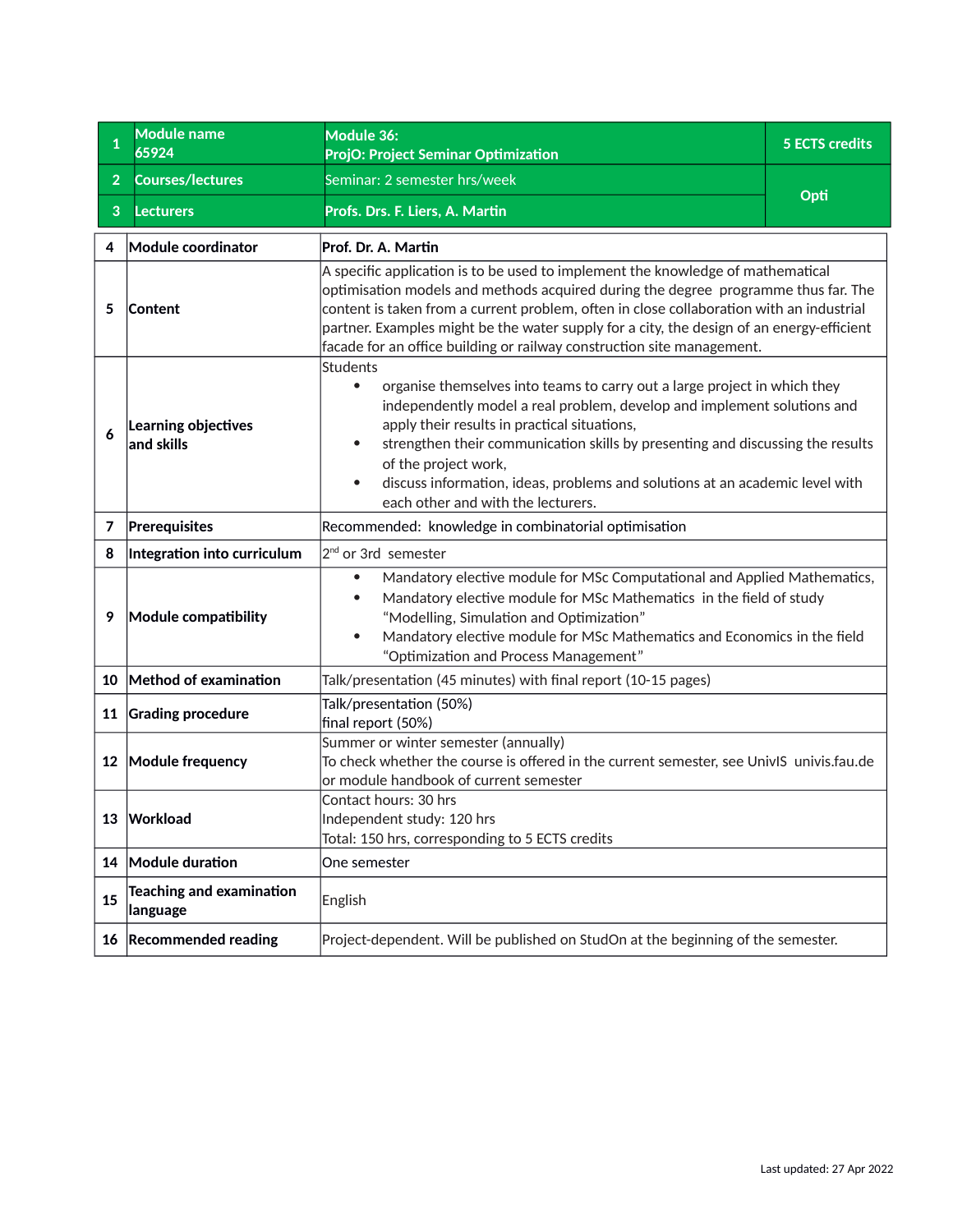<span id="page-54-0"></span>

| $\mathbf{1}$   | <b>Module name</b><br>65862    | Module 37:<br><b>COA: Conic Optimization and Applications</b>                                                                                                                                                                                                                                                                                                                                                                                                                                                                                                                                                                           | <b>5 ECTS credits</b> |
|----------------|--------------------------------|-----------------------------------------------------------------------------------------------------------------------------------------------------------------------------------------------------------------------------------------------------------------------------------------------------------------------------------------------------------------------------------------------------------------------------------------------------------------------------------------------------------------------------------------------------------------------------------------------------------------------------------------|-----------------------|
| $\overline{2}$ | <b>Courses/lectures</b>        | Seminar: 2 semester hrs/week                                                                                                                                                                                                                                                                                                                                                                                                                                                                                                                                                                                                            |                       |
| 3              | <b>Lecturers</b>               | Dr. J. Rolfes                                                                                                                                                                                                                                                                                                                                                                                                                                                                                                                                                                                                                           | Opti                  |
| 4              | <b>Module coordinator</b>      | Dr. J. Rolfes                                                                                                                                                                                                                                                                                                                                                                                                                                                                                                                                                                                                                           |                       |
|                |                                | In modern "Convex Optimization" the theory of semidefinite optimization plays a<br>central role. Semidefinite optimization is a generalization of linear optimization,<br>where one wants to optimize linear functions over positive semidefinite matrices<br>restricted by linear constraints. A wide class of convex optimization problems can<br>be modeled using semidefinite optimization. On the one hand, there are algo-<br>rithms to solve semidefinite optimization problems, which are efficient in theory<br>and practice. On the other hand, semidefinite optimization is a tool of particular<br>usefulness and elegance. |                       |
| 5              | Content                        | Overview of topics:                                                                                                                                                                                                                                                                                                                                                                                                                                                                                                                                                                                                                     |                       |
|                |                                | Topological properties of cones                                                                                                                                                                                                                                                                                                                                                                                                                                                                                                                                                                                                         |                       |
|                |                                | Foundations of conic optimization, theorems of the alternative, duality                                                                                                                                                                                                                                                                                                                                                                                                                                                                                                                                                                 |                       |
|                |                                | Applications in Eigenvalue optimization and robust optimization                                                                                                                                                                                                                                                                                                                                                                                                                                                                                                                                                                         |                       |
|                |                                | Approximations of combinatorial optimization problems such as MAX-<br>CUT, packing problems, coloring problems, Shannon capacity                                                                                                                                                                                                                                                                                                                                                                                                                                                                                                        |                       |
|                |                                | Symmetry reduction of optimization                                                                                                                                                                                                                                                                                                                                                                                                                                                                                                                                                                                                      |                       |
|                | Learning objectives and skills | Students                                                                                                                                                                                                                                                                                                                                                                                                                                                                                                                                                                                                                                |                       |
|                |                                | gain insight of the fundamental concepts in conic optimization<br>٠                                                                                                                                                                                                                                                                                                                                                                                                                                                                                                                                                                     |                       |
| 6              |                                | apply algorithmic techniques to problems in the fields of combinatorics,<br>٠<br>geometry and algebra                                                                                                                                                                                                                                                                                                                                                                                                                                                                                                                                   |                       |
|                |                                | extend their expertise in geometry, in particular about the interplay be-<br>tween the fields of geometry and optimization                                                                                                                                                                                                                                                                                                                                                                                                                                                                                                              |                       |
| 7              | Prerequisites                  | Recommended: at least one of the modules "Linear and combinatorial<br>optimization", "robust optimization", "discrete optimization"                                                                                                                                                                                                                                                                                                                                                                                                                                                                                                     |                       |
| 8              | Integration into curriculum    | 1st or 3rd semester                                                                                                                                                                                                                                                                                                                                                                                                                                                                                                                                                                                                                     |                       |
| 9              | <b>Module compatibility</b>    | Mandatory elective module for MSc Computational and Applied -<br>$\bullet$<br>Mathematics<br>Mandatory elective module for MSc Mathematics in the field of<br>$\bullet$<br>"Modeling, Simulation and Optimization"<br>Mandatory elective module for MSc Mathematics and Economics in the<br>$\bullet$<br>fields of "Optimization and Process Management"                                                                                                                                                                                                                                                                                |                       |
| 10             | <b>Method of examination</b>   | oral exam (15 minutes)                                                                                                                                                                                                                                                                                                                                                                                                                                                                                                                                                                                                                  |                       |
| 11             | <b>Grading Procedure</b>       | 100% based on oral exam                                                                                                                                                                                                                                                                                                                                                                                                                                                                                                                                                                                                                 |                       |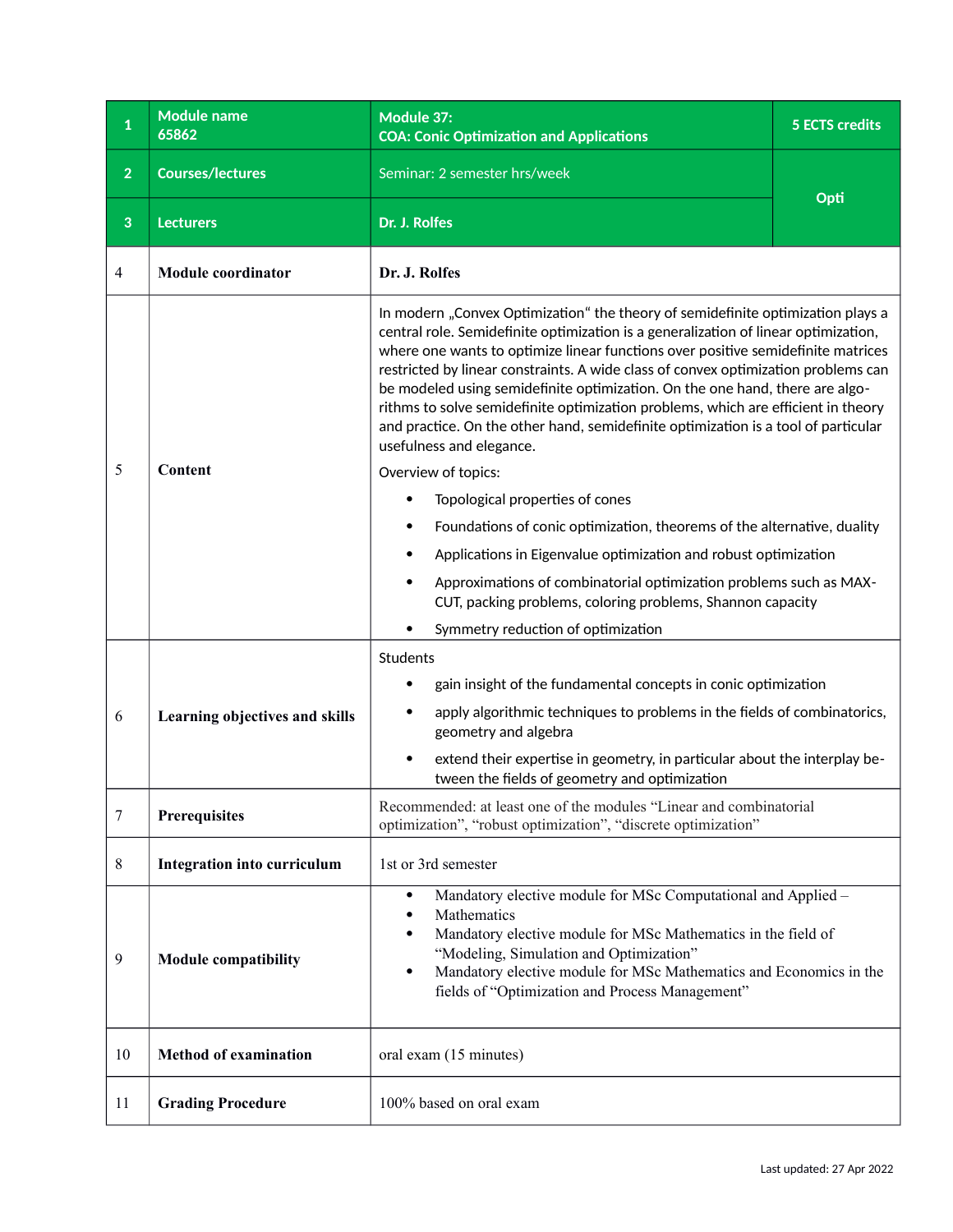|    |                                 | Winter semester (not annually)                                                       |
|----|---------------------------------|--------------------------------------------------------------------------------------|
| 12 | <b>Module frequency</b>         | To check whether the course is offered in the current semester, see                  |
|    |                                 | UnivISunivis.fau.de or module handbook of current semester                           |
|    |                                 | Contact hours: 45 hrs.                                                               |
| 13 | Workload                        | Independent study: 105 hrs                                                           |
|    |                                 | Total: 150 hrs, corresponding to 5 ECTS credits                                      |
|    |                                 |                                                                                      |
| 14 | <b>Module duration</b>          | One semester                                                                         |
|    |                                 |                                                                                      |
|    |                                 |                                                                                      |
|    | <b>Teaching and examination</b> |                                                                                      |
| 15 | language                        | English                                                                              |
|    |                                 | M. Laurent, F. Vallentin: lecture notes<br>$\bullet$                                 |
|    |                                 |                                                                                      |
|    |                                 | http://www.mi.uni-koeln.de/opt/wp-                                                   |
| 16 | <b>Recommended reading</b>      | content/uploads/2015/10/laurent_vallentin_sdo_2012_05.pdf                            |
|    |                                 | Further literature and scientific publications are announced during the<br>$\bullet$ |
|    |                                 | lectures                                                                             |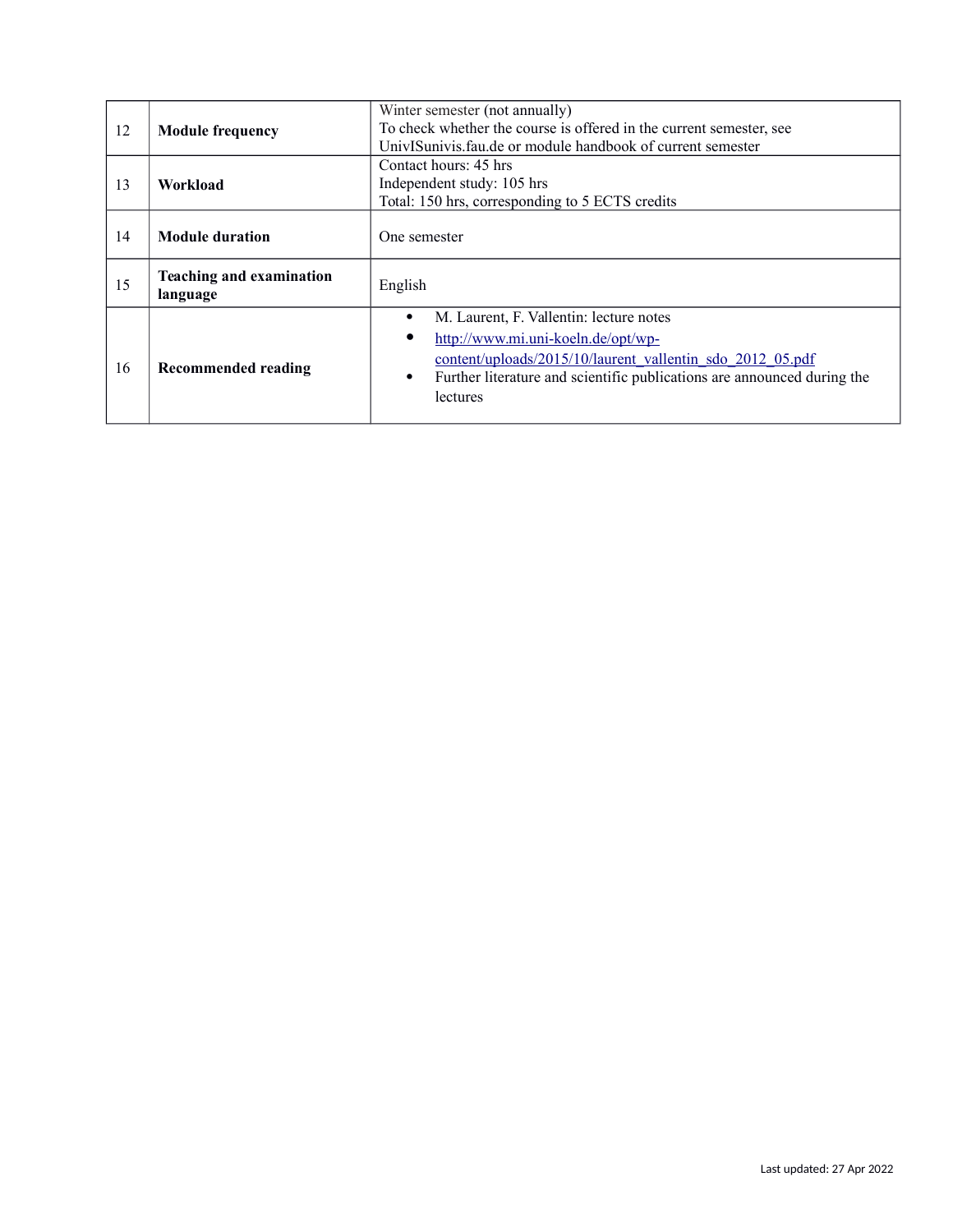<span id="page-56-0"></span>

| $\mathbf{1}$   | <b>Module name</b><br>65700           | Module 38:<br>PdeConNum: Lecture Series Partial Differential Equations, Control and<br><b>Numerics</b>                                                                                                                                                                                      | <b>5 ECTS credits</b> |  |
|----------------|---------------------------------------|---------------------------------------------------------------------------------------------------------------------------------------------------------------------------------------------------------------------------------------------------------------------------------------------|-----------------------|--|
| $\overline{2}$ | <b>Courses/lectures</b>               | a) Lectures: 2 semester hrs/week<br>b) Practical: 0.5 semester hrs/week                                                                                                                                                                                                                     |                       |  |
| 3              | <b>Lecturers</b>                      | Prof. Dr. E. Zuazua                                                                                                                                                                                                                                                                         | Opti                  |  |
| 4              | Module coordinator                    | Prof. Dr. E. Zuazua                                                                                                                                                                                                                                                                         |                       |  |
| 5              | Content                               | Examples of PDE models arising in industrial applications, Biology and Social<br>Sciences<br>Long time asymptotics<br>Control of trajectories<br>Numerics for long time dynamics and control<br>$\bullet$<br>Some applications in the control of population dynamics                        |                       |  |
| 6              | Learning objectives<br>and skills     | Students<br>develop understanding for special aspects of dynamical systems control,<br>$\bullet$<br>apply numerical methods to control problems and develop a basic<br>$\bullet$<br>understanding of their properties,<br>derive and solve inverse problems arising from applications.<br>۰ |                       |  |
| $\overline{7}$ | Prerequisites                         | Recommended: basic knowledge in functional analysis                                                                                                                                                                                                                                         |                       |  |
| 8              | Integration into curriculum           | 2nd semester                                                                                                                                                                                                                                                                                |                       |  |
| 9              | Module compatibility                  | Mandatory elective module for MSc in Computational and Applied<br>$\bullet$<br>Mathematics<br>Mandatory elective module for MSc in Mathematics in the field of study<br>$\bullet$<br>"Modeling, Simulation and Optimization"                                                                |                       |  |
| 10             | Method of examination                 | Oral exam (15 minutes)                                                                                                                                                                                                                                                                      |                       |  |
| 11             | <b>Grading procedure</b>              | 100% Oral exam                                                                                                                                                                                                                                                                              |                       |  |
| 12             | <b>Module frequency</b>               | Summer semester (annually)                                                                                                                                                                                                                                                                  |                       |  |
| 13             | Workload                              | Contact hours: 37.5 hrs<br>Independent study: 112.5 hrs<br>Total: 150 hrs, corresponding to 5 ECTS credits                                                                                                                                                                                  |                       |  |
| 14             | <b>Module duration</b>                | One semester                                                                                                                                                                                                                                                                                |                       |  |
| 15             | Teaching and examination<br> language | English                                                                                                                                                                                                                                                                                     |                       |  |
| 16             | <b>Recommended reading</b>            | • J.M. Coron, Control and nonlinearity, Mathematical Surveys and Monographs,<br>143, AMS, 2009<br>• E. Zuazua. Propagation, observation, and control of waves approximated by finite<br>difference methods. SIAM Review, 47 (2) (2005), 197-243                                             |                       |  |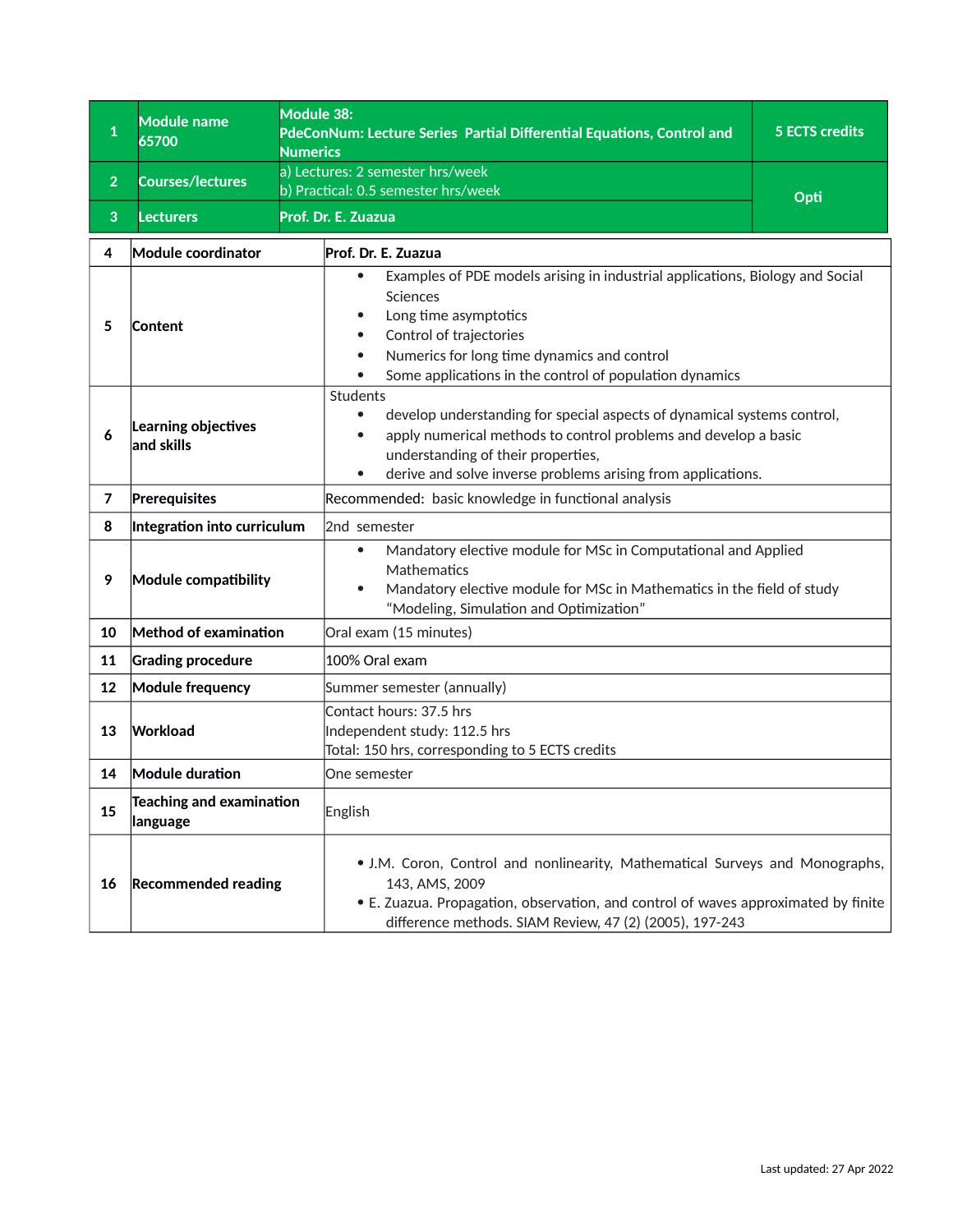<span id="page-57-0"></span>

| <b>Module name</b><br>65999 | Module 39:<br><b>NumPDE II: Numerics of Partial Differential Equations II</b> | <b>5 ECTS credits</b> |
|-----------------------------|-------------------------------------------------------------------------------|-----------------------|
| <b>Courses/lectures</b>     | a) Lecture: 2 semester hrs/week<br>b) Practical: 1 semester hr/week           | <b>NASi</b>           |
| ecturers                    | Profs. Drs. E. Bänsch, G. Grün                                                |                       |

| 4  | Module coordinator                          | Prof. Dr. G. Grün                                                                                                                                                                                                                                                                                                                                                                                                                                                                                                                                                                                                                             |  |
|----|---------------------------------------------|-----------------------------------------------------------------------------------------------------------------------------------------------------------------------------------------------------------------------------------------------------------------------------------------------------------------------------------------------------------------------------------------------------------------------------------------------------------------------------------------------------------------------------------------------------------------------------------------------------------------------------------------------|--|
| 5  | <b>Content</b>                              | Classical and weak theory for linear parabolic initial-boundary-value<br>$\bullet$<br>problems (IBVPs) (outline),<br>finite-element method (FEM) for 2nd-order linear parabolic IVBPs (semi-<br>$\bullet$<br>discretisation in space, time discretisation by one-step methods, stability,<br>comparison principles, order of convergence),<br>FEM for semi-linear elliptic and parabolic equations (fixed-point- and<br>$\bullet$<br>Newton-methods, secondary iterations),<br>higher-order time discretisation, extrapolation, time-step control.<br>$\bullet$                                                                               |  |
| 6  | Learning objectives<br>and skills           | <b>Students</b><br>apply algorithmic approaches for models with partial differential equations<br>$\bullet$<br>and explain and evaluate them,<br>are capable to judge on a numerical method's properties regarding stability<br>$\bullet$<br>and efficiency,<br>implement (with own or given software) numerical methods and critically<br>evaluate the results,<br>explain and apply a broad spectrum of methods with a focus on conforming<br>$\bullet$<br>finite element methods for parabolic problems, extending these<br>approaches also to nonlinear problems,<br>collect and evaluate relevant information and realize relationships. |  |
| 7  | Prerequisites                               | Recommended: basic knowledge in numerics and numerics of pde                                                                                                                                                                                                                                                                                                                                                                                                                                                                                                                                                                                  |  |
| 8  | Integration into curriculum                 | 2nd semester                                                                                                                                                                                                                                                                                                                                                                                                                                                                                                                                                                                                                                  |  |
| 9  | Module compatibility                        | Mandatory elective module for MSc in Computational and Applied<br>$\bullet$<br>Mathematics<br>Mandatory elective module for BSc Mathematics<br>Mandatory module for BSc Technomathematik<br>$\bullet$<br>Non-Physics elective module for MSc Physics<br>$\bullet$                                                                                                                                                                                                                                                                                                                                                                             |  |
| 10 | Method of examination                       | written exam (90 minutes) with exercises                                                                                                                                                                                                                                                                                                                                                                                                                                                                                                                                                                                                      |  |
| 11 | <b>Grading procedure</b>                    | 100% based on written exam                                                                                                                                                                                                                                                                                                                                                                                                                                                                                                                                                                                                                    |  |
|    | 12 Module frequency                         | Summer semester (annually)                                                                                                                                                                                                                                                                                                                                                                                                                                                                                                                                                                                                                    |  |
|    | 13 Workload                                 | Contact hours: 45 hrs<br>Independent study: 105 hrs<br>Total: 150 hrs, corresponding to 5 ECTS credits                                                                                                                                                                                                                                                                                                                                                                                                                                                                                                                                        |  |
| 14 | Module duration                             | One semester                                                                                                                                                                                                                                                                                                                                                                                                                                                                                                                                                                                                                                  |  |
| 15 | <b>Teaching and examination</b><br>language | English                                                                                                                                                                                                                                                                                                                                                                                                                                                                                                                                                                                                                                       |  |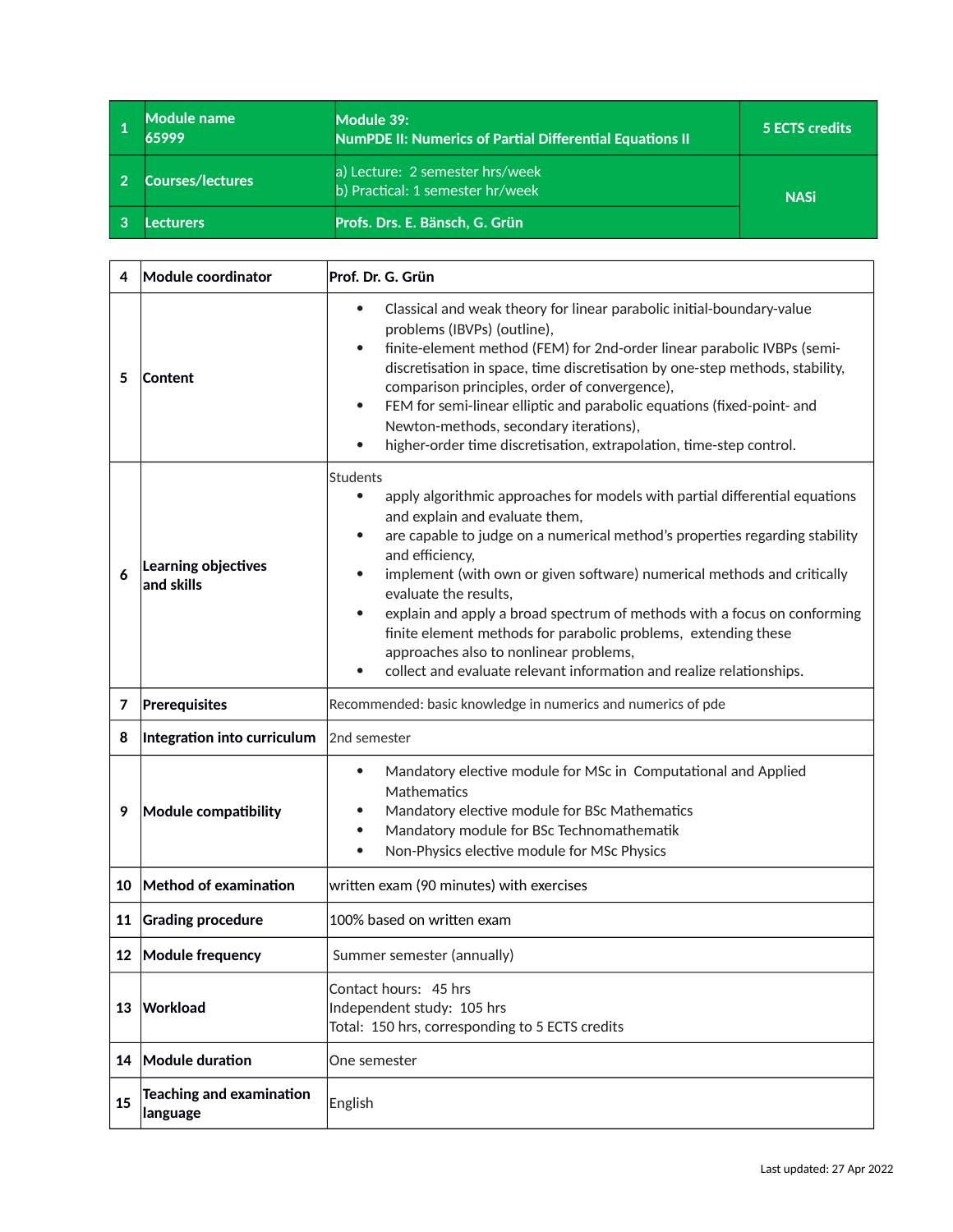| 16 Recommended reading | • P. Knabner, L. Angermann, Numerical Methods for Elliptic and Parabolic Partial<br>Differential Equations, Springer, New York, 2003. |
|------------------------|---------------------------------------------------------------------------------------------------------------------------------------|
|                        | • S. Larsson, V. Thomée, Partial Differential Equations with Numerical Methods,<br>Springer, Berlin, 2005.                            |

f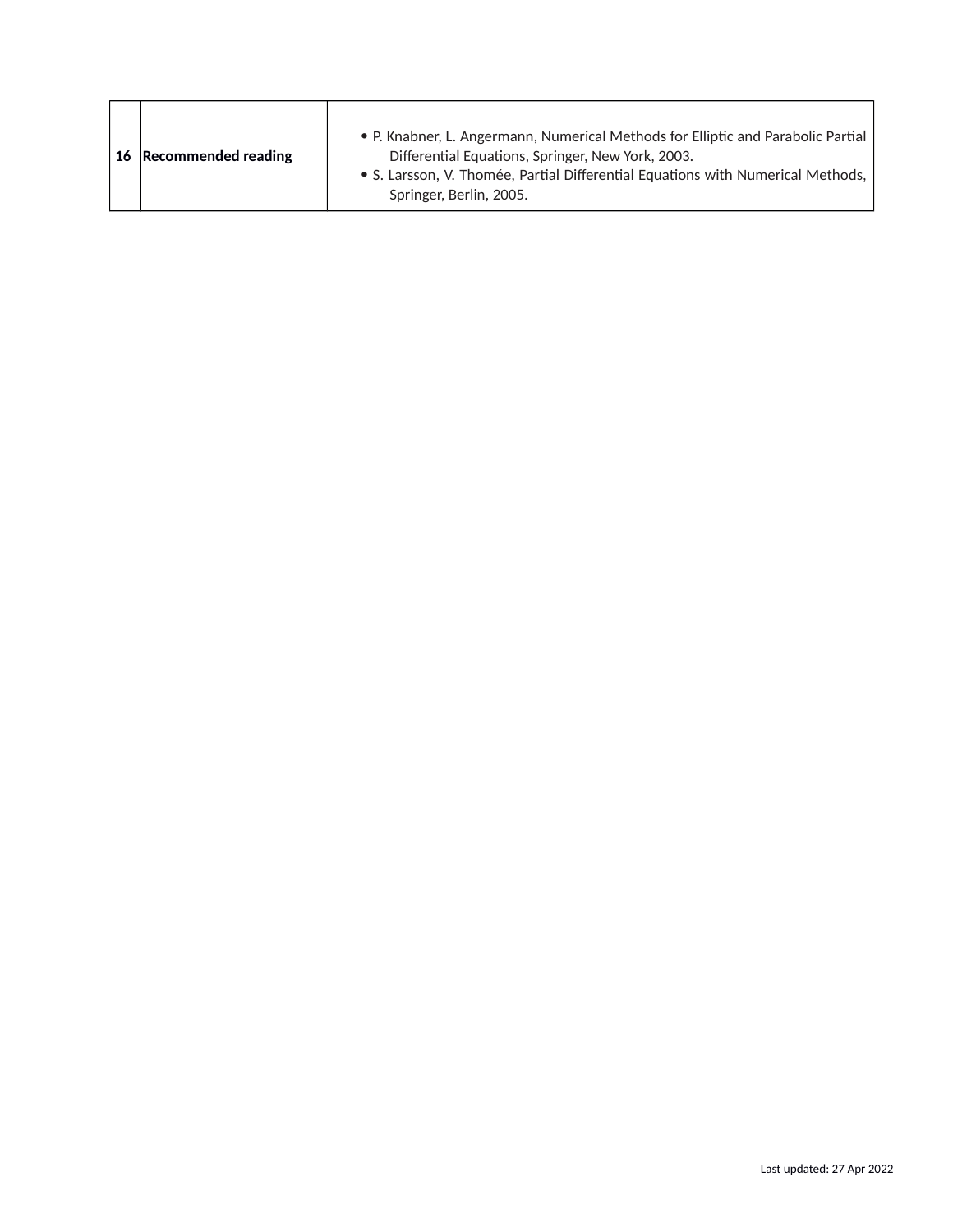<span id="page-59-0"></span>

| $\mathbf{1}$   | <b>Module name</b>                    | Module 40:<br><b>5 ECTS credits</b><br>DiscTPFlow: Efficient Discretization of two-phase Flow                                                                                                                                                                                                                                                                                                                                                                                               |  |
|----------------|---------------------------------------|---------------------------------------------------------------------------------------------------------------------------------------------------------------------------------------------------------------------------------------------------------------------------------------------------------------------------------------------------------------------------------------------------------------------------------------------------------------------------------------------|--|
| $\overline{2}$ | Courses/lectures                      | Seminar: 2 semester hrs/week<br><b>MApA, NASi</b>                                                                                                                                                                                                                                                                                                                                                                                                                                           |  |
| 3              | <b>Lecturers</b>                      | Dr. St. Metzger                                                                                                                                                                                                                                                                                                                                                                                                                                                                             |  |
| 4              | Module coordinator                    | Dr. St Metzger                                                                                                                                                                                                                                                                                                                                                                                                                                                                              |  |
| 5              | <b>Content</b>                        | Based on recent scientific publications, different discretization approaches for<br>two-phase flow are discussed.                                                                                                                                                                                                                                                                                                                                                                           |  |
| 6              | Learning objectives<br>and skills     | Students<br>can use original literature to familiarise themselves with a current research<br>topic,<br>can structure the content acquired both verbally and in writing and make their<br>$\bullet$<br>own contributions to its presentation and/or substance,<br>learn scientific content on the basis of academic lectures and actively discuss it<br>at a plenary session,<br>learn to compare different discretization methods regarding their specific<br>advantages and disadvantages. |  |
| $\overline{7}$ | Prerequisites                         | Recommended: Numerics of Partial Differential Equations I                                                                                                                                                                                                                                                                                                                                                                                                                                   |  |
| 8              | Integration into curriculum           | 1 <sup>st</sup> or 3 <sup>rd</sup> semester                                                                                                                                                                                                                                                                                                                                                                                                                                                 |  |
| 9              | Module compatibility                  | Mandatory elective module for BSc in Mathematics in the field "Applied<br>$\bullet$<br>Mathematics"<br>Mandatory elective module for BSc in Technomathematics<br>$\bullet$<br>Mandatory elective module for MSc in Computational and Applied<br>$\bullet$<br>Mathematics<br>Mandatory elective module for MSc in Mathematics in the field of study<br>$\bullet$<br>"Modeling, Simulation and Optimization"                                                                                  |  |
| 10             | Method of examination                 | Talk/presentation (60-80 minutes) with handout (5-10 pages)                                                                                                                                                                                                                                                                                                                                                                                                                                 |  |
| 11             | <b>Grading procedure</b>              | 100% talk/presentation with handout                                                                                                                                                                                                                                                                                                                                                                                                                                                         |  |
| 12             | <b>Module frequency</b>               | Winter semester (not annually)                                                                                                                                                                                                                                                                                                                                                                                                                                                              |  |
| 13             | Workload                              | Contact hours: 30 hrs<br>Independent study: 120 hrs<br>Total: 150 hrs, corresponding to 5 ECTS credits                                                                                                                                                                                                                                                                                                                                                                                      |  |
| 14             | Module duration                       | One semester                                                                                                                                                                                                                                                                                                                                                                                                                                                                                |  |
| 15             | Teaching and examination<br> language | English                                                                                                                                                                                                                                                                                                                                                                                                                                                                                     |  |
| 16             | <b>Recommended reading</b>            | Depending on topic. Will be published on StudOn at the beginning of the semester.                                                                                                                                                                                                                                                                                                                                                                                                           |  |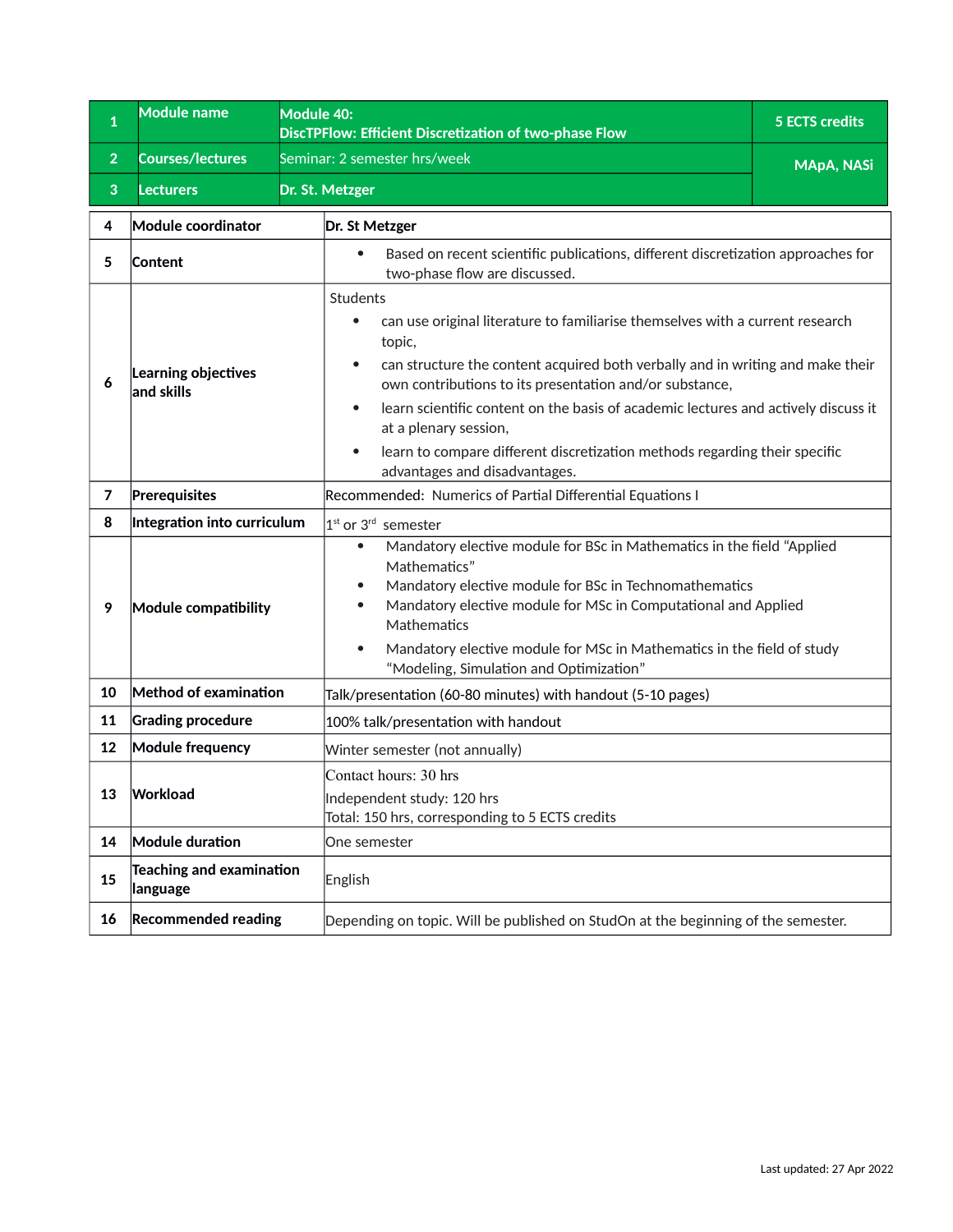<span id="page-60-0"></span>

| $\mathbf{1}$   | <b>Module name</b>                          | Module 41:<br><b>AGT: Algorithmic Game Theory</b>                                                                                                                                                                                                                                                                                                                                                                                                                                                                                                                                                                                                                                                                                                | <b>5 ECTS credits</b>                                                                                                                                                                                                                                                                                                                                                                                                                                                                                                                                                                                                                                                                                                    |  |
|----------------|---------------------------------------------|--------------------------------------------------------------------------------------------------------------------------------------------------------------------------------------------------------------------------------------------------------------------------------------------------------------------------------------------------------------------------------------------------------------------------------------------------------------------------------------------------------------------------------------------------------------------------------------------------------------------------------------------------------------------------------------------------------------------------------------------------|--------------------------------------------------------------------------------------------------------------------------------------------------------------------------------------------------------------------------------------------------------------------------------------------------------------------------------------------------------------------------------------------------------------------------------------------------------------------------------------------------------------------------------------------------------------------------------------------------------------------------------------------------------------------------------------------------------------------------|--|
| $\overline{2}$ | <b>Courses/lectures</b>                     | a) Lectures: 2 semester hrs/week                                                                                                                                                                                                                                                                                                                                                                                                                                                                                                                                                                                                                                                                                                                 | Opti                                                                                                                                                                                                                                                                                                                                                                                                                                                                                                                                                                                                                                                                                                                     |  |
| 3              | <b>Lecturers</b>                            | b) Practical: 1 semester hrs/week<br>Prof. Dr. Y. Giannakopoulos                                                                                                                                                                                                                                                                                                                                                                                                                                                                                                                                                                                                                                                                                 |                                                                                                                                                                                                                                                                                                                                                                                                                                                                                                                                                                                                                                                                                                                          |  |
| 4              | Module coordinator                          | Prof. Dr. Y. Giannakopoulos                                                                                                                                                                                                                                                                                                                                                                                                                                                                                                                                                                                                                                                                                                                      |                                                                                                                                                                                                                                                                                                                                                                                                                                                                                                                                                                                                                                                                                                                          |  |
| 5              | Content                                     | platform for agent-interaction and computing.                                                                                                                                                                                                                                                                                                                                                                                                                                                                                                                                                                                                                                                                                                    | The main goal of this course is to highlight the intriguing interplay between optimality,<br>simplicity, efficiency and robustness in the design and analysis of systems involving<br>many different selfish strategic players, with an emphasis in the intersection between<br>Economics and Algorithmic Theory. Can we predict the possible outcomes of such<br>dynamic situations? Can we motivate the players and design specific rules, so that those<br>outcomes are stable and desirable? How well and how efficiently can we approximate<br>the above objectives? These questions are very important and relevant in many<br>modern, real-life applications, where the Internet has been established as the main |  |
| 6              | Learning objectives<br>and skills           | Upon successful completion of this module, students have a comprehensive<br>understanding of the foundations of algorithmic game theory and algorithmic<br>mechanism design. In particular, they can<br>design and analyse efficient mechanisms for various settings involving rational<br>selfish players, most notably Bayesian revenue-maximizing auctions<br>quantify the loss in performance of a system due to selfish behaviour (price of<br>٠<br>anarchy), most notably in traffic routing<br>understand the concept of differentiating between various equilibria outcomes<br>٠<br>and selecting the desired ones (potentials and equilibrium refinement)<br>understand the concept of learning dynamics in game-playing, such as best- |                                                                                                                                                                                                                                                                                                                                                                                                                                                                                                                                                                                                                                                                                                                          |  |
| $\overline{7}$ | Prerequisites                               | responses<br>Recommended: Basic knowledge of<br>calculus<br>probability theory<br>linear/combinatorial optimization and/or algorithms & complexity                                                                                                                                                                                                                                                                                                                                                                                                                                                                                                                                                                                               |                                                                                                                                                                                                                                                                                                                                                                                                                                                                                                                                                                                                                                                                                                                          |  |
| 8              | Integration into curriculum                 | $1st$ or $3rd$ semester                                                                                                                                                                                                                                                                                                                                                                                                                                                                                                                                                                                                                                                                                                                          |                                                                                                                                                                                                                                                                                                                                                                                                                                                                                                                                                                                                                                                                                                                          |  |
|                | Module compatibility                        | Mathematics                                                                                                                                                                                                                                                                                                                                                                                                                                                                                                                                                                                                                                                                                                                                      | Mandatory elective module for MSc in Computational and Applied                                                                                                                                                                                                                                                                                                                                                                                                                                                                                                                                                                                                                                                           |  |
| 10             | Method of examination                       | Oral exam (15 minutes)                                                                                                                                                                                                                                                                                                                                                                                                                                                                                                                                                                                                                                                                                                                           |                                                                                                                                                                                                                                                                                                                                                                                                                                                                                                                                                                                                                                                                                                                          |  |
| 11             | <b>Grading procedure</b>                    | 100% oral exam                                                                                                                                                                                                                                                                                                                                                                                                                                                                                                                                                                                                                                                                                                                                   |                                                                                                                                                                                                                                                                                                                                                                                                                                                                                                                                                                                                                                                                                                                          |  |
| 12             | <b>Module frequency</b>                     | Winter semester (annually)                                                                                                                                                                                                                                                                                                                                                                                                                                                                                                                                                                                                                                                                                                                       |                                                                                                                                                                                                                                                                                                                                                                                                                                                                                                                                                                                                                                                                                                                          |  |
| 13             | Workload                                    | Contact hours: 45 hrs<br>Independent study: 105 hrs<br>Total: 150 hrs, corresponding to 5 ECTS credits                                                                                                                                                                                                                                                                                                                                                                                                                                                                                                                                                                                                                                           |                                                                                                                                                                                                                                                                                                                                                                                                                                                                                                                                                                                                                                                                                                                          |  |
| 14             | Module duration                             | One semester                                                                                                                                                                                                                                                                                                                                                                                                                                                                                                                                                                                                                                                                                                                                     |                                                                                                                                                                                                                                                                                                                                                                                                                                                                                                                                                                                                                                                                                                                          |  |
| 15             | <b>Teaching and examination</b><br>language | English                                                                                                                                                                                                                                                                                                                                                                                                                                                                                                                                                                                                                                                                                                                                          |                                                                                                                                                                                                                                                                                                                                                                                                                                                                                                                                                                                                                                                                                                                          |  |
| 16             | <b>Recommended reading</b>                  | T. Roughgarden, Twenty Lectures on Algorithmic Game Theory, Cambridge<br>$\bullet$<br>University Press, 2016<br>Nisan, Roughgarden, Tardos & Vazirani (Eds), Algorithmic Game Theory,<br>Cambridge University Press, 2007                                                                                                                                                                                                                                                                                                                                                                                                                                                                                                                        |                                                                                                                                                                                                                                                                                                                                                                                                                                                                                                                                                                                                                                                                                                                          |  |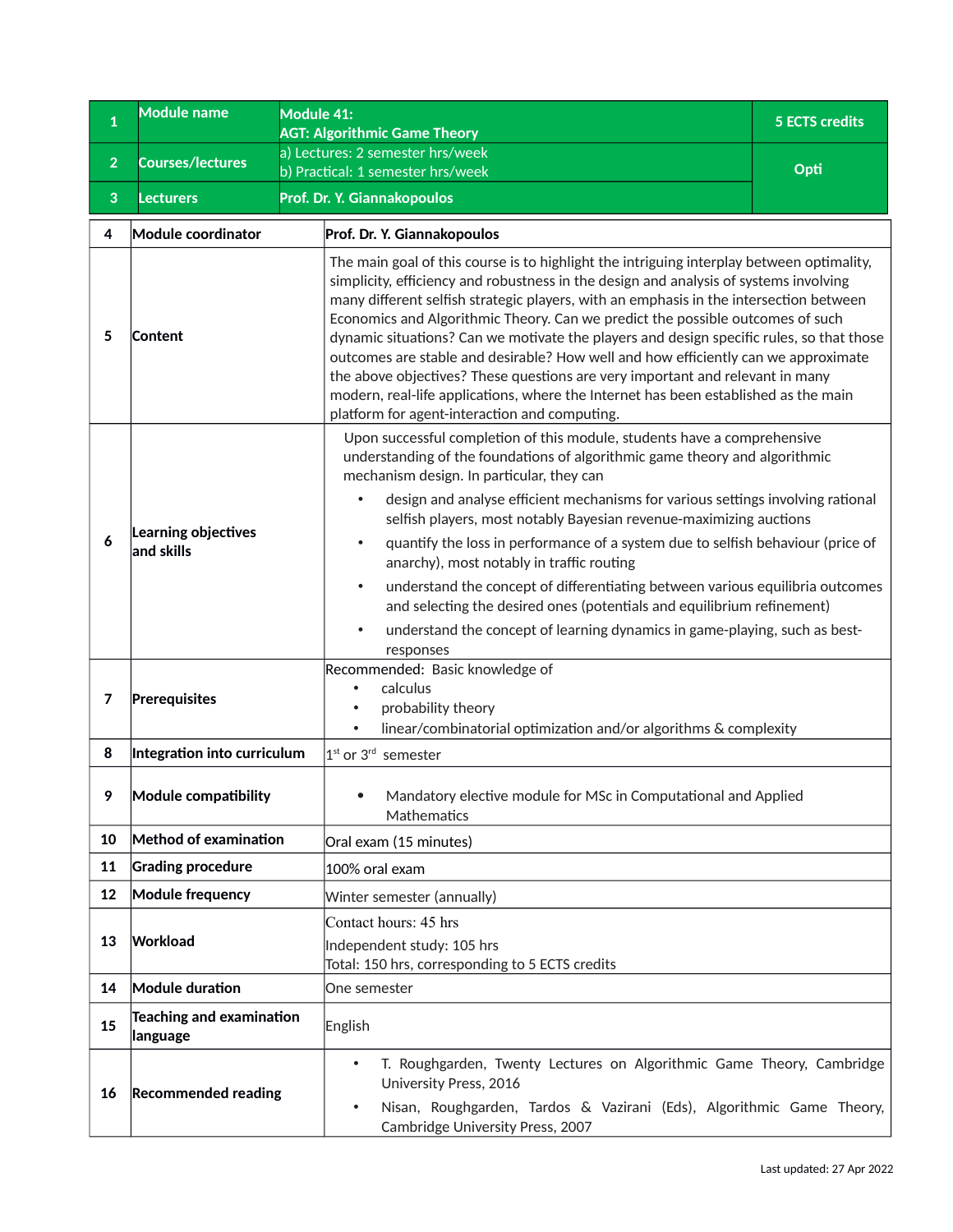<span id="page-61-0"></span>

| <b>Module name</b> | Module 42:<br><b>SMoL: Selected Topics of Mathematics of Learning (formerly: Mathematics of</b><br><b>Learning</b> ) | <b>5 ECTS credits</b> |
|--------------------|----------------------------------------------------------------------------------------------------------------------|-----------------------|
| 2 Courses/lectures | a) Lectures: 2 semester hrs/week<br>b) Practical: 2 semester hrs/week                                                | <b>NASi</b>           |
| Lecturers          | N.N.                                                                                                                 |                       |

| 4                                                                                         | Module coordinator                   | Prof. Dr. M. Burger                                                                                                                                                                                                                                                                   |  |
|-------------------------------------------------------------------------------------------|--------------------------------------|---------------------------------------------------------------------------------------------------------------------------------------------------------------------------------------------------------------------------------------------------------------------------------------|--|
| 5                                                                                         | Content                              | Machine learning: empirical risk minimization, kernel methods and variational<br>$\bullet$<br>models<br>Mathematical aspects of deep learning<br>$\bullet$<br>Ranking problems<br>$\bullet$<br>Mathematical models of network interaction                                             |  |
| Students<br>$\bullet$<br>Learning objectives<br>6<br>and skills<br>$\bullet$<br>$\bullet$ |                                      | develop understanding of modern big data and state of the art methods to<br>analyze them,<br>apply state of the art algorithms to large data sets,<br>derive models for network / graph structured data.                                                                              |  |
| $\overline{7}$                                                                            | Prerequisites                        | Recommended: basic knowledge in numerical methods and optimization                                                                                                                                                                                                                    |  |
| 8                                                                                         | Integration into curriculum          | 1st or 3rd semester                                                                                                                                                                                                                                                                   |  |
| 9                                                                                         | Module compatibility                 | Mandatory module for MSc in Data Science<br>$\bullet$<br>Mandatory elective module for MSc in Computational and Applied<br>$\bullet$<br>Mathematics<br>Mandatory elective module for MSc in Mathematics in the field of study<br>$\bullet$<br>"Modeling, Simulation and Optimization" |  |
| 10                                                                                        | Method of examination                | Currently: Oral exam (15 minutes)                                                                                                                                                                                                                                                     |  |
| 11                                                                                        | <b>Grading procedure</b>             | 100% Oral exam                                                                                                                                                                                                                                                                        |  |
| 12                                                                                        | <b>Module frequency</b>              | Winter semester (annually, starting in WS22/23)                                                                                                                                                                                                                                       |  |
| 13                                                                                        | Workload                             | Contact hours: 60 hrs<br>Independent study: 90 hrs<br>Total: 150 hrs, corresponding to 5 ECTS credits                                                                                                                                                                                 |  |
| 14                                                                                        | Module duration                      | One semester                                                                                                                                                                                                                                                                          |  |
| 15                                                                                        | Teaching and examination<br>language | English                                                                                                                                                                                                                                                                               |  |
| 16                                                                                        | <b>Recommended reading</b>           | I. Goodfellow, Y. Bengio, A. Courville: Deep Learning, MIT Press, 2015<br>$\bullet$<br>T. Hastie, R. Tibshirani, J. Friedman: The Elements of Statistical Learning,<br>$\bullet$<br>Springer, 2008                                                                                    |  |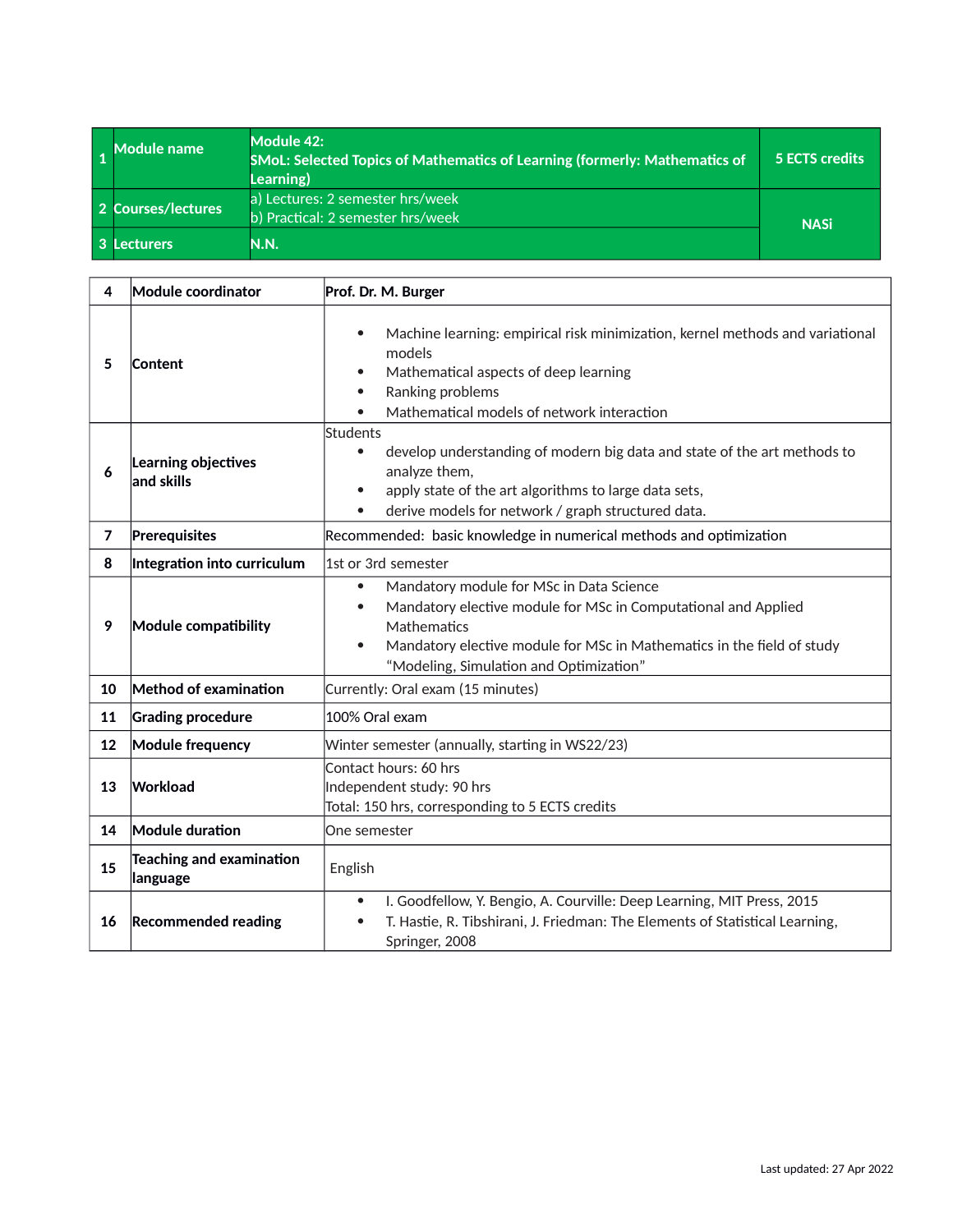<span id="page-62-0"></span>

| 1 Module name      | Module 43:<br><b>CML: Control, Machine Learning and Numerics</b>      | <b>10 ECTS credits</b> |
|--------------------|-----------------------------------------------------------------------|------------------------|
| 2 Courses/lectures | a) Lectures: 2 semester hrs/week<br>b) Practical: 3 semester hrs/week | Opti                   |
| 3 Lecturers        | Prof. Dr. E. Zuazua, Dr. Y. Song                                      |                        |

| 4  | Module coordinator                          | Prof. Dr. E. Zuazua                                                                                                                                                                                                                                                                                                                                                                                                                                                                                                                                                                                                                                                                                                                                                                                                                                           |  |
|----|---------------------------------------------|---------------------------------------------------------------------------------------------------------------------------------------------------------------------------------------------------------------------------------------------------------------------------------------------------------------------------------------------------------------------------------------------------------------------------------------------------------------------------------------------------------------------------------------------------------------------------------------------------------------------------------------------------------------------------------------------------------------------------------------------------------------------------------------------------------------------------------------------------------------|--|
| 5  | Content                                     | several topics related to the control of Ordinary Differential Equations (ODE)<br>$\bullet$<br>and Partial Differential Equations (PDE), including controllability, observability,<br>and some of the most fundamental work that has been done in the subject in<br>recent years.<br>an introduction to Machine Learning, focusing mainly on the use of control<br>$\bullet$<br>techniques for the analysis of Deep Neural Networks as a tool to address, for<br>instance, the problem of Supervised Learning.<br>some classical computational techniques related to the control of ODE and<br>٠<br>PDE, and machine learning.                                                                                                                                                                                                                                |  |
| 6  | Learning objectives<br>and skills           | Students are able to<br>understand some basic theory on control and machine learning.<br>۰<br>learn about recent advances on control and machine learning.<br>$\bullet$<br>implement some computational techniques using their own or specified<br>$\bullet$<br>software and critically evaluate the results,<br>set out their approaches and results in a comprehensible and convincing<br>$\bullet$<br>manner, making use of appropriate presentation techniques.                                                                                                                                                                                                                                                                                                                                                                                           |  |
| 7  | Prerequisites                               | Recommended: Basic knowledge of calculus, linear algebra, ODE and PDE. Familiarity<br>with scientific computing is helpful.                                                                                                                                                                                                                                                                                                                                                                                                                                                                                                                                                                                                                                                                                                                                   |  |
| 8  | Integration into curriculum                 | $2nd$ semester                                                                                                                                                                                                                                                                                                                                                                                                                                                                                                                                                                                                                                                                                                                                                                                                                                                |  |
| 9  | Module compatibility                        | Mandatory module for MSc in Data Science (Simulation and Numerics)<br>۰<br>Mandatory elective module for MSc in Computational and Applied<br>$\bullet$<br>Mathematics                                                                                                                                                                                                                                                                                                                                                                                                                                                                                                                                                                                                                                                                                         |  |
| 10 | Method of examination                       | Project work with presentation and report                                                                                                                                                                                                                                                                                                                                                                                                                                                                                                                                                                                                                                                                                                                                                                                                                     |  |
| 11 | <b>Grading procedure</b>                    | 50% presentation and 50% report                                                                                                                                                                                                                                                                                                                                                                                                                                                                                                                                                                                                                                                                                                                                                                                                                               |  |
| 12 | <b>Module frequency</b>                     | Summer semester (annually)                                                                                                                                                                                                                                                                                                                                                                                                                                                                                                                                                                                                                                                                                                                                                                                                                                    |  |
| 13 | Workload                                    | Contact hours: 75 hrs<br>Independent study: 105 hrs<br>Total: 180 hrs, corresponding to 10 ECTS credits                                                                                                                                                                                                                                                                                                                                                                                                                                                                                                                                                                                                                                                                                                                                                       |  |
| 14 | Module duration                             | One semester                                                                                                                                                                                                                                                                                                                                                                                                                                                                                                                                                                                                                                                                                                                                                                                                                                                  |  |
| 15 | <b>Teaching and examination</b><br>language | English                                                                                                                                                                                                                                                                                                                                                                                                                                                                                                                                                                                                                                                                                                                                                                                                                                                       |  |
| 16 | <b>Recommended reading</b>                  | L. Bottou, F. E. Curtis, and J. Nocedal, Optimization methods for large-scale<br>$\bullet$<br>machine learning. SIAM Review, 60 (2) (2018), 223-311.<br>J. M. Coron, Control and Nonlinearity, Mathematical Surveys and Monographs,<br>$\bullet$<br>143, AMS, 2009.<br>I. Goodfellow, Y. Bengio, & A. Courville, Deep Learning. MIT press, 2016.<br>$\bullet$<br>R. Glowinski, J. L. Lions, and J. He, Exact and Approximate Controllability for<br>$\bullet$<br>Distributed Parameter Systems: A Numerical Approach, Encyclopedia Math.<br>Appl., Cambridge University Press, Cambridge, UK, 2008.<br>C. F. Higham, and D. J. Higham, Deep learning: An introduction for applied<br>$\bullet$<br>mathematicians. SIAM Review, 61 (4) (2019), 860-891.<br>J. Nocedal, and S. Wright, Numerical Optimization. Springer Science &<br>٠<br>Business Media, 2006. |  |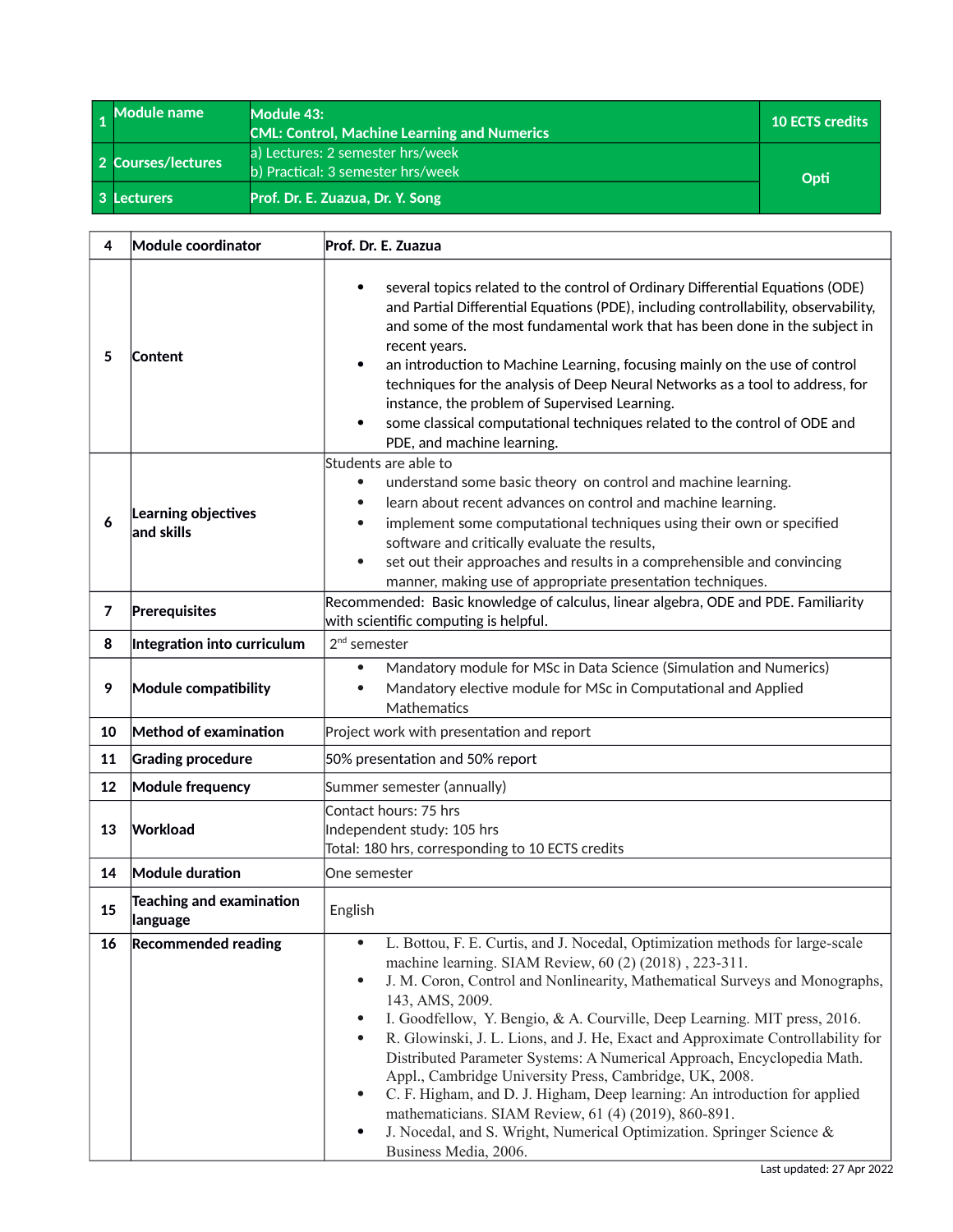|           | • D. Ruiz-Balet, and E. Zuazua, Neural ODE control for classification,          |
|-----------|---------------------------------------------------------------------------------|
|           | approximation and transport. arXiv preprint arXiv:2104.05278, (2021).           |
|           | • E. Zuazua, Propagation, observation, and control of waves approximated by     |
|           | finite difference methods, SIAM Review, 47 (2) (2005), 197-243.                 |
| $\bullet$ | E. Zuazua, Controllability and observability of partial differential equations: |
|           | some results and open problems, in Handbook of Differential Equations:          |
|           | Evolutionary Equations. Vol. 3. North-Holland, 2006. 527-621.                   |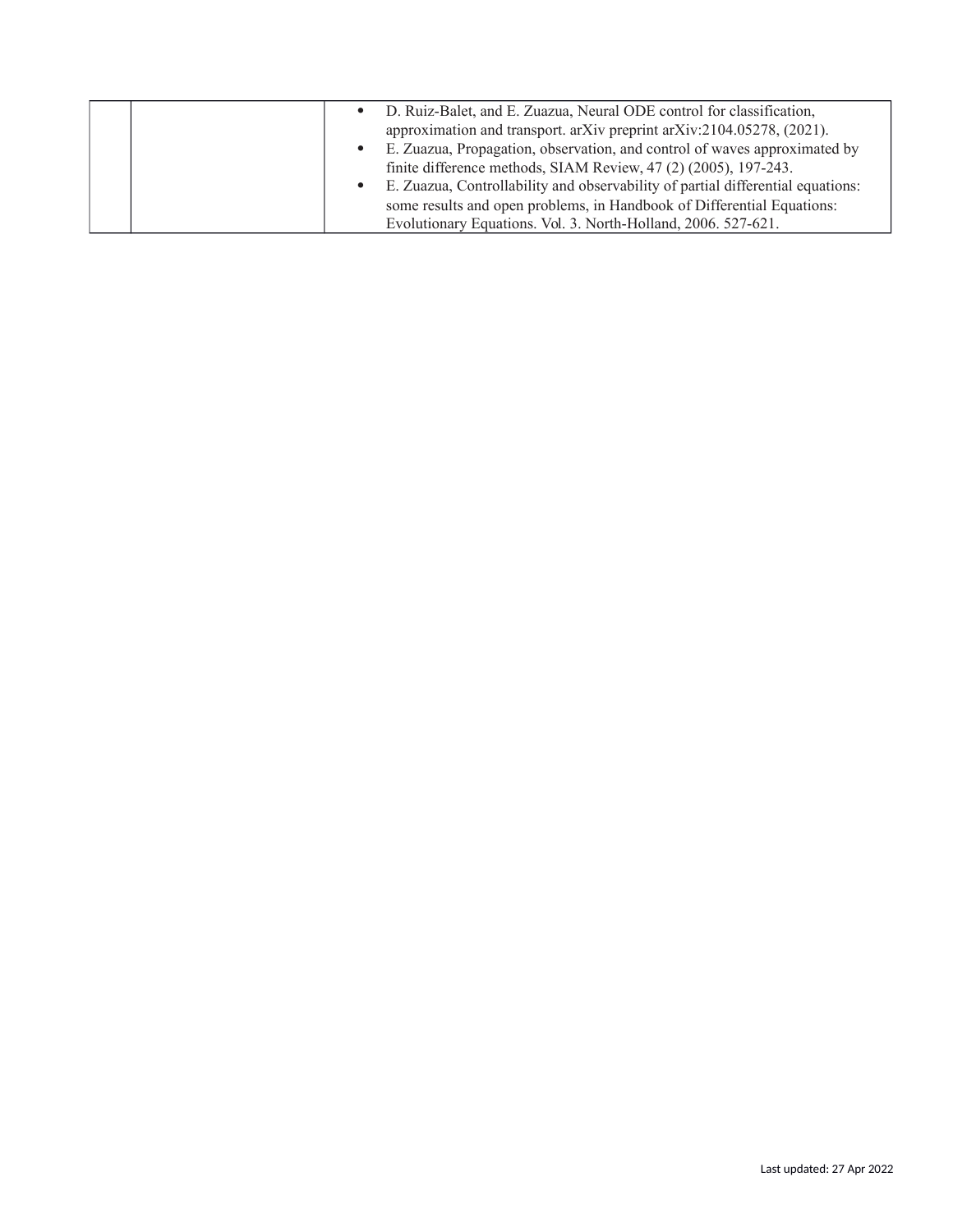<span id="page-64-0"></span>

| 1 Module name      | Module 44:<br><b>DiscOpt III: Discrete Optimization</b>               | 5 ECTS credits |
|--------------------|-----------------------------------------------------------------------|----------------|
| 2 Courses/lectures | a) Lectures: 2 semester hrs/week<br>b) Practical: 1 semester hrs/week | Opti           |
| 3 Lecturers        | Prof. Dr. A. Martin                                                   |                |

| 4  | Module coordinator                          | Prof. Dr. A. Martin                                                                                                                                                                                                                                                                                                                                                                                                                                                                                                                                                                           |  |
|----|---------------------------------------------|-----------------------------------------------------------------------------------------------------------------------------------------------------------------------------------------------------------------------------------------------------------------------------------------------------------------------------------------------------------------------------------------------------------------------------------------------------------------------------------------------------------------------------------------------------------------------------------------------|--|
| 5  | Content                                     | In this lecture we will discuss selected topics in discrete and mixed-integer<br>optimization. Possible topics include lattice methods, integer programming in<br>fixed dimension, recent research on (mixed) integer linear and/or (mixed)<br>integer nonlinear programming and so on. The specific topics may vary and will<br>be announced in due time.                                                                                                                                                                                                                                    |  |
| 6  | Learning objectives<br>and skills           | <b>Students</b><br>use basic terms of discrete optimization<br>model real-world discrete optimization problems, determine their<br>complexity and solve them with appropriate mathematical methods.                                                                                                                                                                                                                                                                                                                                                                                           |  |
| 7  | Prerequisites                               | Recommended: Knowledge in linear and combinatorial optimization, discrete<br>optimization I, discrete optimization II                                                                                                                                                                                                                                                                                                                                                                                                                                                                         |  |
| 8  | Integration into curriculum                 | $3rd$ semester                                                                                                                                                                                                                                                                                                                                                                                                                                                                                                                                                                                |  |
| 9  | Module compatibility                        | Mandatory module for MSc in Data Science (Simulation and Numerics)<br>$\bullet$<br>Mandatory elective module for MSc in Computational and Applied<br>٠<br>Mathematics<br>Elective module for Msc Mathematics<br>٠<br>Elective module for Msc Mathematics and Economics<br>Elective module for Msc Data Sciences<br>٠<br>Core/research module for Msc Mathematics within the spezialisation<br>$\bullet$<br>"Modelling, simulation and optimization"<br>Core/research module for Msc Mathematics and Economics within the<br>$\bullet$<br>spezialisation "Optimization and process management" |  |
| 10 | Method of examination                       | Oral exam (15 minutes)                                                                                                                                                                                                                                                                                                                                                                                                                                                                                                                                                                        |  |
| 11 | <b>Grading procedure</b>                    | 100% based on oral exam                                                                                                                                                                                                                                                                                                                                                                                                                                                                                                                                                                       |  |
| 12 | <b>Module frequency</b>                     | Winter semester (annually)                                                                                                                                                                                                                                                                                                                                                                                                                                                                                                                                                                    |  |
| 13 | Workload                                    | Contact hours: 45 hrs<br>Independent study: 105 hrs<br>Total: 150 hrs, corresponding to 5 ECTS credits                                                                                                                                                                                                                                                                                                                                                                                                                                                                                        |  |
| 14 | Module duration                             | One semester                                                                                                                                                                                                                                                                                                                                                                                                                                                                                                                                                                                  |  |
| 15 | <b>Teaching and examination</b><br>language | English                                                                                                                                                                                                                                                                                                                                                                                                                                                                                                                                                                                       |  |
| 16 | <b>Recommended reading</b>                  | Lecture notes<br>Bertsimas, Weismantel: Optimization over Integers, Dynamic Ideas,<br>2005<br>Conforti, Cornuéjols, Zambelli: Integer Programming, Springer 2014<br>٠<br>Nemhauser, Wolsey: Integer and Combinatorial Optimization, Wiley<br>1994<br>Schrijver: Combinatorial optimization Vol. A - C, Springer 2003<br>$\bullet$<br>Schrijver: Theory of Linear and Integer Programming, Wiley, 1986<br>Wolsey: Integer Programming, Wiley, 2021                                                                                                                                             |  |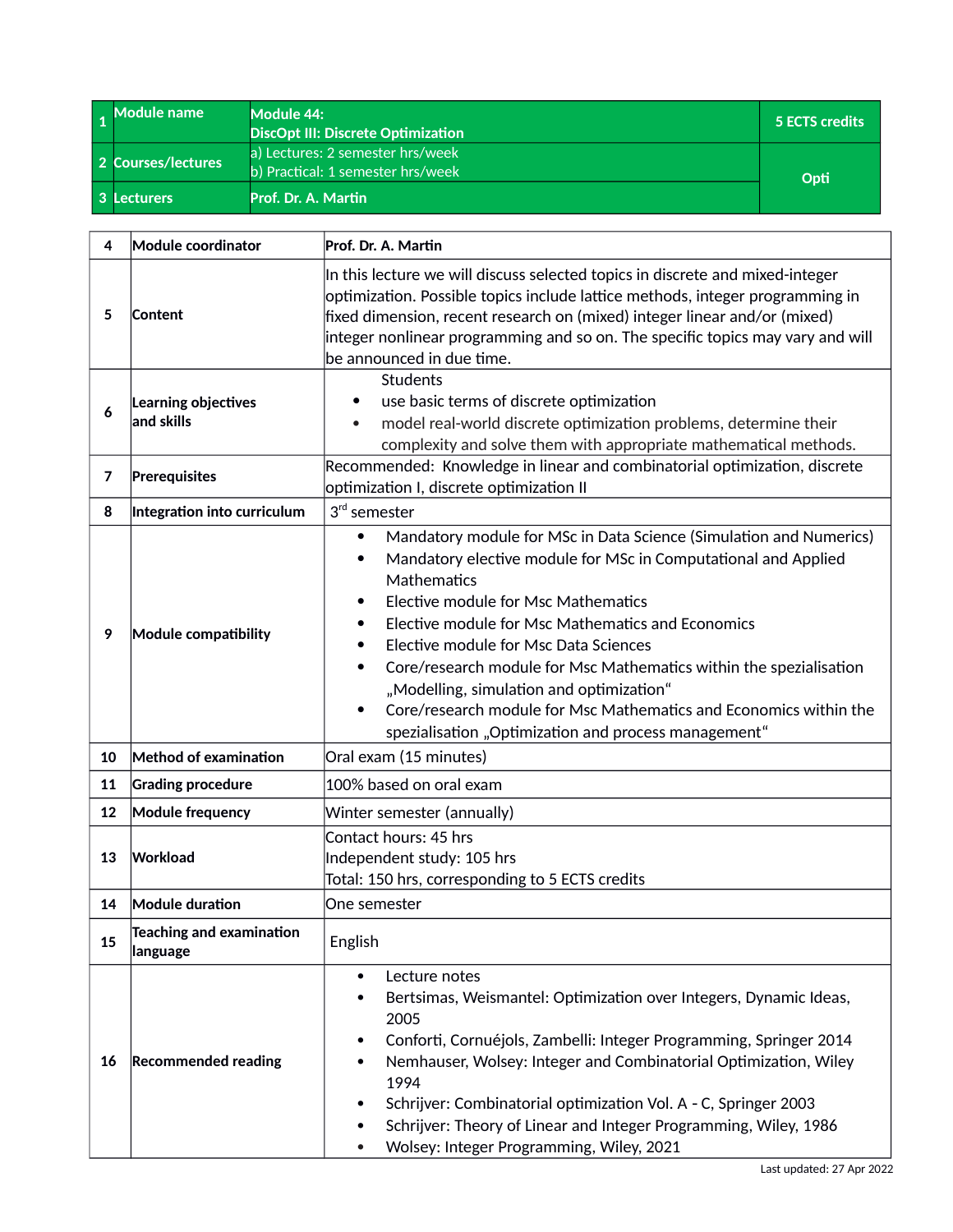<span id="page-65-0"></span>

| 1 Module name      | Module 45:<br><b>CC: Computational Complexity</b>                    | 5 ECTS credits |
|--------------------|----------------------------------------------------------------------|----------------|
| 2 Courses/lectures | a) Lectures: 2 semester hrs/week<br>b) Tutorial: 1 semester hrs/week | Opti           |
| 3 Lecturers        | Prof. Dr. Y. Giannakopoulos                                          |                |

| 4  | Module coordinator                | Prof. Dr. Y. Giannakopoulos                                                                                                                                                                                                                          |  |
|----|-----------------------------------|------------------------------------------------------------------------------------------------------------------------------------------------------------------------------------------------------------------------------------------------------|--|
|    |                                   | Potential topics include:                                                                                                                                                                                                                            |  |
|    |                                   | P, NP, and NP-completeness<br>$\bullet$                                                                                                                                                                                                              |  |
|    |                                   | Complexity classes and reductions<br>$\bullet$                                                                                                                                                                                                       |  |
|    |                                   | <b>Boolean circuits</b><br>$\bullet$                                                                                                                                                                                                                 |  |
| 5  | Content                           | The polynomial-time hierarchy<br>$\bullet$                                                                                                                                                                                                           |  |
|    |                                   | Space complexity<br>$\bullet$                                                                                                                                                                                                                        |  |
|    |                                   | Randomized computation<br>$\bullet$                                                                                                                                                                                                                  |  |
|    |                                   | Counting complexity<br>$\bullet$                                                                                                                                                                                                                     |  |
|    |                                   | Introduction to the PCP theorem and hardness of approximation<br>$\bullet$                                                                                                                                                                           |  |
|    |                                   | Average-case complexity                                                                                                                                                                                                                              |  |
|    |                                   | Upon successful completion of the module, students:                                                                                                                                                                                                  |  |
|    |                                   | Have a rigorous understand of the concept of computation and its<br>$\bullet$<br>formal limitations                                                                                                                                                  |  |
| 6  | Learning objectives<br>and skills | Have knowledge of the fundamental complexity classes (including P, NP<br>and PSPACE)                                                                                                                                                                 |  |
|    |                                   | Understand the notion of completeness and are able to design and<br>understand reductions between these classes                                                                                                                                      |  |
|    |                                   | Are exposed to various formal computation models, including Boolean                                                                                                                                                                                  |  |
|    |                                   | circuits and randomness                                                                                                                                                                                                                              |  |
| 7  | Prerequisites                     | Recommended: Undergraduate-level course in algorithms and/or discrete opti-<br>mization, Basic knowledge of analysis, linear algebra and probability                                                                                                 |  |
| 8  | Integration into curriculum       | from 1 <sup>st</sup> semester                                                                                                                                                                                                                        |  |
|    |                                   | Mandatory elective module for Msc in Computational and Applied<br>$\bullet$<br>Mathematics<br>Elective module for Msc Mathematics<br>٠<br>Elective module for Msc Mathematics and Economics, field of study<br>"Optimization and Process Management" |  |
| 9  | Module compatibility              | Elective module for MSc Data Science (Databased Optimization,<br>$\bullet$<br>Mathematical Theory / Basics of Data Science, Machine learning /<br>artificial intelligence)                                                                           |  |
|    |                                   | Mathematics Minor ("Nebenfach Mathematik") in Bsc / Msc Computer<br>$\bullet$<br>Science ("Informatik")<br>Mathematics Minor in Msc Artificial Intellicence                                                                                          |  |
| 10 | Method of examination             | Oral exam (30 minutes)                                                                                                                                                                                                                               |  |
| 11 | <b>Grading procedure</b>          | 100% based on oral exam                                                                                                                                                                                                                              |  |
|    |                                   |                                                                                                                                                                                                                                                      |  |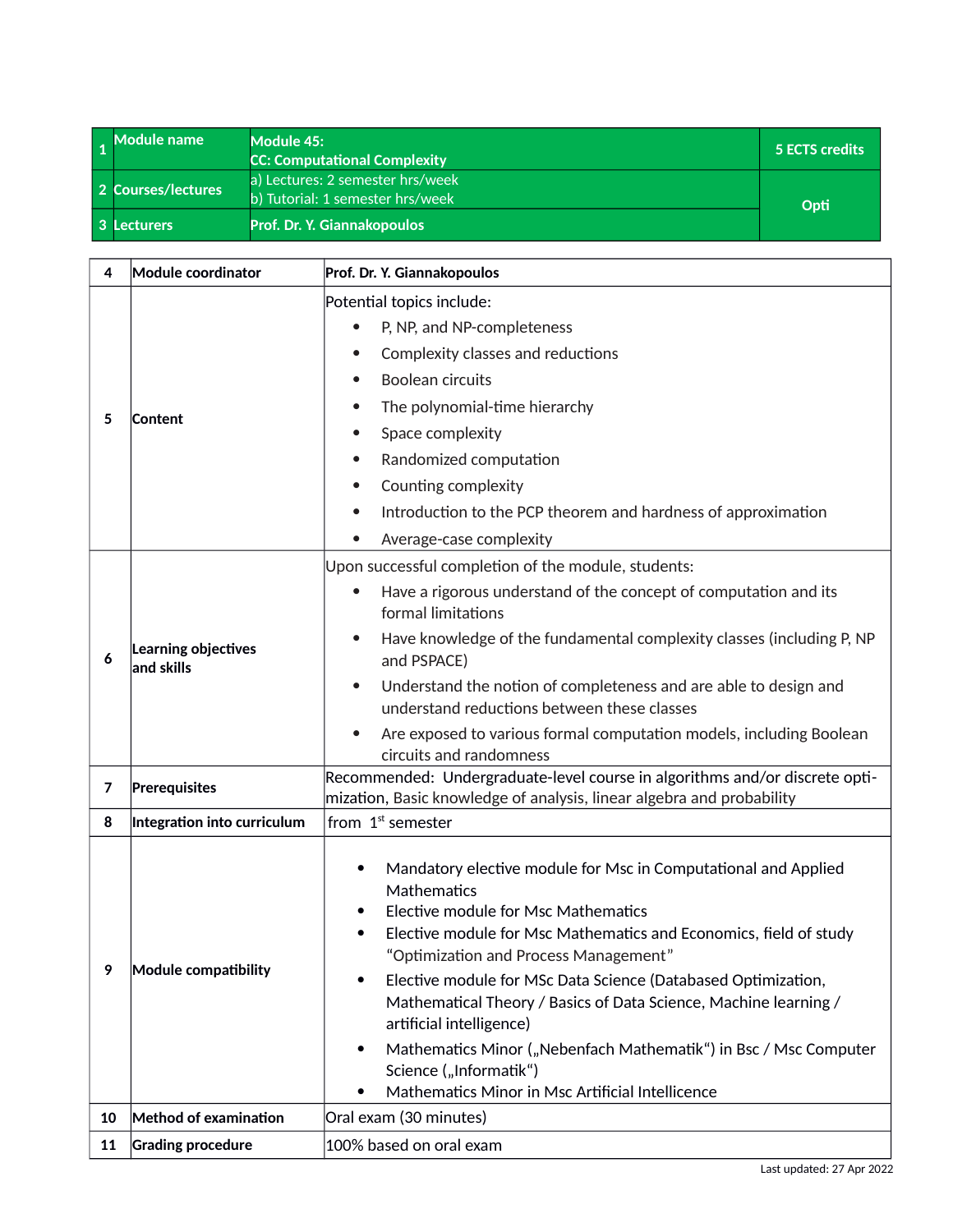| 12 | <b>Module frequency</b>                     | Summer semester (annually)                                                                                                                                                                                                                                                                                                 |
|----|---------------------------------------------|----------------------------------------------------------------------------------------------------------------------------------------------------------------------------------------------------------------------------------------------------------------------------------------------------------------------------|
| 13 | Workload                                    | Contact hours: 45 hrs<br>Independent study: 105 hrs<br>Total: 150 hrs, corresponding to 5 ECTS credits                                                                                                                                                                                                                     |
| 14 | Module duration                             | lOne semester                                                                                                                                                                                                                                                                                                              |
| 15 | <b>Teaching and examination</b><br>language | English                                                                                                                                                                                                                                                                                                                    |
| 16 | <b>Recommended reading</b>                  | O. Goldreich, Computational Complexity: A Conceptual Perspective,<br>$\bullet$<br><b>Cambridge University Press, 2008</b><br>S. A. and B. Barak, Computational Complexity: A Modern Approach<br>٠<br>Cambridge University Press, 2009<br>Ch. H. Papadimitriou. Computational Complexity. Addison-Wesley, 1994<br>$\bullet$ |